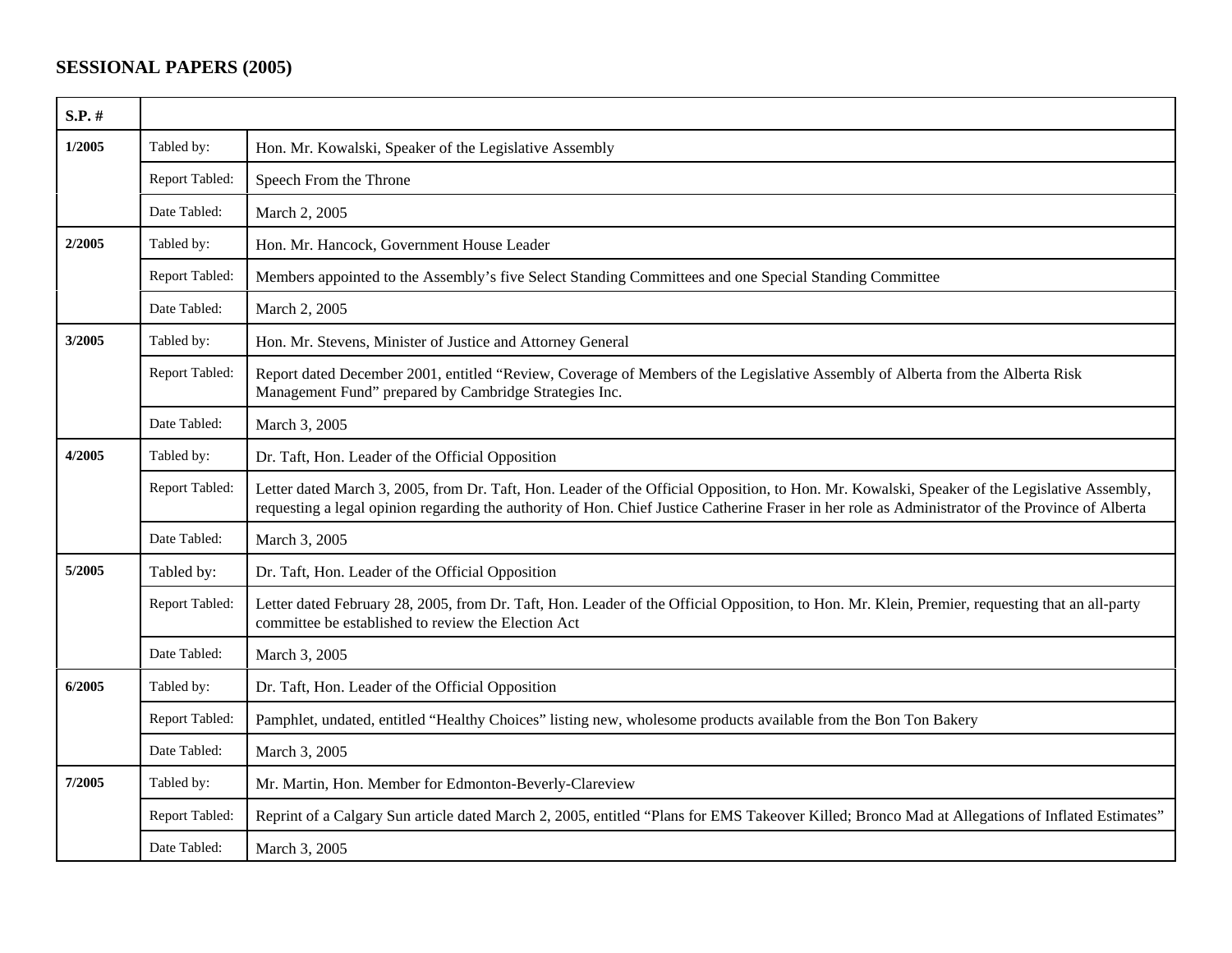| $S.P.$ # |                |                                                                                                                                                                                                                                                          |
|----------|----------------|----------------------------------------------------------------------------------------------------------------------------------------------------------------------------------------------------------------------------------------------------------|
| 8/2005   | Tabled by:     | Mr. Backs, Hon. Member for Edmonton-Manning                                                                                                                                                                                                              |
|          | Report Tabled: | Report, undated, entitled "Project Stanley - July 20th Review Meeting, Initial Market Analysis, Privileged and Confidential Communication with<br>Counsel" prepared by Frontier Economics                                                                |
|          | Date Tabled:   | March 3, 2005                                                                                                                                                                                                                                            |
| 9/2005   | Tabled by:     | Dr. Miller, Hon. Member for Edmonton-Glenora                                                                                                                                                                                                             |
|          | Report Tabled: | Letter dated March 1, 2005, from Dr. Miller, Hon. Member for Edmonton-Glenora, to Hon. Anne McLellan, Deputy Prime Minister, expressing<br>concern regarding the closure of the Royal Canadian Mounted Police (RCMP) forensics lab in Edmonton           |
|          | Date Tabled:   | March 3, 2005                                                                                                                                                                                                                                            |
| 10/2005  | Tabled by:     | Dr. Miller, Hon. Member for Edmonton-Glenora, on behalf of Mr. Backs, Hon. Member for Edmonton-Manning                                                                                                                                                   |
|          | Report Tabled: | Letter dated March 2, 2005, from Mr. Backs, Hon. Member for Edmonton-Manning, to Hon. Ralph Goodale, Federal Minister of Finance,<br>expressing concern regarding the closure of the Royal Canadian Mounted Police (RCMP) forensics lab in Edmonton      |
|          | Date Tabled:   | March 3, 2005                                                                                                                                                                                                                                            |
| 11/2005  | Tabled by:     | Hon. Mr. Kowalski, Speaker of the Legislative Assembly                                                                                                                                                                                                   |
|          | Report Tabled: | Office of the Ombudsman, 37th Annual Report for the Period April 1, 2003 to March 31, 2004                                                                                                                                                               |
|          | Date Tabled:   | March 3, 2005                                                                                                                                                                                                                                            |
| 12/2005  | Tabled by:     | Hon. Mr. Kowalski, Speaker of the Legislative Assembly                                                                                                                                                                                                   |
|          | Report Tabled: | Office of the Ethics Commissioner, Annual Report 2003-2004                                                                                                                                                                                               |
|          | Date Tabled:   | March 3, 2005                                                                                                                                                                                                                                            |
| 13/2005  | Tabled by:     | Hon. Mr. Kowalski, Speaker of the Legislative Assembly                                                                                                                                                                                                   |
|          | Report Tabled: | Chief Electoral Officer, Twenty-seventh Annual Report for the Calendar Year 2003                                                                                                                                                                         |
|          | Date Tabled:   | March 3, 2005                                                                                                                                                                                                                                            |
| 14/2005  | Tabled by:     | Hon. Mr. Kowalski, Speaker of the Legislative Assembly                                                                                                                                                                                                   |
|          | Report Tabled: | Report to the Speaker of the Legislative Assembly of Alberta dated July 20, 2004, entitled "Investigation by Donald M. Hamilton, Ethics<br>Commissioner, into allegations involving Gary Masyk, Member of the Legislative Assembly for Edmonton-Norwood" |
|          | Date Tabled:   | March 3, 2005                                                                                                                                                                                                                                            |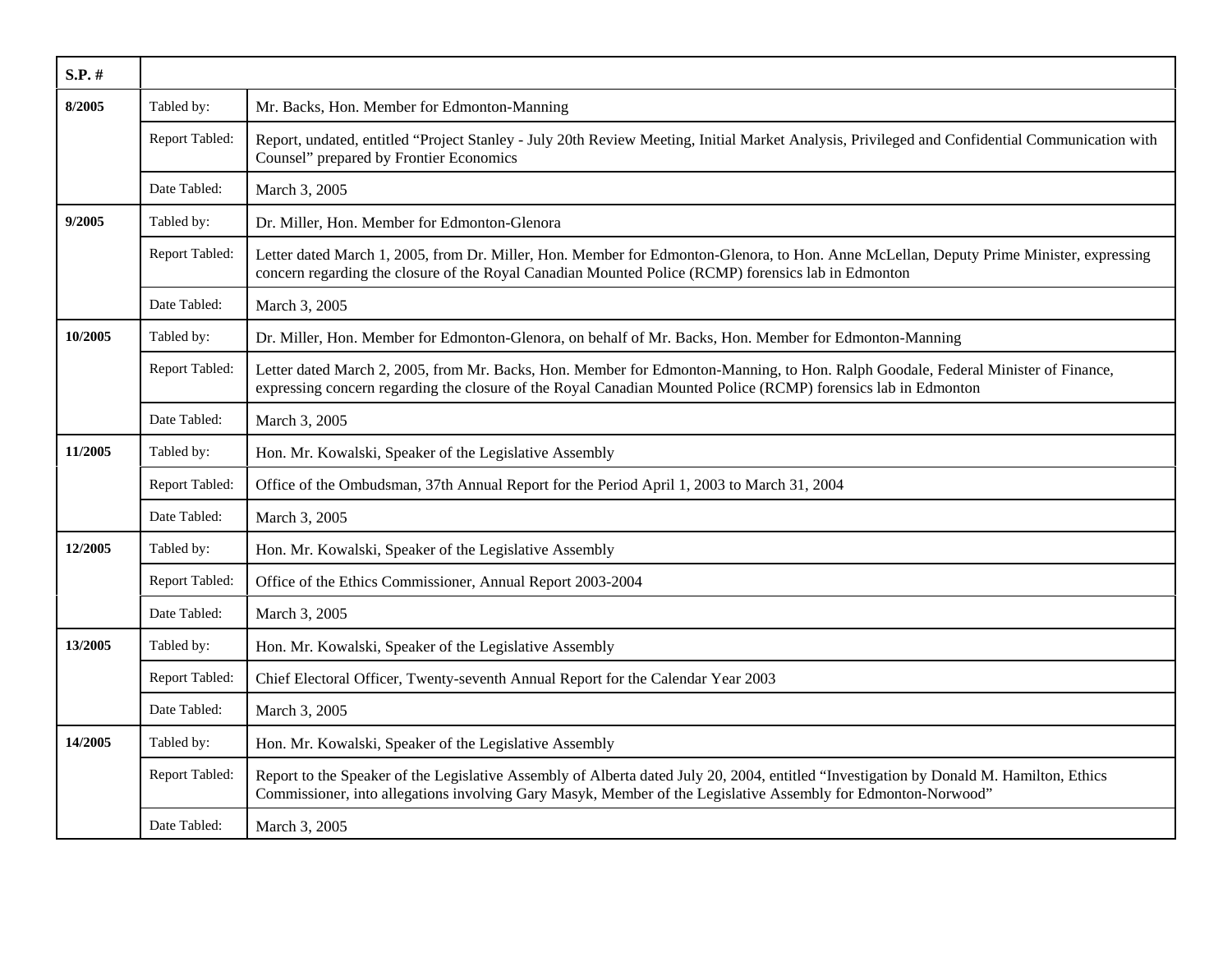| $S.P.$ # |                |                                                                                                                                                                                                                                                                                                                                                                                          |
|----------|----------------|------------------------------------------------------------------------------------------------------------------------------------------------------------------------------------------------------------------------------------------------------------------------------------------------------------------------------------------------------------------------------------------|
| 15/2005  | Tabled by:     | Hon. Mr. Kowalski, Speaker of the Legislative Assembly                                                                                                                                                                                                                                                                                                                                   |
|          | Report Tabled: | Office of the Information and Privacy Commissioner, 2003-2004 Annual Report                                                                                                                                                                                                                                                                                                              |
|          | Date Tabled:   | March 3, 2005                                                                                                                                                                                                                                                                                                                                                                            |
| 16/2005  | Tabled by:     | Hon. Mr. Kowalski, Speaker of the Legislative Assembly                                                                                                                                                                                                                                                                                                                                   |
|          | Report Tabled: | Legislative Assembly Office, Annual Report 2003 and 2003 Annual Report of the Commonwealth Parliamentary Association, Alberta Branch                                                                                                                                                                                                                                                     |
|          | Date Tabled:   | March 3, 2005                                                                                                                                                                                                                                                                                                                                                                            |
| 17/2005  | Tabled by:     | Mr. Eggen, Hon. Member for Edmonton-Calder                                                                                                                                                                                                                                                                                                                                               |
|          | Report Tabled: | Document dated March 7, 2005, entitled "Proposal for Question Period, 26th Legislature, Alberta" prepared by the New Democrat Opposition                                                                                                                                                                                                                                                 |
|          | Date Tabled:   | March 7, 2005                                                                                                                                                                                                                                                                                                                                                                            |
| 18/2005  | Tabled by:     | Mr. Eggen, Hon. Member for Edmonton-Calder                                                                                                                                                                                                                                                                                                                                               |
|          | Report Tabled: | Copy of an article from the Peace River Block Daily News website dated September 7, 2004, entitled "Tender Beef wants your questions" written<br>by Gary Rusak                                                                                                                                                                                                                           |
|          | Date Tabled:   | March 7, 2005                                                                                                                                                                                                                                                                                                                                                                            |
| 19/2005  | Tabled by:     | Mr. Tougas, Hon. Member for Edmonton-Meadowlark                                                                                                                                                                                                                                                                                                                                          |
|          | Report Tabled: | Position paper dated January 2005, entitled "AFGA (Alberta Fish and Game Association) Position on Métis Hunting and Fishing Rights in<br>Alberta" prepared by the Alberta Fish and Game Association                                                                                                                                                                                      |
|          | Date Tabled:   | March 7, 2005                                                                                                                                                                                                                                                                                                                                                                            |
| 20/2005  | Tabled by:     | Mr. Backs, Hon. Member for Edmonton-Manning                                                                                                                                                                                                                                                                                                                                              |
|          | Report Tabled: | Letter dated January 3, 2005, from Sylvia McIntosh, Industry Liaison, Academy of Learning, Edmonton South, unaddressed, providing<br>information regarding the availability of skilled workers from Venezuela and Curacao                                                                                                                                                                |
|          | Date Tabled:   | March 7, 2005                                                                                                                                                                                                                                                                                                                                                                            |
| 21/2005  | Tabled by:     | Mr. MacDonald, Hon. Member for Edmonton-Gold Bar                                                                                                                                                                                                                                                                                                                                         |
|          | Report Tabled: | Letter dated February 16, 2005, with associated attachment, from Mr. MacDonald, Hon. Member for Edmonton-Gold Bar, to Hon. Mr. Hancock,<br>Government House Leader, Ms Blakeman, Official Opposition House Leader, and Mr. Martin, New Democrat Opposition House Leader,<br>requesting amendments to the Standing Orders regarding the Public Accounts Committee's mandate and authority |
|          | Date Tabled:   | March 7, 2005                                                                                                                                                                                                                                                                                                                                                                            |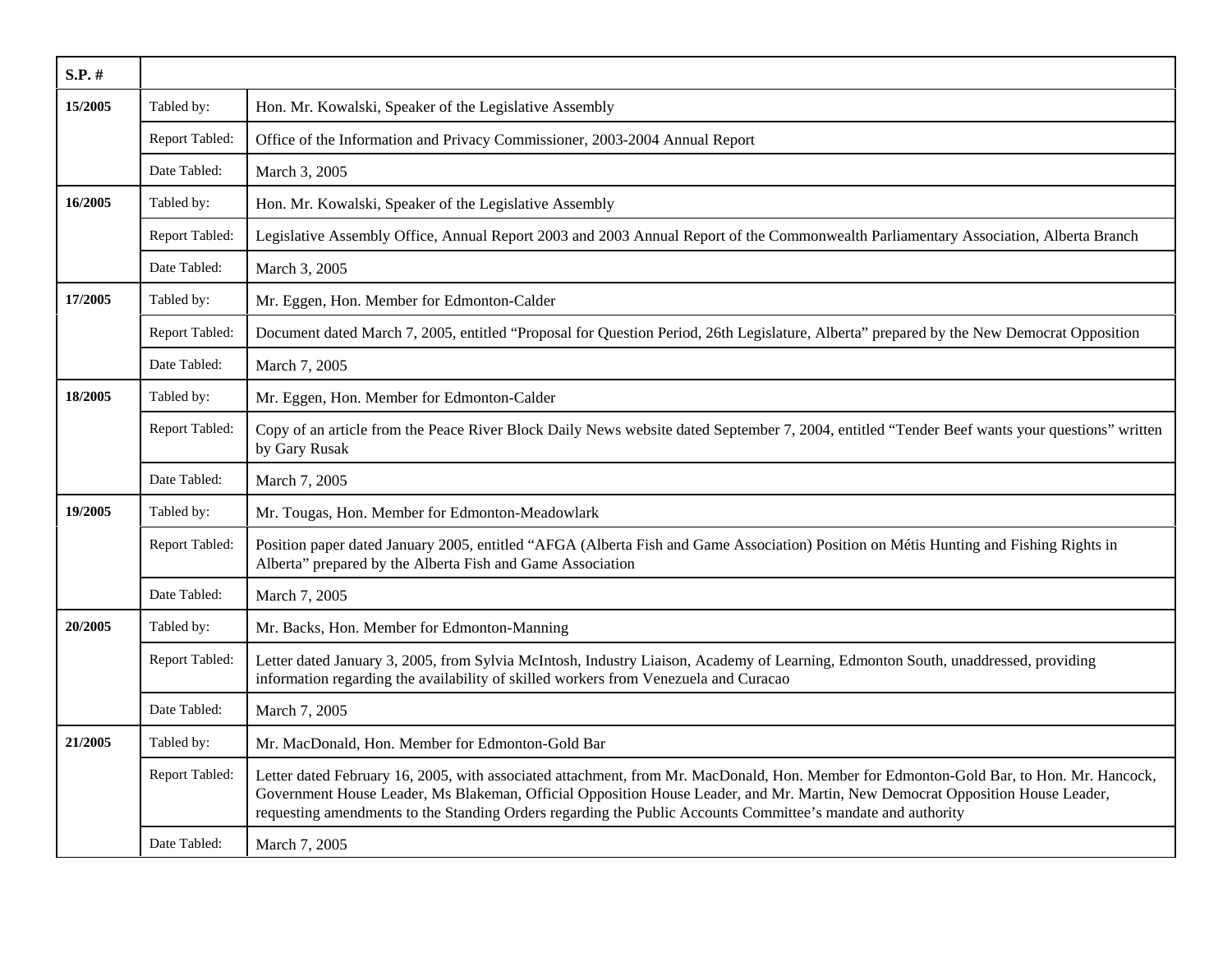| $S.P.$ # |                |                                                                                                                                                                                                                                                                                                         |
|----------|----------------|---------------------------------------------------------------------------------------------------------------------------------------------------------------------------------------------------------------------------------------------------------------------------------------------------------|
| 22/2005  | Tabled by:     | Mr. MacDonald, Hon. Member for Edmonton-Gold Bar                                                                                                                                                                                                                                                        |
|          | Report Tabled: | Letter dated February 25, 2005, from Joanne Dykstra, Chair, Fulton Child Care Association and the Fulton Afterschool Association, to Jenise<br>Bidulock, Director of Planning and Transportation, Edmonton Public Schools, expressing concern regarding the potential closure of Fulton Place<br>School |
|          | Date Tabled:   | March 7, 2005                                                                                                                                                                                                                                                                                           |
| 23/2005  | Tabled by:     | Mr. MacDonald, Hon. Member for Edmonton-Gold Bar                                                                                                                                                                                                                                                        |
|          | Report Tabled: | Copy of a petition signed by 77 Edmonton and area residents requesting that Fulton Place School not be closed                                                                                                                                                                                           |
|          | Date Tabled:   | March 7, 2005                                                                                                                                                                                                                                                                                           |
| 24/2005  | Tabled by:     | Dr. Miller, Hon. Member for Edmonton-Glenora                                                                                                                                                                                                                                                            |
|          | Report Tabled: | 2 e-mail messages dated March 25, 2001, from Richard B. Sanders to Andrew Edison and March 26, 2001, from Richard B. Sanders to Peter<br>Keohane, both regarding "Project Stanley tapes"                                                                                                                |
|          | Date Tabled:   | March 7, 2005                                                                                                                                                                                                                                                                                           |
| 25/2005  | Tabled by:     | Clerk of the Assembly on behalf of Hon. Mr. Renner, Minister of Municipal Affairs                                                                                                                                                                                                                       |
|          | Report Tabled: | Alberta Boilers Safety Association, Annual Report 2003                                                                                                                                                                                                                                                  |
|          | Date Tabled:   | March 7, 2005                                                                                                                                                                                                                                                                                           |
| 26/2005  | Tabled by:     | Clerk of the Assembly on behalf of Hon. Mr. Renner, Minister of Municipal Affairs                                                                                                                                                                                                                       |
|          | Report Tabled: | Alberta Elevating Devices and Amusement Rides Safety Association, Annual Report, April 1, 2003 to March 31, 2004                                                                                                                                                                                        |
|          | Date Tabled:   | March 7, 2005                                                                                                                                                                                                                                                                                           |
| 27/2005  | Tabled by:     | Clerk of the Assembly on behalf of Hon. Mr. Renner, Minister of Municipal Affairs                                                                                                                                                                                                                       |
|          | Report Tabled: | Petroleum Tank Management Association of Alberta, Annual Report 2003                                                                                                                                                                                                                                    |
|          | Date Tabled:   | March 7, 2005                                                                                                                                                                                                                                                                                           |
| 28/2005  | Tabled by:     | Clerk of the Assembly on behalf of Hon. Mr. Renner, Minister of Municipal Affairs                                                                                                                                                                                                                       |
|          | Report Tabled: | Safety Codes Council 2003 Annual Report                                                                                                                                                                                                                                                                 |
|          | Date Tabled:   | March 7, 2005                                                                                                                                                                                                                                                                                           |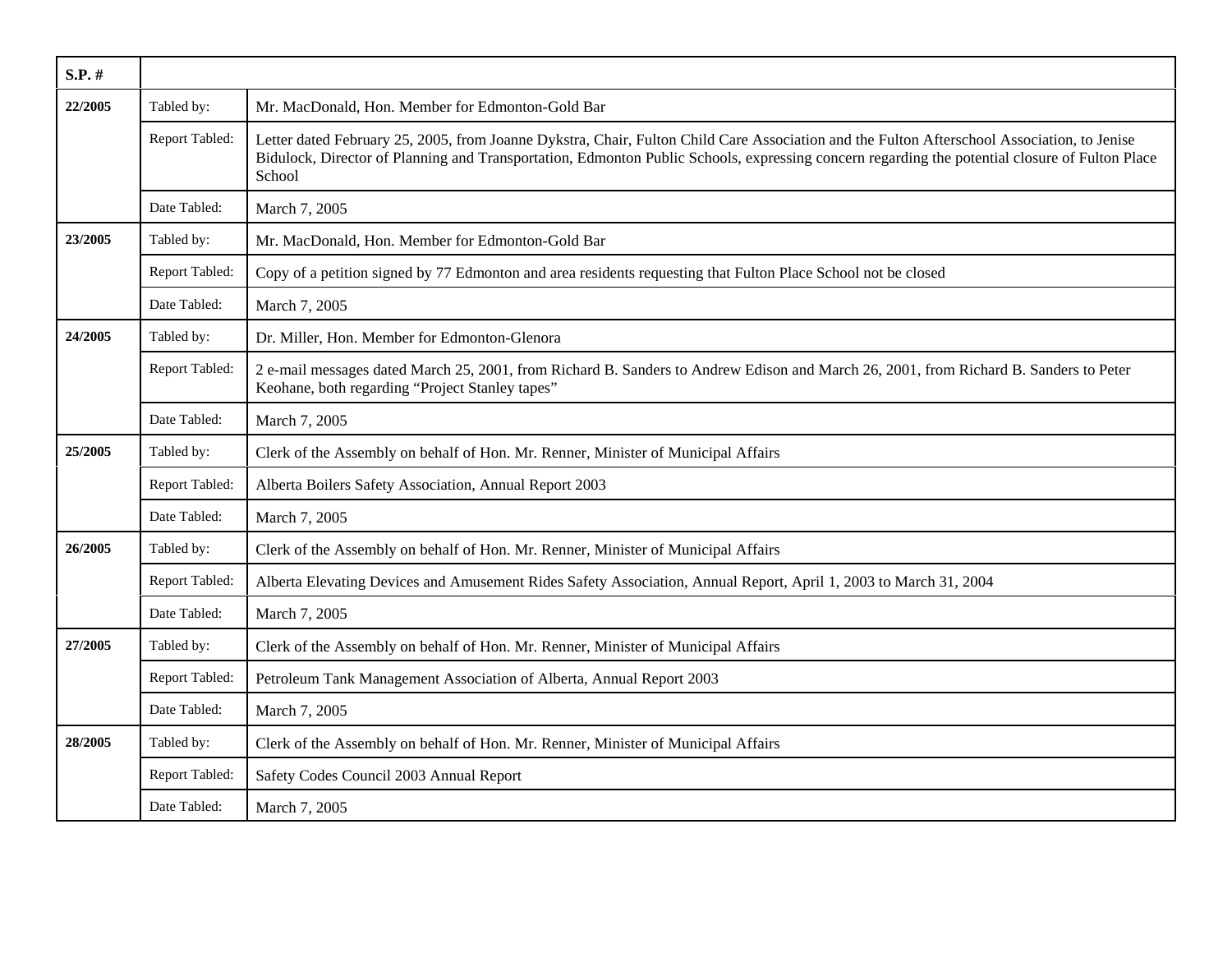| $S.P.$ # |                |                                                                                                                                                                         |
|----------|----------------|-------------------------------------------------------------------------------------------------------------------------------------------------------------------------|
| 29/2005  | Tabled by:     | Clerk of the Assembly on behalf of Hon. Mr. Renner, Minister of Municipal Affairs                                                                                       |
|          | Report Tabled: | Authorized Accredited Agencies Activity Summary for April 1, 2002 to March 31, 2003                                                                                     |
|          | Date Tabled:   | March 7, 2005                                                                                                                                                           |
| 30/2005  | Tabled by:     | Dr. Pannu, Hon. Member for Edmonton-Strathcona                                                                                                                          |
|          | Report Tabled: | Document dated March 8, 2005, entitled "Statement in Honour of International Women's Day" prepared by the New Democrat Opposition                                       |
|          | Date Tabled:   | March 8, 2005                                                                                                                                                           |
| 31/2005  | Tabled by:     | Mr. Eggen, Hon. Member for Edmonton-Calder                                                                                                                              |
|          | Report Tabled: | Statement dated May 28, 2004, entitled "The Province's Commitment" regarding funding for ground ambulance services prepared by the<br>Government of Alberta             |
|          | Date Tabled:   | March 8, 2005                                                                                                                                                           |
| 32/2005  | Tabled by:     | Mr. MacDonald, Hon. Member for Edmonton-Gold Bar                                                                                                                        |
|          | Report Tabled: | E-mail message dated June 8, 2000, from Nella Cappelletto to Mark E. Haedicke regarding "Project Stanley"                                                               |
|          | Date Tabled:   | March 8, 2005                                                                                                                                                           |
| 33/2005  | Tabled by:     | Mr. MacDonald, Hon. Member for Edmonton-Gold Bar                                                                                                                        |
|          | Report Tabled: | Compilation of documents entitled "Project Stanley, Summary of Transactions, 83829/44 Enron" prepared by Blake, Cassels & Graydon LLP                                   |
|          | Date Tabled:   | March 8, 2005                                                                                                                                                           |
| 34/2005  | Tabled by:     | Ms Blakeman, Hon. Member for Edmonton-Centre                                                                                                                            |
|          | Report Tabled: | Resolution, undated, entitled "The Decade of Difference for Aboriginal Women in Canada, 2005-2015" prepared by the Institute for the<br>Advancement of Aboriginal Women |
|          | Date Tabled:   | March 8, 2005                                                                                                                                                           |
| 35/2005  | Tabled by:     | Ms Blakeman, Hon. Member for Edmonton-Centre                                                                                                                            |
|          | Report Tabled: | Several detailed lists of Alberta Heritage Fund investments and their respective values as at March 31, 2004                                                            |
|          | Date Tabled:   | March 8, 2005                                                                                                                                                           |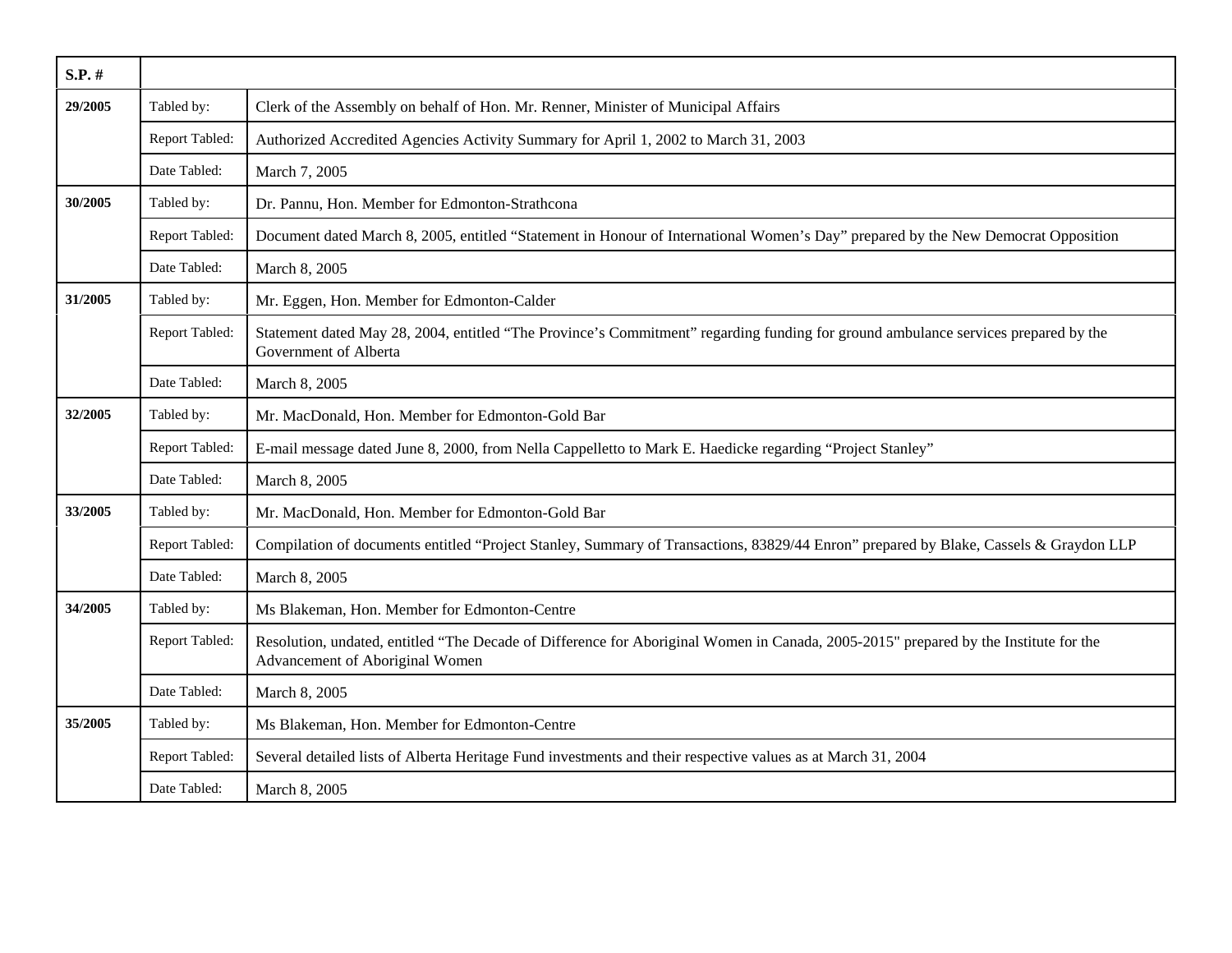| S.P. #  |                |                                                                                                                                                                                                                                                                  |
|---------|----------------|------------------------------------------------------------------------------------------------------------------------------------------------------------------------------------------------------------------------------------------------------------------|
| 36/2005 | Tabled by:     | Mr. Miller, Hon. Member for Edmonton-Rutherford                                                                                                                                                                                                                  |
|         | Report Tabled: | Letter dated February 28, 2005, from Mr. Miller, Hon. Member for Edmonton-Rutherford, to Hon. Mrs. McClellan, Minister of Finance,<br>requesting a copy of the AIRB's (Automobile Insurance Rate Board) recent review of Alberta's automobile insurance premiums |
|         | Date Tabled:   | March 8, 2005                                                                                                                                                                                                                                                    |
| 37/2005 | Tabled by:     | Hon. Mr. Kowalski, Speaker of the Legislative Assembly                                                                                                                                                                                                           |
|         | Report Tabled: | Document dated March 8, 2005, entitled "Speaker's Ruling on the Operation of Question Period for the 26th Legislature"                                                                                                                                           |
|         | Date Tabled:   | March 8, 2005                                                                                                                                                                                                                                                    |
| 38/2005 | Tabled by:     | Clerk of the Assembly on behalf of Hon. Mrs. McClellan, Minister of Finance                                                                                                                                                                                      |
|         | Report Tabled: | Government of Alberta 2003-04 Annual Report                                                                                                                                                                                                                      |
|         | Date Tabled:   | March 8, 2005                                                                                                                                                                                                                                                    |
| 39/2005 | Tabled by:     | Clerk of the Assembly on behalf of Hon. Ms Calahasen, Minister of Aboriginal Affairs and Northern Development                                                                                                                                                    |
|         | Report Tabled: | 2003-2004 Annual Report, Aboriginal Affairs and Northern Development                                                                                                                                                                                             |
|         | Date Tabled:   | March 8, 2005                                                                                                                                                                                                                                                    |
| 40/2005 | Tabled by:     | Clerk of the Assembly on behalf of Hon. Mr. Horner, Minister of Agriculture, Food and Rural Development                                                                                                                                                          |
|         | Report Tabled: | Alberta Agriculture, Food and Rural Development, Annual Report 2003-2004                                                                                                                                                                                         |
|         | Date Tabled:   | March 8, 2005                                                                                                                                                                                                                                                    |
| 41/2005 | Tabled by:     | Clerk of the Assembly on behalf of Hon. Mrs. Forsyth, Minister of Children's Services                                                                                                                                                                            |
|         | Report Tabled: | Alberta Children's Services, Annual Report 2003-2004                                                                                                                                                                                                             |
|         | Date Tabled:   | March 8, 2005                                                                                                                                                                                                                                                    |
| 42/2005 | Tabled by:     | Clerk of the Assembly on behalf of Hon. Mr. Mar, Minister of Community Development                                                                                                                                                                               |
|         | Report Tabled: | Annual Report, Community Development, for the Fiscal Year Ended March 31, 2004                                                                                                                                                                                   |
|         | Date Tabled:   | March 8, 2005                                                                                                                                                                                                                                                    |
| 43/2005 | Tabled by:     | Clerk of the Assembly on behalf of Hon. Mr. Dunford, Minister of Economic Development                                                                                                                                                                            |
|         | Report Tabled: | Alberta Economic Development, 2003-2004 Annual Report                                                                                                                                                                                                            |
|         | Date Tabled:   | March 8, 2005                                                                                                                                                                                                                                                    |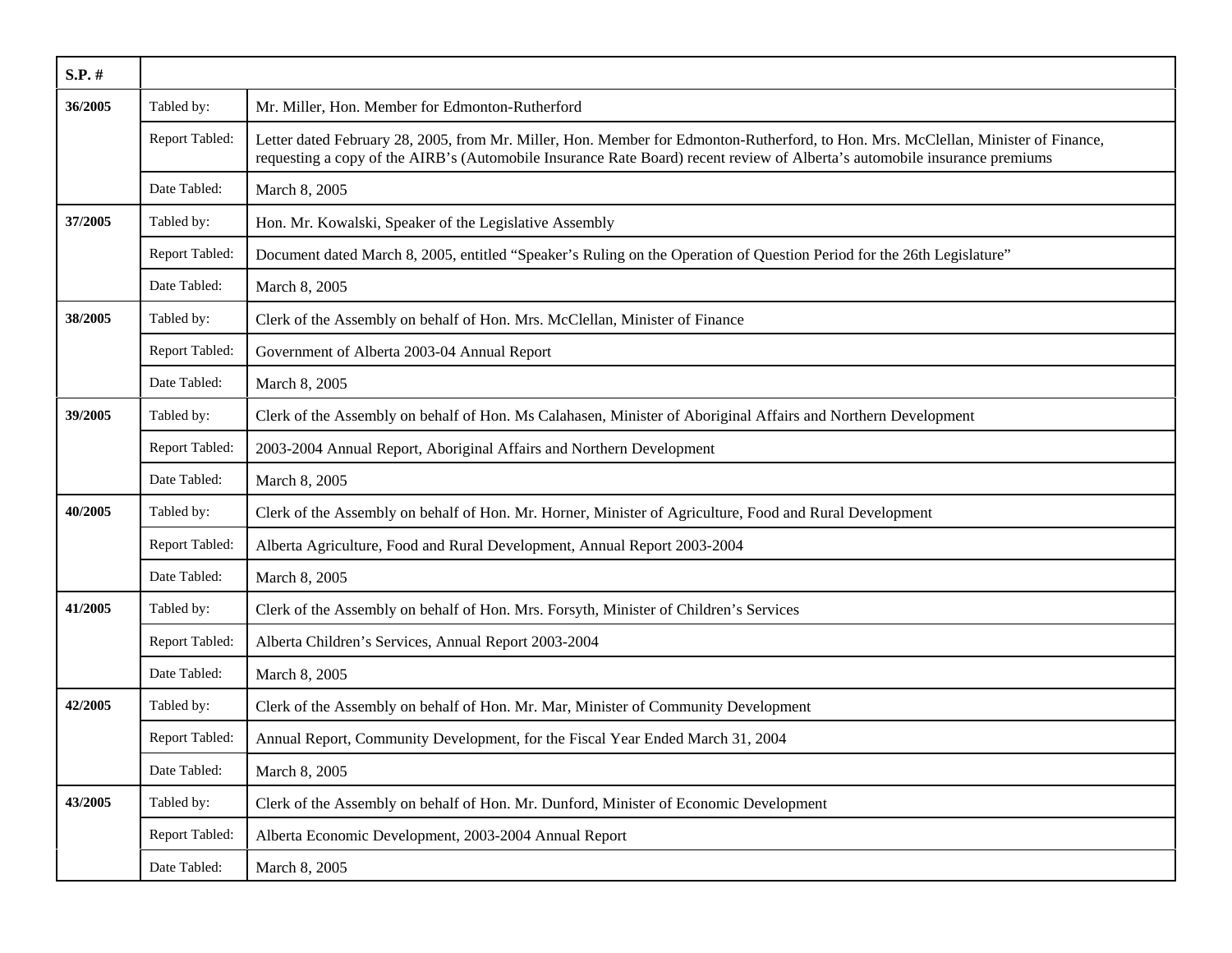| $S.P.$ # |                |                                                                                   |
|----------|----------------|-----------------------------------------------------------------------------------|
| 44/2005  | Tabled by:     | Clerk of the Assembly on behalf of Hon. Mr. Melchin, Minister of Energy           |
|          | Report Tabled: | Alberta Ministry of Energy, 2003-2004 Annual Report                               |
|          | Date Tabled:   | March 8, 2005                                                                     |
| 45/2005  | Tabled by:     | Clerk of the Assembly on behalf of Hon. Mr. Boutilier, Minister of Environment    |
|          | Report Tabled: | Ministry of Environment, 2003-2004 Annual Report                                  |
|          | Date Tabled:   | March 8, 2005                                                                     |
| 46/2005  | Tabled by:     | Clerk of the Assembly on behalf of Hon. Mr. Klein, Premier                        |
|          | Report Tabled: | Executive Council, Annual Report 2003-2004                                        |
|          | Date Tabled:   | March 8, 2005                                                                     |
| 47/2005  | Tabled by:     | Clerk of the Assembly on behalf of Hon. Mrs. McClellan, Minister of Finance       |
|          | Report Tabled: | Alberta Finance, 2003-2004 Annual Report                                          |
|          | Date Tabled:   | March 8, 2005                                                                     |
| 48/2005  | Tabled by:     | Clerk of the Assembly on behalf of Hon. Mr. Graydon, Minister of Gaming           |
|          | Report Tabled: | Alberta Gaming, 2003-2004 Annual Report                                           |
|          | Date Tabled:   | March 8, 2005                                                                     |
| 49/2005  | Tabled by:     | Clerk of the Assembly on behalf of Hon. Mr. Lund, Minister of Government Services |
|          | Report Tabled: | Annual Report, Alberta Government Services, 2003-2004                             |
|          | Date Tabled:   | March 8, 2005                                                                     |
| 50/2005  | Tabled by:     | Clerk of the Assembly on behalf of Hon. Ms Evans, Minister of Health and Wellness |
|          | Report Tabled: | Alberta Ministry of Health and Wellness, Annual Report 2003/2004, Section I       |
|          | Date Tabled:   | March 8, 2005                                                                     |
| 51/2005  | Tabled by:     | Clerk of the Assembly on behalf of Hon. Ms Evans, Minister of Health and Wellness |
|          | Report Tabled: | Alberta Ministry of Health and Wellness, Annual Report 2003/2004, Section II      |
|          | Date Tabled:   | March 8, 2005                                                                     |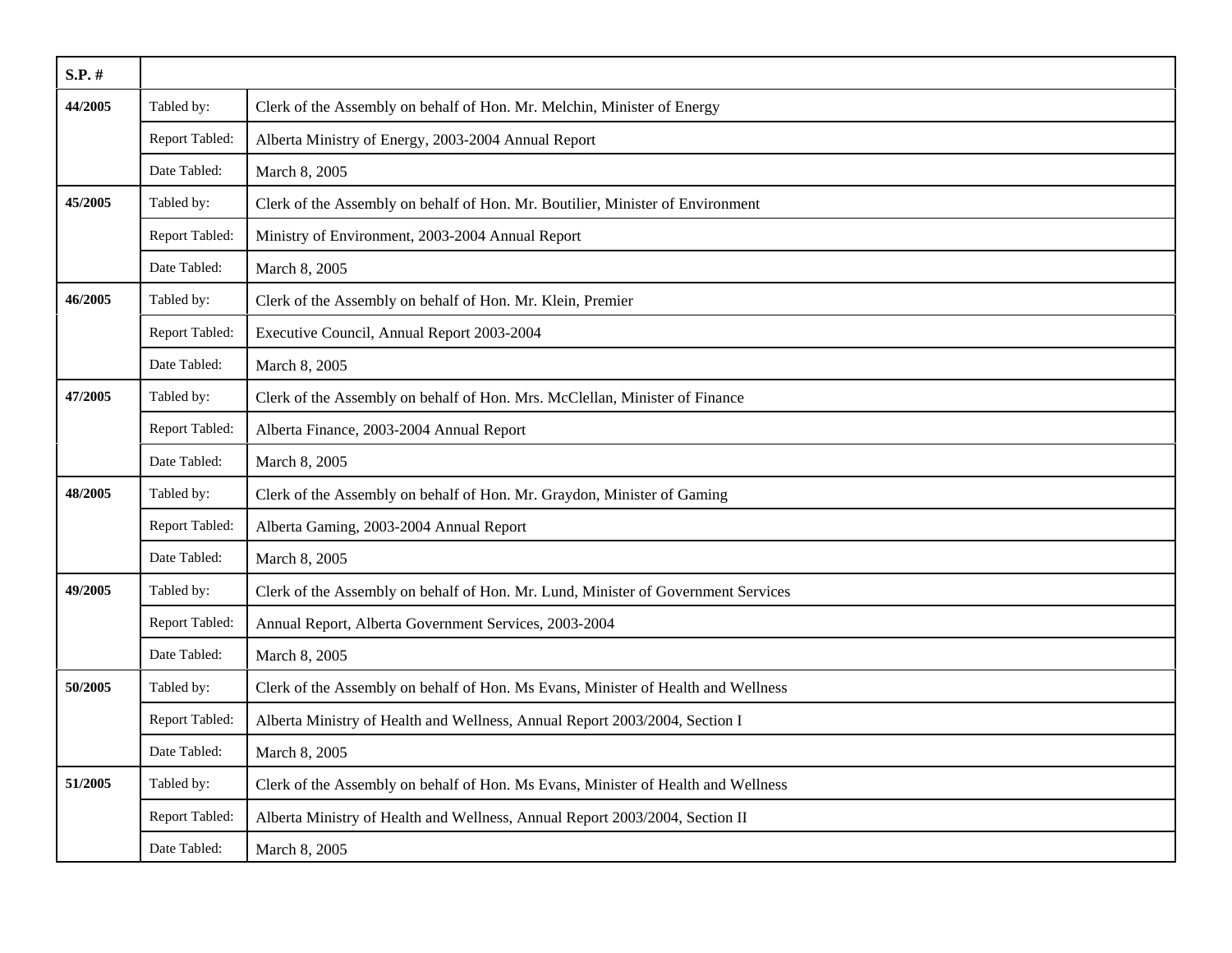| $S.P.$ # |                |                                                                                                                                                                                                                                                                                                                                     |
|----------|----------------|-------------------------------------------------------------------------------------------------------------------------------------------------------------------------------------------------------------------------------------------------------------------------------------------------------------------------------------|
| 52/2005  | Tabled by:     | Clerk of the Assembly on behalf of Hon. Mr. Cardinal, Minister of Human Resources and Employment                                                                                                                                                                                                                                    |
|          | Report Tabled: | Human Resources and Employment, Ministry Annual Report, 2003/2004                                                                                                                                                                                                                                                                   |
|          | Date Tabled:   | March 8, 2005                                                                                                                                                                                                                                                                                                                       |
| 53/2005  | Tabled by:     | Clerk of the Assembly on behalf of Hon. Dr. Oberg, Minister of Infrastructure and Transportation                                                                                                                                                                                                                                    |
|          | Report Tabled: | Alberta Infrastructure, Annual Report, 2003-2004                                                                                                                                                                                                                                                                                    |
|          | Date Tabled:   | March 8, 2005                                                                                                                                                                                                                                                                                                                       |
| 54/2005  | Tabled by:     | Clerk of the Assembly on behalf of Hon. Dr. Oberg, Minister of Infrastructure and Transportation                                                                                                                                                                                                                                    |
|          | Report Tabled: | Alberta Transportation, Annual Report 2003-2004                                                                                                                                                                                                                                                                                     |
|          | Date Tabled:   | March 8, 2005                                                                                                                                                                                                                                                                                                                       |
| 55/2005  | Tabled by:     | Clerk of the Assembly on behalf of Hon. Mr. Doerksen, Minister of Innovation and Science                                                                                                                                                                                                                                            |
|          | Report Tabled: | Ministry of Innovation and Science, Annual Report, 2003-2004 (includes Alberta Science and Research Authority, Alberta Research Council Inc.,<br>Alberta Informatics Circle of Research Excellence Inc., Alberta Heritage Foundation for Medical Research, and Alberta Heritage Foundation for<br>Science and Engineering Research) |
|          | Date Tabled:   | March 8, 2005                                                                                                                                                                                                                                                                                                                       |
| 56/2005  | Tabled by:     | Clerk of the Assembly on behalf of Hon. Mr. Stelmach, Minister of International and Intergovernmental Relations                                                                                                                                                                                                                     |
|          | Report Tabled: | Government of Alberta Ministry of International and Intergovernmental Relations, 31st Annual Report for the Fiscal Year April 1, 2003 -<br>March 31, 2004                                                                                                                                                                           |
|          | Date Tabled:   | March 8, 2005                                                                                                                                                                                                                                                                                                                       |
| 57/2005  | Tabled by:     | Clerk of the Assembly on behalf of Hon. Mr. Stevens, Minister of Justice and Attorney General                                                                                                                                                                                                                                       |
|          | Report Tabled: | Alberta Justice, Annual Report, 2003/04                                                                                                                                                                                                                                                                                             |
|          | Date Tabled:   | March 8, 2005                                                                                                                                                                                                                                                                                                                       |
| 58/2005  | Tabled by:     | Clerk of the Assembly on behalf of Hon. Mr. Zwozdesky, Minister of Education                                                                                                                                                                                                                                                        |
|          | Report Tabled: | Alberta Learning, Annual Report 2003/2004                                                                                                                                                                                                                                                                                           |
|          | Date Tabled:   | March 8, 2005                                                                                                                                                                                                                                                                                                                       |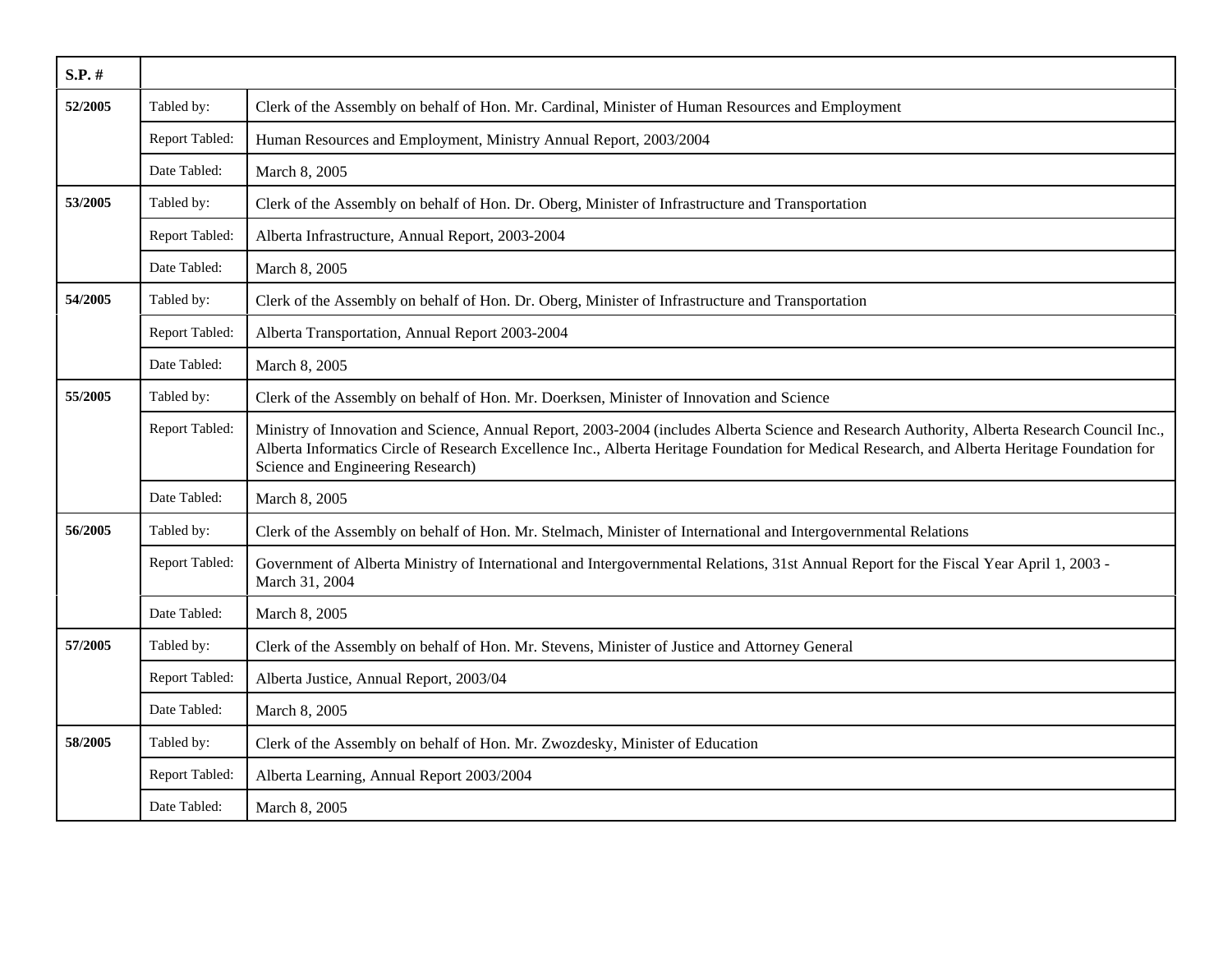| S.P. #  |                |                                                                                                                                                                                              |
|---------|----------------|----------------------------------------------------------------------------------------------------------------------------------------------------------------------------------------------|
| 59/2005 | Tabled by:     | Clerk of the Assembly on behalf of Hon. Mr. Renner, Minister of Municipal Affairs                                                                                                            |
|         | Report Tabled: | Alberta Municipal Affairs, 2003-2004 Annual Report                                                                                                                                           |
|         | Date Tabled:   | March 8, 2005                                                                                                                                                                                |
| 60/2005 | Tabled by:     | Clerk of the Assembly on behalf of Hon. Mrs. McClellan, Minister of Finance                                                                                                                  |
|         | Report Tabled: | Alberta Revenue Annual Report for the Fiscal Year Ended March 31, 2004                                                                                                                       |
|         | Date Tabled:   | March 8, 2005                                                                                                                                                                                |
| 61/2005 | Tabled by:     | Clerk of the Assembly on behalf of Hon. Mrs. Fritz, Minister of Seniors and Community Supports                                                                                               |
|         | Report Tabled: | Alberta Seniors 2003-2004 Annual Report                                                                                                                                                      |
|         | Date Tabled:   | March 8, 2005                                                                                                                                                                                |
| 62/2005 | Tabled by:     | Clerk of the Assembly on behalf of Hon. Mr. Cenaiko, Solicitor General                                                                                                                       |
|         | Report Tabled: | Alberta Solicitor General, Annual Report 2003-2004                                                                                                                                           |
|         | Date Tabled:   | March 8, 2005                                                                                                                                                                                |
| 63/2005 | Tabled by:     | Clerk of the Assembly on behalf of Hon. Mr. Coutts, Minister of Sustainable Resource Development                                                                                             |
|         | Report Tabled: | Ministry of Sustainable Resource Development, Annual Report 2003-2004                                                                                                                        |
|         | Date Tabled:   | March 8, 2005                                                                                                                                                                                |
| 64/2005 | Tabled by:     | Clerk of the Assembly on behalf of Hon. Mrs. McClellan, Minister of Finance                                                                                                                  |
|         | Report Tabled: | Report of Selected Payments to Members and Former Members of the Legislative Assembly and Persons Directly Associated with Members of<br>the Legislative Assembly, Year Ended March 31, 2004 |
|         | Date Tabled:   | March 8, 2005                                                                                                                                                                                |
| 65/2005 | Tabled by:     | Clerk of the Assembly on behalf of Hon. Mrs. McClellan, Minister of Finance                                                                                                                  |
|         | Report Tabled: | Report entitled "General Revenue Fund, Details of Grants, Supplies and Services, Capital Assets and Other, by Payee for the Year Ended<br>March 31, 2004"                                    |
|         | Date Tabled:   | March 8, 2005                                                                                                                                                                                |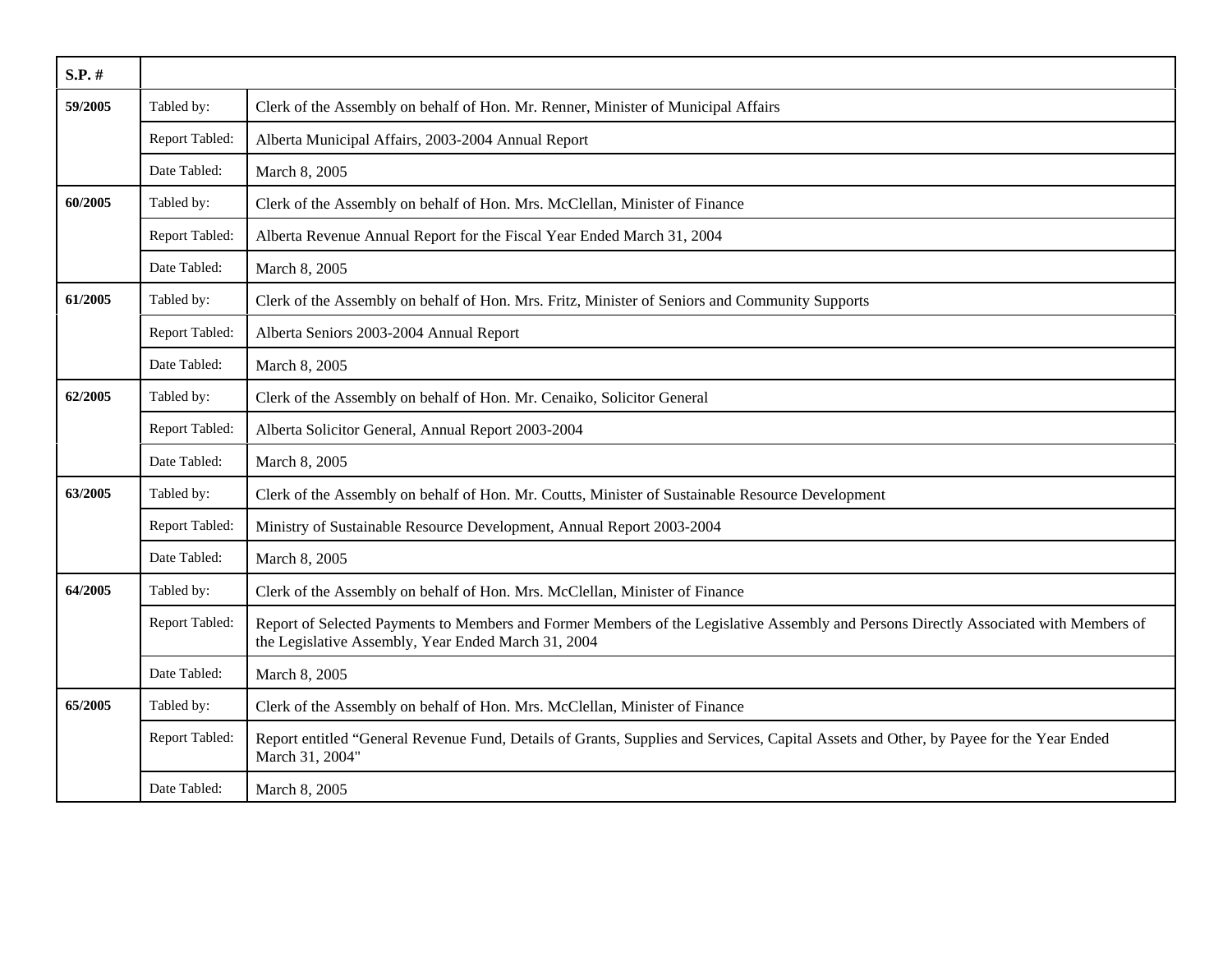| $S.P.$ # |                |                                                                                                         |
|----------|----------------|---------------------------------------------------------------------------------------------------------|
| 66/2005  | Tabled by:     | Clerk of the Assembly on behalf of Hon. Mr. Horner, Minister of Agriculture, Food and Rural Development |
|          | Report Tabled: | Agriculture Financial Services Corporation, Annual Report 2003-2004                                     |
|          | Date Tabled:   | March 8, 2005                                                                                           |
| 67/2005  | Tabled by:     | Clerk of the Assembly on behalf of Hon. Mrs. McClellan, Minister of Finance                             |
|          | Report Tabled: | Alberta Capital Finance Authority, 2004 Annual Report                                                   |
|          | Date Tabled:   | March 8, 2005                                                                                           |
| 68/2005  | Tabled by:     | Clerk of the Assembly on behalf of Mr. Liepert, Chair, Alberta Heritage Savings Trust Fund Committee    |
|          | Report Tabled: | Annual Report 2004, Alberta Heritage Savings Trust Fund, for the year ended March 31, 2004              |
|          | Date Tabled:   | March 8, 2005                                                                                           |
| 69/2005  | Tabled by:     | Clerk of the Assembly on behalf of Hon. Mrs. McClellan, Minister of Finance                             |
|          | Report Tabled: | Alberta Automobile Insurance Board, Annual Report for Year Ending December 31, 2003                     |
|          | Date Tabled:   | March 8, 2005                                                                                           |
| 70/2005  | Tabled by:     | Clerk of the Assembly on behalf of Hon. Mrs. McClellan, Minister of Finance                             |
|          | Report Tabled: | Budget 2004, 2004-2005 Quarterly Budget Report, Q1 Fiscal Update                                        |
|          | Date Tabled:   | March 8, 2005                                                                                           |
| 71/2005  | Tabled by:     | Clerk of the Assembly on behalf of Hon. Mrs. McClellan, Minister of Finance                             |
|          | Report Tabled: | Budget 2004, 2004-2005 Quarterly Budget Report, Q1 Activity Report                                      |
|          | Date Tabled:   | March 8, 2005                                                                                           |
| 72/2005  | Tabled by:     | Clerk of the Assembly on behalf of Hon. Mrs. McClellan, Minister of Finance                             |
|          | Report Tabled: | Budget 2004, 2004-2005 Quarterly Budget Report, Q2 Fiscal Update                                        |
|          | Date Tabled:   | March 8, 2005                                                                                           |
| 73/2005  | Tabled by:     | Clerk of the Assembly on behalf of Hon. Mrs. McClellan, Minister of Finance                             |
|          | Report Tabled: | Budget 2004, 2004-2005 Quarterly Budget Report, Q2 Activity Report                                      |
|          | Date Tabled:   | March 8, 2005                                                                                           |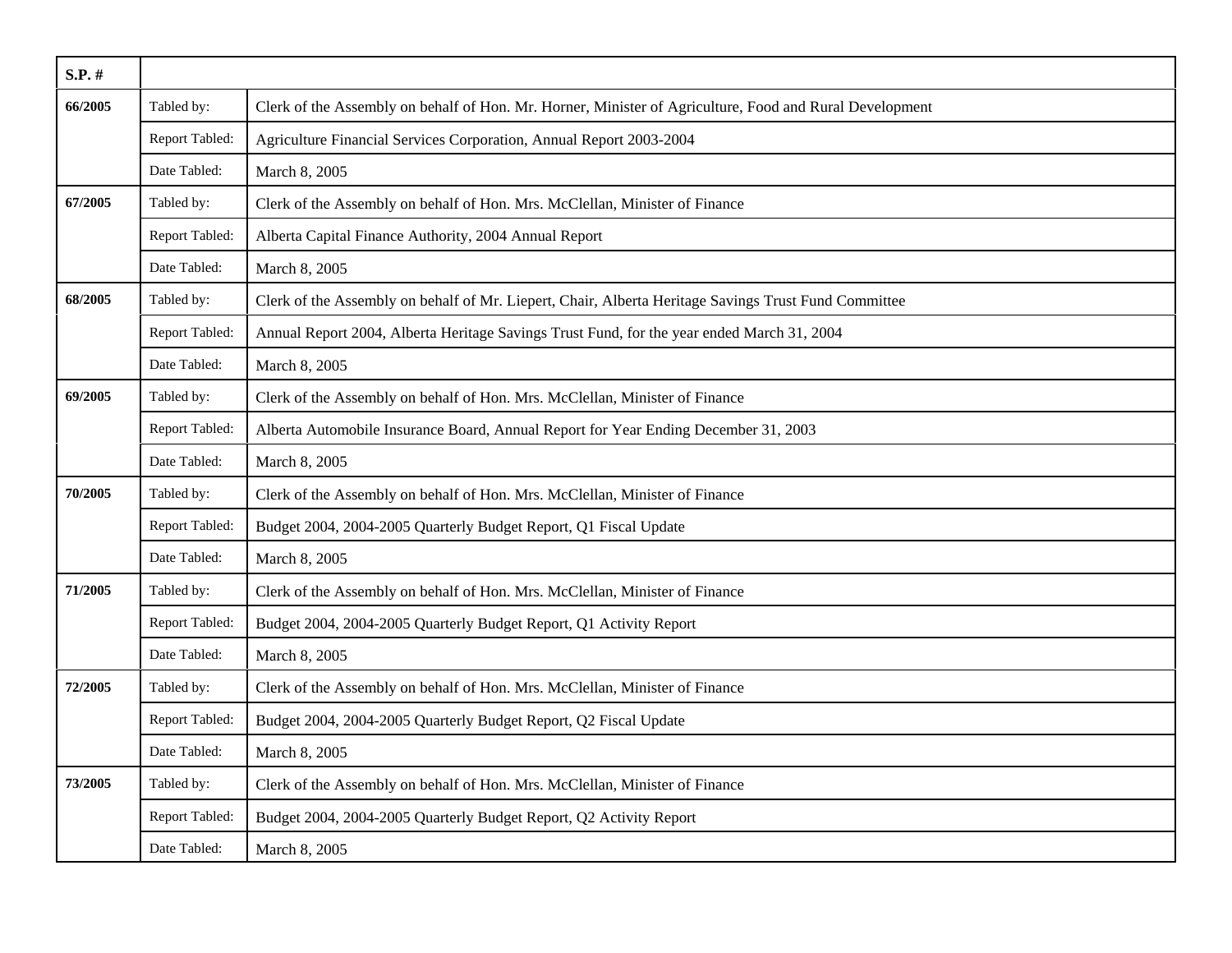| S.P. #  |                |                                                                                                                                               |
|---------|----------------|-----------------------------------------------------------------------------------------------------------------------------------------------|
| 74/2005 | Tabled by:     | Clerk of the Assembly on behalf of Hon. Mrs. McClellan, Minister of Finance                                                                   |
|         | Report Tabled: | Members of the Legislative Assembly Pension Plan, Annual Report for the fiscal year ended March 31, 2001                                      |
|         | Date Tabled:   | March 8, 2005                                                                                                                                 |
| 75/2005 | Tabled by:     | Clerk of the Assembly on behalf of Hon. Mrs. McClellan, Minister of Finance                                                                   |
|         | Report Tabled: | Members of the Legislative Assembly Pension Plan, Annual Report for the fiscal year ended March 31, 2002                                      |
|         | Date Tabled:   | March 8, 2005                                                                                                                                 |
| 76/2005 | Tabled by:     | Clerk of the Assembly on behalf of Hon. Mrs. McClellan, Minister of Finance                                                                   |
|         | Report Tabled: | Members of the Legislative Assembly Pension Plan, Annual Report for the fiscal year ended March 31, 2003                                      |
|         | Date Tabled:   | March 8, 2005                                                                                                                                 |
| 77/2005 | Tabled by:     | Clerk of the Assembly on behalf of Hon. Mrs. McClellan, Minister of Finance                                                                   |
|         | Report Tabled: | Members of the Legislative Assembly Pension Plan, Annual Report for the fiscal year ended March 31, 2004                                      |
|         | Date Tabled:   | March 8, 2005                                                                                                                                 |
| 78/2005 | Tabled by:     | Clerk of the Assembly on behalf of Hon. Mrs. McClellan, Minister of Finance                                                                   |
|         | Report Tabled: | Alberta Treasury Branch Financial, Annual Report 2004                                                                                         |
|         | Date Tabled:   | March 8, 2005                                                                                                                                 |
| 79/2005 | Tabled by:     | Clerk of the Assembly on behalf of Hon. Mrs. McClellan, Minister of Finance                                                                   |
|         | Report Tabled: | Credit Union Deposit Guarantee Corporation, 2003 Annual Report                                                                                |
|         | Date Tabled:   | March 8, 2005                                                                                                                                 |
| 80/2005 | Tabled by:     | Clerk of the Assembly on behalf of Hon. Mrs. McClellan, Minister of Finance                                                                   |
|         | Report Tabled: | Provincial Judges and Masters in Chambers Pension Plan, Annual Report for the fiscal year ended March 31, 2001                                |
|         | Date Tabled:   | March 8, 2005                                                                                                                                 |
| 81/2005 | Tabled by:     | Clerk of the Assembly on behalf of Hon. Mrs. McClellan, Minister of Finance                                                                   |
|         | Report Tabled: | Provincial Judges and Masters in Chambers (Registered and Unregistered) Pension Plans, Annual Report for the fiscal year ended March 31, 2002 |
|         | Date Tabled:   | March 8, 2005                                                                                                                                 |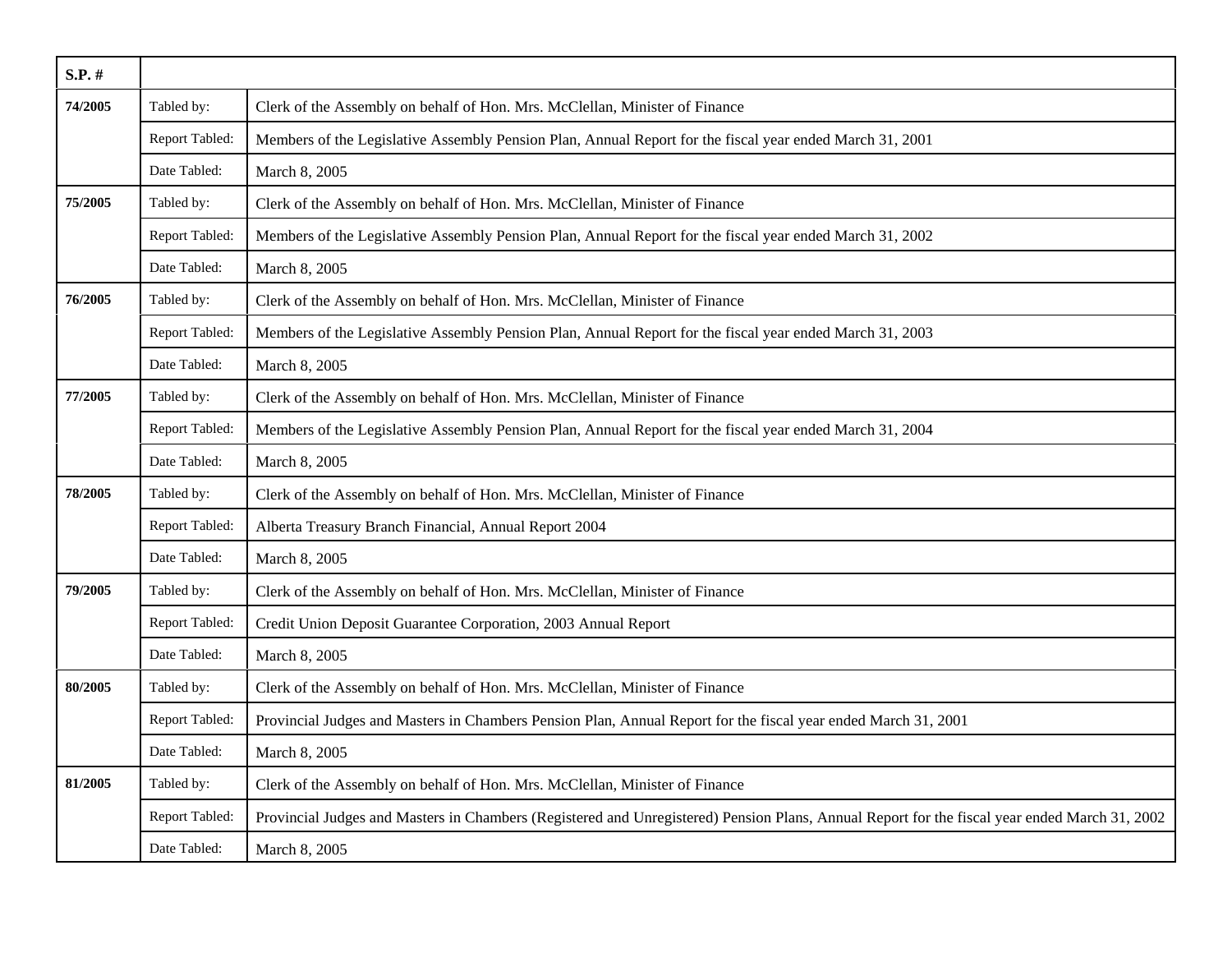| S.P. #  |                |                                                                                                                                               |
|---------|----------------|-----------------------------------------------------------------------------------------------------------------------------------------------|
| 82/2005 | Tabled by:     | Clerk of the Assembly on behalf of Hon. Mrs. McClellan, Minister of Finance                                                                   |
|         | Report Tabled: | Provincial Judges and Masters in Chambers (Registered and Unregistered) Pension Plans, Annual Report for the fiscal year ended March 31, 2003 |
|         | Date Tabled:   | March 8, 2005                                                                                                                                 |
| 83/2005 | Tabled by:     | Clerk of the Assembly on behalf of Mr. Liepert, Chair, Alberta Heritage Savings Trust Fund Committee                                          |
|         | Report Tabled: | 2004-05 First Quarter Update, Alberta Heritage Savings Trust Fund, for the three months ended June 30, 2004                                   |
|         | Date Tabled:   | March 8, 2005                                                                                                                                 |
| 84/2005 | Tabled by:     | Clerk of the Assembly on behalf of Mr. Liepert, Chair, Alberta Heritage Savings Trust Fund Committee                                          |
|         | Report Tabled: | 2004-05 Second Quarter Update, Alberta Heritage Savings Trust Fund, for the six months ended September 30, 2004                               |
|         | Date Tabled:   | March 8, 2005                                                                                                                                 |
| 85/2005 | Tabled by:     | Hon. Mrs. McClellan, Minister of Finance                                                                                                      |
|         | Report Tabled: | 2004-05 Supplementary Estimates General Revenue Fund and Lottery Fund                                                                         |
|         | Date Tabled:   | March 8, 2005                                                                                                                                 |
| 86/2005 | Tabled by:     | Hon. Mrs. McClellan, Minister of Finance                                                                                                      |
|         | Report Tabled: | Budget 2004, 2004-2005 Quarterly Budget Report, Q3 Fiscal Update                                                                              |
|         | Date Tabled:   | March 8, 2005                                                                                                                                 |
| 87/2005 | Tabled by:     | Hon. Mrs. McClellan, Minister of Finance                                                                                                      |
|         | Report Tabled: | Budget 2004, 2004-2005 Quarterly Budget Report, Q3 Activity Report                                                                            |
|         | Date Tabled:   | March 8, 2005                                                                                                                                 |
| 88/2005 | Tabled by:     | Hon. Mrs. McClellan, Minister of Finance on behalf of Mr. Liepert, Chair, Alberta Heritage Savings Trust Fund Committee                       |
|         | Report Tabled: | Alberta Heritage Savings Trust Fund, 2004-05 Third Quarter Update for the nine months ended December 31, 2004                                 |
|         | Date Tabled:   | March 8, 2005                                                                                                                                 |
| 89/2005 | Tabled by:     | Hon. Ms Evans, Minister of Health and Wellness                                                                                                |
|         | Report Tabled: | Chinook Health Region Annual Report 2003-2004                                                                                                 |
|         | Date Tabled:   | March 9, 2005                                                                                                                                 |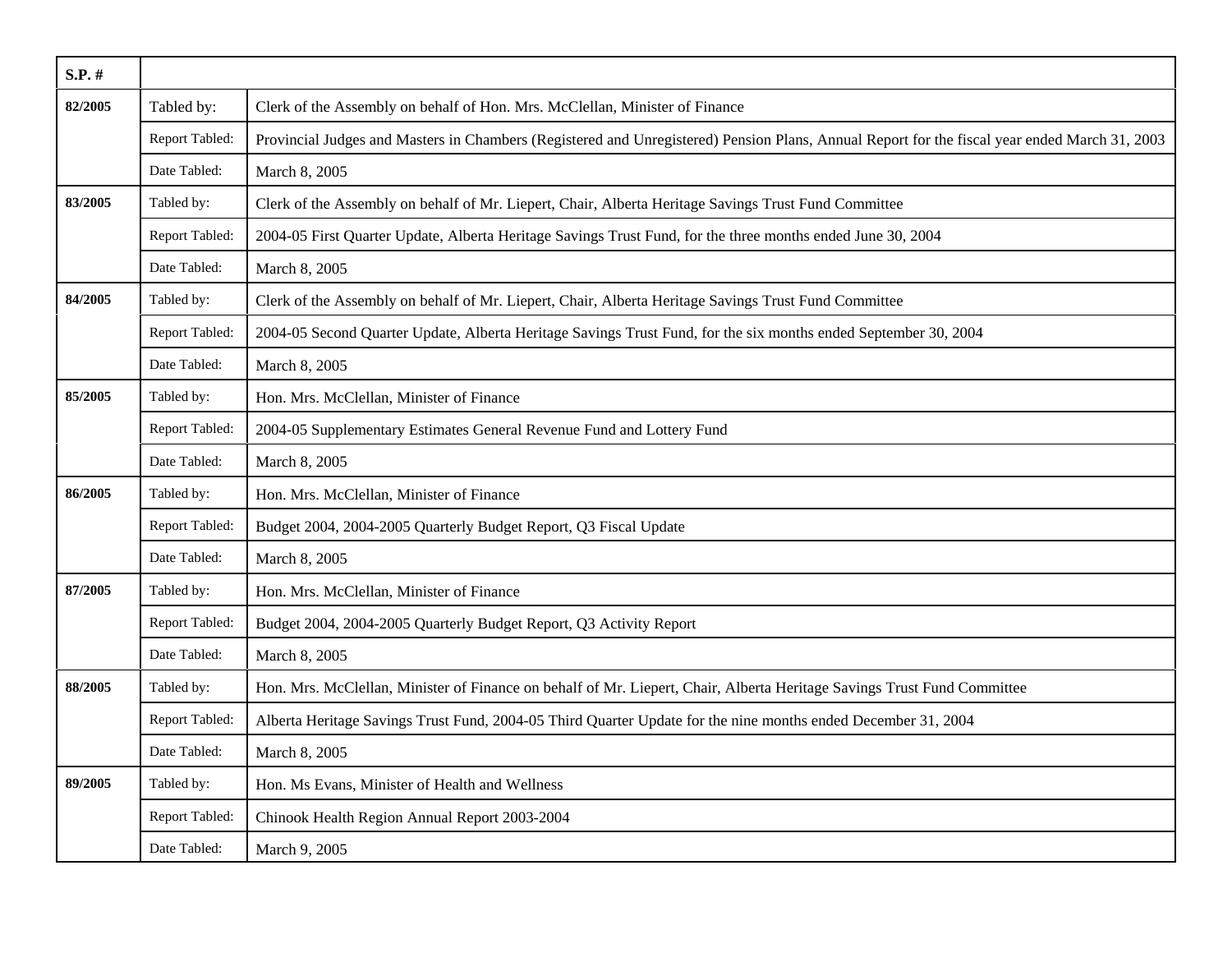| $S.P.$ # |                |                                                                                      |
|----------|----------------|--------------------------------------------------------------------------------------|
| 90/2005  | Tabled by:     | Hon. Ms Evans, Minister of Health and Wellness                                       |
|          | Report Tabled: | Palliser Health Region, Annual Report 2003-2004                                      |
|          | Date Tabled:   | March 9, 2005                                                                        |
| 91/2005  | Tabled by:     | Hon. Ms Evans, Minister of Health and Wellness                                       |
|          | Report Tabled: | Calgary Health Region, 2003-2004 Annual Report                                       |
|          | Date Tabled:   | March 9, 2005                                                                        |
| 92/2005  | Tabled by:     | Hon. Ms Evans, Minister of Health and Wellness                                       |
|          | Report Tabled: | David Thompson Health Region, Annual Report April 2003 - March 2004                  |
|          | Date Tabled:   | March 9, 2005                                                                        |
| 93/2005  | Tabled by:     | Hon. Ms Evans, Minister of Health and Wellness                                       |
|          | Report Tabled: | East Central Health, Annual Report 2003-2004                                         |
|          | Date Tabled:   | March 9, 2005                                                                        |
| 94/2005  | Tabled by:     | Hon. Ms Evans, Minister of Health and Wellness                                       |
|          | Report Tabled: | Alberta College of Pharmacists, Annual Report 2003/2004                              |
|          | Date Tabled:   | March 9, 2005                                                                        |
| 95/2005  | Tabled by:     | Hon. Ms Evans, Minister of Health and Wellness                                       |
|          | Report Tabled: | Alberta College of Optometrists, Annual Report 2003                                  |
|          | Date Tabled:   | March 9, 2005                                                                        |
| 96/2005  | Tabled by:     | Hon. Ms Evans, Minister of Health and Wellness                                       |
|          | Report Tabled: | Alberta College of Medical Laboratory Technologists, 2003 Annual Report              |
|          | Date Tabled:   | March 9, 2005                                                                        |
| 97/2005  | Tabled by:     | Hon. Ms Evans, Minister of Health and Wellness                                       |
|          | Report Tabled: | Alberta College of Speech-Language Pathologists and Audiologists, 2003 Annual Report |
|          | Date Tabled:   | March 9, 2005                                                                        |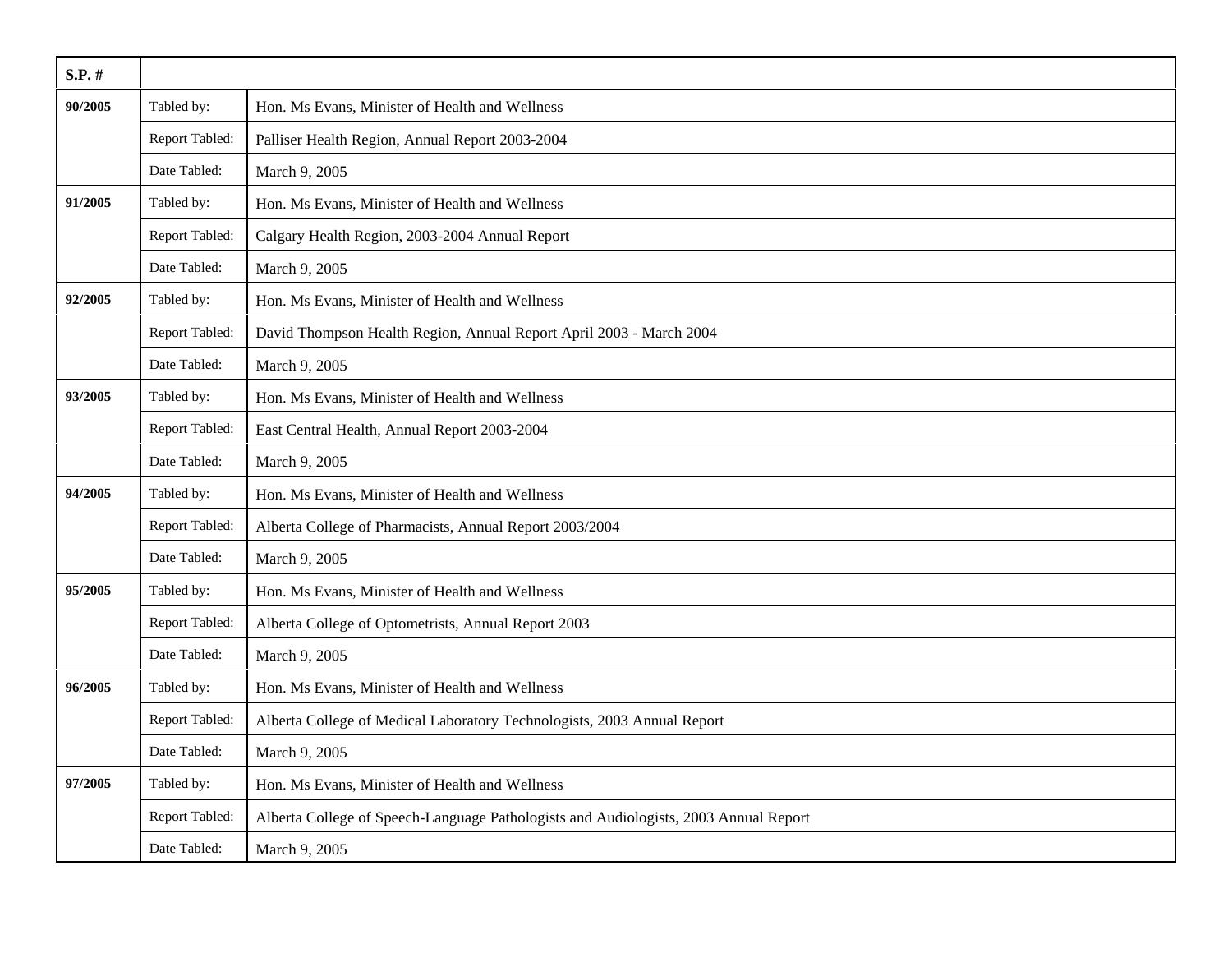| S.P.#    |                |                                                                                                                                                                                                                                                                                                                                                 |
|----------|----------------|-------------------------------------------------------------------------------------------------------------------------------------------------------------------------------------------------------------------------------------------------------------------------------------------------------------------------------------------------|
| 98/2005  | Tabled by:     | Hon. Ms Evans, Minister of Health and Wellness                                                                                                                                                                                                                                                                                                  |
|          | Report Tabled: | Alberta Opticians Association, Annual Report 2003                                                                                                                                                                                                                                                                                               |
|          | Date Tabled:   | March 9, 2005                                                                                                                                                                                                                                                                                                                                   |
| 99/2005  | Tabled by:     | Hon. Mr. Hancock, Government House Leader                                                                                                                                                                                                                                                                                                       |
|          | Report Tabled: | Projected Government Business, Week of March 14, 2005                                                                                                                                                                                                                                                                                           |
|          | Date Tabled:   | March 9, 2005                                                                                                                                                                                                                                                                                                                                   |
| 100/2005 | Tabled by:     | Mr. MacDonald, Hon. Member for Edmonton-Gold Bar                                                                                                                                                                                                                                                                                                |
|          | Report Tabled: | Letter dated March 8, 2005, from Mr. MacDonald, Hon. Member for Edmonton-Gold Bar, to Svend Hansen, Chair, Edmonton School District,<br>expressing concern regarding the current public school utilization policy                                                                                                                               |
|          | Date Tabled:   | March 9, 2005                                                                                                                                                                                                                                                                                                                                   |
| 101/2005 | Tabled by:     | Mr. MacDonald, Hon. Member for Edmonton-Gold Bar                                                                                                                                                                                                                                                                                                |
|          | Report Tabled: | Letter dated June 9, 2005, from Fred J. Dunn, F.C.A., Auditor General, to Mr. MacDonald, Hon. Member for Edmonton-Gold Bar, confirming his<br>position on not providing copies of University of Alberta and University of Calgary management letters to Mr. MacDonald                                                                           |
|          | Date Tabled:   | March 9, 2005                                                                                                                                                                                                                                                                                                                                   |
| 102/2005 | Tabled by:     | Mr. Tougas, Hon. Member for Edmonton-Meadowlark                                                                                                                                                                                                                                                                                                 |
|          | Report Tabled: | Letter dated February 25, 2005, from Don K. Lind of High Prairie to Hon. Ms Calahasen, Minister of Aboriginal Affairs and Northern<br>Development, unsigned, responding to a meeting with Hon. Ms Calahasen and to a letter from Hon. Ms Calahasen dated February 14, 2005,<br>expressing concern regarding the Interim Métis Harvest Agreement |
|          | Date Tabled:   | March 9, 2005                                                                                                                                                                                                                                                                                                                                   |
| 103/2005 | Tabled by:     | Dr. Pannu, Hon. Member for Edmonton-Strathcona                                                                                                                                                                                                                                                                                                  |
|          | Report Tabled: | Media release dated March 2, 2005, entitled "Alberta Displays Positive Steps to Post-secondary Education: Major Questions Still Remain"<br>prepared by the University of Alberta Students' Union                                                                                                                                                |
|          | Date Tabled:   | March 9, 2005                                                                                                                                                                                                                                                                                                                                   |
| 104/2005 | Tabled by:     | Hon. Mr. Zwozdesky, Minister of Education                                                                                                                                                                                                                                                                                                       |
|          | Report Tabled: | School Jurisdictions Audited Financial Statements For the Year Ended August 31, 2003, Section 1, Almadina School Society to Evergreen<br>Catholic Separate Regional Division No. 2                                                                                                                                                              |
|          | Date Tabled:   | March 14, 2005                                                                                                                                                                                                                                                                                                                                  |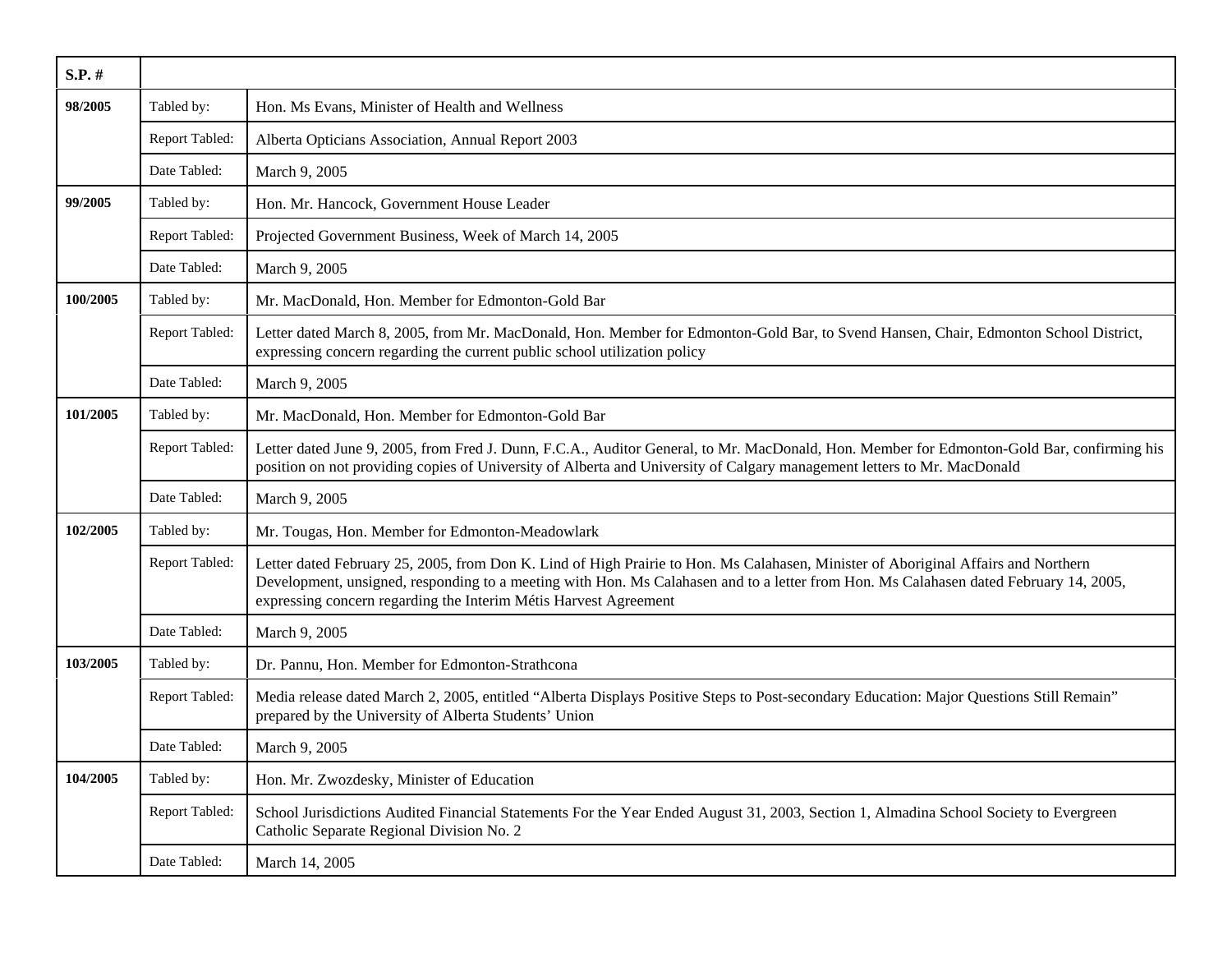| $S.P.$ # |                |                                                                                                                                                                              |
|----------|----------------|------------------------------------------------------------------------------------------------------------------------------------------------------------------------------|
| 105/2005 | Tabled by:     | Hon. Mr. Zwozdesky, Minister of Education                                                                                                                                    |
|          | Report Tabled: | School Jurisdictions Audited Financial Statements For the Year Ended August 31, 2003, Section 2, FFCA Charter School Society to Moberly Hall<br>School Society               |
|          | Date Tabled:   | March 14, 2005                                                                                                                                                               |
| 106/2005 | Tabled by:     | Hon. Mr. Zwozdesky, Minister of Education                                                                                                                                    |
|          | Report Tabled: | School Jurisdictions Audited Financial Statements For the Year Ended August 31, 2003, Section 3, New Horizons Charter School Society to Wolf<br>Creek School Division No. 72 |
|          | Date Tabled:   | March 14, 2005                                                                                                                                                               |
| 107/2005 | Tabled by:     | Hon. Mr. Doerksen, Minister of Innovation and Science                                                                                                                        |
|          | Report Tabled: | 2005 calendar prepared by the AHFMR (Alberta Heritage Foundation for Medical Research)                                                                                       |
|          | Date Tabled:   | March 14, 2005                                                                                                                                                               |
| 108/2005 | Tabled by:     | Hon. Mr. Doerksen, Minister of Innovation and Science                                                                                                                        |
|          | Report Tabled: | AHFMR (Alberta Heritage Foundation for Medical Research) Programs and Financial Highlights, 2003-2004                                                                        |
|          | Date Tabled:   | March 14, 2005                                                                                                                                                               |
| 109/2005 | Tabled by:     | Hon. Mr. Doerksen, Minister of Innovation and Science                                                                                                                        |
|          | Report Tabled: | Alberta Heritage Foundation for Medical Research, Consolidated Financial Statements, March 31, 2004                                                                          |
|          | Date Tabled:   | March 14, 2005                                                                                                                                                               |
| 110/2005 | Tabled by:     | Hon. Mr. Coutts, Minister of Sustainable Resource Development                                                                                                                |
|          | Report Tabled: | 2005 Alberta Guide to Sportfishing Regulations, prepared by Alberta Sustainable Resource Development                                                                         |
|          | Date Tabled:   | March 14, 2005                                                                                                                                                               |
| 111/2005 | Tabled by:     | Mr. MacDonald, Hon. Member for Edmonton-Gold Bar                                                                                                                             |
|          | Report Tabled: | Report of the Standing Committee on Public Accounts, 25th Legislature, 4th Session, February 2004 - May 2004                                                                 |
|          | Date Tabled:   | March 14, 2005                                                                                                                                                               |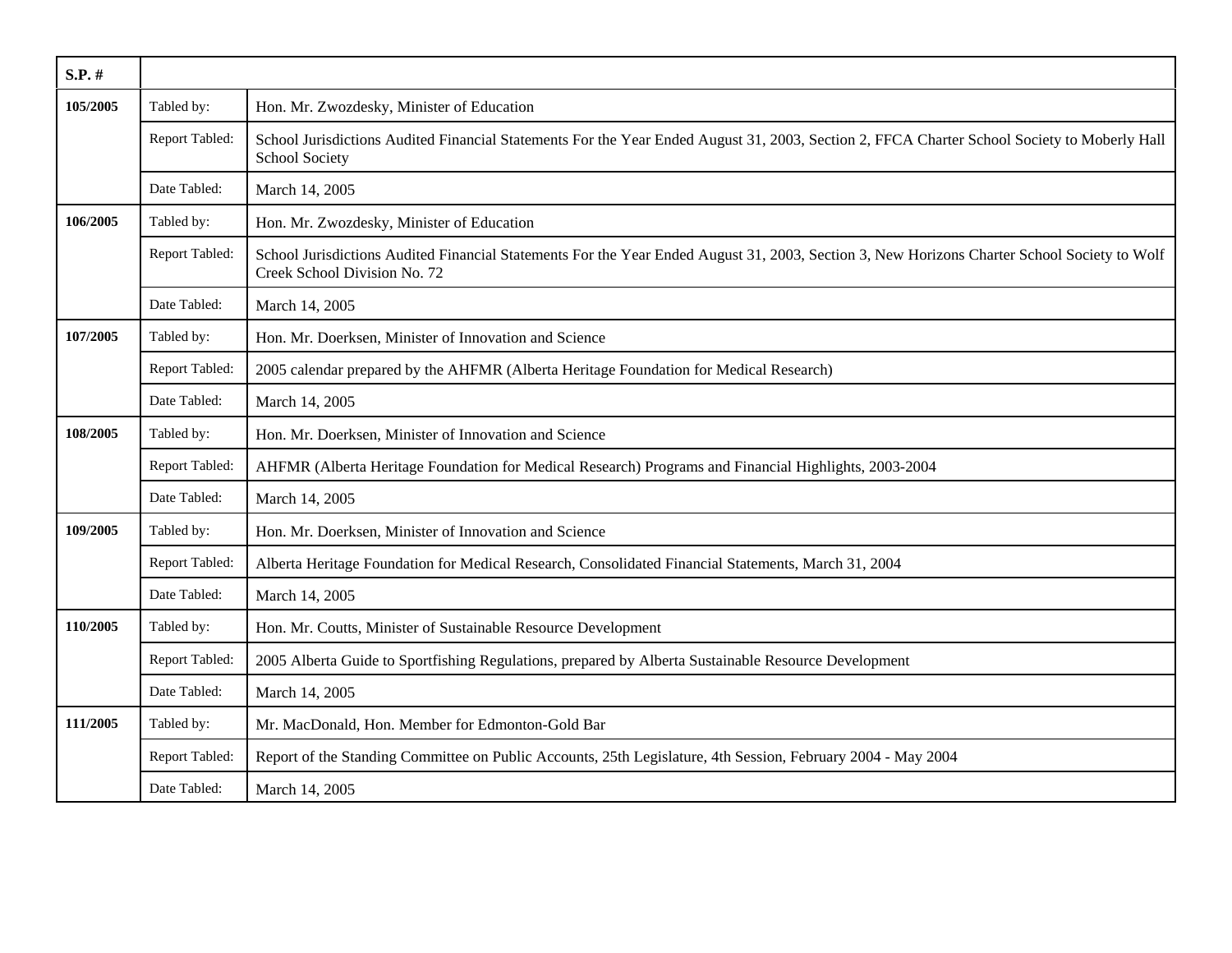| S.P. #   |                |                                                                                                                                                                                                                                                 |
|----------|----------------|-------------------------------------------------------------------------------------------------------------------------------------------------------------------------------------------------------------------------------------------------|
| 112/2005 | Tabled by:     | Mr. MacDonald, Hon. Member for Edmonton-Gold Bar                                                                                                                                                                                                |
|          | Report Tabled: | Several documents containing transcripts of taped telephone conversations involving Enron employees                                                                                                                                             |
|          | Date Tabled:   | March 14, 2005                                                                                                                                                                                                                                  |
| 113/2005 | Tabled by:     | Ms Blakeman, Hon. Member for Edmonton-Centre                                                                                                                                                                                                    |
|          | Report Tabled: | Letter dated March 18, 2005, unsigned, from Gloria Campbell of Edmonton to Whom it May Concern expressing concern regarding the way<br>physician misconduct complaints are dealt with by the College of Physicians and Surgeons                 |
|          | Date Tabled:   | March 14, 2005                                                                                                                                                                                                                                  |
| 114/2005 | Tabled by:     | Ms Blakeman, Hon. Member for Edmonton-Centre                                                                                                                                                                                                    |
|          | Report Tabled: | Letter dated February 8, 2005, from Ruth Hanna-Fath of Vulcan to Ms Blakeman, Hon. Member for Edmonton-Centre, expressing concern<br>regarding hospital facilities in the Vulcan area                                                           |
|          | Date Tabled:   | March 14, 2005                                                                                                                                                                                                                                  |
| 115/2005 | Tabled by:     | Mr. Lukaszuk, Hon. Member for Edmonton-Castle Downs                                                                                                                                                                                             |
|          | Report Tabled: | 5 letters dated March 14, 2005, from Hon. Mr. Klein, Premier, to Randy Ferbey, Dave Nedohin, Marcel Rocque, Scott Pfeifer, and Dan<br>Holowaychuk congratulating them on winning the 2005 Tim Horton's Brier held in Edmonton, March 7-13, 2005 |
|          | Date Tabled:   | March 14, 2005                                                                                                                                                                                                                                  |
| 116/2005 | Tabled by:     | Mr. Backs, Hon. Member for Edmonton-Manning                                                                                                                                                                                                     |
|          | Report Tabled: | 5 recent letters from Paul McDonald, Tim Sochowksi, Jamie Dalton, Monte Ryan, and David Mallet to Members of the Legislative Assembly<br>expressing concern regarding the use of foreign replacement workers in the Alberta labour force        |
|          | Date Tabled:   | March 14, 2005                                                                                                                                                                                                                                  |
| 117/2005 | Tabled by:     | Mr. Miller, Hon. Member for Edmonton-Rutherford                                                                                                                                                                                                 |
|          | Report Tabled: | E-mail message dated March 9, 2005, from Ted C. Frederickson of Strathmore to Hon. Dr. Oberg, Minister of Infrastructure and Transportation,<br>expressing concern regarding the Alberta Métis Interim Harvesting Agreement                     |
|          | Date Tabled:   | March 14, 2005                                                                                                                                                                                                                                  |
| 118/2005 | Tabled by:     | Dr. Miller, Hon. Member for Edmonton-Glenora                                                                                                                                                                                                    |
|          | Report Tabled: | Program from the National Memorial Service held on March 10, 2005, to honour the Members of the RCMP (Royal Canadian Mounted Police)<br>who were killed near Mayerthorpe on March 3, 2005                                                       |
|          | Date Tabled:   | March 14, 2005                                                                                                                                                                                                                                  |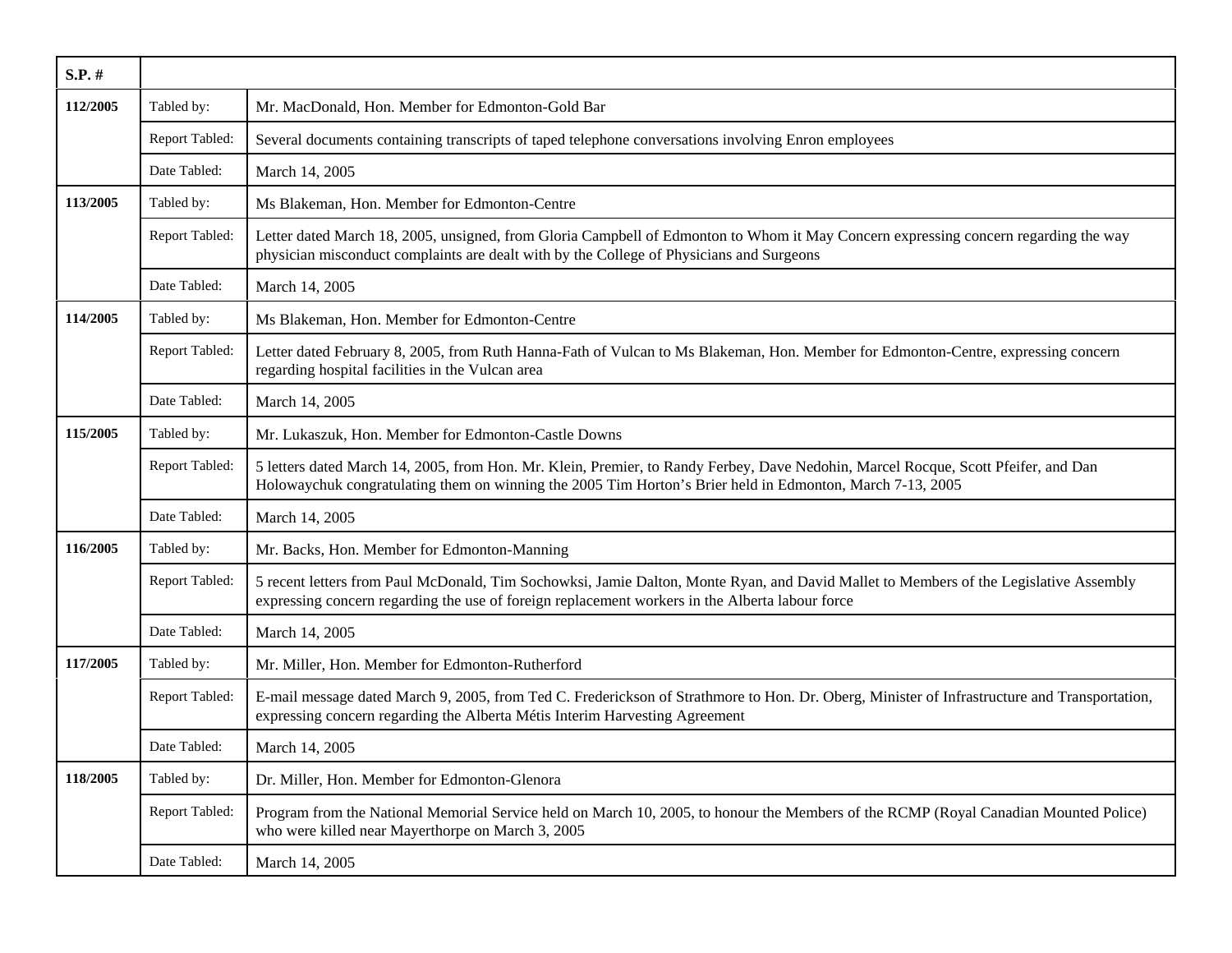| $S.P.$ # |                       |                                                                                                                                                                                                                                                                  |
|----------|-----------------------|------------------------------------------------------------------------------------------------------------------------------------------------------------------------------------------------------------------------------------------------------------------|
| 119/2005 | Tabled by:            | Mr. Mason, Hon. Leader of the New Democrat Opposition                                                                                                                                                                                                            |
|          | Report Tabled:        | British Medical Journal article dated April 24, 2004, entitled "Reduced incidence of admissions for myocardial infarction associated with public<br>smoking ban: before and after study" prepared by Richard P. Sargent, Robert M. Shepard, and Ashton A. Glantz |
|          | Date Tabled:          | March 14, 2005                                                                                                                                                                                                                                                   |
| 120/2005 | Tabled by:            | Mr. Mason, Hon. Leader of the New Democrat Opposition                                                                                                                                                                                                            |
|          | Report Tabled:        | Research update dated June 2003, entitled "The Economic Impact of a Smoke-Free Bylaw on Restaurant and Bar Sales in Ottawa, Canada"<br>prepared by the Ontario Tobacco Research Unit                                                                             |
|          | Date Tabled:          | March 14, 2005                                                                                                                                                                                                                                                   |
| 121/2005 | Tabled by:            | Mr. Mason, Hon. Leader of the New Democrat Opposition                                                                                                                                                                                                            |
|          | <b>Report Tabled:</b> | Press release dated July 23, 2003, entitled "Employment up in city bars and restaurants since implementation of the Smoke-free Air Act" prepared<br>by the New York City Department of Health and Mental Hygiene                                                 |
|          | Date Tabled:          | March 14, 2005                                                                                                                                                                                                                                                   |
| 122/2005 | Tabled by:            | Mr. Prins, Hon. Member for Lacombe-Ponoka                                                                                                                                                                                                                        |
|          | Report Tabled:        | Seniors Advisory Council for Alberta, Annual Report for 2003-2004 to the Minister of Seniors for the Year Ended March 31, 2004                                                                                                                                   |
|          | Date Tabled:          | March 15, 2005                                                                                                                                                                                                                                                   |
| 123/2005 | Tabled by:            | Dr. Pannu, Hon. Member for Edmonton-Strathcona                                                                                                                                                                                                                   |
|          | Report Tabled:        | Statistics Canada website table setting out the population per police officer by province and territory                                                                                                                                                          |
|          | Date Tabled:          | March 15, 2005                                                                                                                                                                                                                                                   |
| 124/2005 | Tabled by:            | Mr. Eggen, Hon. Member for Edmonton-Calder                                                                                                                                                                                                                       |
|          | Report Tabled:        | News release dated March 11, 2005, entitled "Patients pay more in cuts to physical therapy" prepared by the Health Sciences Association of<br>Alberta                                                                                                            |
|          | Date Tabled:          | March 15, 2005                                                                                                                                                                                                                                                   |
| 125/2005 | Tabled by:            | Ms Blakeman, Hon. Member for Edmonton-Centre                                                                                                                                                                                                                     |
|          | Report Tabled:        | E-mail message dated March 2, 2005, from David Cournoyer of Edmonton to Hon. Mr. Klein, Premier, expressing concern regarding the<br>severance package provided to the Office of the Premier's former Chief of Staff, Dr. Steve West                             |
|          | Date Tabled:          | March 15, 2005                                                                                                                                                                                                                                                   |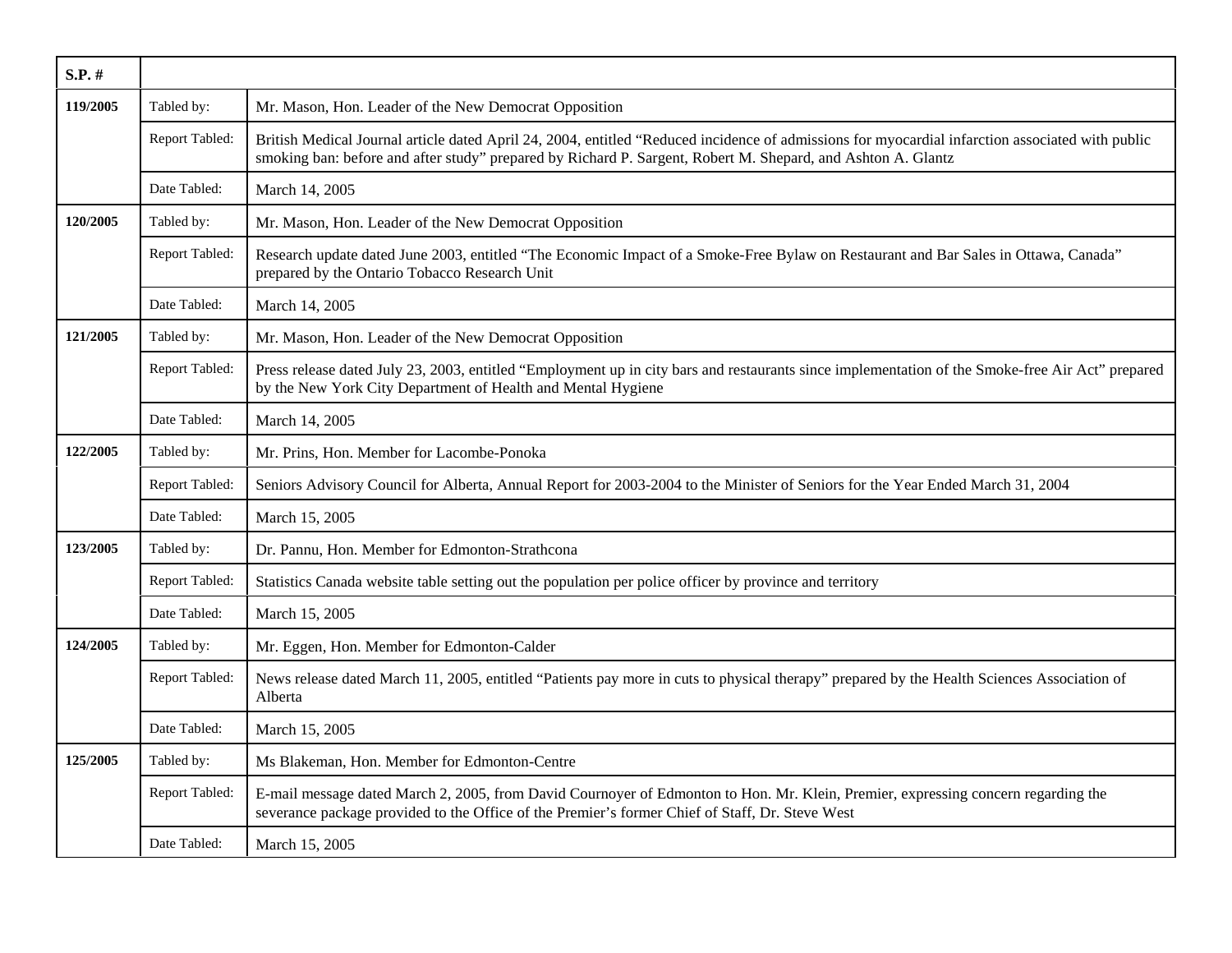| $S.P.$ # |                |                                                                                                                                                                                                                                                                                                                                        |
|----------|----------------|----------------------------------------------------------------------------------------------------------------------------------------------------------------------------------------------------------------------------------------------------------------------------------------------------------------------------------------|
| 126/2005 | Tabled by:     | Ms Blakeman, Hon. Member for Edmonton-Centre                                                                                                                                                                                                                                                                                           |
|          | Report Tabled: | News release dated March 15, 2005, entitled "City holds Province's feet to fire over delay of ambulance transfer" prepared by the City of Red<br>Deer                                                                                                                                                                                  |
|          | Date Tabled:   | March 15, 2005                                                                                                                                                                                                                                                                                                                         |
| 127/2005 | Tabled by:     | Mr. Chase, Hon. Member for Calgary-Varsity                                                                                                                                                                                                                                                                                             |
|          | Report Tabled: | Letter dated March 8, 2005, from James Carss, President, University Heights Community Association, to Hon. Mr. Klein, Premier, expressing<br>concern regarding a lack of community involvement in Government plans to widen portions of Calgary's 16th Avenue in order to accommodate<br>access to proposed new health care facilities |
|          | Date Tabled:   | March 15, 2005                                                                                                                                                                                                                                                                                                                         |
| 128/2005 | Tabled by:     | Mr. Chase, Hon. Member for Calgary-Varsity                                                                                                                                                                                                                                                                                             |
|          | Report Tabled: | Document dated March 8, 2005, entitled "An Important Message for the Residents of University Heights" prepared by James Carss, President,<br>University Heights Community Association                                                                                                                                                  |
|          | Date Tabled:   | March 15, 2005                                                                                                                                                                                                                                                                                                                         |
| 129/2005 | Tabled by:     | Mr. MacDonald, Hon. Member for Edmonton-Gold Bar                                                                                                                                                                                                                                                                                       |
|          | Report Tabled: | Report dated December 19, 2002, entitled "Decision 2002-103, Transmission Administrator, Finalization of Articles 4 and 24 of Terms and<br>Conditions of Service for 2001 and 2002" prepared by the Alberta Energy and Utilities Board                                                                                                 |
|          | Date Tabled:   | March 15, 2005                                                                                                                                                                                                                                                                                                                         |
| 130/2005 | Tabled by:     | Mr. MacDonald, Hon. Member for Edmonton-Gold Bar                                                                                                                                                                                                                                                                                       |
|          | Report Tabled: | E-mail message dated January 1, 1980, from Twanda Sweet to Richard Sanders regarding "Project Stanley"                                                                                                                                                                                                                                 |
|          | Date Tabled:   | March 15, 2005                                                                                                                                                                                                                                                                                                                         |
| 131/2005 | Tabled by:     | Hon. Ms Evans, Minister of Health and Wellness                                                                                                                                                                                                                                                                                         |
|          | Report Tabled: | Capital Health, Annual Report 2003-2004                                                                                                                                                                                                                                                                                                |
|          | Date Tabled:   | March 15, 2005                                                                                                                                                                                                                                                                                                                         |
| 132/2005 | Tabled by:     | Hon. Ms Evans, Minister of Health and Wellness                                                                                                                                                                                                                                                                                         |
|          | Report Tabled: | Aspen Regional Health, Annual Report 2003-2004                                                                                                                                                                                                                                                                                         |
|          | Date Tabled:   | March 15, 2005                                                                                                                                                                                                                                                                                                                         |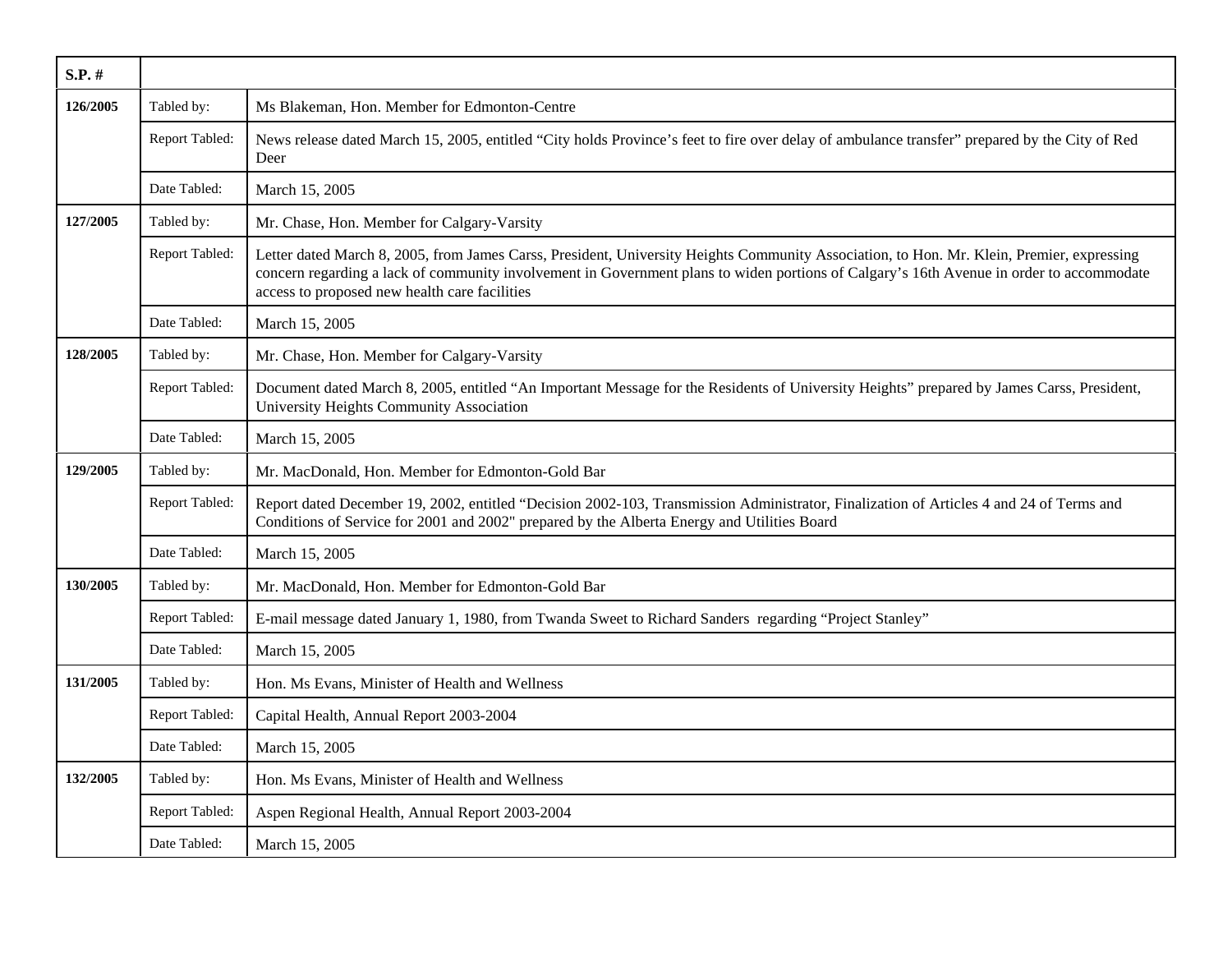| $S.P.$ # |                |                                                                                                                                                                                                                                                                            |
|----------|----------------|----------------------------------------------------------------------------------------------------------------------------------------------------------------------------------------------------------------------------------------------------------------------------|
| 133/2005 | Tabled by:     | Hon. Ms Evans, Minister of Health and Wellness                                                                                                                                                                                                                             |
|          | Report Tabled: | Peace Country Health, Annual Report 2003-2004                                                                                                                                                                                                                              |
|          | Date Tabled:   | March 15, 2005                                                                                                                                                                                                                                                             |
| 134/2005 | Tabled by:     | Mr. Backs, Hon. Member for Edmonton-Manning                                                                                                                                                                                                                                |
|          | Report Tabled: | Resolution, undated, entitled "Planned Employment Immigration in Alberta" prepared by the Treaty 8 First Nations of Alberta                                                                                                                                                |
|          | Date Tabled:   | March 15, 2005                                                                                                                                                                                                                                                             |
| 135/2005 | Tabled by:     | Mr. Backs, Hon. Member for Edmonton-Manning                                                                                                                                                                                                                                |
|          | Report Tabled: | Letter dated January 27, 2005, from Grand Chief Joe Whitehead Jr., Treaty 8 First Nations of Alberta, to Hon. Mr. Cardinal, Minister of Human<br>Resources and Employment, expressing concern regarding the use of foreign replacement workers in the Alberta labour force |
|          | Date Tabled:   | March 15, 2005                                                                                                                                                                                                                                                             |
| 136/2005 | Tabled by:     | Mr. Backs, Hon. Member for Edmonton-Manning                                                                                                                                                                                                                                |
|          | Report Tabled: | 6 recent letters from Ian Murphy, Jeremy Allen, James Dunham, Darren Gallacher, Brian Johnstone, and Frank Barnes to Members of the<br>Legislative Assembly expressing concern regarding the use of foreign replacement workers in the Alberta labour force                |
|          | Date Tabled:   | March 15, 2005                                                                                                                                                                                                                                                             |
| 137/2005 | Tabled by:     | Mr. Miller, Hon. Member for Edmonton-Rutherford                                                                                                                                                                                                                            |
|          | Report Tabled: | E-mail message dated March 7, 2005, from Sharon, Nick, and Nancy Hawrelak, and Kris and Jason Kropinski, all of Edmonton, to Mr. Miller,<br>Hon. Member for Edmonton-Rutherford, requesting Mr. Miller's support for a total smoking ban in Alberta workplaces             |
|          | Date Tabled:   | March 15, 2005                                                                                                                                                                                                                                                             |
| 138/2005 | Tabled by:     | Mr. Miller, Hon. Member for Edmonton-Rutherford                                                                                                                                                                                                                            |
|          | Report Tabled: | E-mail message dated March 13, 2005, from Wealtha M. McKenzie, President, Alberta Bed and Breakfast Association, to David Kincade, Caucus<br>Researcher, Liberal Caucus Office, commenting on the Hotel Room Tax (Tourism Levy) Amendment Act, 2005                        |
|          | Date Tabled:   | March 15, 2005                                                                                                                                                                                                                                                             |
| 139/2005 | Tabled by:     | Clerk of the Assembly on behalf of Hon. Mr. Boutilier, Minister of Environment                                                                                                                                                                                             |
|          | Report Tabled: | Ministry of Environment, Environmental Protection Security Fund, Annual Report, April 1, 2003 - March 31, 2004                                                                                                                                                             |
|          | Date Tabled:   | March 15, 2005                                                                                                                                                                                                                                                             |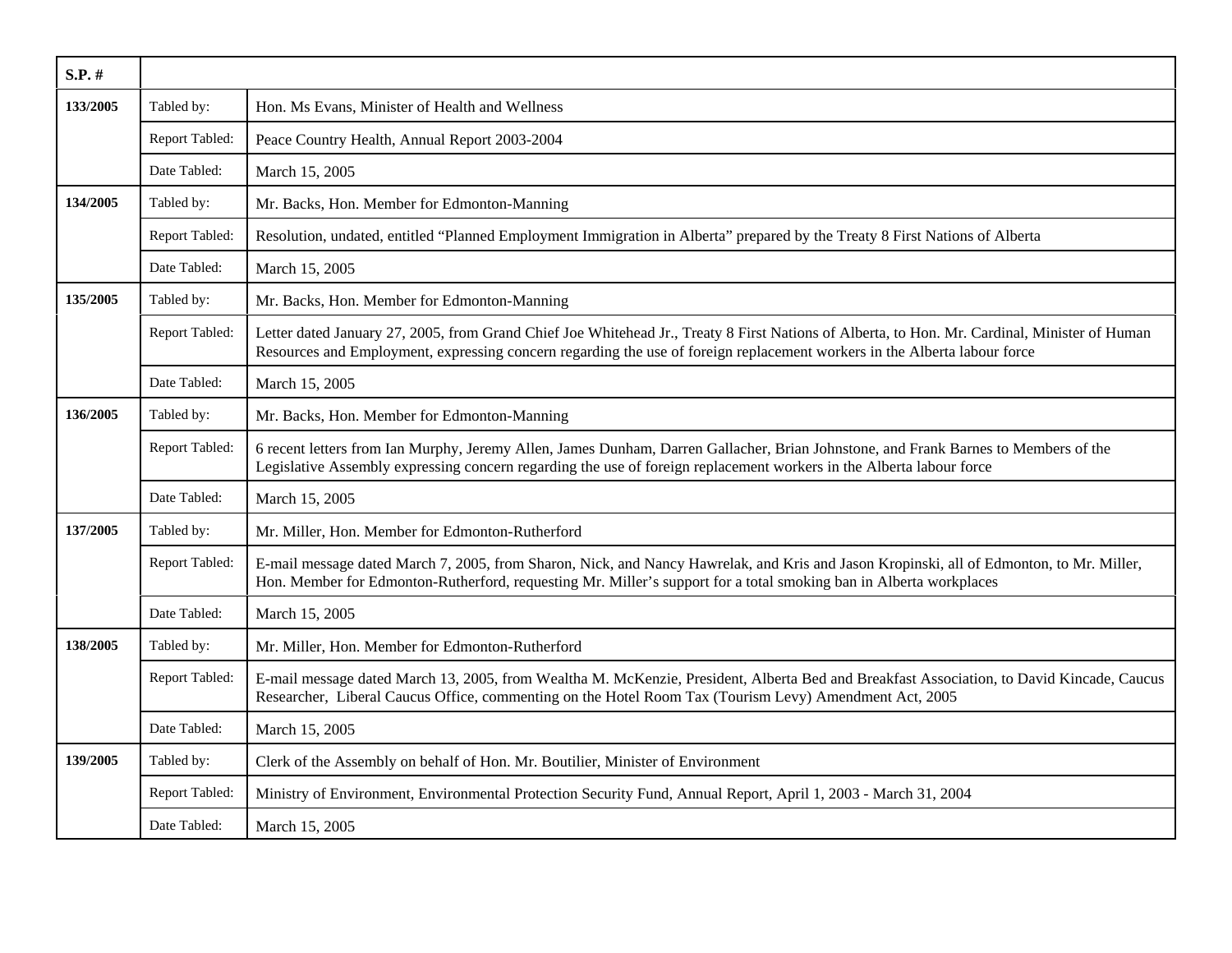| S.P. #   |                |                                                                                                                                                                                                      |
|----------|----------------|------------------------------------------------------------------------------------------------------------------------------------------------------------------------------------------------------|
| 140/2005 | Tabled by:     | Hon. Mrs. McClellan, Minister of Finance                                                                                                                                                             |
|          | Report Tabled: | 2005-06 Interim Supply Estimates, Offices of the Legislative Assembly, Government and Lottery Fund                                                                                                   |
|          | Date Tabled:   | March 15, 2005                                                                                                                                                                                       |
| 141/2005 | Tabled by:     | Hon. Ms Evans, Minister of Health and Wellness                                                                                                                                                       |
|          | Report Tabled: | Northern Lights Health Region, Annual Report 2003-04                                                                                                                                                 |
|          | Date Tabled:   | March 16, 2005                                                                                                                                                                                       |
| 142/2005 | Tabled by:     | Hon. Ms Evans, Minister of Health and Wellness                                                                                                                                                       |
|          | Report Tabled: | Alberta Cancer Board, Annual Report 2003-04                                                                                                                                                          |
|          | Date Tabled:   | March 16, 2005                                                                                                                                                                                       |
| 143/2005 | Tabled by:     | Hon. Ms Evans, Minister of Health and Wellness                                                                                                                                                       |
|          | Report Tabled: | Alberta Mental Health Board, 2003-2004 Annual Report                                                                                                                                                 |
|          | Date Tabled:   | March 16, 2005                                                                                                                                                                                       |
| 144/2005 | Tabled by:     | Hon. Mr. Graydon, Minister of Gaming                                                                                                                                                                 |
|          | Report Tabled: | Alberta Gaming and Liquor Commission, 2003-2004 Annual Report                                                                                                                                        |
|          | Date Tabled:   | March 16, 2005                                                                                                                                                                                       |
| 145/2005 | Tabled by:     | Hon. Mr. Graydon, Minister of Gaming                                                                                                                                                                 |
|          | Report Tabled: | Charitable Gaming in Alberta, 2003-2004 in Review                                                                                                                                                    |
|          | Date Tabled:   | March 16, 2005                                                                                                                                                                                       |
| 146/2005 | Tabled by:     | Hon. Mr. Graydon, Minister of Gaming                                                                                                                                                                 |
|          | Report Tabled: | Horse Racing Alberta, 2003 Annual Report                                                                                                                                                             |
|          | Date Tabled:   | March 16, 2005                                                                                                                                                                                       |
| 147/2005 | Tabled by:     | Mrs. Jablonski, Hon. Member for Red Deer-North                                                                                                                                                       |
|          | Report Tabled: | Letter dated February 15, 2005, from Ken and Barb Quaife of Red Deer to Mrs. Jablonski, Hon. Member for Red Deer-North, expressing support<br>for Bill 202, Protection of Children Abusing Drugs Act |
|          | Date Tabled:   | March 16, 2005                                                                                                                                                                                       |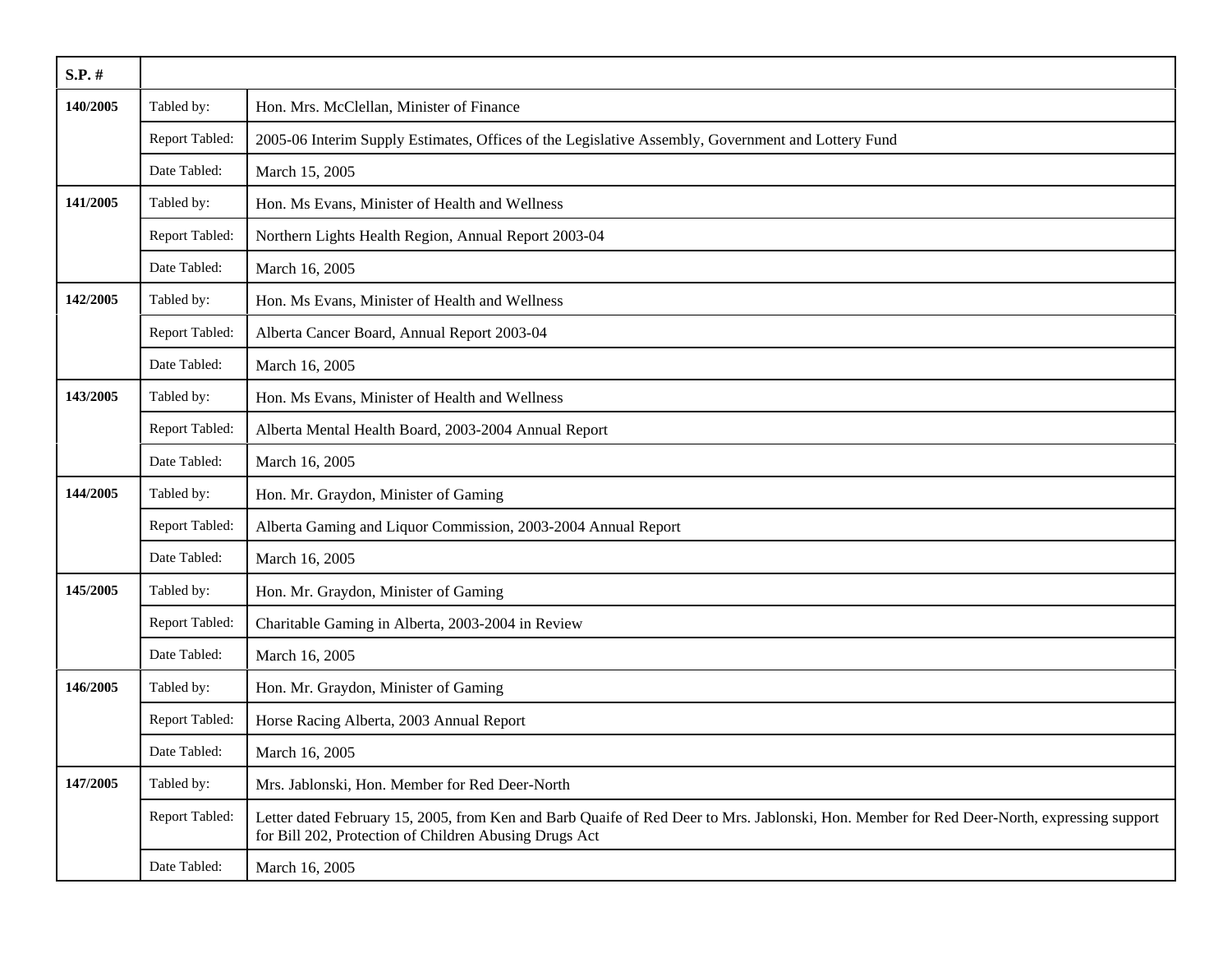| $S.P.$ # |                |                                                                                                                                                                                                                                                                                               |
|----------|----------------|-----------------------------------------------------------------------------------------------------------------------------------------------------------------------------------------------------------------------------------------------------------------------------------------------|
| 148/2005 | Tabled by:     | Mr. MacDonald, Hon. Member for Edmonton-Gold Bar                                                                                                                                                                                                                                              |
|          | Report Tabled: | Backgrounder, undated, regarding an investigation of certain transactions involving Enron and Powerex during the period of June to October 1999                                                                                                                                               |
|          | Date Tabled:   | March 16, 2005                                                                                                                                                                                                                                                                                |
| 149/2005 | Tabled by:     | Mr. MacDonald, Hon. Member for Edmonton-Gold Bar                                                                                                                                                                                                                                              |
|          | Report Tabled: | E-mail message dated March 26, 2001, from Peter Keohane to Richard Sanders regarding "Project Stanley"                                                                                                                                                                                        |
|          | Date Tabled:   | March 16, 2005                                                                                                                                                                                                                                                                                |
| 150/2005 | Tabled by:     | Mr. Chase, Hon. Member for Calgary-Varsity                                                                                                                                                                                                                                                    |
|          | Report Tabled: | 4 e-mail messages, all dated March 15, 2005, from Tom Yanota, E. Seidle, Frances Plaunt, and Bettie Yanota, all of Calgary to Hon. Mr. Klein,<br>Premier, expressing concern regarding the lack of community involvement in the planning process for an interchange at 16th Avenue in Calgary |
|          | Date Tabled:   | March 16, 2005                                                                                                                                                                                                                                                                                |
| 151/2005 | Tabled by:     | Mr. Elsalhy, Hon. Member for Edmonton-McClung                                                                                                                                                                                                                                                 |
|          | Report Tabled: | Utilities Consumer Advocate web page article entitled "A Message from Roger Jackson, the Utilities Consumer Advocate"                                                                                                                                                                         |
|          | Date Tabled:   | March 16, 2005                                                                                                                                                                                                                                                                                |
| 152/2005 | Tabled by:     | Mr. Mason, Hon. Leader of the New Democrat Opposition                                                                                                                                                                                                                                         |
|          | Report Tabled: | Media release dated March 15, 2005, entitled "AUMA Frustrated With Provincial Funding Formula for Ambulance Transitioning" prepared by<br>the Alberta Urban Municipalities Association                                                                                                        |
|          | Date Tabled:   | March 16, 2005                                                                                                                                                                                                                                                                                |
| 153/2005 | Tabled by:     | Mr. Mason, Hon. Leader of the New Democrat Opposition                                                                                                                                                                                                                                         |
|          | Report Tabled: | Far Side cartoon entitled "The Real Reason Dinosaurs Went Extinct" by Gary Larson                                                                                                                                                                                                             |
|          | Date Tabled:   | March 16, 2005                                                                                                                                                                                                                                                                                |
| 154/2005 | Tabled by:     | Clerk of the Assembly on behalf of Hon. Mr. Stevens, Minister of Justice and Attorney General                                                                                                                                                                                                 |
|          | Report Tabled: | Alberta Law Foundation, Thirty-first Annual Report 2004 (Fiscal Year Ended March 31st)                                                                                                                                                                                                        |
|          | Date Tabled:   | March 16, 2005                                                                                                                                                                                                                                                                                |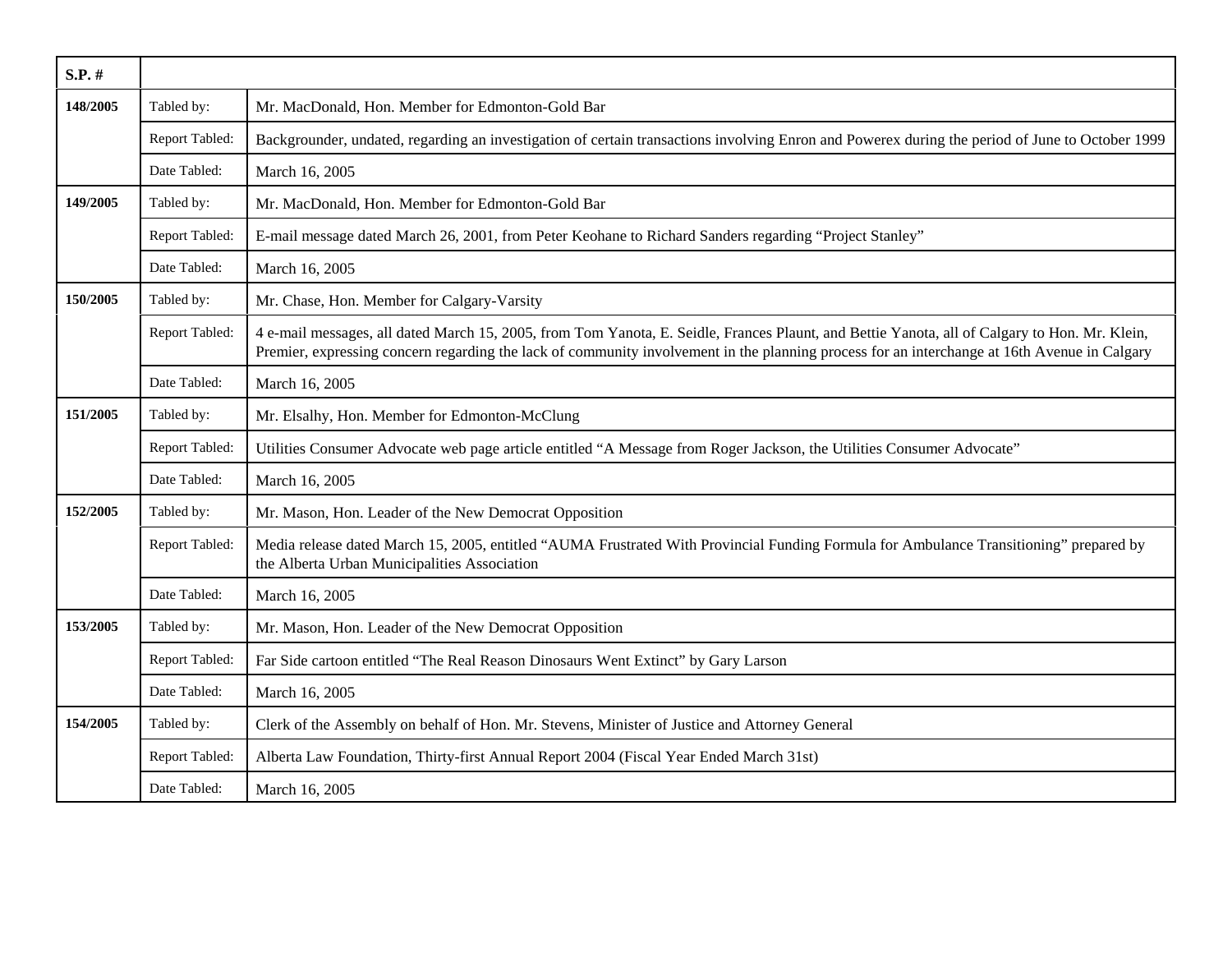| S.P. #   |                |                                                                                                                                             |
|----------|----------------|---------------------------------------------------------------------------------------------------------------------------------------------|
| 155/2005 | Tabled by:     | Clerk of the Assembly on behalf of Hon. Mr. Stevens, Minister of Justice and Attorney General                                               |
|          | Report Tabled: | Alberta Law Foundation, Audited Financial Statements and Other Financial Information, Year ended March 31, 2004                             |
|          | Date Tabled:   | March 16, 2005                                                                                                                              |
| 156/2005 | Tabled by:     | Mr. Webber, Hon. Member for Calgary-Foothills                                                                                               |
|          | Report Tabled: | List of the Interim Estimates for the fiscal year ending March 31, 2006                                                                     |
|          | Date Tabled:   | March 16, 2005                                                                                                                              |
| 157/2005 | Tabled by:     | Mrs. Tarchuk, Chair, Select Standing Committee on Legislative Offices                                                                       |
|          | Report Tabled: | Report of the Auditor General on the Alberta Government's BSE-Related Assistance Programs dated July 27, 2004                               |
|          | Date Tabled:   | March 17, 2005                                                                                                                              |
| 158/2005 | Tabled by:     | Mrs. Tarchuk, Chair, Standing Committee on Legislative Offices                                                                              |
|          | Report Tabled: | Auditor General of Alberta, Annual Report 2003-2004                                                                                         |
|          | Date Tabled:   | March 17, 2005                                                                                                                              |
| 159/2005 | Tabled by:     | Hon. Mr. Doerksen, Minister of Innovation and Science                                                                                       |
|          | Report Tabled: | Information kit entitled "Unlocking Tomorrow's Energy" prepared by EnergyINet (Energy Innovation Network)                                   |
|          | Date Tabled:   | March 17, 2005                                                                                                                              |
| 160/2005 | Tabled by:     | Mr. Lougheed, Hon. Member for Strathcona                                                                                                    |
|          | Report Tabled: | Premier's Council on the Status of Persons With Disabilities, 2004 Annual Report                                                            |
|          | Date Tabled:   | March 17, 2005                                                                                                                              |
| 161/2005 | Tabled by:     | Mr. VanderBurg, Hon. Member for Whitecourt-Ste. Anne                                                                                        |
|          | Report Tabled: | Copy of a petition signed by 662 Albertans requesting the Government provide funding for a long-term care facility in the Village of Onoway |
|          | Date Tabled:   | March 17, 2005                                                                                                                              |
| 162/2005 | Tabled by:     | Mrs. Jablonski, Hon. Member for Red Deer-North                                                                                              |
|          | Report Tabled: | Document dated February 21, 2005, entitled "Life and Death Sentence of the Addicted Child" prepared by Maralyn Benay                        |
|          | Date Tabled:   | March 17, 2005                                                                                                                              |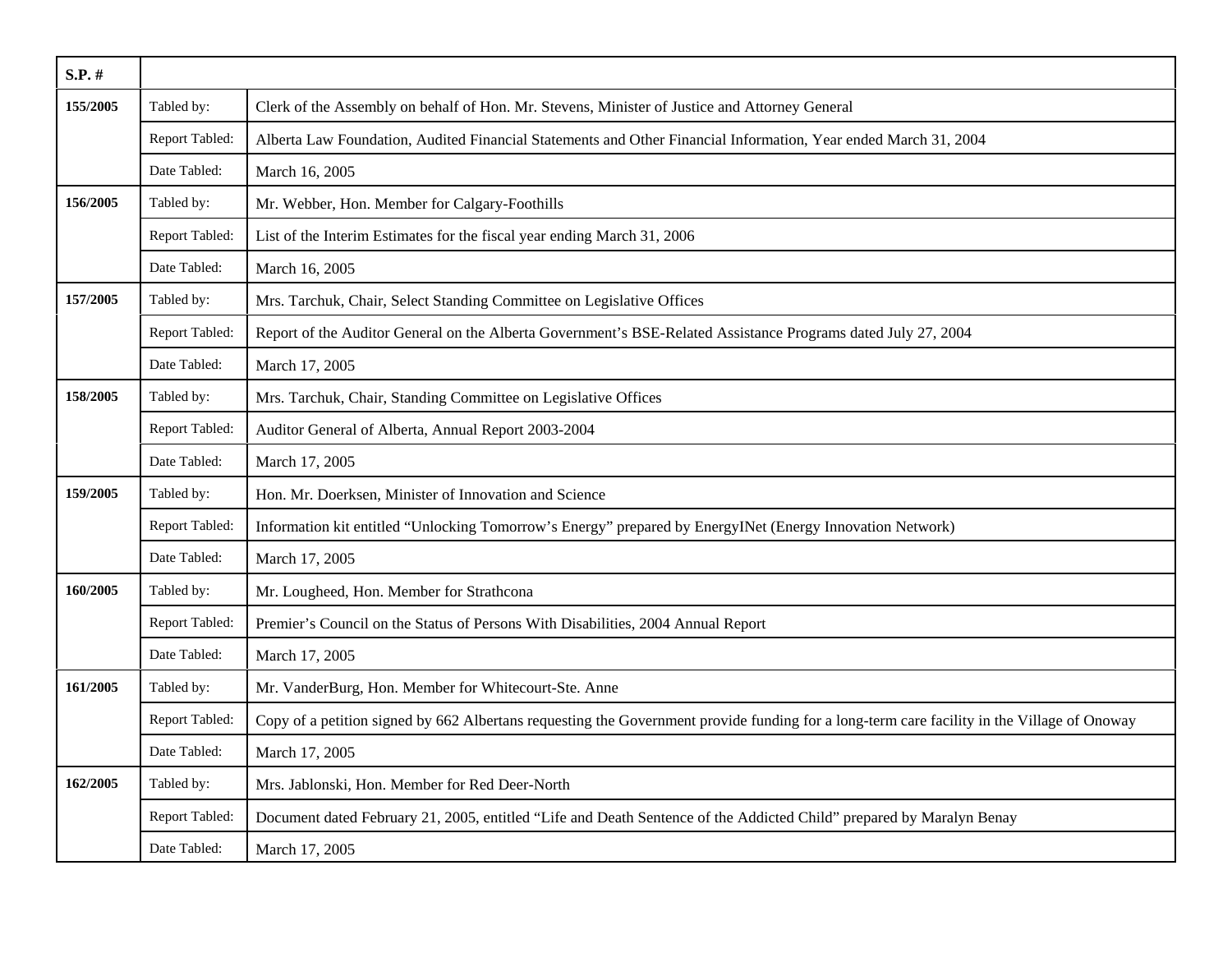| $S.P.$ # |                |                                                                                                                                                                                                                                                                                                    |
|----------|----------------|----------------------------------------------------------------------------------------------------------------------------------------------------------------------------------------------------------------------------------------------------------------------------------------------------|
| 163/2005 | Tabled by:     | Mr. MacDonald, Hon. Member for Edmonton-Gold Bar                                                                                                                                                                                                                                                   |
|          | Report Tabled: | E-mail message dated January 9, 2000, from Mark E. Haedicke to Rob Milnthorp regarding Project Stanley and TransAlta Utilities                                                                                                                                                                     |
|          | Date Tabled:   | March 17, 2005                                                                                                                                                                                                                                                                                     |
| 164/2005 | Tabled by:     | Mr. MacDonald, Hon. Member for Edmonton-Gold Bar                                                                                                                                                                                                                                                   |
|          | Report Tabled: | Document dated October 13, 2000, entitled "Market Surveillance Administrator Report on Power Pool of Alberta Prices - Summer 2000"                                                                                                                                                                 |
|          | Date Tabled:   | March 17, 2005                                                                                                                                                                                                                                                                                     |
| 165/2005 | Tabled by:     | Mr. MacDonald, Hon. Member for Edmonton-Gold Bar                                                                                                                                                                                                                                                   |
|          | Report Tabled: | Memorandum dated November 3, 2000, unsigned, from Dalton McGrath to Glenn F. Leslie, A. Webster Macdonald Jr., Q.C., and Mark A.<br>Morrison regarding the Market Surveillance Administrator Report on Power Pool of Alberta Prices - Summer 2000 and its relevance to Enron<br>Canada and Powerex |
|          | Date Tabled:   | March 17, 2005                                                                                                                                                                                                                                                                                     |
| 166/2005 | Tabled by:     | Mr. Miller, Hon. Member for Edmonton-Rutherford                                                                                                                                                                                                                                                    |
|          | Report Tabled: | Copy of a document, undated, entitled "Appeal Process" outlining the appeal process for people or organizations affected by decisions made by<br>the Public Service Pension Corporation in British Columbia                                                                                        |
|          | Date Tabled:   | March 17, 2005                                                                                                                                                                                                                                                                                     |
| 167/2005 | Tabled by:     | Mr. Backs, Hon. Member for Edmonton-Manning                                                                                                                                                                                                                                                        |
|          | Report Tabled: | Letter dated March 14, 2005, from Don Koenig, President, Humpty's Restaurants International Inc., to Hon. Mr. Klein, Premier, expressing<br>support for a province-wide smoking ban and requesting that the Government Caucus be allowed a free vote                                               |
|          | Date Tabled:   | March 17, 2005                                                                                                                                                                                                                                                                                     |
| 168/2005 | Tabled by:     | Mr. Backs, Hon. Member for Edmonton-Manning                                                                                                                                                                                                                                                        |
|          | Report Tabled: | 5 recent letters from Jeremy Allen, James Dunham, Chris Leblanc, Darrien Gallacher, and Kenneth Terry to Members of the Legislative<br>Assembly expressing concern regarding the use of foreign replacement workers in the Alberta labour force                                                    |
|          | Date Tabled:   | March 17, 2005                                                                                                                                                                                                                                                                                     |
| 169/2005 | Tabled by:     | Dr. Pannu, Hon. Member for Edmonton-Strathcona, on behalf of Mr. Mason, Hon. Leader of the New Democrat Opposition                                                                                                                                                                                 |
|          | Report Tabled: | Backgrounder dated January 25, 2005, entitled "Anthony Henday Drive South East Project" prepared by Alberta Infrastructure and Transportation                                                                                                                                                      |
|          | Date Tabled:   | March 17, 2005                                                                                                                                                                                                                                                                                     |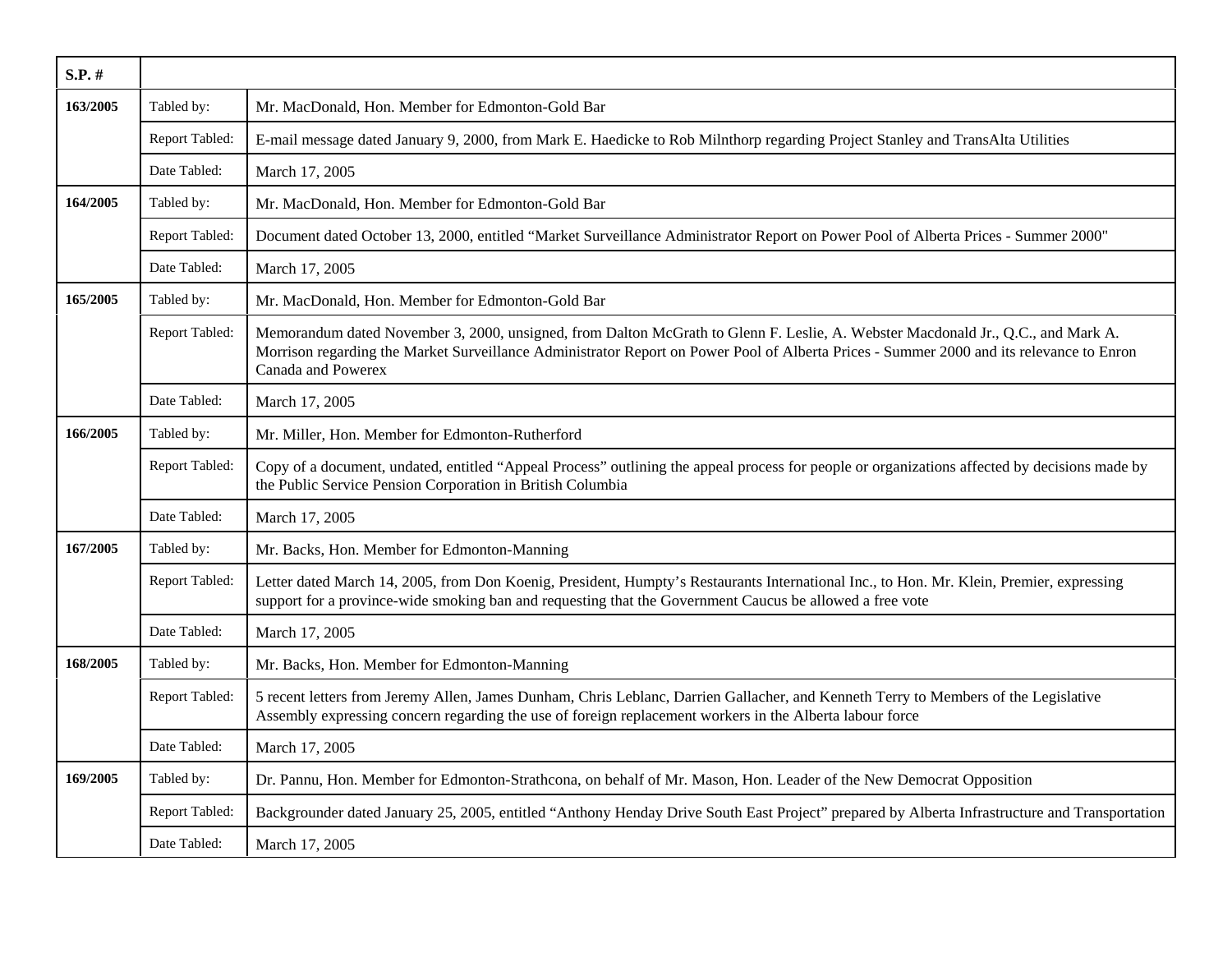| $S.P.$ # |                |                                                                                                                                                                                                                              |
|----------|----------------|------------------------------------------------------------------------------------------------------------------------------------------------------------------------------------------------------------------------------|
| 170/2005 | Tabled by:     | Dr. Pannu, Hon. Member for Edmonton-Strathcona, on behalf of Mr. Mason, Hon. Leader of the New Democrat Opposition                                                                                                           |
|          | Report Tabled: | Document, undated, entitled "MLA Questions and Answers, Anthony Henday Drive South East - Public-Private Partnership"                                                                                                        |
|          | Date Tabled:   | March 17, 2005                                                                                                                                                                                                               |
| 171/2005 | Tabled by:     | Mr. Webber, Hon. Member for Calgary-Foothills                                                                                                                                                                                |
|          | Report Tabled: | List of the Supplementary Estimates for the fiscal year ending March 31, 2005                                                                                                                                                |
|          | Date Tabled:   | March 17, 2005                                                                                                                                                                                                               |
| 172/2005 | Tabled by:     | Hon. Mr. Zwozdesky, Minister of Education                                                                                                                                                                                    |
|          | Report Tabled: | Alberta Teachers' Association, 2003 Annual Report                                                                                                                                                                            |
|          | Date Tabled:   | March 21, 2005                                                                                                                                                                                                               |
| 173/2005 | Tabled by:     | Mr. Rodney, Hon. Member for Calgary-Lougheed                                                                                                                                                                                 |
|          | Report Tabled: | AADAC (Alberta Alcohol and Drug Abuse Commission), Annual Report 2003-2004                                                                                                                                                   |
|          | Date Tabled:   | March 21, 2005                                                                                                                                                                                                               |
| 174/2005 | Tabled by:     | Dr. Taft, Hon. Leader of the Official Opposition                                                                                                                                                                             |
|          | Report Tabled: | Letter dated February 5, 2005, from Peter Verchomin of Edmonton to Sirs expressing concern regarding royalties paid on natural gas in the<br>production of nitrogen fertilizers and requesting a 50% rebate on the royalties |
|          | Date Tabled:   | March 21, 2005                                                                                                                                                                                                               |
| 175/2005 | Tabled by:     | Dr. Taft, Hon. Leader of the Official Opposition                                                                                                                                                                             |
|          | Report Tabled: | Letter dated February 24, 2005, from Ami Brodribb of Edmonton to Dr. Taft, Hon. Leader of the Official Opposition, expressing concern<br>regarding a lack of midwifery funding by Alberta Health Care                        |
|          | Date Tabled:   | March 21, 2005                                                                                                                                                                                                               |
| 176/2005 | Tabled by:     | Dr. Taft, Hon. Leader of the Official Opposition                                                                                                                                                                             |
|          | Report Tabled: | Letter dated January 4, 2005, from Gracie Seto of Calgary to Dr. Taft, Hon. Leader of the Official Opposition, requesting an increase in AISH<br>(Assured Income for the Severely Handicapped) funding                       |
|          | Date Tabled:   | March 21, 2005                                                                                                                                                                                                               |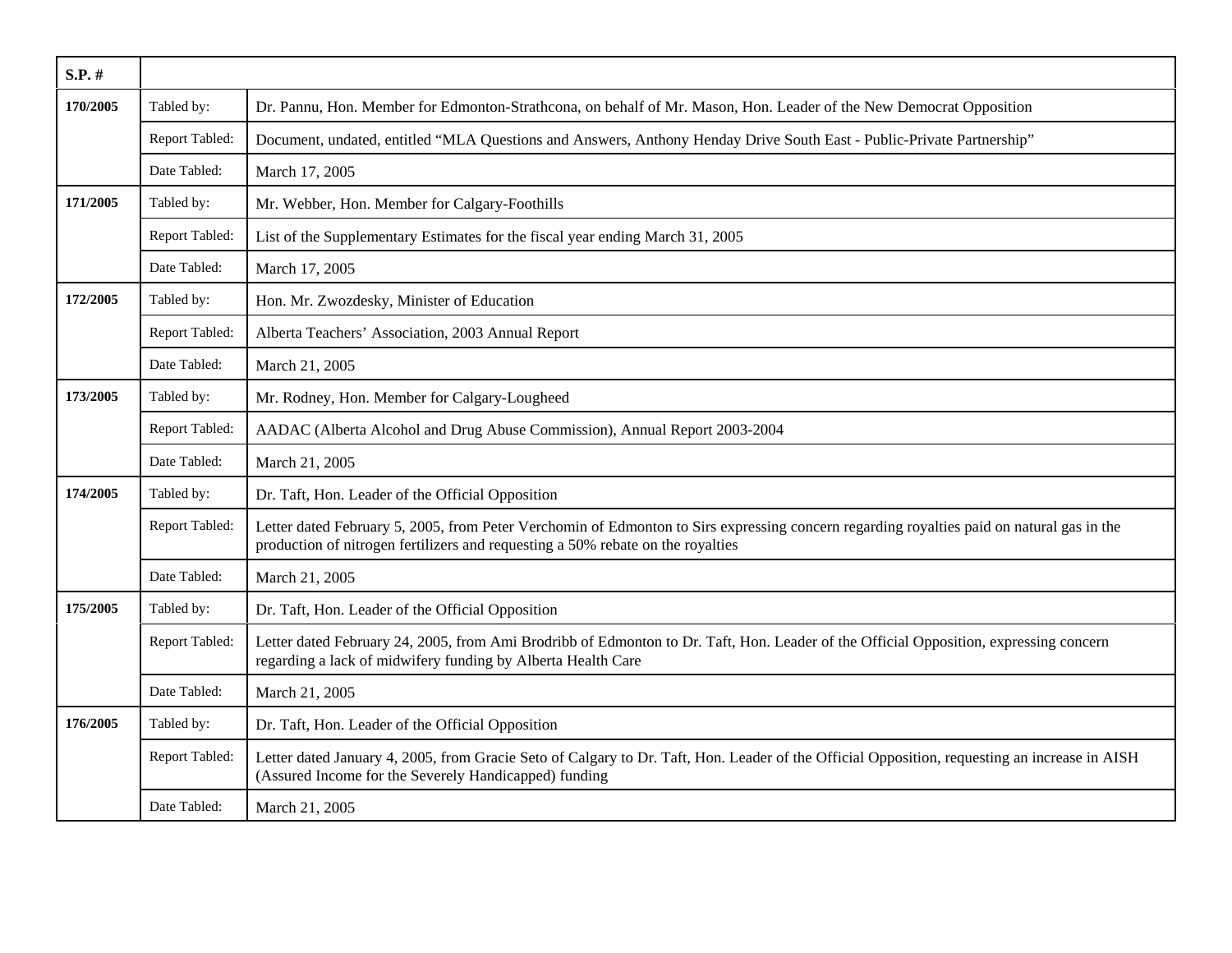| $S.P.$ # |                |                                                                                                                                                                                                                                                                                                                                                        |
|----------|----------------|--------------------------------------------------------------------------------------------------------------------------------------------------------------------------------------------------------------------------------------------------------------------------------------------------------------------------------------------------------|
| 177/2005 | Tabled by:     | Mr. Martin, Hon. Member for Edmonton-Beverly-Clareview                                                                                                                                                                                                                                                                                                 |
|          | Report Tabled: | Letter dated March 21, 2005, from Denise Toppman of Edmonton to Mr. Mason, Hon. Leader of the New Democrat Opposition, expressing<br>concern regarding the proposed closure of Strathearn School                                                                                                                                                       |
|          | Date Tabled:   | March 21, 2005                                                                                                                                                                                                                                                                                                                                         |
| 178/2005 | Tabled by:     | Ms Blakeman, Hon. Member for Edmonton-Centre                                                                                                                                                                                                                                                                                                           |
|          | Report Tabled: | Letter dated March 14, 2005, from William Becze, co-producer, 775 990 Alberta Ltd., to Ms Blakeman, Hon. Member for Edmonton-Centre,<br>expressing concern regarding perceived inequities in the marketing of videos produced in Alberta                                                                                                               |
|          | Date Tabled:   | March 21, 2005                                                                                                                                                                                                                                                                                                                                         |
| 179/2005 | Tabled by:     | Ms Blakeman, Hon. Member for Edmonton-Centre                                                                                                                                                                                                                                                                                                           |
|          | Report Tabled: | Document, undated, entitled "Caring for our seniors needs to be a priority" prepared by Judy Brown                                                                                                                                                                                                                                                     |
|          | Date Tabled:   | March 21, 2005                                                                                                                                                                                                                                                                                                                                         |
| 180/2005 | Tabled by:     | Ms Blakeman, Hon. Member for Edmonton-Centre                                                                                                                                                                                                                                                                                                           |
|          | Report Tabled: | St. Albert Gazette website editorial dated February 2, 2005, entitled "We have a stake in safe injections"                                                                                                                                                                                                                                             |
|          | Date Tabled:   | March 21, 2005                                                                                                                                                                                                                                                                                                                                         |
| 181/2005 | Tabled by:     | Ms Blakeman, Hon. Member for Edmonton-Centre                                                                                                                                                                                                                                                                                                           |
|          | Report Tabled: | E-mail message dated March 4, 2005, from Mary Talbot of Edmonton to Mrs. Mather, Hon. Member for Edmonton-Mill Woods, requesting<br>Mrs. Mather's support for Bill 202, Protection of Children Abusing Drugs Act                                                                                                                                       |
|          | Date Tabled:   | March 21, 2005                                                                                                                                                                                                                                                                                                                                         |
| 182/2005 | Tabled by:     | Mr. Chase, Hon. Member for Calgary-Varsity                                                                                                                                                                                                                                                                                                             |
|          | Report Tabled: | Letter dated March 16, 2005, from Mary Abel of Calgary to Mr. Chase, Hon. Member for Calgary-Varsity, expressing concern regarding the<br>project to widen Calgary's 16th Avenue and install an interchange between the Foothills Hospital and the new Alberta Children's Hospital, which<br>is proceeding without any opportunity for community input |
|          | Date Tabled:   | March 21, 2005                                                                                                                                                                                                                                                                                                                                         |
| 183/2005 | Tabled by:     | Mr. Chase, Hon. Member for Calgary-Varsity                                                                                                                                                                                                                                                                                                             |
|          | Report Tabled: | Letter dated March 16, 2005, from Sheila Donaldson of Calgary to Mr. Chase, Hon. Member for Calgary-Varsity, protesting the exclusion of<br>community involvement and input regarding the development of the new Alberta Children's Hospital and resulting roadway infrastructure                                                                      |
|          | Date Tabled:   | March 21, 2005                                                                                                                                                                                                                                                                                                                                         |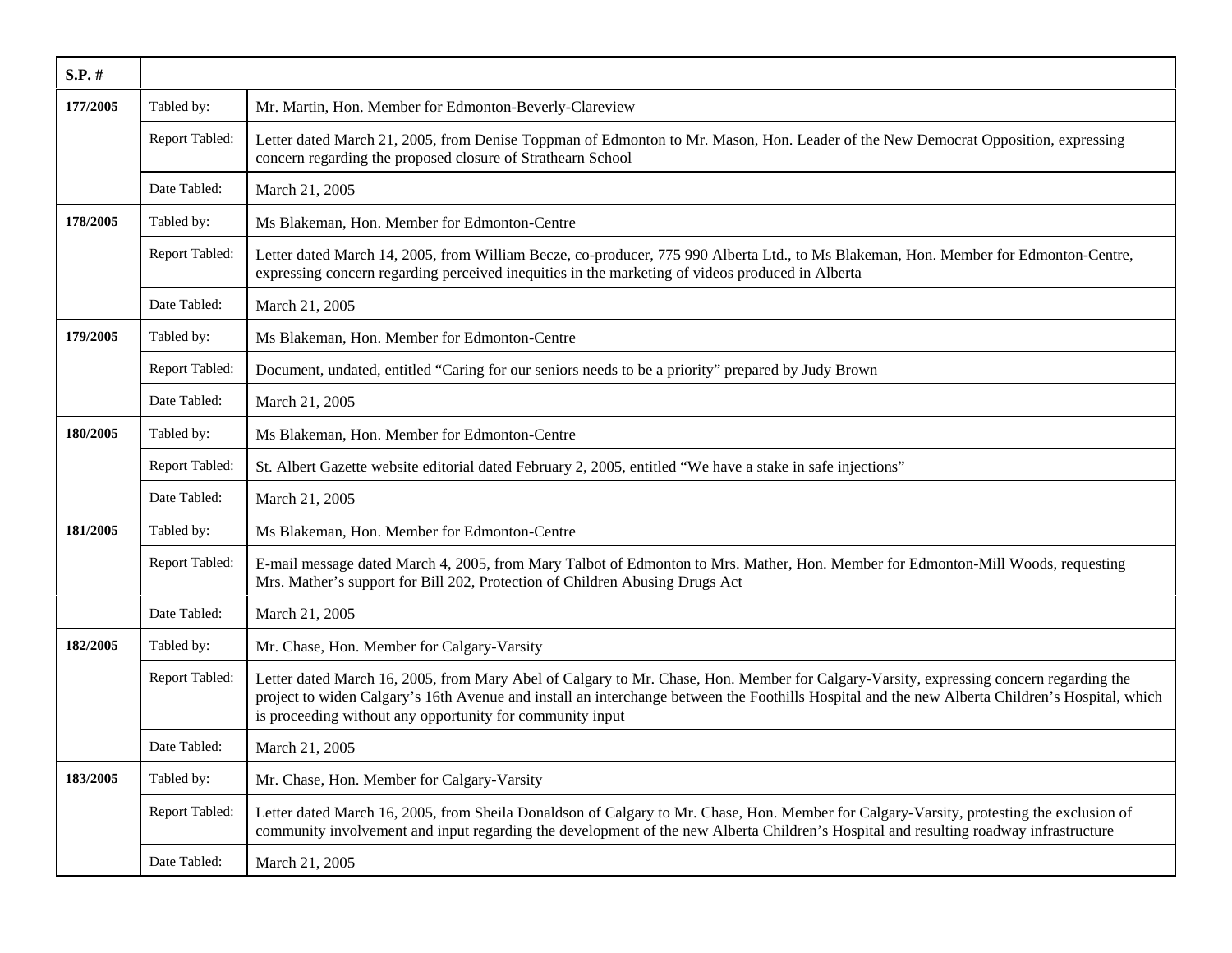| $S.P.$ # |                |                                                                                                                                                                                                                                                                                                                                                                           |
|----------|----------------|---------------------------------------------------------------------------------------------------------------------------------------------------------------------------------------------------------------------------------------------------------------------------------------------------------------------------------------------------------------------------|
| 184/2005 | Tabled by:     | Mr. Chase, Hon. Member for Calgary-Varsity                                                                                                                                                                                                                                                                                                                                |
|          | Report Tabled: | E-mail message dated March 18, 2005, from Valerie and Doug Bonnyman of Calgary to Mr. Chase, Hon. Member for Calgary-Varsity, objecting<br>to the construction of an interchange to accommodate the new Alberta Children's Hospital that would result in the destruction of community<br>reserve lands                                                                    |
|          | Date Tabled:   | March 21, 2005                                                                                                                                                                                                                                                                                                                                                            |
| 185/2005 | Tabled by:     | Mr. Chase, Hon. Member for Calgary-Varsity                                                                                                                                                                                                                                                                                                                                |
|          | Report Tabled: | Letter dated March 17, 2005, from Don Smith to Dr. Swann, Hon. Member for Calgary-Mountain View, requesting Dr. Swann urge the<br>Government to consult with the Alberta Historical Resources Foundation when considering names for provincial parks and protected areas                                                                                                  |
|          | Date Tabled:   | March 21, 2005                                                                                                                                                                                                                                                                                                                                                            |
| 186/2005 | Tabled by:     | Mr. Taylor, Hon. Member for Calgary-Currie                                                                                                                                                                                                                                                                                                                                |
|          | Report Tabled: | St. Albert Gazette article dated October 30, 2004, entitled "St. Albert firefighters train for meth lab fire" prepared by Peter Boer                                                                                                                                                                                                                                      |
|          | Date Tabled:   | March 21, 2005                                                                                                                                                                                                                                                                                                                                                            |
| 187/2005 | Tabled by:     | Mr. Taylor, Hon. Member for Calgary-Currie                                                                                                                                                                                                                                                                                                                                |
|          | Report Tabled: | Document, undated, entitled "Building knowledge resources, A Case for Investment" prepared by the University of Alberta Board of Governors                                                                                                                                                                                                                                |
|          | Date Tabled:   | March 21, 2005                                                                                                                                                                                                                                                                                                                                                            |
| 188/2005 | Tabled by:     | Mr. MacDonald, Hon. Member for Edmonton-Gold Bar                                                                                                                                                                                                                                                                                                                          |
|          | Report Tabled: | CNN website article, undated, entitled "Enron paid hefty bonuses before bankruptcy"                                                                                                                                                                                                                                                                                       |
|          | Date Tabled:   | March 21, 2005                                                                                                                                                                                                                                                                                                                                                            |
| 189/2005 | Tabled by:     | Mr. MacDonald, Hon. Member for Edmonton-Gold Bar                                                                                                                                                                                                                                                                                                                          |
|          | Report Tabled: | Letter dated March 21, 2005, from Mr. MacDonald, Hon. Member for Edmonton-Gold Bar, to Marlene Bruyere, Alberta Energy FOIP (Freedom<br>of Information and Protection of Privacy) Manager, responding to Ms Bruyere's letter regarding the fees to be charged to access records<br>pertaining to the Department of Energy and Enron Canada Corporation and its affiliates |
|          | Date Tabled:   | March 21, 2005                                                                                                                                                                                                                                                                                                                                                            |
| 190/2005 | Tabled by:     | Mr. MacDonald, Hon. Member for Edmonton-Gold Bar                                                                                                                                                                                                                                                                                                                          |
|          | Report Tabled: | Transcript of a telephone conversation, undated, between a TransAlta employee and an Enron employee                                                                                                                                                                                                                                                                       |
|          | Date Tabled:   | March 21, 2005                                                                                                                                                                                                                                                                                                                                                            |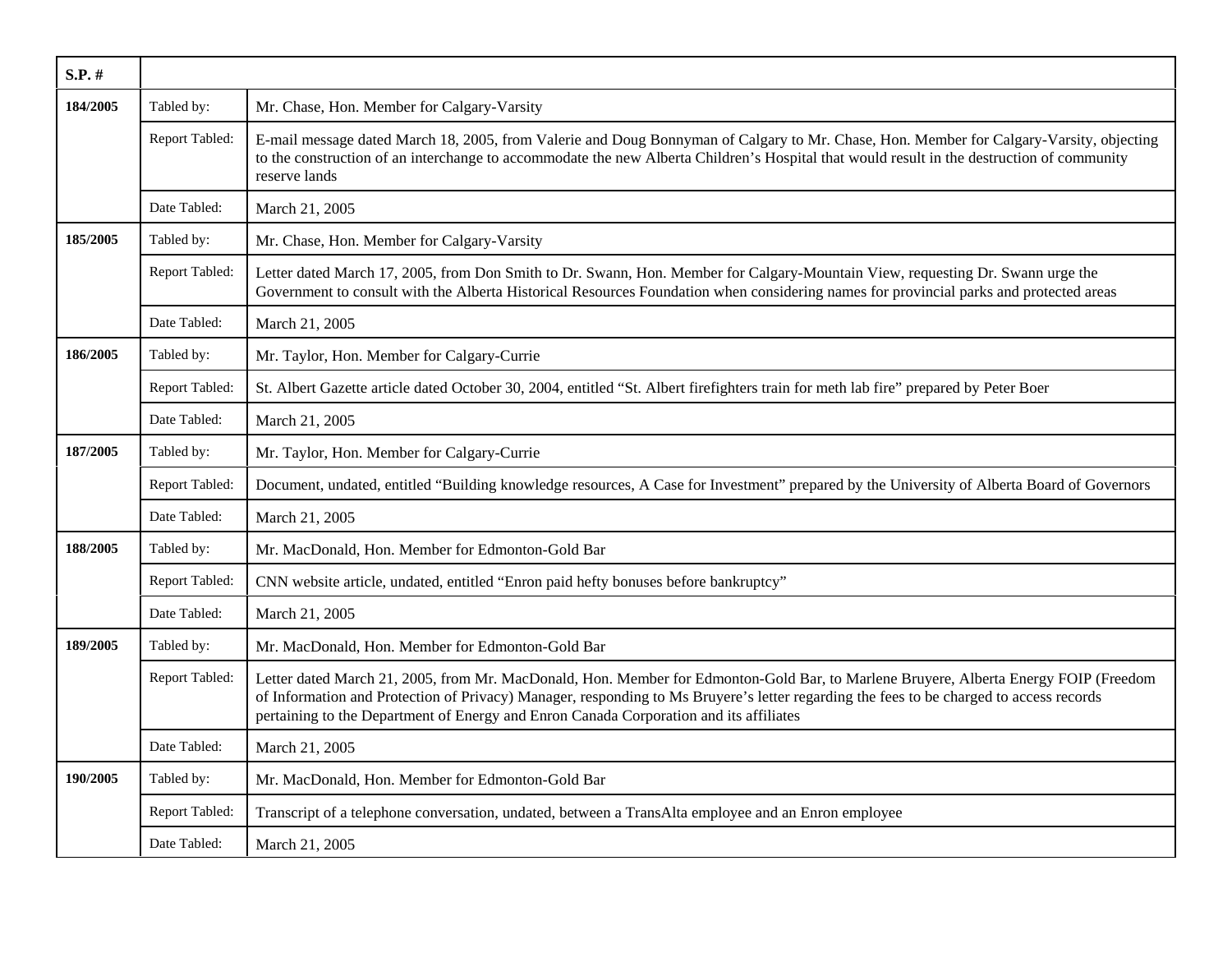| S.P. #   |                |                                                                                                                                                                                                                                                                                                                                                             |
|----------|----------------|-------------------------------------------------------------------------------------------------------------------------------------------------------------------------------------------------------------------------------------------------------------------------------------------------------------------------------------------------------------|
| 191/2005 | Tabled by:     | Mr. MacDonald, Hon. Member for Edmonton-Gold Bar                                                                                                                                                                                                                                                                                                            |
|          | Report Tabled: | Report dated September 2003, entitled "Markets and Strategic Initiatives" prepared by the Alberta Electric System Operator                                                                                                                                                                                                                                  |
|          | Date Tabled:   | March 21, 2005                                                                                                                                                                                                                                                                                                                                              |
| 192/2005 | Tabled by:     | Mr. Miller, Hon. Member for Edmonton-Rutherford                                                                                                                                                                                                                                                                                                             |
|          | Report Tabled: | E-mail message dated March 17, 2005, from Shannon Critchley of Edmonton to Mr. Miller, Hon. Member for Edmonton-Rutherford, expressing<br>concern regarding the closure of the laboratory in Edmonton offering forensic services by the RCMP (Royal Canadian Mounted Police)                                                                                |
|          | Date Tabled:   | March 21, 2005                                                                                                                                                                                                                                                                                                                                              |
| 193/2005 | Tabled by:     | Mrs. Mather, Hon. Member for Edmonton-Mill Woods                                                                                                                                                                                                                                                                                                            |
|          | Report Tabled: | Document dated February 21, 2005, entitled "Parental Challenges with a Drug Addicted Child" prepared by Chris Uttley                                                                                                                                                                                                                                        |
|          | Date Tabled:   | March 21, 2005                                                                                                                                                                                                                                                                                                                                              |
| 194/2005 | Tabled by:     | Mrs. Mather, Hon. Member for Edmonton-Mill Woods                                                                                                                                                                                                                                                                                                            |
|          | Report Tabled: | St. Albert Gazette editorial dated October 16, 2004, unsigned, entitled "Treatment centres needed to help kids get off meth"                                                                                                                                                                                                                                |
|          | Date Tabled:   | March 21, 2005                                                                                                                                                                                                                                                                                                                                              |
| 195/2005 | Tabled by:     | Ms Pastoor, Hon. Member for Lethbridge-East                                                                                                                                                                                                                                                                                                                 |
|          | Report Tabled: | Letter dated March 11, 2005, from Christine Rogers of Lethbridge to Ms Pastoor, Hon. Member for Lethbridge-East, expressing conditional<br>support for Motion Other Than Government Motion 505 regarding fine arts requirements in high school, subject to the commitment of appropriate<br>funding and resources to successfully implement the requirement |
|          | Date Tabled:   | March 21, 2005                                                                                                                                                                                                                                                                                                                                              |
| 196/2005 | Tabled by:     | Mr. Flaherty, Hon. Member for St. Albert                                                                                                                                                                                                                                                                                                                    |
|          | Report Tabled: | Edmonton Journal website article dated January 7, 2005, entitled "Battling drugs" prepared by Jac MacDonald                                                                                                                                                                                                                                                 |
|          | Date Tabled:   | March 21, 2005                                                                                                                                                                                                                                                                                                                                              |
| 197/2005 | Tabled by:     | Dr. Miller, Hon. Member for Edmonton-Glenora                                                                                                                                                                                                                                                                                                                |
|          | Report Tabled: | St. Albert Gazette website article dated March 5, 2005, entitled "Addiction bill finds MLA (Member of the Legislative Assembly) support"<br>prepared by Mark Wells                                                                                                                                                                                          |
|          | Date Tabled:   | March 21, 2005                                                                                                                                                                                                                                                                                                                                              |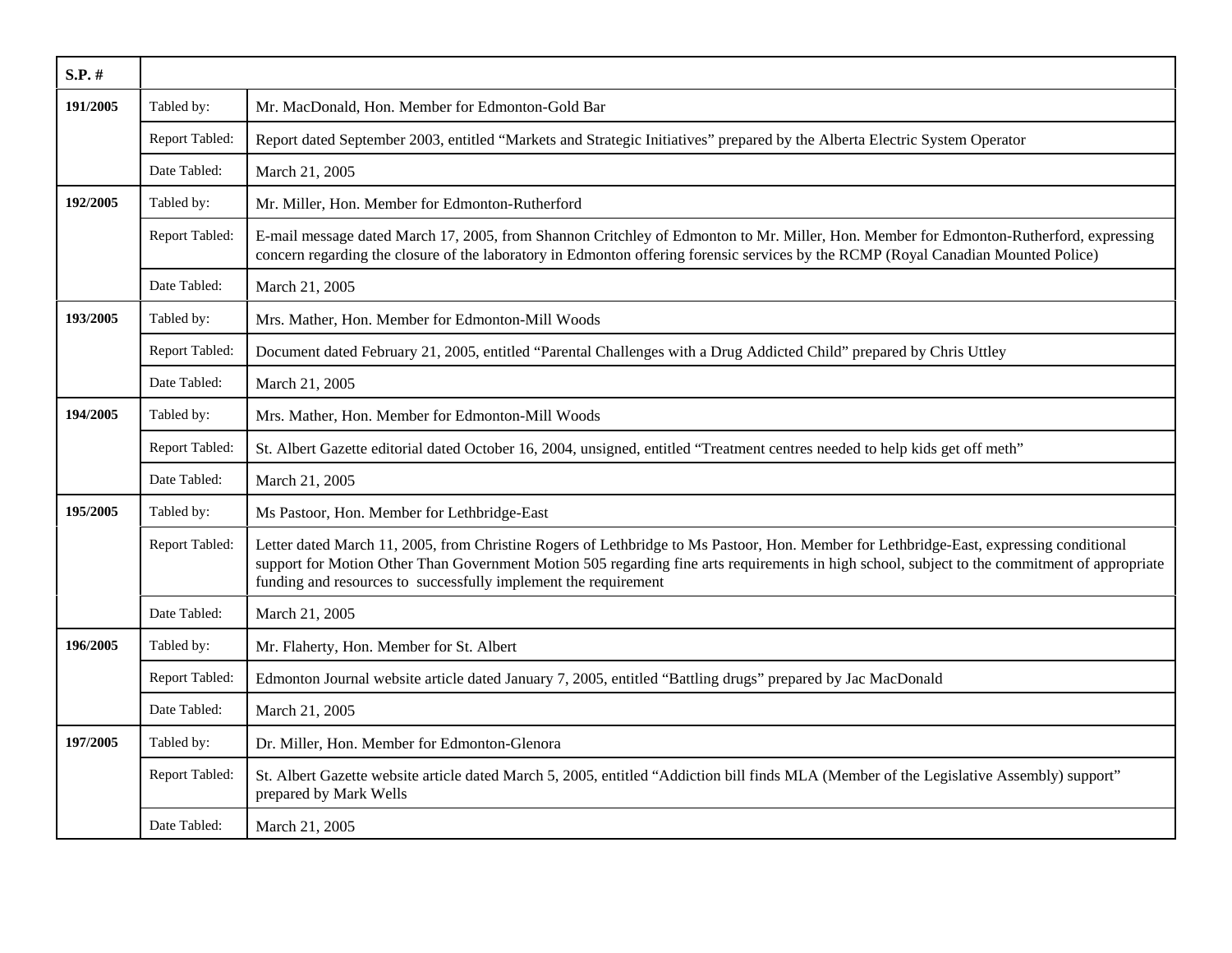| S.P. #   |                |                                                                                                                                                                                                                                                                                                                                                                                                                              |
|----------|----------------|------------------------------------------------------------------------------------------------------------------------------------------------------------------------------------------------------------------------------------------------------------------------------------------------------------------------------------------------------------------------------------------------------------------------------|
| 198/2005 | Tabled by:     | Dr. Swann, Hon. Member for Calgary-Mountain View                                                                                                                                                                                                                                                                                                                                                                             |
|          | Report Tabled: | Letter dated March 8, 2005, from Marilyn Marks, Alberta Grandparents Association, to Hon. Mr. Stevens, Minister of Justice and Attorney<br>General, confirming commitments made at a meeting between Hon. Mr. Stevens and Ms Marks on March 4, 2005, regarding certain aspects of<br>Bill 45, Family Law Act                                                                                                                 |
|          | Date Tabled:   | March 21, 2005                                                                                                                                                                                                                                                                                                                                                                                                               |
| 199/2005 | Tabled by:     | Mr. Tougas, Hon. Member for Edmonton-Meadowlark                                                                                                                                                                                                                                                                                                                                                                              |
|          | Report Tabled: | Letter dated March 3, 2005, from Ron Watt, President, Southern Alberta Bowhunters Association, to Hon. Mr. Klein, Premier, expressing concern<br>regarding an interim harvesting agreement recently granted to the Métis Nation of Alberta by the Government                                                                                                                                                                 |
|          | Date Tabled:   | March 21, 2005                                                                                                                                                                                                                                                                                                                                                                                                               |
| 200/2005 | Tabled by:     | Hon. Mr. Kowalski, Speaker of the Legislative Assembly                                                                                                                                                                                                                                                                                                                                                                       |
|          | Report Tabled: | Select Special Health Information Act Review Committee, Final Report October 2004                                                                                                                                                                                                                                                                                                                                            |
|          | Date Tabled:   | March 22, 2005                                                                                                                                                                                                                                                                                                                                                                                                               |
| 201/2005 | Tabled by:     | Hon. Mr. Stevens, Minister of Justice and Attorney General                                                                                                                                                                                                                                                                                                                                                                   |
|          | Report Tabled: | Letter dated March 22, 2005, from Hon. Mr. Stevens, Minister of Justice and Attorney General, to Dr. Taft, Hon. Leader of the Official<br>Opposition, in response to Dr. Taft's letter to Hon. Mr. Kowalski, Speaker of the Legislative Assembly, dated March 3, 2005, regarding the<br>authority of Hon. Chief Justice Catherine Fraser to sign the Proclamation commencing the current sitting of the Legislative Assembly |
|          | Date Tabled:   | March 22, 2005                                                                                                                                                                                                                                                                                                                                                                                                               |
| 202/2005 | Tabled by:     | Mr. Martin, Hon. Member for Edmonton-Beverly-Clareview                                                                                                                                                                                                                                                                                                                                                                       |
|          | Report Tabled: | Report, undated, entitled "Labour force survey estimates by National Occupation Classification for Statistics and sex, monthly" prepared by<br><b>Statistics Canada</b>                                                                                                                                                                                                                                                      |
|          | Date Tabled:   | March 22, 2005                                                                                                                                                                                                                                                                                                                                                                                                               |
| 203/2005 | Tabled by:     | Mr. Eggen, Hon. Member for Edmonton-Calder                                                                                                                                                                                                                                                                                                                                                                                   |
|          | Report Tabled: | Report dated February 2005, entitled "A Clean and Sustainable Tomorrow, the Alberta NDP Opposition's plan for meeting Kyoto targets"<br>prepared by Mr. Mason, Hon. Leader of the New Democrat Opposition and Mr. Eggen, Hon. Member for Edmonton-Calder                                                                                                                                                                     |
|          | Date Tabled:   | March 22, 2005                                                                                                                                                                                                                                                                                                                                                                                                               |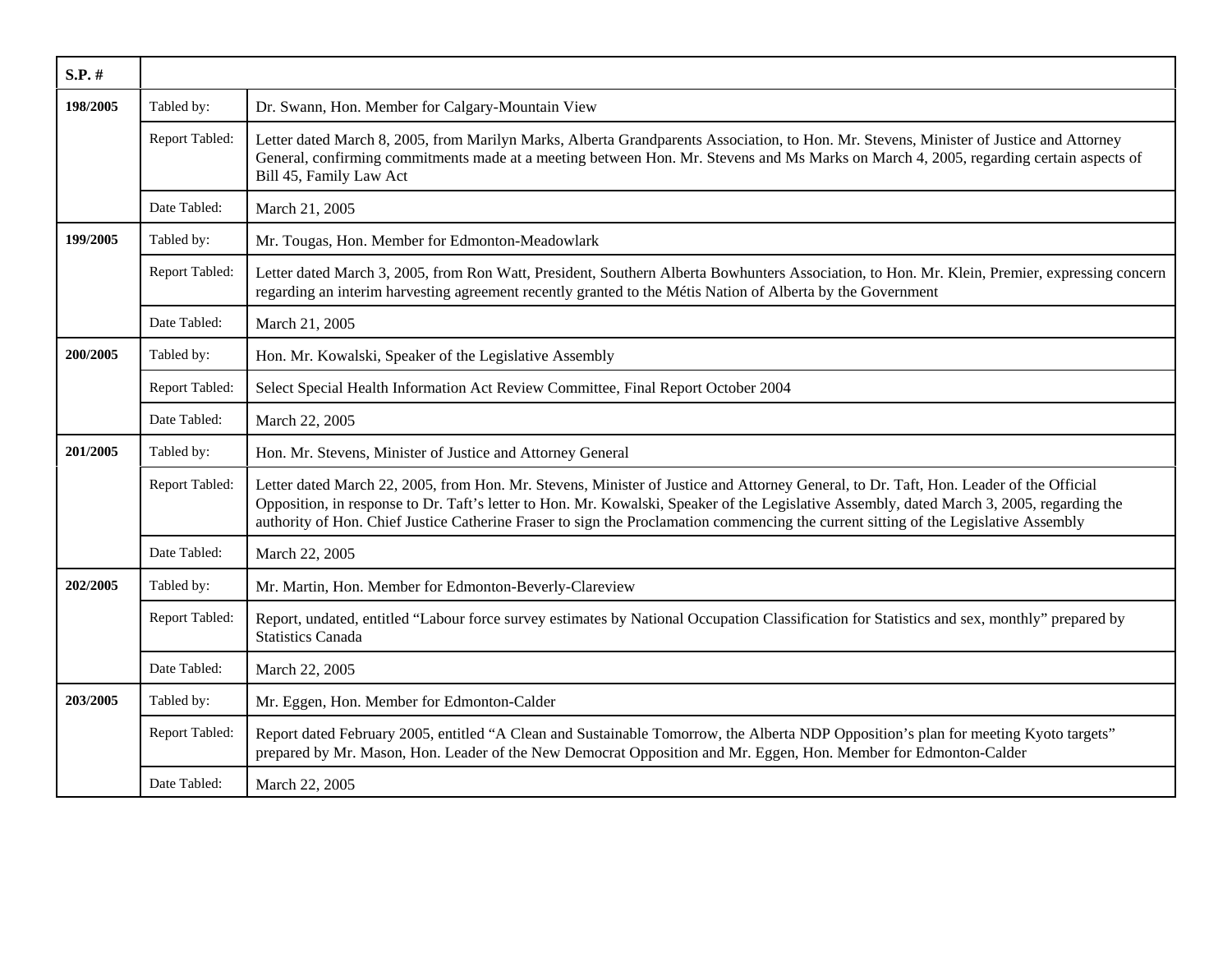| S.P. #   |                |                                                                                                                                                                                                                                                                                                                             |
|----------|----------------|-----------------------------------------------------------------------------------------------------------------------------------------------------------------------------------------------------------------------------------------------------------------------------------------------------------------------------|
| 204/2005 | Tabled by:     | Ms Blakeman, Hon. Member for Edmonton-Centre                                                                                                                                                                                                                                                                                |
|          | Report Tabled: | Letter dated March 21, 2005, from Jane E. Ballantine, M.B., B.Ch., B.A.O., President, Alberta Medical Association, to Mr. Taylor, Hon. Member<br>for Calgary-Currie, expressing support for Bill 201, Smoke-free Places Act, in its present, unamended form                                                                 |
|          | Date Tabled:   | March 22, 2005                                                                                                                                                                                                                                                                                                              |
| 205/2005 | Tabled by:     | Ms Blakeman, Hon. Member for Edmonton-Centre                                                                                                                                                                                                                                                                                |
|          | Report Tabled: | 2 letters dated March 13, 2005 and 1 e-mail message dated March 20, 2005, from Brad Molnar of Edmonton to Members of the Legislative<br>Assembly expressing opposition to the use of foreign contract workers in Alberta and to the Canadian Natural Resources Limited Horizon Project<br>being granted "division 8 status" |
|          | Date Tabled:   | March 22, 2005                                                                                                                                                                                                                                                                                                              |
| 206/2005 | Tabled by:     | Mr. Taylor, Hon. Member for Calgary-Currie                                                                                                                                                                                                                                                                                  |
|          | Report Tabled: | Report dated March 2005, entitled "A Plan for Alberta's Universities" prepared by the Council of Alberta University Students                                                                                                                                                                                                |
|          | Date Tabled:   | March 22, 2005                                                                                                                                                                                                                                                                                                              |
| 207/2005 | Tabled by:     | Mr. MacDonald, Hon. Member for Edmonton-Gold Bar                                                                                                                                                                                                                                                                            |
|          | Report Tabled: | Fact sheet, undated, entitled "Did you know" listing information about Strathearn School                                                                                                                                                                                                                                    |
|          | Date Tabled:   | March 22, 2005                                                                                                                                                                                                                                                                                                              |
| 208/2005 | Tabled by:     | Mr. Backs, Hon. Member for Edmonton-Manning,                                                                                                                                                                                                                                                                                |
|          | Report Tabled: | 5 recent letters from Michael J. Denley, Brad Minty, Bill Miller, Nathan Ebenal, and Faron Materi to Members of the Legislative Assembly<br>expressing concern regarding the use of foreign replacement workers in the Alberta labour force                                                                                 |
|          | Date Tabled:   | March 22, 2005                                                                                                                                                                                                                                                                                                              |
| 209/2005 | Tabled by:     | Clerk of the Assembly on behalf of Hon. Ms Evans, Minister of Health and Wellness                                                                                                                                                                                                                                           |
|          | Report Tabled: | Alberta Health Facilities Review Committee, Annual Report 2003-2004                                                                                                                                                                                                                                                         |
|          | Date Tabled:   | March 22, 2005                                                                                                                                                                                                                                                                                                              |
| 210/2005 | Tabled by:     | Clerk of the Assembly on behalf of Hon. Ms Evans, Minister of Health and Wellness                                                                                                                                                                                                                                           |
|          | Report Tabled: | College of Physical Therapists of Alberta, 2003-2004 Annual Report                                                                                                                                                                                                                                                          |
|          | Date Tabled:   | March 22, 2005                                                                                                                                                                                                                                                                                                              |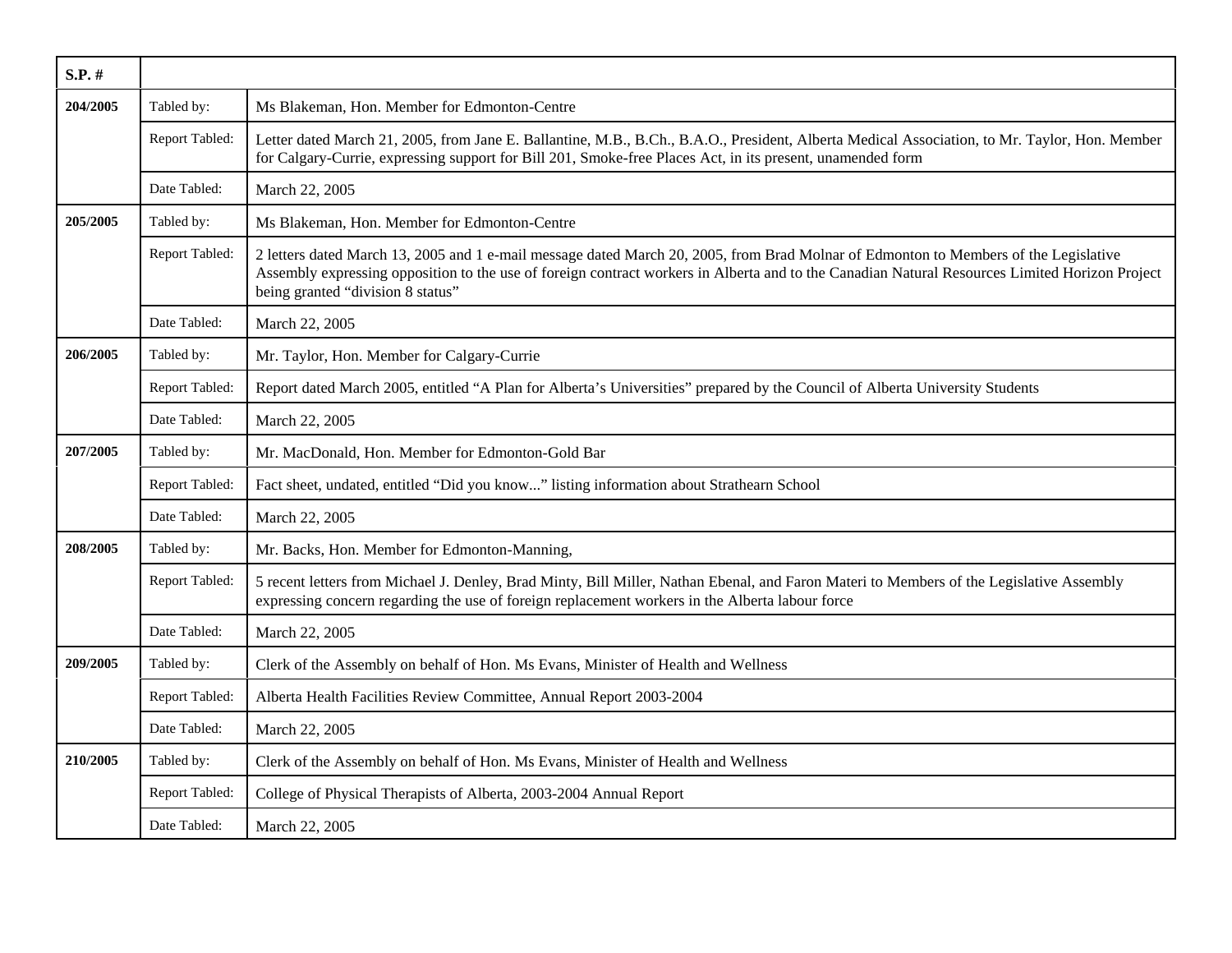| S.P. #   |                |                                                                                                                                                                                                                                   |
|----------|----------------|-----------------------------------------------------------------------------------------------------------------------------------------------------------------------------------------------------------------------------------|
| 211/2005 | Tabled by:     | Clerk of the Assembly on behalf of Hon. Ms Evans, Minister of Health and Wellness                                                                                                                                                 |
|          | Report Tabled: | Alberta Dental Association and College, Annual Report 2004                                                                                                                                                                        |
|          | Date Tabled:   | March 22, 2005                                                                                                                                                                                                                    |
| 212/2005 | Tabled by:     | Clerk of the Assembly on behalf of Hon. Ms Evans, Minister of Health and Wellness                                                                                                                                                 |
|          | Report Tabled: | College of Licensed Practical Nurses of Alberta, 2003 Annual Report                                                                                                                                                               |
|          | Date Tabled:   | March 22, 2005                                                                                                                                                                                                                    |
| 213/2005 | Tabled by:     | Clerk of the Assembly on behalf of Hon. Ms Evans, Minister of Health and Wellness                                                                                                                                                 |
|          | Report Tabled: | Alberta Dental Hygienists Association, 2003 Annual Report                                                                                                                                                                         |
|          | Date Tabled:   | March 22, 2005                                                                                                                                                                                                                    |
| 214/2005 | Tabled by:     | Clerk of the Assembly on behalf of Hon. Ms Evans, Minister of Health and Wellness                                                                                                                                                 |
|          | Report Tabled: | College of Alberta Denturists, Annual Report 2003                                                                                                                                                                                 |
|          | Date Tabled:   | March 22, 2005                                                                                                                                                                                                                    |
| 215/2005 | Tabled by:     | Clerk of the Assembly on behalf of Hon. Ms Evans, Minister of Health and Wellness                                                                                                                                                 |
|          | Report Tabled: | College of Dietitians of Alberta, Annual Report 2003-2004                                                                                                                                                                         |
|          | Date Tabled:   | March 22, 2005                                                                                                                                                                                                                    |
| 216/2005 | Tabled by:     | Clerk of the Assembly on behalf of Hon. Ms Evans, Minister of Health and Wellness                                                                                                                                                 |
|          | Report Tabled: | Alberta College of Social Workers, Annual Report 2003                                                                                                                                                                             |
|          | Date Tabled:   | March 22, 2005                                                                                                                                                                                                                    |
| 217/2005 | Tabled by:     | Clerk of the Assembly on behalf of Hon. Mr. Cardinal, Minister of Human Resources and Employment                                                                                                                                  |
|          | Report Tabled: | Document dated February 3, 2005, entitled "Process to Apply for Temporary Foreign Workers"                                                                                                                                        |
|          | Date Tabled:   | March 22, 2005                                                                                                                                                                                                                    |
| 218/2005 | Tabled by:     | Hon. Mrs. McClellan, Minister of Finance                                                                                                                                                                                          |
|          | Report Tabled: | News release dated March 23, 2005, entitled "Insurers file reduced premiums with Auto Insurance Rate Board, Board favours voluntary approach<br>over mandatory reduction" prepared by the Alberta Automobile Insurance Rate Board |
|          | Date Tabled:   | March 23, 2005                                                                                                                                                                                                                    |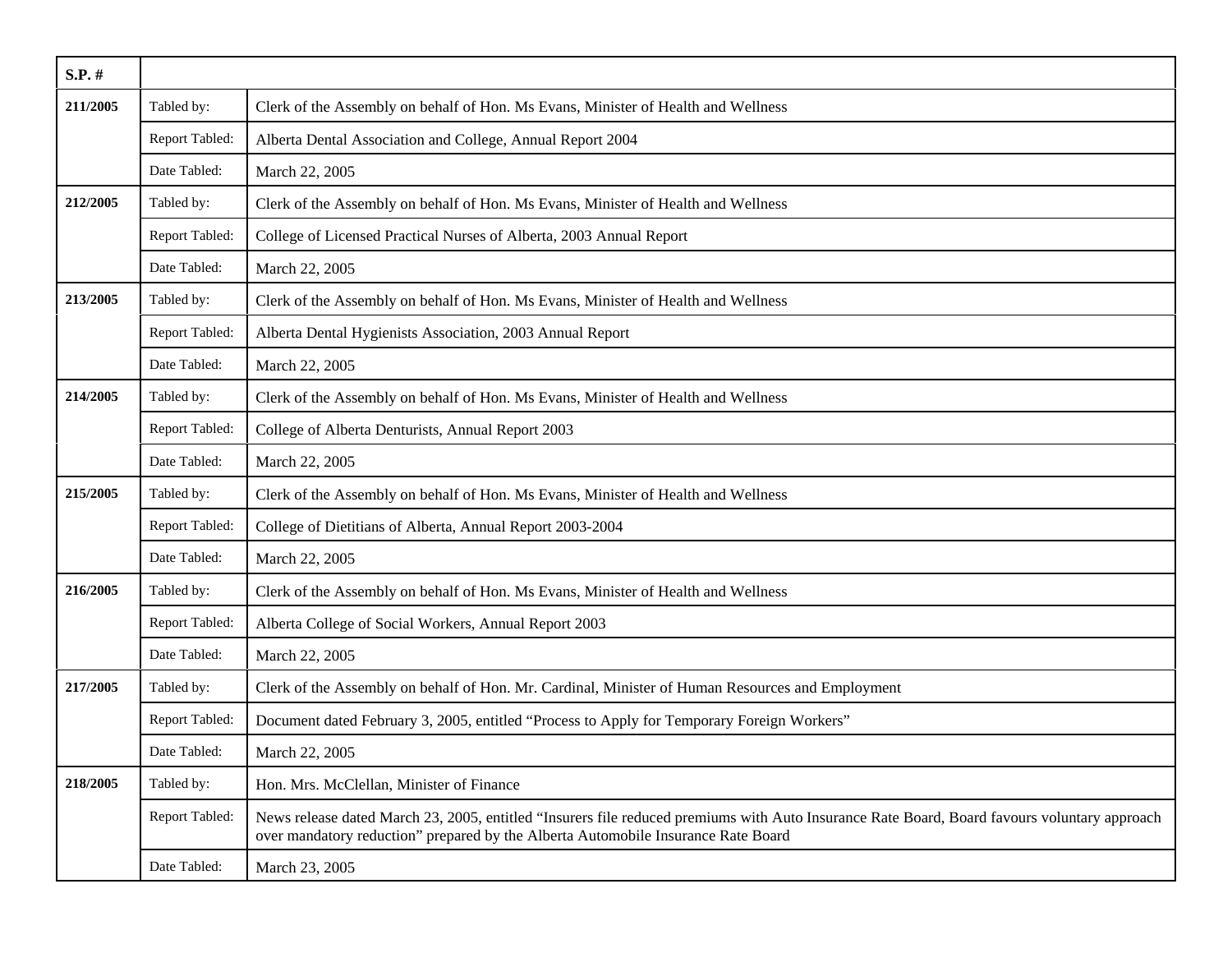| $S.P.$ # |                |                                                                                                                                                                                                                                      |
|----------|----------------|--------------------------------------------------------------------------------------------------------------------------------------------------------------------------------------------------------------------------------------|
| 219/2005 | Tabled by:     | Hon. Mrs. McClellan, Minister of Finance                                                                                                                                                                                             |
|          | Report Tabled: | Report on Premium Redundancy dated February 2005, prepared by the Alberta Automobile Insurance Rate Board                                                                                                                            |
|          | Date Tabled:   | March 23, 2005                                                                                                                                                                                                                       |
| 220/2005 | Tabled by:     | Hon. Mrs. McClellan, Minister of Finance                                                                                                                                                                                             |
|          | Report Tabled: | Press release dated March 23, 2005, entitled "Response of the Part-Time Commissioners to the two March 23, 2005 National Post Articles<br>authored by Theresa Tedesco" prepared by Alan D. Hunter, Q.C., Code Hunter LLP             |
|          | Date Tabled:   | March 23, 2005                                                                                                                                                                                                                       |
| 221/2005 | Tabled by:     | Hon. Mrs. McClellan, Minister of Finance                                                                                                                                                                                             |
|          | Report Tabled: | Letter dated January 12, 2005, from Hon. Mrs. McClellan, Minister of Finance, to Members of the Alberta Securities Commission regarding<br>allegations surrounding the conduct of the Chair and Executive Director of the Commission |
|          | Date Tabled:   | March 23, 2005                                                                                                                                                                                                                       |
| 222/2005 | Tabled by:     | Hon. Ms Evans, Minister of Health and Wellness                                                                                                                                                                                       |
|          | Report Tabled: | Response to questions raised by Ms Blakeman, Hon. Member for Edmonton-Centre during Oral Question Period on March 22, 2005                                                                                                           |
|          | Date Tabled:   | March 23, 2005                                                                                                                                                                                                                       |
| 223/2005 | Tabled by:     | Hon. Mr. Horner, Minister of Agriculture, Food and Rural Development                                                                                                                                                                 |
|          | Report Tabled: | Livestock Identification Services Ltd., Manager's Report, April 1, 2003 to March 31, 2004, with attached Livestock Identification Services Ltd.,<br>Financial Statements for the year ended March 31, 2004                           |
|          | Date Tabled:   | March 23, 2005                                                                                                                                                                                                                       |
| 224/2005 | Tabled by:     | Hon. Mr. Lund, Minister of Government Services                                                                                                                                                                                       |
|          | Report Tabled: | Freedom of Information and Protection of Privacy, Annual Report 2003-2004                                                                                                                                                            |
|          | Date Tabled:   | March 23, 2005                                                                                                                                                                                                                       |
| 225/2005 | Tabled by:     | Hon. Mr. Hancock, Government House Leader                                                                                                                                                                                            |
|          | Report Tabled: | Document dated March 16, 2005, entitled "House Leader Agreement, 26th Legislature" concerning the Daily Routine and Private Members'<br><b>Business</b>                                                                              |
|          | Date Tabled:   | March 23, 2005                                                                                                                                                                                                                       |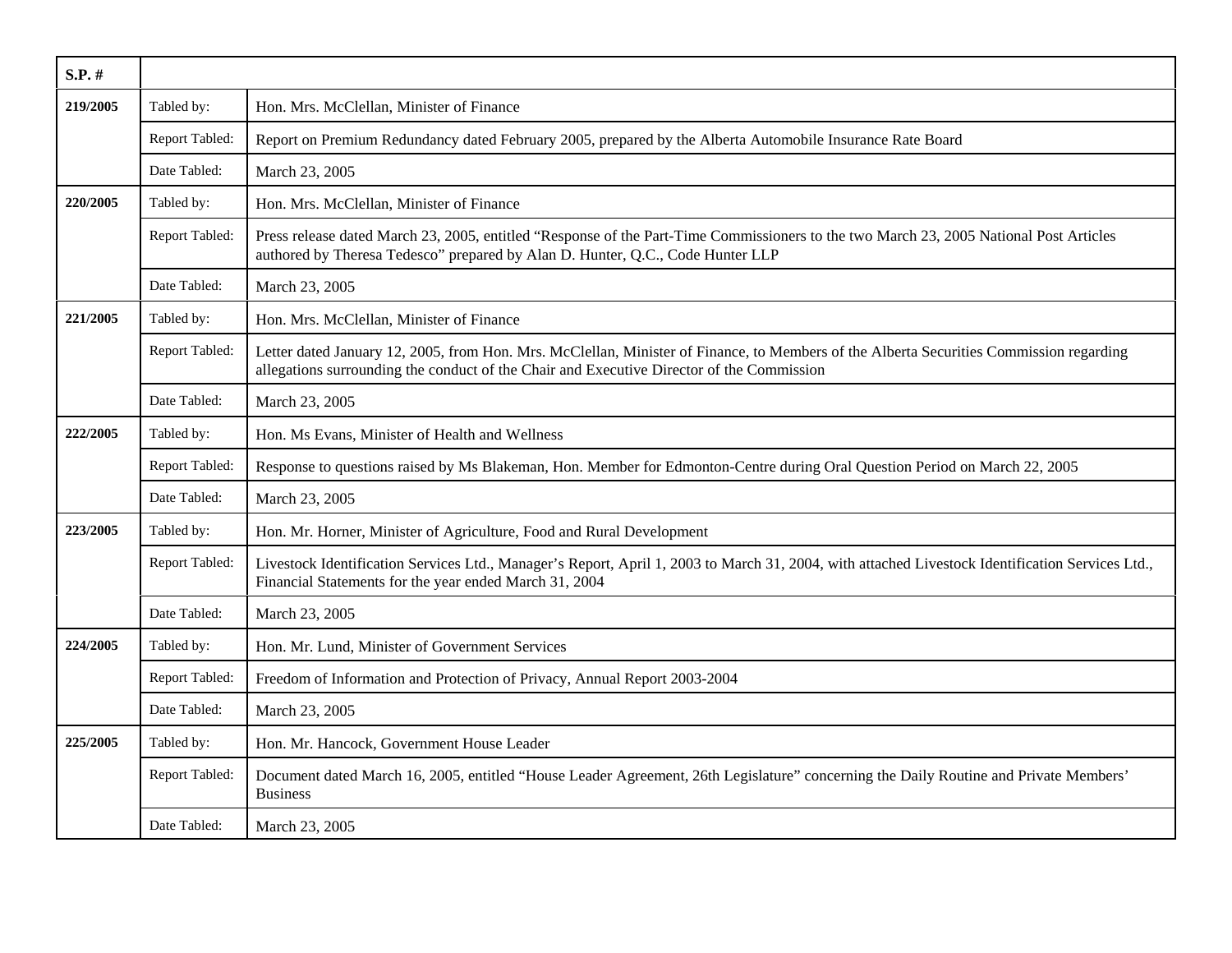| S.P. #   |                |                                                                                                                                                                                                                                                                                                                                                                                           |
|----------|----------------|-------------------------------------------------------------------------------------------------------------------------------------------------------------------------------------------------------------------------------------------------------------------------------------------------------------------------------------------------------------------------------------------|
| 226/2005 | Tabled by:     | Hon. Dr. Oberg, Minister of Infrastructure and Transportation                                                                                                                                                                                                                                                                                                                             |
|          | Report Tabled: | Memorandum of Understanding, undated, between Human Resources and Skills Development Canada, Citizenship and Immigration Canada, and<br>Alberta Learning regarding the entry of temporary foreign workers for projects in the Alberta oil sands                                                                                                                                           |
|          | Date Tabled:   | March 23, 2005                                                                                                                                                                                                                                                                                                                                                                            |
| 227/2005 | Tabled by:     | Mr. Eggen, Hon. Member for Edmonton-Calder                                                                                                                                                                                                                                                                                                                                                |
|          | Report Tabled: | Article dated March 7, 2005, entitled "Did Don Hill ruffle feathers in Alberta with discussions about gay rights, electrical de-regulation?"<br>prepared by Penney Kome                                                                                                                                                                                                                   |
|          | Date Tabled:   | March 23, 2005                                                                                                                                                                                                                                                                                                                                                                            |
| 228/2005 | Tabled by:     | Mr. Eggen, Hon. Member for Edmonton-Calder                                                                                                                                                                                                                                                                                                                                                |
|          | Report Tabled: | Letter, undated, from Bev Muendel-Atherstone to Fellow CBC (Canadian Broadcasting Corporation) Radio avid listeners concerning Don Hill,<br>former CBC radio host of the Wild Rose Forum                                                                                                                                                                                                  |
|          | Date Tabled:   | March 23, 2005                                                                                                                                                                                                                                                                                                                                                                            |
| 229/2005 | Tabled by:     | Mr. Eggen, Hon. Member for Edmonton-Calder                                                                                                                                                                                                                                                                                                                                                |
|          | Report Tabled: | E-mail message dated March 17, 2005, with associated attachment, from Bob Ware and Diana Hodson to Shannon Phillips concerning Don Hill,<br>former CBC radio host of the Wild Rose Forum                                                                                                                                                                                                  |
|          | Date Tabled:   | March 23, 2005                                                                                                                                                                                                                                                                                                                                                                            |
| 230/2005 | Tabled by:     | Mr. Elsalhy, Hon. Member for Edmonton-McClung                                                                                                                                                                                                                                                                                                                                             |
|          | Report Tabled: | 3 e-mail messages from Kate Reed, M.D., C.C.F.P., Lois Kelly, and Linda McGeachy, to Mr. Elsalhy, Hon. Member for Edmonton-McClung,<br>1 e-mail message from Rob Virgil of Edmonton to Hon. Mr. Klein, Premier, and 1 e-mail message from Garry Dewar to Hon. Ms Evans, Minister<br>of Health and Wellness, all urging the Government to support a total smoking ban in all public places |
|          | Date Tabled:   | March 23, 2005                                                                                                                                                                                                                                                                                                                                                                            |
| 231/2005 | Tabled by:     | Mr. Miller, Hon. Member for Edmonton-Rutherford                                                                                                                                                                                                                                                                                                                                           |
|          | Report Tabled: | Letter dated January 25, 2005, from Gloria Spooner, teacher assistant, Ellerslie Campus North, to Mr. Miller, Hon. Member for Edmonton-<br>Rutherford, expressing concern regarding a perceived lack of coordination surrounding the distribution of information and equipment resources<br>for students with special needs                                                               |
|          | Date Tabled:   | March 23, 2005                                                                                                                                                                                                                                                                                                                                                                            |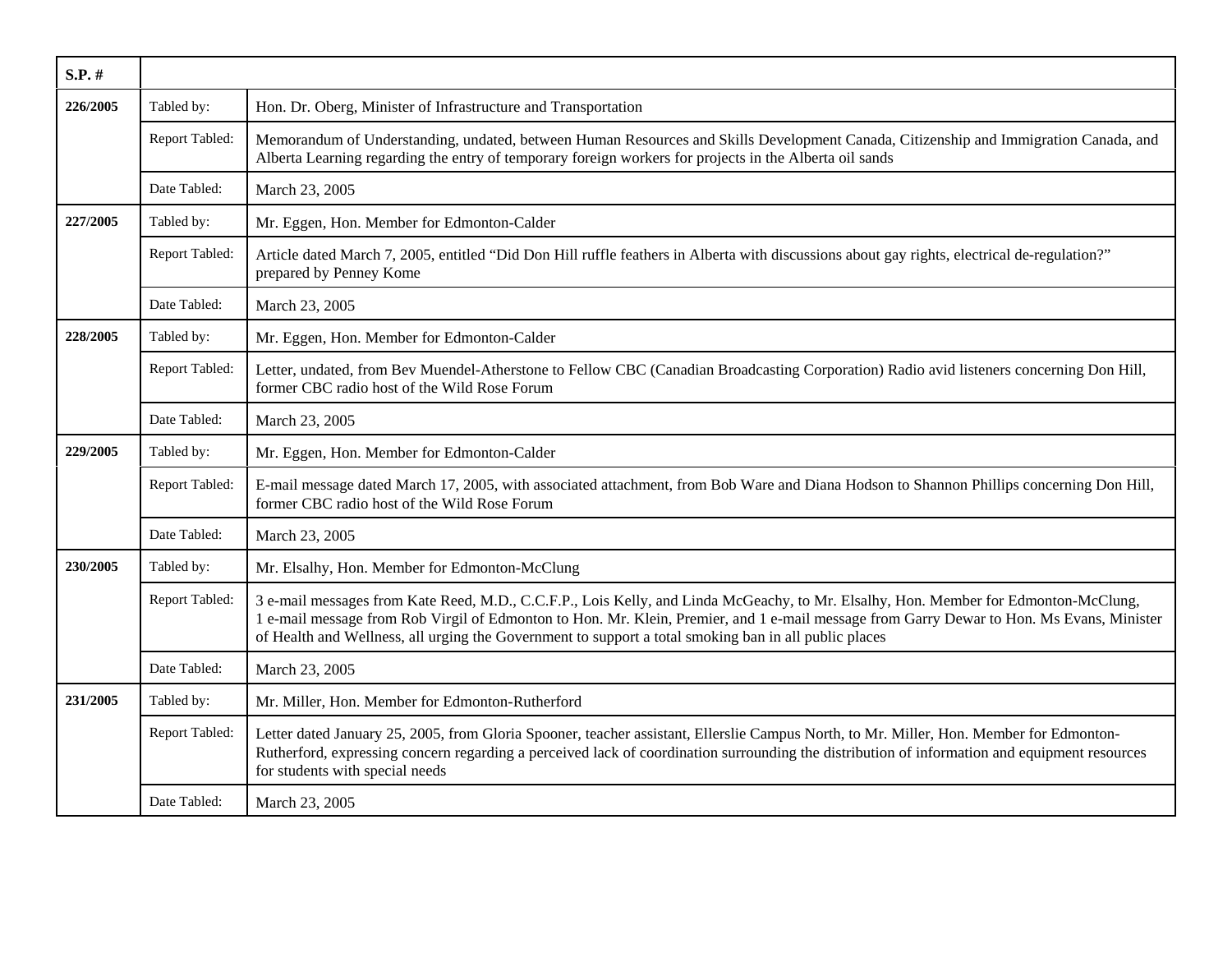| $S.P.$ # |                |                                                                                                                                                                                                                                                                                     |
|----------|----------------|-------------------------------------------------------------------------------------------------------------------------------------------------------------------------------------------------------------------------------------------------------------------------------------|
| 232/2005 | Tabled by:     | Mr. Backs, Hon. Member for Edmonton-Manning                                                                                                                                                                                                                                         |
|          | Report Tabled: | Letter dated February 25, 2005, from Hon. Mr. Cardinal, Minister of Human Resources and Employment, to Dennis Tychkowsky of Redwater in<br>response to Mr. Tychkowsky's letter concerning the temporary foreign worker program                                                      |
|          | Date Tabled:   | March 23, 2005                                                                                                                                                                                                                                                                      |
| 233/2005 | Tabled by:     | Mr. Backs, Hon. Member for Edmonton-Manning                                                                                                                                                                                                                                         |
|          | Report Tabled: | 4 letters from Jason Terry, Derrick Fisher, Pierce M. Edmunds, and James Wade, to Hon. Mr. Boutilier, Minister of Environment, expressing<br>concern regarding the use of foreign replacement workers in the Alberta labour force                                                   |
|          | Date Tabled:   | March 23, 2005                                                                                                                                                                                                                                                                      |
| 234/2005 | Tabled by:     | Mr. MacDonald, Hon. Member for Edmonton-Gold Bar                                                                                                                                                                                                                                    |
|          | Report Tabled: | Document dated November 2000, entitled "Enron Wholesale Services - Legal Department, Monthly Report, Significant Transactions/Matters"                                                                                                                                              |
|          | Date Tabled:   | March 23, 2005                                                                                                                                                                                                                                                                      |
| 235/2005 | Tabled by:     | Mr. Webber, Acting Chair of Committees                                                                                                                                                                                                                                              |
|          | Report Tabled: | Amendment to Bill 5 (Hon. Minister of Justice and Attorney General) — Adjourned                                                                                                                                                                                                     |
|          | Date Tabled:   | March 23, 2005                                                                                                                                                                                                                                                                      |
| 236/2005 | Tabled by:     | Mr. Ducharme, Hon. Member for Bonnyville-Cold Lake                                                                                                                                                                                                                                  |
|          | Report Tabled: | Petition signed by hundreds of Albertans requesting the Provincial and Federal Governments make several changes to legislation regarding the<br>ceiling on monetary allowances, pensions, income tax forms, building codes, care for seniors, and recreational programs for seniors |
|          | Date Tabled:   | March 24, 2005                                                                                                                                                                                                                                                                      |
| 237/2005 | Tabled by:     | Ms Blakeman, Hon. Member for Edmonton-Centre                                                                                                                                                                                                                                        |
|          | Report Tabled: | E-mail message dated March 23, 2005, from Mick Beale to Ms Blakeman, Hon. Member for Edmonton-Centre, expressing concern regarding the<br>safety of Highway 63 north of Fort McMurray                                                                                               |
|          | Date Tabled:   | March 24, 2005                                                                                                                                                                                                                                                                      |
| 238/2005 | Tabled by:     | Mr. Elsalhy, Hon. Member for Edmonton-McClung                                                                                                                                                                                                                                       |
|          | Report Tabled: | 2 e-mail messages dated February 16, 2005, from Dr. Donna Manca and Dr. Nigel Flook, both of Edmonton, expressing support for a ban on<br>smoking in all public places in Alberta                                                                                                   |
|          | Date Tabled:   | March 24, 2005                                                                                                                                                                                                                                                                      |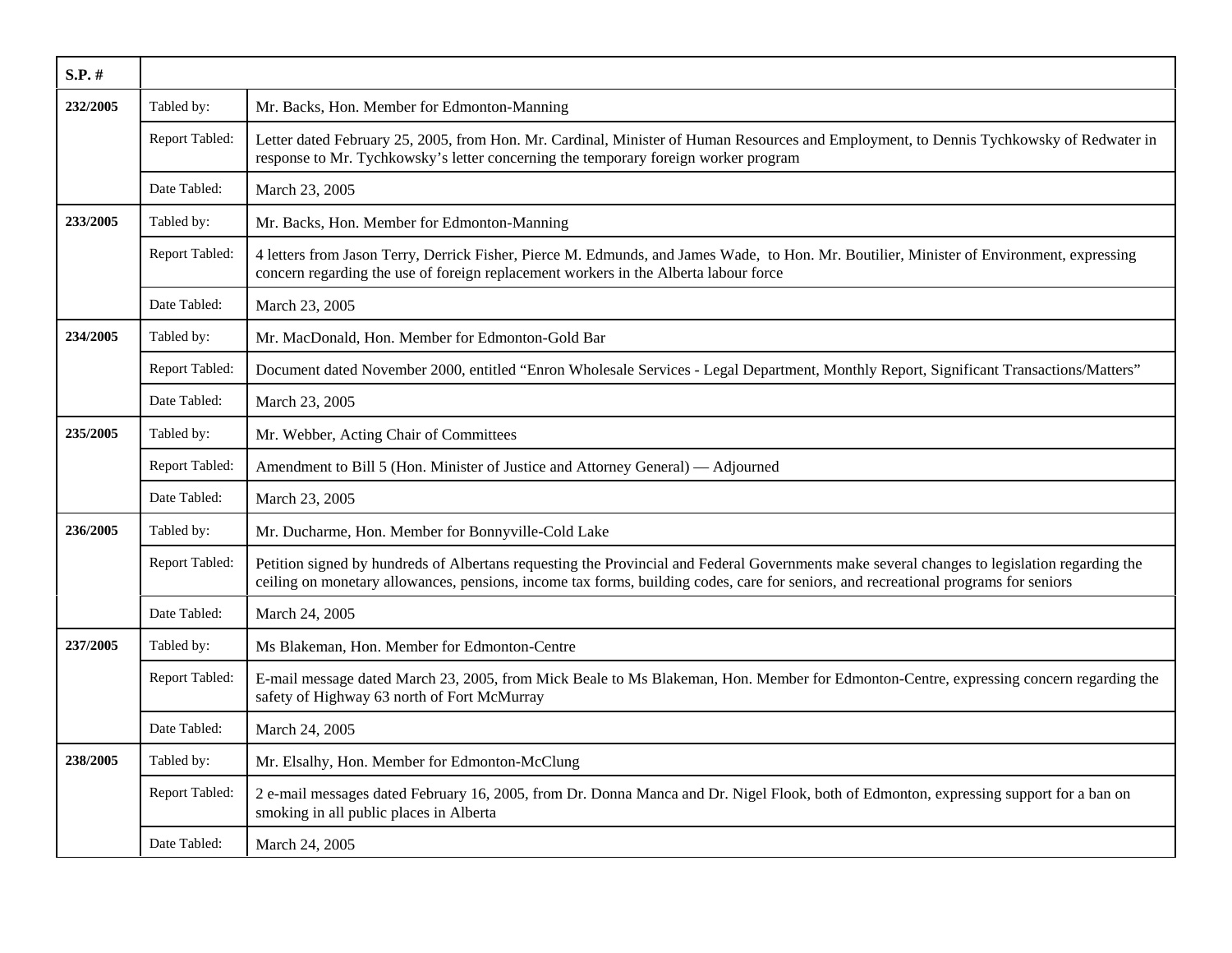| $S.P.$ # |                |                                                                                                                                                                                                                                                                                                                  |
|----------|----------------|------------------------------------------------------------------------------------------------------------------------------------------------------------------------------------------------------------------------------------------------------------------------------------------------------------------|
| 239/2005 | Tabled by:     | Mr. Elsalhy, Hon. Member for Edmonton-McClung                                                                                                                                                                                                                                                                    |
|          | Report Tabled: | Letter dated March 10, 2005, from Karon Kosof, Executive Director, West Edmonton Business Association, to Mr. Rodney, Hon. Member for<br>Calgary-Lougheed, expressing support for Bill 201, Smoke-free Places Act                                                                                                |
|          | Date Tabled:   | March 24, 2005                                                                                                                                                                                                                                                                                                   |
| 240/2005 | Tabled by:     | Mr. Chase, Hon. Member for Calgary-Varsity                                                                                                                                                                                                                                                                       |
|          | Report Tabled: | E-mail message dated March 23, 2005, from Patricia J. Muir of Calgary to Hon. Dr. Oberg, Minister of Infrastructure and Transportation,<br>expressing opposition to the 16th Avenue interchange plan in Calgary and the lack of community consultation                                                           |
|          | Date Tabled:   | March 24, 2005                                                                                                                                                                                                                                                                                                   |
| 241/2005 | Tabled by:     | Mr. Miller, Hon. Member for Edmonton-Rutherford                                                                                                                                                                                                                                                                  |
|          | Report Tabled: | Thompson's World Insurance News article dated March 14, 2005, entitled "Rumblings of rate rollback heard in Alberta"                                                                                                                                                                                             |
|          | Date Tabled:   | March 24, 2005                                                                                                                                                                                                                                                                                                   |
| 242/2005 | Tabled by:     | Mr. Bonko, Hon. Member for Edmonton-Decore                                                                                                                                                                                                                                                                       |
|          | Report Tabled: | Copy of a photograph of an animal carcass                                                                                                                                                                                                                                                                        |
|          | Date Tabled:   | March 24, 2005                                                                                                                                                                                                                                                                                                   |
| 243/2005 | Tabled by:     | Mr. Backs, Hon. Member for Edmonton-Manning                                                                                                                                                                                                                                                                      |
|          | Report Tabled: | 4 letters from Ronald L. Whaler, Dennis Tychkowsky, Dana Armstrong, and Cory Charlebois to Hon. Mr. Boutilier, Minister of Environment,<br>and Hon. Mr. Cardinal, Minister of Human Resources and Employment, expressing concern regarding the use of foreign replacement workers in<br>the Alberta labour force |
|          | Date Tabled:   | March 24, 2005                                                                                                                                                                                                                                                                                                   |
| 244/2005 | Tabled by:     | Mr. Martin, Hon. Member for Edmonton-Beverly-Clareview                                                                                                                                                                                                                                                           |
|          | Report Tabled: | Document dated March 9, 2005, entitled "Foreign Workers Program: Communications Plan for Suncor Major Projects and Oil Sands" prepared<br>by Brenda Erskine, Warren Douglas, and Scott Rankin                                                                                                                    |
|          | Date Tabled:   | March 24, 2005                                                                                                                                                                                                                                                                                                   |
| 245/2005 | Tabled by:     | Mr. Martin, Hon. Member for Edmonton-Beverly-Clareview                                                                                                                                                                                                                                                           |
|          | Report Tabled: | Excerpt of a report dated October 2001, entitled "Prepared for Growth: Building Alberta's Labour Supply" prepared by the Alberta Labour Force<br><b>Planning Committee</b>                                                                                                                                       |
|          | Date Tabled:   | March 24, 2005                                                                                                                                                                                                                                                                                                   |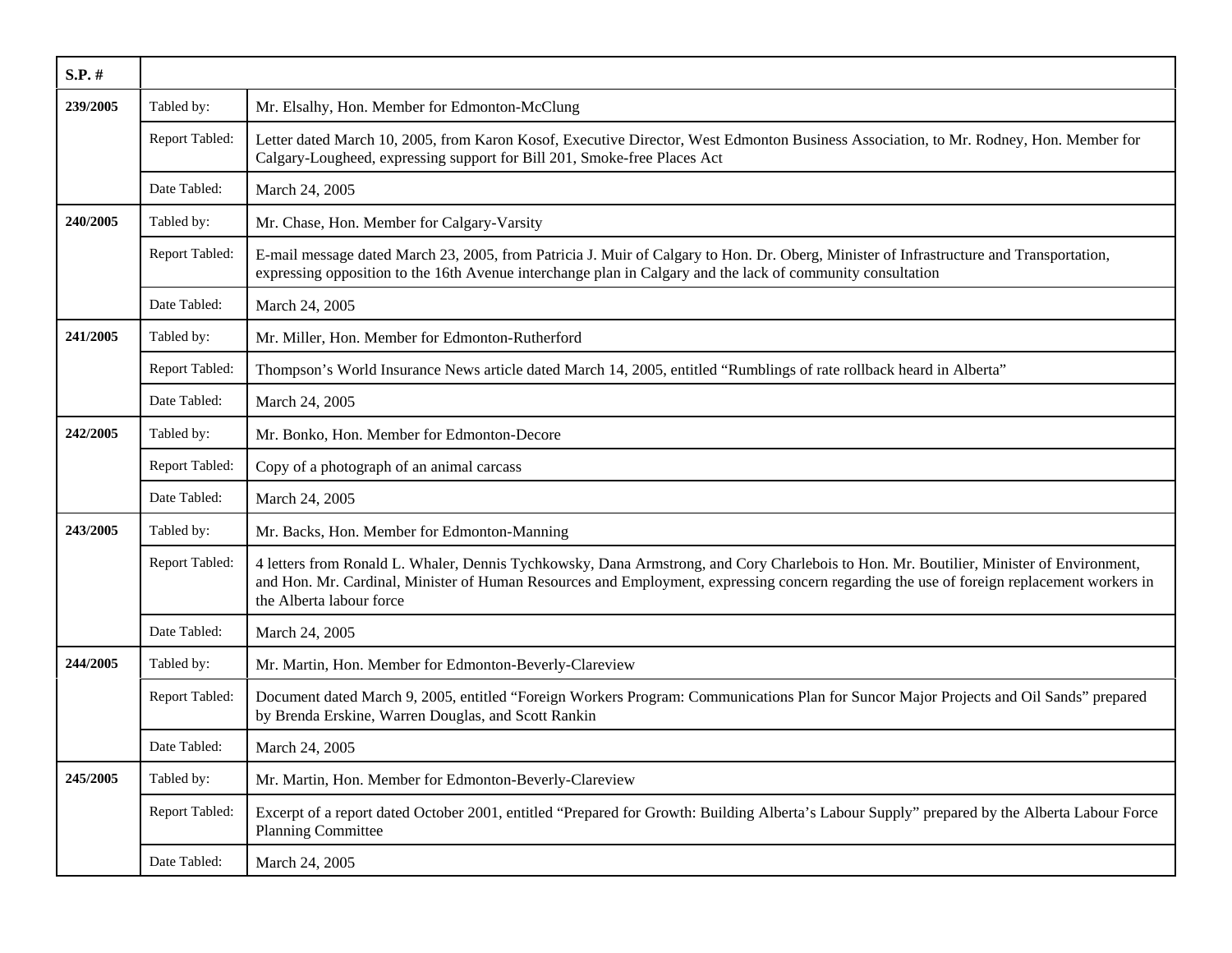| S.P. #   |                |                                                                                                                                                                                                                                                                                                                                             |
|----------|----------------|---------------------------------------------------------------------------------------------------------------------------------------------------------------------------------------------------------------------------------------------------------------------------------------------------------------------------------------------|
| 246/2005 | Tabled by:     | Mr. MacDonald, Hon. Member for Edmonton-Gold Bar                                                                                                                                                                                                                                                                                            |
|          | Report Tabled: | Initial Report dated August 2002 on company-specific separate proceedings and generic reevaluations, published natural gas price data, and Enron<br>trading strategies, fact-finding investigation potential manipulation of electric and natural gas prices, Docket No. PA02-2-000 prepared by the<br>Federal Energy Regulatory Commission |
|          | Date Tabled:   | March 24, 2005                                                                                                                                                                                                                                                                                                                              |
| 247/2005 | Tabled by:     | Ms Blakeman, Hon. Member for Edmonton-Centre, on behalf of Dr. Taft, Hon. Leader of the Official Opposition                                                                                                                                                                                                                                 |
|          | Report Tabled: | Report dated October 2004, entitled "Privacy and the USA (United States of America) Patriot Act, Implications for British Columbia Public<br>Sector Outsourcing" prepared by the Information and Privacy Commissioner for British Columbia                                                                                                  |
|          | Date Tabled:   | April 4, 2005                                                                                                                                                                                                                                                                                                                               |
| 248/2005 | Tabled by:     | Hon. Mr. Melchin, Minister of Energy                                                                                                                                                                                                                                                                                                        |
|          | Report Tabled: | Response to questions raised by Mr. MacDonald, Hon. Member for Edmonton-Gold Bar, during Oral Question Period on March 22, 2005                                                                                                                                                                                                             |
|          | Date Tabled:   | April 4, 2005                                                                                                                                                                                                                                                                                                                               |
| 249/2005 | Tabled by:     | Mr. Martin, Hon. Member for Edmonton-Beverly-Clareview                                                                                                                                                                                                                                                                                      |
|          | Report Tabled: | 2 letters, the first dated March 10, 2005, from Penny Kuny and the second dated March 24, 2005, from Shirley Kubrak, both to Hon. Mrs. Fritz,<br>Minister of Seniors and Community Supports, expressing concern regarding staffing levels at long-term care facilities                                                                      |
|          | Date Tabled:   | April 4, 2005                                                                                                                                                                                                                                                                                                                               |
| 250/2005 | Tabled by:     | Mr. Eggen, Hon. Member for Edmonton-Calder                                                                                                                                                                                                                                                                                                  |
|          | Report Tabled: | Letter, undated, from Andrew Affleck, M.D., President, Canadian Association of Emergency Physicians, to Mr. Rodney, Hon. Member for<br>Calgary-Lougheed, expressing support for Bill 201, Smoke-free Places Act                                                                                                                             |
|          | Date Tabled:   | April 4, 2005                                                                                                                                                                                                                                                                                                                               |
| 251/2005 | Tabled by:     | Mrs. Mather, Hon. Member for Edmonton-Mill Woods                                                                                                                                                                                                                                                                                            |
|          | Report Tabled: | E-mail message dated March 29, 2005, from Deb Cautley, Youth Emergency Shelter Society, to Steven Rowe, Alberta Liberal Caucus, expressing<br>concern regarding Family and Community Support Services youth shelter funding                                                                                                                 |
|          | Date Tabled:   | April 4, 2005                                                                                                                                                                                                                                                                                                                               |
| 252/2005 | Tabled by:     | Mr. MacDonald, Hon. Member for Edmonton-Gold Bar                                                                                                                                                                                                                                                                                            |
|          | Report Tabled: | E-mail message dated July 24, 2000, from Maureen McVicker to Aleck Dadson, Robert Hemstock, Mark Palmer, Richard Sanders, and Richard<br>Shapiro regarding "Project Stanley"                                                                                                                                                                |
|          | Date Tabled:   | April 4, 2005                                                                                                                                                                                                                                                                                                                               |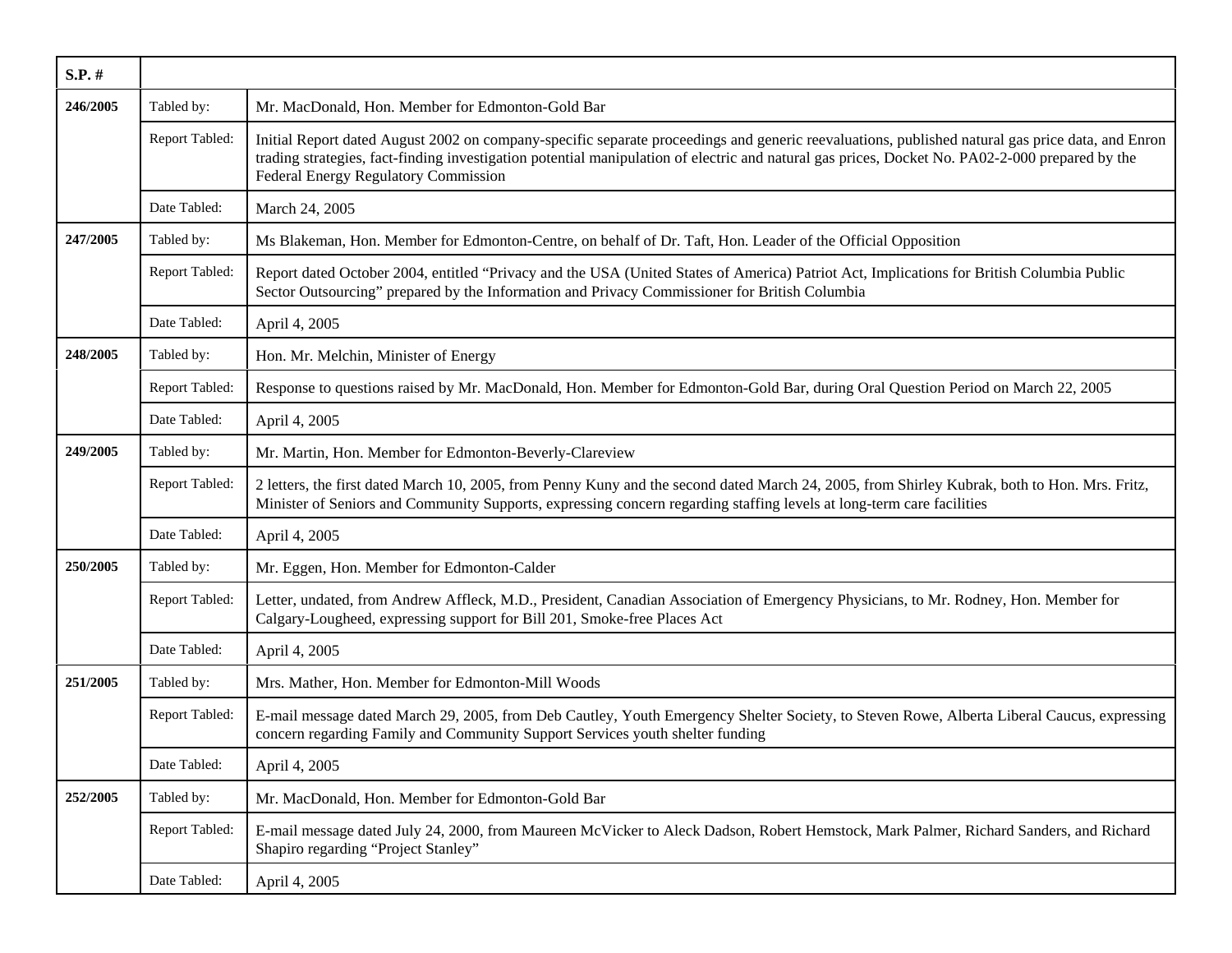| S.P. #   |                |                                                                                                                                                                                                                                                                                                                                                                                                                                 |
|----------|----------------|---------------------------------------------------------------------------------------------------------------------------------------------------------------------------------------------------------------------------------------------------------------------------------------------------------------------------------------------------------------------------------------------------------------------------------|
| 253/2005 | Tabled by:     | Mr. MacDonald, Hon. Member for Edmonton-Gold Bar                                                                                                                                                                                                                                                                                                                                                                                |
|          | Report Tabled: | Memorandum dated October 2, 2000, from Peter Keohane, Enron, to Glenn Leslie, Web Macdonald, and Dalton McGrath, all of Blake, Cassels<br>and Graydon LLP, regarding "Project Stanley"                                                                                                                                                                                                                                          |
|          | Date Tabled:   | April 4, 2005                                                                                                                                                                                                                                                                                                                                                                                                                   |
| 254/2005 | Tabled by:     | Mr. Elsalhy, Hon. Member for Edmonton-McClung                                                                                                                                                                                                                                                                                                                                                                                   |
|          | Report Tabled: | Letter dated February 22, 2005, from Stuart McGrandle of Edmonton to Mr. Elsalhy, Hon. Member for Edmonton-McClung, expressing concern<br>regarding the use of foreign replacement workers in the Alberta labour force                                                                                                                                                                                                          |
|          | Date Tabled:   | April 4, 2005                                                                                                                                                                                                                                                                                                                                                                                                                   |
| 255/2005 | Tabled by:     | Mr. Backs, Hon. Member for Edmonton-Manning                                                                                                                                                                                                                                                                                                                                                                                     |
|          | Report Tabled: | 5 recent letters from David Lamoureux, Gary McCormick, Allan Pettipas, Dwight Metheral, and John de Groot to Members of the Legislative<br>Assembly expressing concern regarding the use of foreign replacement workers in the Alberta labour force                                                                                                                                                                             |
|          | Date Tabled:   | April 4, 2005                                                                                                                                                                                                                                                                                                                                                                                                                   |
| 256/2005 | Tabled by:     | Hon. Mr. Kowalski, Speaker of the Legislative Assembly                                                                                                                                                                                                                                                                                                                                                                          |
|          | Report Tabled: | Letter dated March 24, 2005, from O. Brian Fjeldheim, Chief Electoral Officer, to Hon. Mr. Kowalski, Speaker of the Legislative Assembly,<br>listing registered candidates together with their chief financial officers who did not file a financial statement with the Chief Electoral Officer on or<br>before March 22, 2005, following the 2004 Alberta Provincial General Election held on November 22, 2004                |
|          | Date Tabled:   | April 4, 2005                                                                                                                                                                                                                                                                                                                                                                                                                   |
| 257/2005 | Tabled by:     | Hon. Mr. Kowalski, Speaker of the Legislative Assembly                                                                                                                                                                                                                                                                                                                                                                          |
|          | Report Tabled: | Letter dated March 24, 2005, from O. Brian Fjeldheim, Chief Electoral Officer, to Hon. Mr. Kowalski, Speaker of the Legislative Assembly,<br>listing registered Senate nominee candidates together with their chief financial officers who did not file a financial statement with the Chief<br>Electoral Officer on or before March 22, 2005, following the 2004 Alberta Provincial General Election held on November 22, 2004 |
|          | Date Tabled:   | April 4, 2005                                                                                                                                                                                                                                                                                                                                                                                                                   |
| 258/2005 | Tabled by:     | Hon. Mr. Kowalski, Speaker of the Legislative Assembly                                                                                                                                                                                                                                                                                                                                                                          |
|          | Report Tabled: | Revised Members' Services Committee Order No. 1/05 Transportation Amendment Order (No. 5)                                                                                                                                                                                                                                                                                                                                       |
|          | Date Tabled:   | April 4, 2005                                                                                                                                                                                                                                                                                                                                                                                                                   |
| 259/2005 | Tabled by:     | Hon. Mr. Kowalski, Speaker of the Legislative Assembly                                                                                                                                                                                                                                                                                                                                                                          |
|          | Report Tabled: | Revised Members' Services Committee Order No. 2/05 Constituency Services Amendment Order (No. 14)                                                                                                                                                                                                                                                                                                                               |
|          | Date Tabled:   | April 4, 2005                                                                                                                                                                                                                                                                                                                                                                                                                   |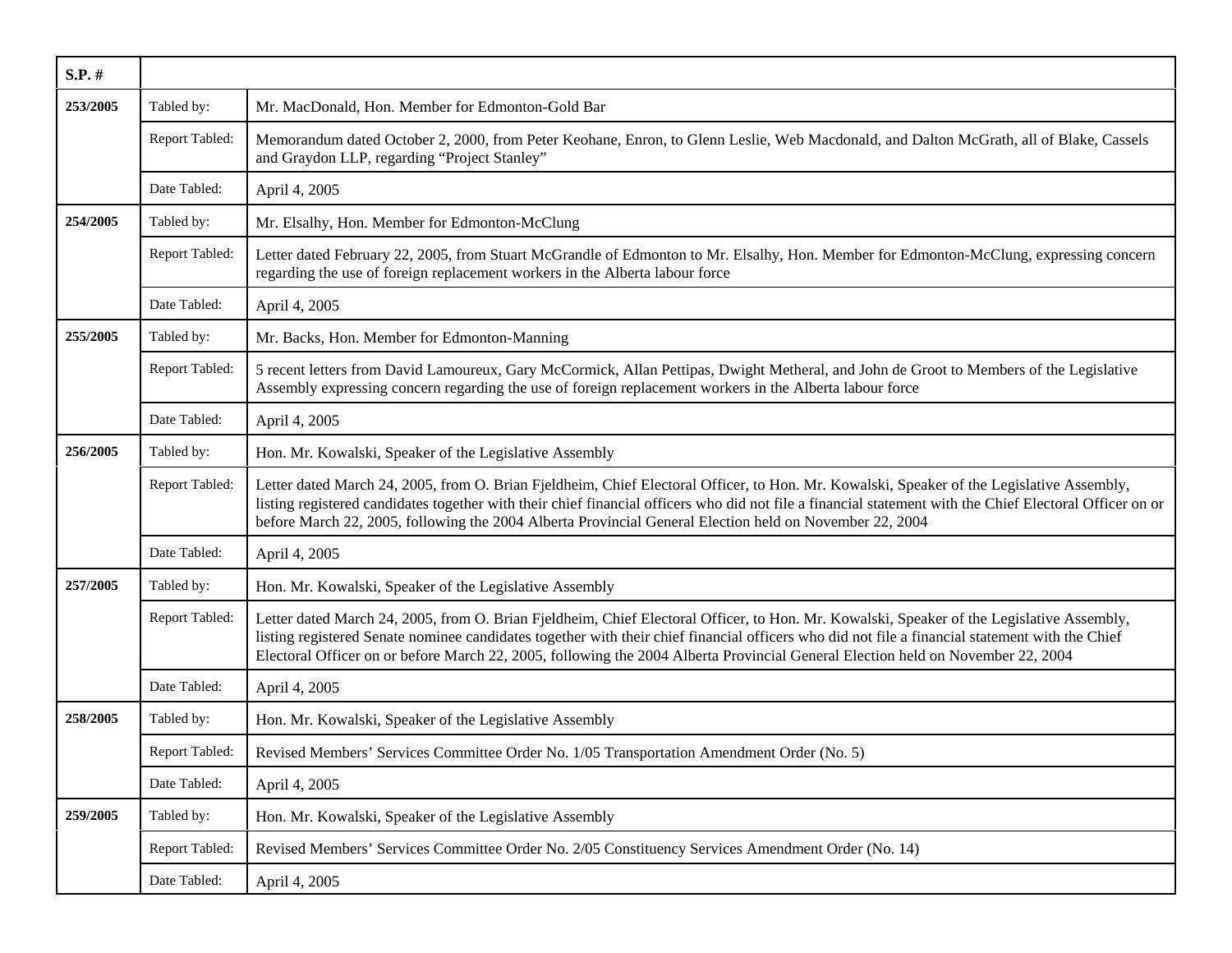| $S.P.$ # |                |                                                                                                                                                                     |
|----------|----------------|---------------------------------------------------------------------------------------------------------------------------------------------------------------------|
| 260/2005 | Tabled by:     | Hon. Mr. Kowalski, Speaker of the Legislative Assembly                                                                                                              |
|          | Report Tabled: | Revised Members' Services Committee Order No. 3/05 Constituency Services Amendment Order (No. 15)                                                                   |
|          | Date Tabled:   | April 4, 2005                                                                                                                                                       |
| 261/2005 | Tabled by:     | Hon. Mr. Kowalski, Speaker of the Legislative Assembly                                                                                                              |
|          | Report Tabled: | Revised Members' Services Committee Order No. 4/05 Transportation Amendment Order (No. 6)                                                                           |
|          | Date Tabled:   | April 4, 2005                                                                                                                                                       |
| 262/2005 | Tabled by:     | Hon. Mr. Kowalski, Speaker of the Legislative Assembly                                                                                                              |
|          | Report Tabled: | Revised Members' Services Committee Order No. 5/05 Members' Allowances Amendment Order (No. 9)                                                                      |
|          | Date Tabled:   | April 4, 2005                                                                                                                                                       |
| 263/2005 | Tabled by:     | Hon. Mr. Kowalski, Speaker of the Legislative Assembly                                                                                                              |
|          | Report Tabled: | Revised Members' Services Committee Order No. 6/05 Members' Group Life Insurance and Members' Group Plans Amendment Order (No. 1)                                   |
|          | Date Tabled:   | April 4, 2005                                                                                                                                                       |
| 264/2005 | Tabled by:     | Clerk of the Assembly on behalf of Hon. Mrs. Forsyth, Minister of Children's Services                                                                               |
|          | Report Tabled: | Social Care Facilities Review Committee, Semi-Annual Report, October 2002 to March 2003                                                                             |
|          | Date Tabled:   | April 4, 2005                                                                                                                                                       |
| 265/2005 | Tabled by:     | Mr. Oberle, Acting Chair of Committees                                                                                                                              |
|          | Report Tabled: | Amendment to Bill 201 (Hon. Member for Vermilion-Lloydminster) — Agreed to on division                                                                              |
|          | Date Tabled:   | April 4, 2005                                                                                                                                                       |
| 266/2005 | Tabled by:     | Hon. Mr. Melchin, Minister of Energy                                                                                                                                |
|          | Report Tabled: | Report dated December 10, 2004, entitled "Mega Project Excellence: Preparing for Alberta's Legacy" prepared by the Alberta Economic<br><b>Development Authority</b> |
|          | Date Tabled:   | April 5, 2005                                                                                                                                                       |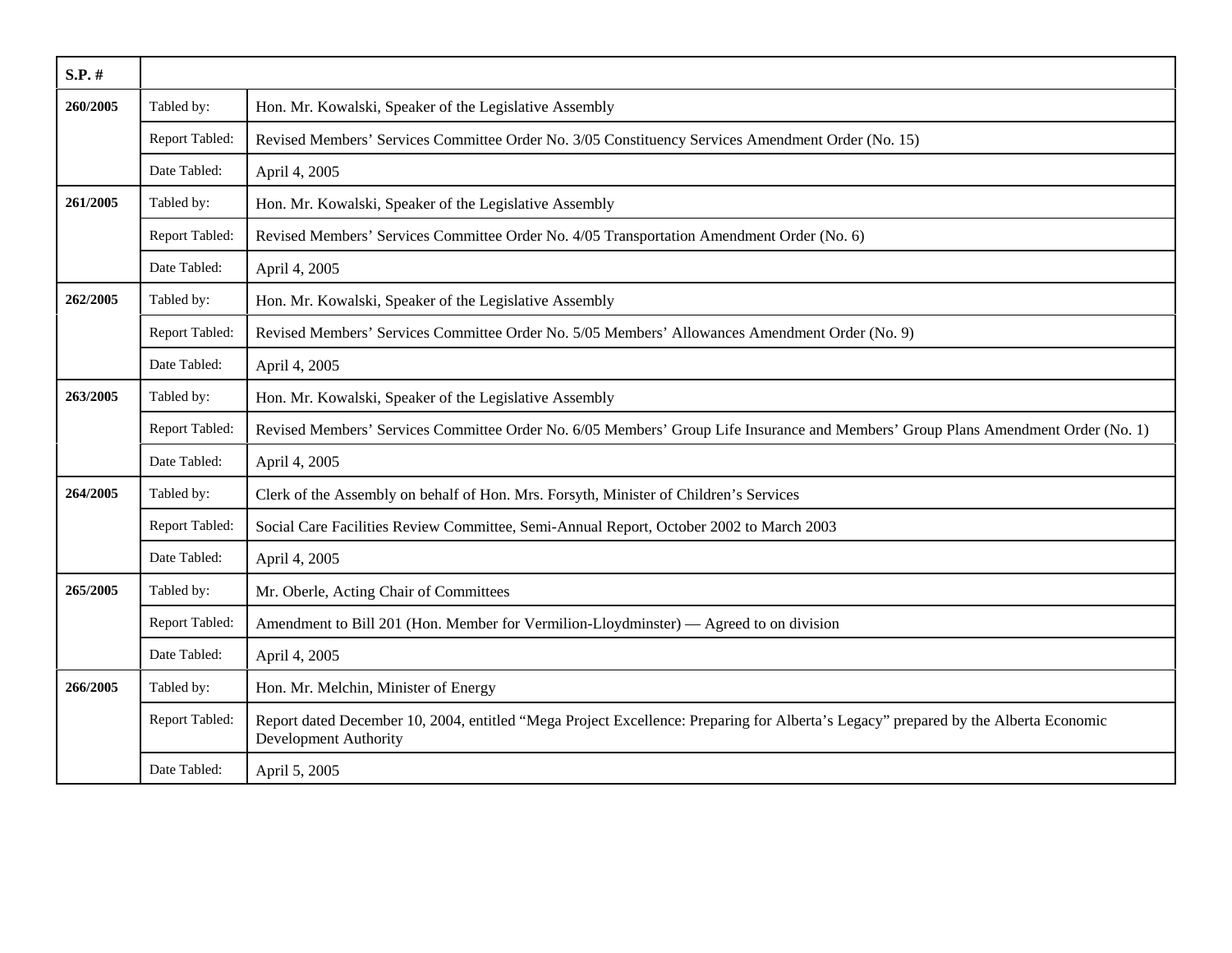| S.P. #   |                |                                                                                                                                                                                                                                                                                                                                                                |
|----------|----------------|----------------------------------------------------------------------------------------------------------------------------------------------------------------------------------------------------------------------------------------------------------------------------------------------------------------------------------------------------------------|
| 267/2005 | Tabled by:     | Mr. Martin, Hon. Member for Edmonton-Beverly-Clareview                                                                                                                                                                                                                                                                                                         |
|          | Report Tabled: | Letter dated March 29, 2005, from Georgina Szoke, Canadian Cattle Identification Agency, to Whom it May Concern expressing concern<br>regarding the proposed requirement for a second tag on cattle and the added financial hardship this would bring to cattle producers                                                                                      |
|          | Date Tabled:   | April 5, 2005                                                                                                                                                                                                                                                                                                                                                  |
| 268/2005 | Tabled by:     | Mr. Backs, Hon. Member for Edmonton-Manning                                                                                                                                                                                                                                                                                                                    |
|          | Report Tabled: | Statistics Canada website article entitled "Labour force survey estimates by national occupational classification for statistics and sex, monthly"<br>with attached occupation index chart                                                                                                                                                                     |
|          | Date Tabled:   | April 5, 2005                                                                                                                                                                                                                                                                                                                                                  |
| 269/2005 | Tabled by:     | Mr. Backs, Hon. Member for Edmonton-Manning                                                                                                                                                                                                                                                                                                                    |
|          | Report Tabled: | 5 recent letters from Barry A. Suian, Glenn S. Jamieson, Terry Cardinal, Kevin Guenette, and Hugo E.R. Pittoors to Members of the Legislative<br>Assembly expressing concern regarding the use of foreign replacement workers in the Alberta labour force                                                                                                      |
|          | Date Tabled:   | April 5, 2005                                                                                                                                                                                                                                                                                                                                                  |
| 270/2005 | Tabled by:     | Mr. MacDonald, Hon. Member for Edmonton-Gold Bar                                                                                                                                                                                                                                                                                                               |
|          | Report Tabled: | Letter dated March 21, 2005, from Mr. MacDonald, Hon. Member for Edmonton-Gold Bar, to Hon. Mr. Melchin, Minister of Energy, requesting<br>that Hon. Mr. Melchin seek the resignation of Martin Merritt, Market Surveillance Administrator, with attached response dated March 23, 2005,<br>stating there were no grounds to ask for Mr. Merritt's resignation |
|          | Date Tabled:   | April 5, 2005                                                                                                                                                                                                                                                                                                                                                  |
| 271/2005 | Tabled by:     | Rev. Abbott, Hon. Member for Drayton Valley-Calmar                                                                                                                                                                                                                                                                                                             |
|          | Report Tabled: | Amendment to Bill 1 (Hon. Member for Calgary-Currie) — Debate adjourned                                                                                                                                                                                                                                                                                        |
|          | Date Tabled:   | April 5, 2005                                                                                                                                                                                                                                                                                                                                                  |
| 272/2005 | Tabled by:     | Rev. Abbott, Hon. Member for Drayton Valley-Calmar                                                                                                                                                                                                                                                                                                             |
|          | Report Tabled: | Amendment to Bill 5 (introduced by Hon. Minister of Justice and Attorney General on March 23, 2005) — Debate adjourned                                                                                                                                                                                                                                         |
|          | Date Tabled:   | April 5, 2005                                                                                                                                                                                                                                                                                                                                                  |
| 273/2005 | Tabled by:     | Mr. Eggen, Hon. Member for Edmonton-Calder                                                                                                                                                                                                                                                                                                                     |
|          | Report Tabled: | Copy of a petition signed by 150 Albertans urging the Legislative Assembly to pass legislation to extend a special community school designation<br>to certain school buildings that have a wide variety of uses in the community                                                                                                                               |
|          | Date Tabled:   | April 6, 2005                                                                                                                                                                                                                                                                                                                                                  |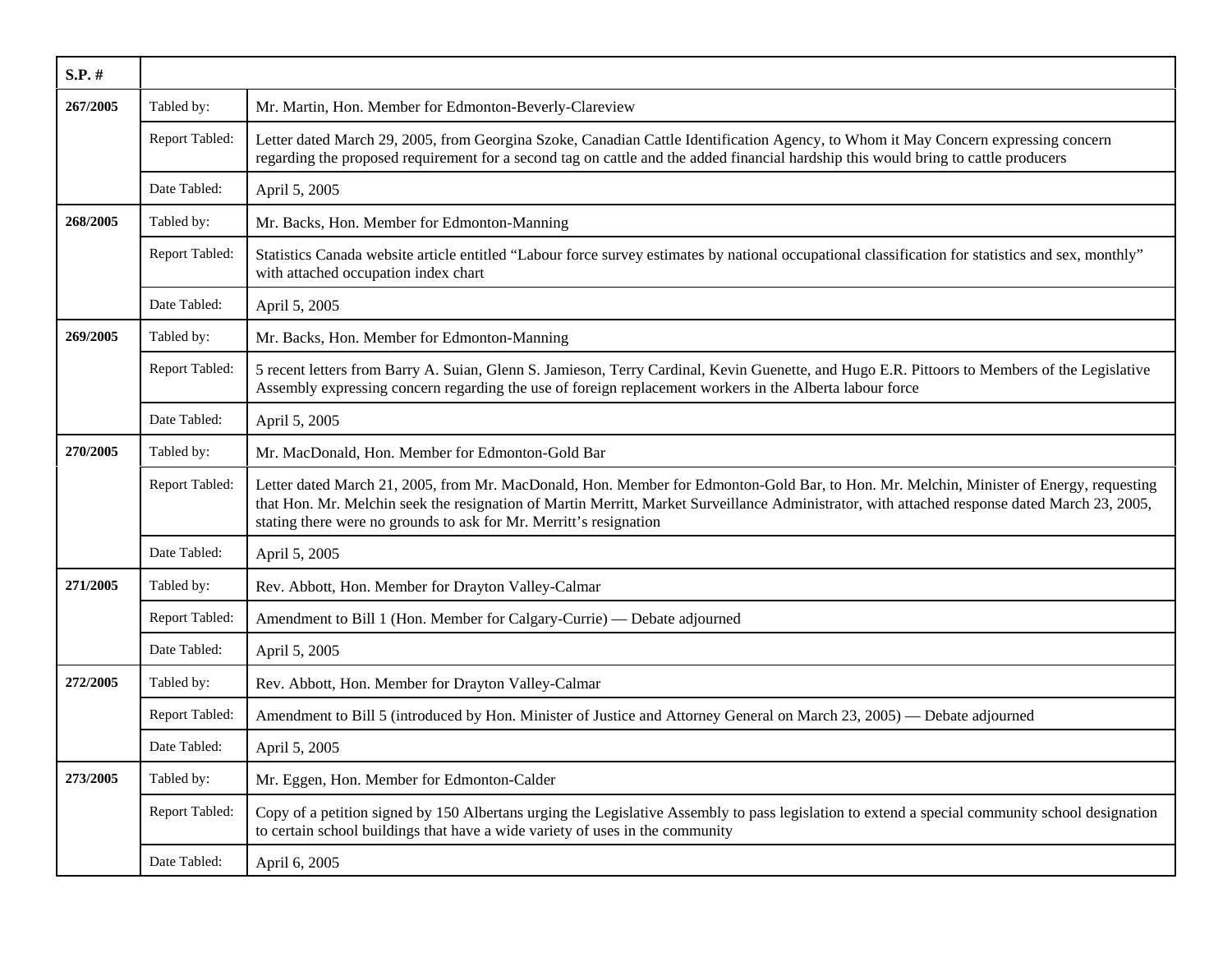| $S.P.$ # |                |                                                                                                                                                                                                                                                                                                                                                                                    |
|----------|----------------|------------------------------------------------------------------------------------------------------------------------------------------------------------------------------------------------------------------------------------------------------------------------------------------------------------------------------------------------------------------------------------|
| 274/2005 | Tabled by:     | Mr. Eggen, Hon. Member for Edmonton-Calder                                                                                                                                                                                                                                                                                                                                         |
|          | Report Tabled: | Media release dated April 4, 2005, entitled "EUB (Alberta Energy and Utilities Board) Proposes to Weaken Enforcement Policy"                                                                                                                                                                                                                                                       |
|          | Date Tabled:   | April 6, 2005                                                                                                                                                                                                                                                                                                                                                                      |
| 275/2005 | Tabled by:     | Mr. Eggen, Hon. Member for Edmonton-Calder                                                                                                                                                                                                                                                                                                                                         |
|          | Report Tabled: | EUB (Alberta Energy and Utilities Board) bulletin 2005-09, dated March 21, 2005, entitled "EUB Compliance Assurance Initiative"                                                                                                                                                                                                                                                    |
|          | Date Tabled:   | April 6, 2005                                                                                                                                                                                                                                                                                                                                                                      |
| 276/2005 | Tabled by:     | Mr. Chase, Hon. Member for Calgary-Varsity                                                                                                                                                                                                                                                                                                                                         |
|          | Report Tabled: | Letter dated March 14, 2005, from Liam Martin, M.B., M.R.C.P.I., F.R.C.P.C., Associate Professor, Chief, Division of Rheumatology,<br>University of Calgary, and 2 e-mail messages, dated April 1, 2005, from Bistrin Opacic and Floyd Paxman, all to Mr. Chase, Hon. Member for<br>Calgary-Varsity, expressing support for Bill 201, Smoke-free Places Act, in its unamended form |
|          | Date Tabled:   | April 6, 2005                                                                                                                                                                                                                                                                                                                                                                      |
| 277/2005 | Tabled by:     | Hon. Mr. Mar, Minister of Community Development                                                                                                                                                                                                                                                                                                                                    |
|          | Report Tabled: | Response to questions raised by Mr. Agnihotri, Hon. Member for Edmonton-Ellerslie, during Oral Question Period on April 5, 2005                                                                                                                                                                                                                                                    |
|          | Date Tabled:   | April 6, 2005                                                                                                                                                                                                                                                                                                                                                                      |
| 278/2005 | Tabled by:     | Hon. Mrs. McClellan, Minister of Finance                                                                                                                                                                                                                                                                                                                                           |
|          | Report Tabled: | Credit Union Deposit Guarantee Corporation, Annual Report 2004                                                                                                                                                                                                                                                                                                                     |
|          | Date Tabled:   | April 7, 2005                                                                                                                                                                                                                                                                                                                                                                      |
| 279/2005 | Tabled by:     | Hon. Mrs. McClellan, Minister of Finance                                                                                                                                                                                                                                                                                                                                           |
|          | Report Tabled: | Responses to questions raised by Mr. Mason, Hon. Leader of the New Democrat Opposition, and Mr. Miller, Hon. Member for Edmonton-<br>Rutherford, on March 16, 2005, 2004-05 Supplementary Estimates debate                                                                                                                                                                         |
|          | Date Tabled:   | April 7, 2005                                                                                                                                                                                                                                                                                                                                                                      |
| 280/2005 | Tabled by:     | Hon. Mr. Dunford, Minister of Economic Development                                                                                                                                                                                                                                                                                                                                 |
|          | Report Tabled: | Alberta Economic Development Authority, 2003-2004 Activity Report                                                                                                                                                                                                                                                                                                                  |
|          | Date Tabled:   | April 7, 2005                                                                                                                                                                                                                                                                                                                                                                      |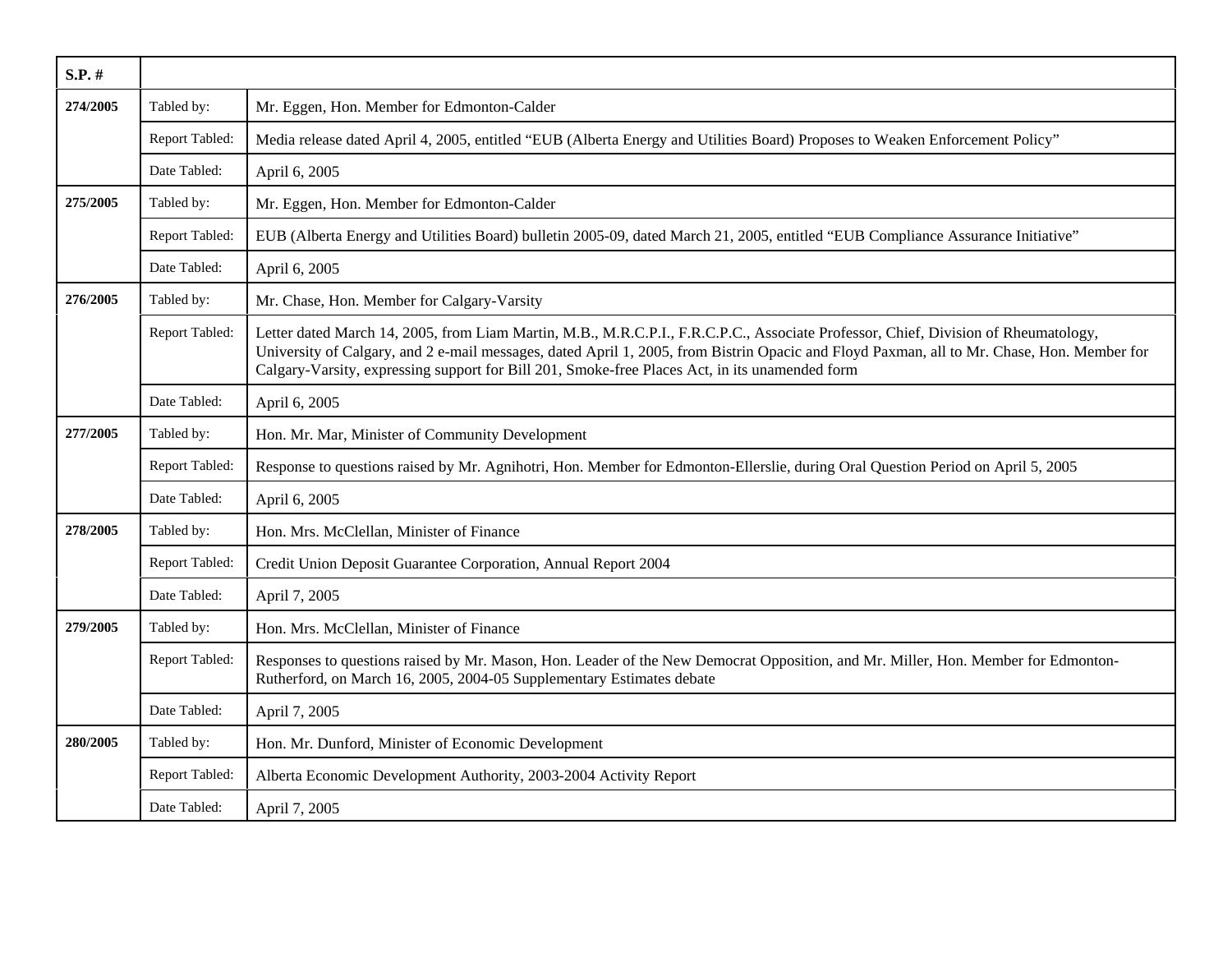| S.P. #   |                |                                                                                                                                                                                                                                                                                                                                |
|----------|----------------|--------------------------------------------------------------------------------------------------------------------------------------------------------------------------------------------------------------------------------------------------------------------------------------------------------------------------------|
| 281/2005 | Tabled by:     | Hon. Mr. Dunford, Minister of Economic Development                                                                                                                                                                                                                                                                             |
|          | Report Tabled: | Alberta Economic Development International Offices, 2003-2004 Annual Report                                                                                                                                                                                                                                                    |
|          | Date Tabled:   | April 7, 2005                                                                                                                                                                                                                                                                                                                  |
| 282/2005 | Tabled by:     | Mr. Chase, Hon. Member for Calgary-Varsity                                                                                                                                                                                                                                                                                     |
|          | Report Tabled: | Letter dated March 14, 2005, from Irene Kyle, Ph.D., to Hon. Mrs. Forsyth, Minister of Children's Services, expressing concern regarding Alberta<br>Children's Services' lack of support for a national child care program                                                                                                     |
|          | Date Tabled:   | April 7, 2005                                                                                                                                                                                                                                                                                                                  |
| 283/2005 | Tabled by:     | Mr. Chase, Hon. Member for Calgary-Varsity                                                                                                                                                                                                                                                                                     |
|          | Report Tabled: | Letter dated March 14, 2005, from Irene Kyle, Ph.D., to Hon. Ken Dryden, Minister of Social Development Canada, offering congratulations for<br>the efforts of the Federal Government to begin the process of creating a national child care system                                                                            |
|          | Date Tabled:   | April 7, 2005                                                                                                                                                                                                                                                                                                                  |
| 284/2005 | Tabled by:     | Mr. Chase, Hon. Member for Calgary-Varsity                                                                                                                                                                                                                                                                                     |
|          | Report Tabled: | E-mail message dated April 6, 2005, from Allison Wagner of Calgary to Hon. Mr. Klein, Premier, expressing concern regarding the<br>Government's decision not to participate in a national child care strategy                                                                                                                  |
|          | Date Tabled:   | April 7, 2005                                                                                                                                                                                                                                                                                                                  |
| 285/2005 | Tabled by:     | Mr. MacDonald, Hon. Member for Edmonton-Gold Bar                                                                                                                                                                                                                                                                               |
|          | Report Tabled: | Letter dated April 4, 2005, from Mr. MacDonald, Hon. Member for Edmonton-Gold Bar, to Hon. Dr. Oberg, Minister of Infrastructure and<br>Transportation, expressing concern regarding the closure of four Edmonton schools, the purchase of portables for use at Kenilworth School, and<br>the use of expansion project funding |
|          | Date Tabled:   | April 7, 2005                                                                                                                                                                                                                                                                                                                  |
| 286/2005 | Tabled by:     | Mr. Backs, Hon. Member for Edmonton-Manning                                                                                                                                                                                                                                                                                    |
|          | Report Tabled: | Statistics Canada website article entitled "Labour force survey estimates by national occupational classification for statistics and sex, monthly" for<br>2004 and January and February 2005                                                                                                                                   |
|          | Date Tabled:   | April 7, 2005                                                                                                                                                                                                                                                                                                                  |
| 287/2005 | Tabled by:     | Mr. Backs, Hon. Member for Edmonton-Manning                                                                                                                                                                                                                                                                                    |
|          | Report Tabled: | 5 recent letters from Blair W. Savoie, Greg Wymer, Robert Eroshinsky, Don Elmore, and Sheldon Blackwood to Members of the Legislative<br>Assembly expressing concern regarding the use of foreign replacement workers in the Alberta labour force                                                                              |
|          | Date Tabled:   | April 7, 2005                                                                                                                                                                                                                                                                                                                  |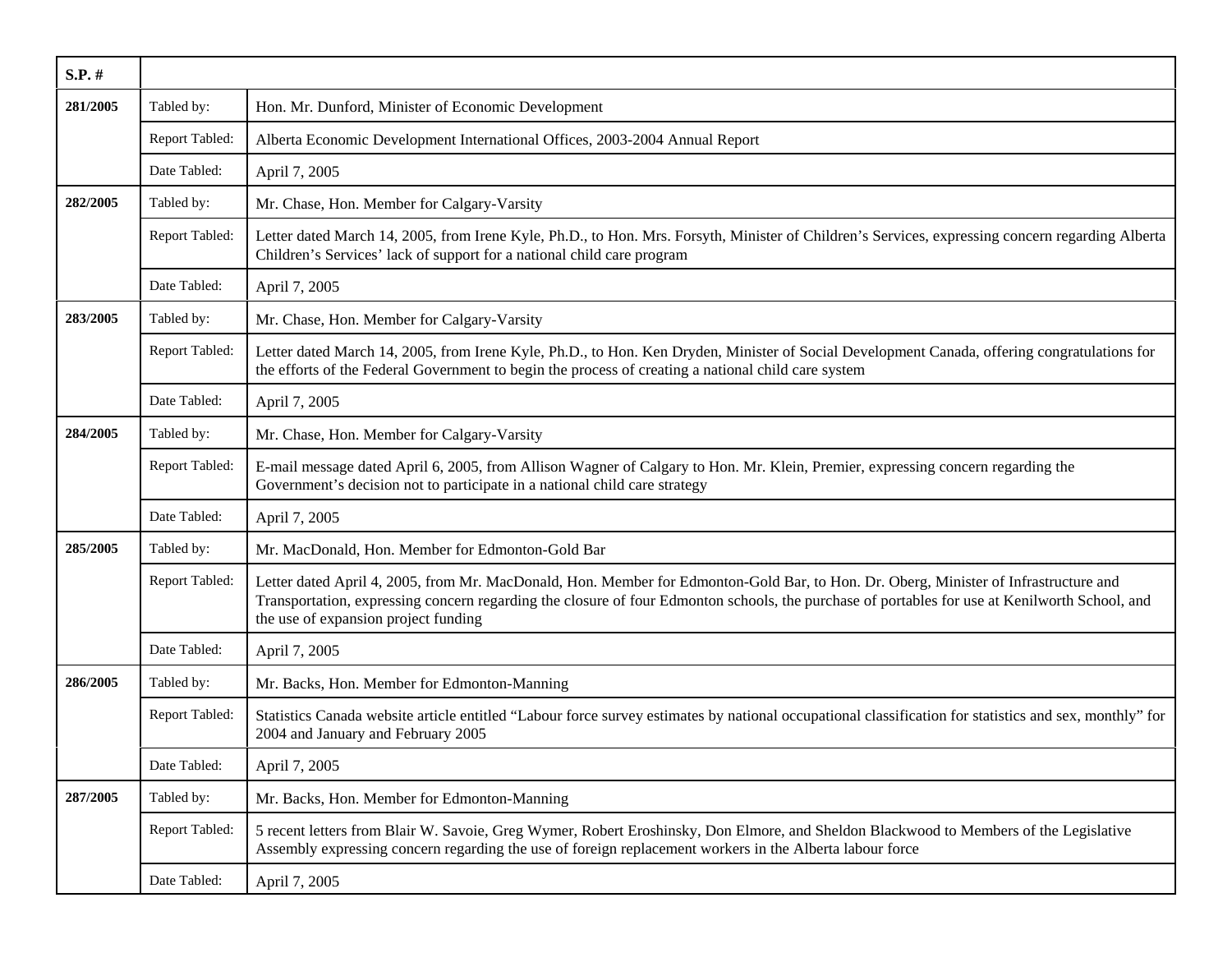| $S.P.$ # |                |                                                                                                                                                                                                                                             |
|----------|----------------|---------------------------------------------------------------------------------------------------------------------------------------------------------------------------------------------------------------------------------------------|
| 288/2005 | Tabled by:     | Dr. Pannu, Hon. Member for Edmonton-Strathcona, on behalf of Mr. Mason, Hon. Leader of the New Democrat Opposition                                                                                                                          |
|          | Report Tabled: | Report dated April 2005, entitled "A Sustainable and Equitable Economy, A Pre-Budget Commentary" prepared by the Parkland Institute                                                                                                         |
|          | Date Tabled:   | April 7, 2005                                                                                                                                                                                                                               |
| 289/2005 | Tabled by:     | Dr. Pannu, Hon. Member for Edmonton-Strathcona                                                                                                                                                                                              |
|          | Report Tabled: | Letter dated April 22, 2003, from G.G.S. (Scott) Sutton, Ombudsman, to Yvonne Nadeau of Calgary regarding Mr. Sutton's investigation into<br>Ms Nadeau's complaints concerning Alberta Community Development, Seniors Division              |
|          | Date Tabled:   | April 7, 2005                                                                                                                                                                                                                               |
| 290/2005 | Tabled by:     | Dr. Swann, Hon. Member for Calgary-Mountain View                                                                                                                                                                                            |
|          | Report Tabled: | Text of an Observer-Dispatch article, undated, regarding a white-tailed deer diagnosed with chronic wasting disease that was served for human<br>consumption at the Verona Fire Department's Annual Sportsmen's Feast                       |
|          | Date Tabled:   | April 7, 2005                                                                                                                                                                                                                               |
| 291/2005 | Tabled by:     | Clerk of the Assembly on behalf of Hon. Mr. Hancock, Minister of Advanced Education                                                                                                                                                         |
|          | Report Tabled: | Public Post-Secondary Institutions Audited Financial Statements, Public Colleges and Technical Institutes - For the Year Ended June 30, 2003,<br>Universities and Banff Centre for Continuing Education - For the Year Ended March 31, 2004 |
|          | Date Tabled:   | April 7, 2005                                                                                                                                                                                                                               |
| 292/2005 | Tabled by:     | Clerk of the Assembly on behalf of Hon. Mr. Hancock, Minister of Advanced Education                                                                                                                                                         |
|          | Report Tabled: | Alberta Apprenticeship and Industry Training Board, 2003-2004 Annual Report                                                                                                                                                                 |
|          | Date Tabled:   | April 7, 2005                                                                                                                                                                                                                               |
| 293/2005 | Tabled by:     | Clerk of the Assembly on behalf of Hon. Mr. Horner, Minister of Agriculture, Food and Rural Development                                                                                                                                     |
|          | Report Tabled: | Farm Implement Board, 2004 Annual Report                                                                                                                                                                                                    |
|          | Date Tabled:   | April 7, 2005                                                                                                                                                                                                                               |
| 294/2005 | Tabled by:     | Ms Haley, Acting Chair of Committees                                                                                                                                                                                                        |
|          | Report Tabled: | Subamendment to Bill 5 (Hon. Member for Edmonton-Strathcona) — Defeated                                                                                                                                                                     |
|          | Date Tabled:   | April 7, 2005                                                                                                                                                                                                                               |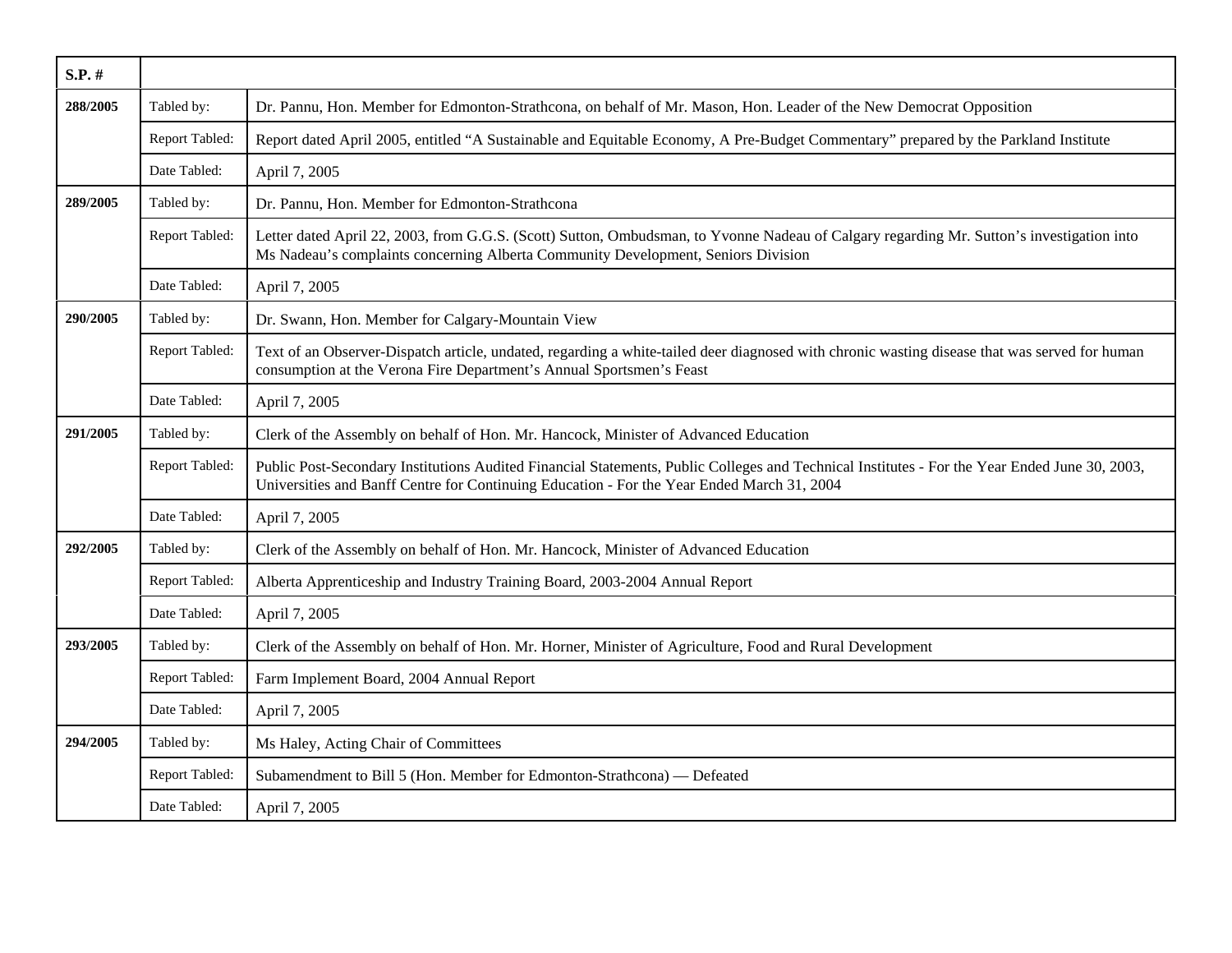| $S.P.$ # |                |                                                                                                                                                                                                                                                                                                                                                        |
|----------|----------------|--------------------------------------------------------------------------------------------------------------------------------------------------------------------------------------------------------------------------------------------------------------------------------------------------------------------------------------------------------|
| 295/2005 | Tabled by:     | Ms Haley, Acting Chair of Committees                                                                                                                                                                                                                                                                                                                   |
|          | Report Tabled: | Amendment to Bill 5 (introduced by Hon. Minister of Justice and Attorney General on March 23, 2005) — Agreed to                                                                                                                                                                                                                                        |
|          | Date Tabled:   | April 7, 2005                                                                                                                                                                                                                                                                                                                                          |
| 296/2005 | Tabled by:     | Mr. Martin, Hon. Member for Edmonton-Beverly-Clareview                                                                                                                                                                                                                                                                                                 |
|          | Report Tabled: | Executive Summary dated March 2005, entitled "No more time to wait, Toward benchmarks and best practices in wait-time management, An<br>interim report" prepared by the Wait Time Alliance for Timely Access to Health Care                                                                                                                            |
|          | Date Tabled:   | April 11, 2005                                                                                                                                                                                                                                                                                                                                         |
| 297/2005 | Tabled by:     | Mr. Martin, Hon. Member for Edmonton-Beverly-Clareview                                                                                                                                                                                                                                                                                                 |
|          | Report Tabled: | News release dated June 30, 2004, entitled "Health renewal strategy improves access and quality now, looks to the future" and backgrounder<br>dated June 30, 2004, entitled "Health Authority Funding Allocations," both prepared by Alberta Health and Wellness                                                                                       |
|          | Date Tabled:   | April 11, 2005                                                                                                                                                                                                                                                                                                                                         |
| 298/2005 | Tabled by:     | Mr. Martin, Hon. Member for Edmonton-Beverly-Clareview                                                                                                                                                                                                                                                                                                 |
|          | Report Tabled: | News release dated April 8, 2005, entitled "Alberta introduces better access to hip and knee replacements" and backgrounder dated April 8, 2005,<br>entitled "Alberta hip and knee replacement project," both prepared by Alberta Health and Wellness                                                                                                  |
|          | Date Tabled:   | April 11, 2005                                                                                                                                                                                                                                                                                                                                         |
| 299/2005 | Tabled by:     | Mr. Eggen, Hon. Member for Edmonton-Calder                                                                                                                                                                                                                                                                                                             |
|          | Report Tabled: | Copy of a brochure, undated, entitled "Protect yourself from volatile energy rates -choose a Fixed Price energy plan today!" prepared by Direct<br>Energy                                                                                                                                                                                              |
|          | Date Tabled:   | April 11, 2005                                                                                                                                                                                                                                                                                                                                         |
| 300/2005 | Tabled by:     | Mr. Chase, Hon. Member for Calgary-Varsity                                                                                                                                                                                                                                                                                                             |
|          | Report Tabled: | E-mail message dated March 18, 2005, from William and Norma Crooks of Calgary to Members of the Legislative Assembly protesting the<br>exclusion of community involvement and input regarding the development of the new Alberta Children's Hospital, the resulting roadway<br>infrastructure, and the negative impact on the community's reserve land |
|          | Date Tabled:   | April 11, 2005                                                                                                                                                                                                                                                                                                                                         |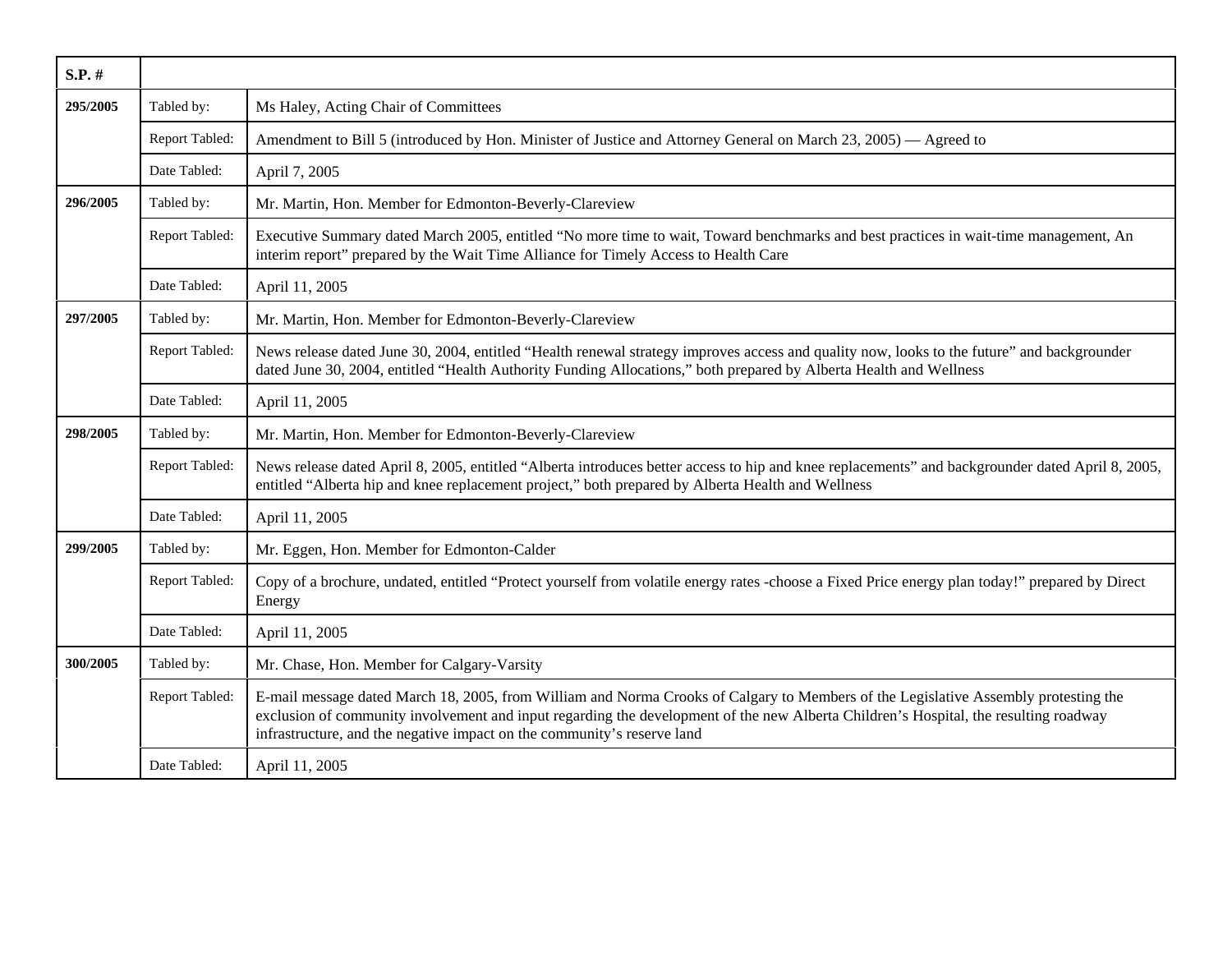| $S.P.$ # |                |                                                                                                                                                                                                                                                                                                                                      |
|----------|----------------|--------------------------------------------------------------------------------------------------------------------------------------------------------------------------------------------------------------------------------------------------------------------------------------------------------------------------------------|
| 301/2005 | Tabled by:     | Mr. Chase, Hon. Member for Calgary-Varsity                                                                                                                                                                                                                                                                                           |
|          | Report Tabled: | Letter dated March 22, 2005, from Mary Abel of Calgary to Mr. Chase, Hon. Member for Calgary-Varsity, protesting the exclusion of community<br>involvement and input regarding the development of the new Alberta Children's Hospital, the resulting roadway infrastructure, and the negative<br>impact on the community's park land |
|          | Date Tabled:   | April 11, 2005                                                                                                                                                                                                                                                                                                                       |
| 302/2005 | Tabled by:     | Mr. Chase, Hon. Member for Calgary-Varsity                                                                                                                                                                                                                                                                                           |
|          | Report Tabled: | Report dated March 2005, entitled "Flawed, Failed, Abandoned, 100 P3s, Canadian and International Evidence" prepared by Natalie Mehra,<br><b>Ontario Health Coalition</b>                                                                                                                                                            |
|          | Date Tabled:   | April 11, 2005                                                                                                                                                                                                                                                                                                                       |
| 303/2005 | Tabled by:     | Ms Pastoor, Hon. Member for Lethbridge-East                                                                                                                                                                                                                                                                                          |
|          | Report Tabled: | Report dated March 2005, entitled "Violence and Abuse in Alberta's Nursing Home Sector: A Serious Public Health Issue" prepared by Bev<br>McKay, Founder, FAIRE (Families Allied to Influence Responsible Eldercare) for submission to Hon. Ms Evans, Minister of Health and<br>Wellness                                             |
|          | Date Tabled:   | April 11, 2005                                                                                                                                                                                                                                                                                                                       |
| 304/2005 | Tabled by:     | Mr. Ducharme, Hon. Member for Bonnyville-Cold Lake, on behalf of Hon. Mr. Klein, Premier                                                                                                                                                                                                                                             |
|          | Report Tabled: | Letter dated April 11, 2005, from Hon. Mr. Klein, Premier, to Randy Ferbey congratulating Mr. Ferbey and his team members, Dave Nedohin,<br>Scott Pfeifer, Marcel Rocque, Dan Holowaychuk, and coach Brian Moore on winning the 2005 Men's World Curling Championship in Victoria,<br>British Columbia on April 10, 2005             |
|          | Date Tabled:   | April 11, 2005                                                                                                                                                                                                                                                                                                                       |
| 305/2005 | Tabled by:     | Mr. Mitzel, Acting Chair of Committees                                                                                                                                                                                                                                                                                               |
|          | Report Tabled: | Amendment to Bill 8 (Hon. Member for Edmonton-Mill Woods) — Defeated                                                                                                                                                                                                                                                                 |
|          | Date Tabled:   | April 11, 2005                                                                                                                                                                                                                                                                                                                       |
| 306/2005 | Tabled by:     | Mr. VanderBurg, Hon. Member for Whitecourt-Ste. Anne, on behalf of Mr. Kowalski, Hon. Member for Barrhead-Morinville-Westlock<br>(Speaker of the Legislative Assembly)                                                                                                                                                               |
|          | Report Tabled: | Copy of a petition signed by 147 Albertans requesting the Government add custom-made breast prostheses to the Alberta Aids to Daily Living<br>benefits schedule                                                                                                                                                                      |
|          | Date Tabled:   | April 12, 2005                                                                                                                                                                                                                                                                                                                       |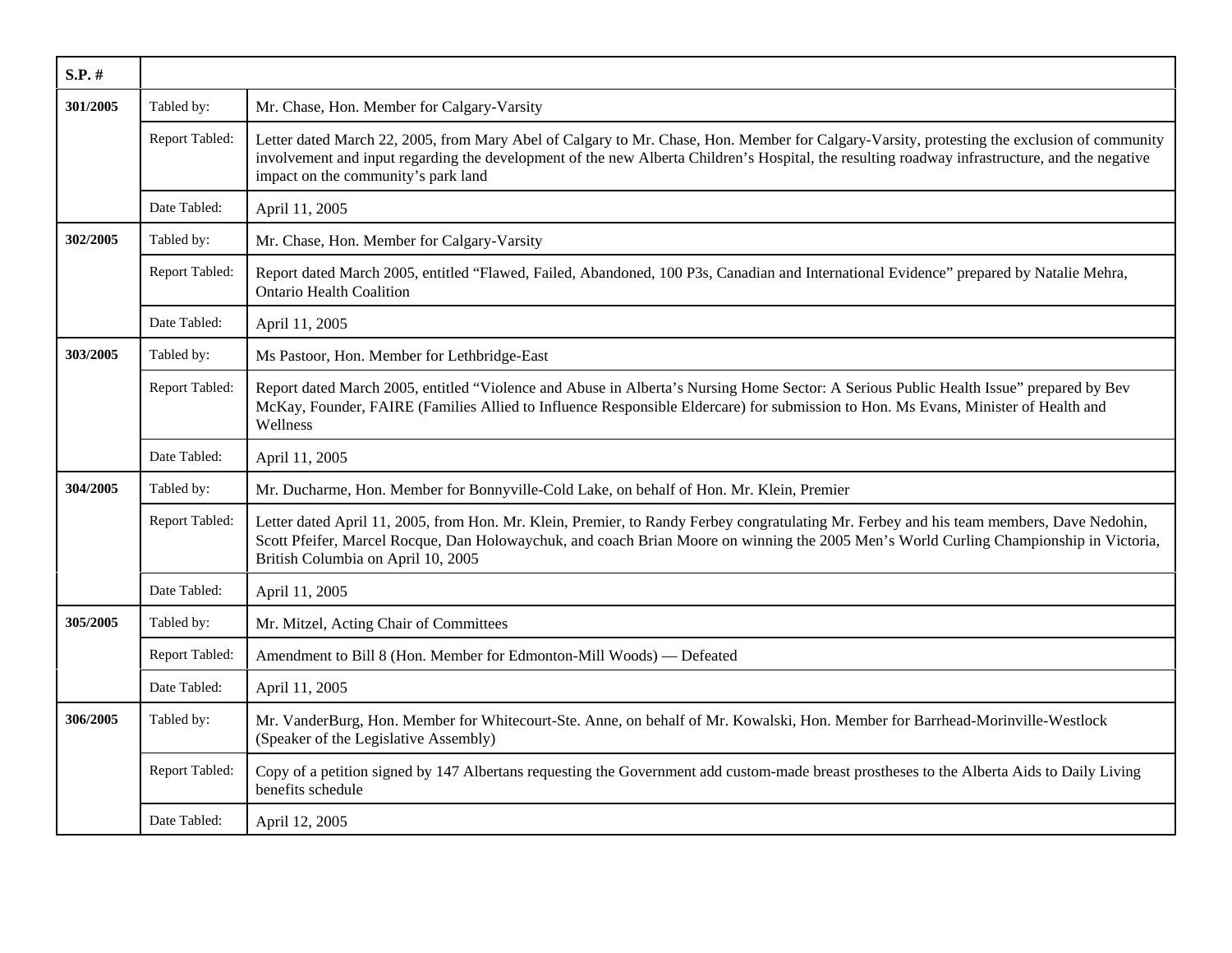| $S.P.$ # |                |                                                                                                                                                                                                                                                                                                                                                                                                                                                                  |
|----------|----------------|------------------------------------------------------------------------------------------------------------------------------------------------------------------------------------------------------------------------------------------------------------------------------------------------------------------------------------------------------------------------------------------------------------------------------------------------------------------|
| 307/2005 | Tabled by:     | Mr. Chase, Hon. Member for Calgary-Varsity                                                                                                                                                                                                                                                                                                                                                                                                                       |
|          | Report Tabled: | Letter, undated, unsigned, from Kevin Klockow and e-mail message dated April 2, 2005, from Mel Schwanky, both of Calgary to Mr. Chase,<br>Hon. Member for Calgary-Varsity, expressing concern regarding the Métis Harvest Agreement recently negotiated by the Alberta Government                                                                                                                                                                                |
|          | Date Tabled:   | April 12, 2005                                                                                                                                                                                                                                                                                                                                                                                                                                                   |
| 308/2005 | Tabled by:     | Mrs. Mather, Hon. Member for Edmonton-Mill Woods                                                                                                                                                                                                                                                                                                                                                                                                                 |
|          | Report Tabled: | 6 recent e-mail messages from Erika Jahn, Allison Wagner, Raelene Frache, Gabrielle Zezulka-Mailloux, Allison Thornton, and Leona Jacobs to<br>Members of the Legislative Assembly expressing concern regarding the Alberta Government's decision to opt out of a national child care<br>strategy                                                                                                                                                                |
|          | Date Tabled:   | April 12, 2005                                                                                                                                                                                                                                                                                                                                                                                                                                                   |
| 309/2005 | Tabled by:     | Mr. Eggen, Hon. Member for Edmonton-Calder                                                                                                                                                                                                                                                                                                                                                                                                                       |
|          | Report Tabled: | 2 letters, the first dated March 20, 2005, unsigned, from Brian Staples, Chair, Seniors' Action and Liaison Team (SALT) to William Chambers,<br>Vice-President, Communications, CBC (Canadian Broadcasting Corporation), and the second dated March 21, 2005, unsigned, from Ted<br>Woynillowicz of Calgary to D. Orchard, Regional Director, CBC Calgary, both expressing concern regarding the dismissal of Don Hill from the<br>Wild Rose Forum radio program |
|          | Date Tabled:   | April 12, 2005                                                                                                                                                                                                                                                                                                                                                                                                                                                   |
| 310/2005 | Tabled by:     | Ms Blakeman, Hon. Member for Edmonton-Centre                                                                                                                                                                                                                                                                                                                                                                                                                     |
|          | Report Tabled: | Letter, undated, unsigned, from Nellie M. Samek of Calgary to Hon. Ms Evans, Minister of Health and Wellness, expressing concern regarding<br>the lack of care for her 79-year old neighbour at the Rockyview Hospital and requesting a new hospital be built in south Calgary                                                                                                                                                                                   |
|          | Date Tabled:   | April 12, 2005                                                                                                                                                                                                                                                                                                                                                                                                                                                   |
| 311/2005 | Tabled by:     | Ms Blakeman, Hon. Member for Edmonton-Centre                                                                                                                                                                                                                                                                                                                                                                                                                     |
|          | Report Tabled: | E-mail message dated April 8, 2005, from David Cournoyer of Edmonton to Hon. Mr. Klein, Premier, expressing concern regarding the<br>Government's consistent under-funding of post-secondary education                                                                                                                                                                                                                                                           |
|          | Date Tabled:   | April 12, 2005                                                                                                                                                                                                                                                                                                                                                                                                                                                   |
| 312/2005 | Tabled by:     | Mr. Oberle, Acting Chair of Committees                                                                                                                                                                                                                                                                                                                                                                                                                           |
|          | Report Tabled: | Amendment to Bill 24 (Hon. Member for Edmonton-Strathcona) — Defeated                                                                                                                                                                                                                                                                                                                                                                                            |
|          | Date Tabled:   | April 12, 2005                                                                                                                                                                                                                                                                                                                                                                                                                                                   |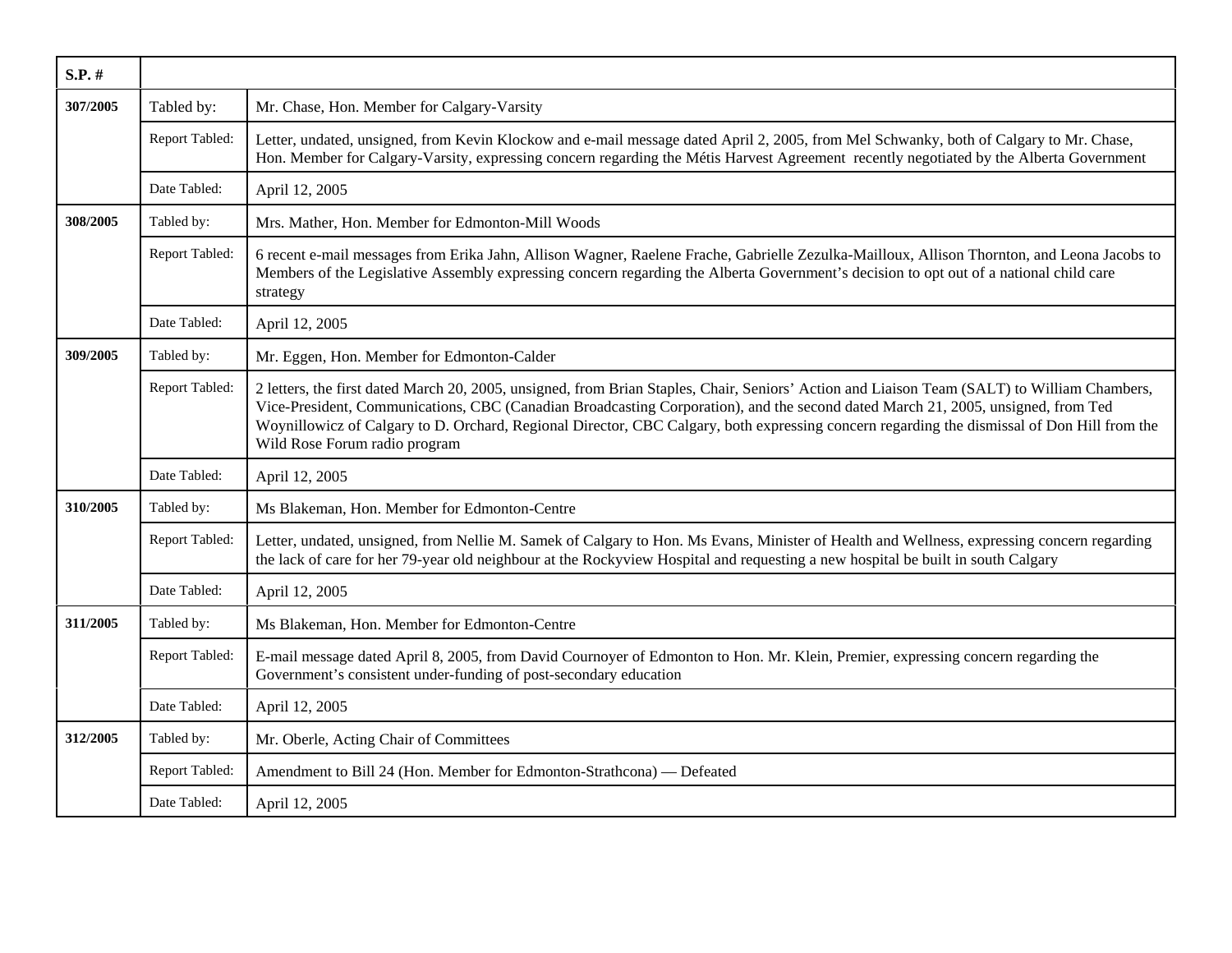| $S.P.$ # |                |                                                                                                                                                                                                                                                                                                |
|----------|----------------|------------------------------------------------------------------------------------------------------------------------------------------------------------------------------------------------------------------------------------------------------------------------------------------------|
| 313/2005 | Tabled by:     | Mr. Oberle, Acting Chair of Committees                                                                                                                                                                                                                                                         |
|          | Report Tabled: | Amendment to Bill 1 (introduced by Hon. Member for Calgary-Currie on April 5, 2005) — Defeated                                                                                                                                                                                                 |
|          | Date Tabled:   | April 12, 2005                                                                                                                                                                                                                                                                                 |
| 314/2005 | Tabled by:     | Mr. Oberle, Acting Chair of Committees                                                                                                                                                                                                                                                         |
|          | Report Tabled: | Amendment to Bill 1 (Hon. Member for Calgary-Currie) — Adjourned debate                                                                                                                                                                                                                        |
|          | Date Tabled:   | April 12, 2005                                                                                                                                                                                                                                                                                 |
| 315/2005 | Tabled by:     | Hon. Mr. Hancock, Government House Leader                                                                                                                                                                                                                                                      |
|          | Report Tabled: | Committee of Supply Calendar for the 1st Session of the 26th Legislature, Spring 2005                                                                                                                                                                                                          |
|          | Date Tabled:   | April 13, 2005                                                                                                                                                                                                                                                                                 |
| 316/2005 | Tabled by:     | Mr. Martin, Hon. Member for Edmonton-Beverly-Clareview                                                                                                                                                                                                                                         |
|          | Report Tabled: | Excerpt from a report dated 2004, entitled "Ontario Education, Excellence for All" outlining school closure guidelines                                                                                                                                                                         |
|          | Date Tabled:   | April 13, 2005                                                                                                                                                                                                                                                                                 |
| 317/2005 | Tabled by:     | Mr. Chase, Hon. Member for Calgary-Varsity                                                                                                                                                                                                                                                     |
|          | Report Tabled: | 2 letters, the first dated March 4, 2005 and the second dated March 13, 2005, both from Hughena Grainger of Gibbons to Hon. Mr. Cardinal,<br>Minister of Human Resources and Employment, expressing concern regarding the condition of several parts of Highway 28                             |
|          | Date Tabled:   | April 13, 2005                                                                                                                                                                                                                                                                                 |
| 318/2005 | Tabled by:     | Mr. MacDonald, Hon. Member for Edmonton-Gold Bar                                                                                                                                                                                                                                               |
|          | Report Tabled: | Report dated April 11, 2005, entitled "Response to Edmonton Public School Board Conduct Report, Edmonton Public School Board<br>Recommendations Report" prepared by the Strathearn Elementary and Junior High School Parent Advisory Association and the Strathearn<br><b>Community League</b> |
|          | Date Tabled:   | April 13, 2005                                                                                                                                                                                                                                                                                 |
| 319/2005 | Tabled by:     | Hon. Mrs. McClellan, Minister of Finance                                                                                                                                                                                                                                                       |
|          | Report Tabled: | 2005-06 Offices of the Legislative Assembly Estimates                                                                                                                                                                                                                                          |
|          | Date Tabled:   | April 13, 2005                                                                                                                                                                                                                                                                                 |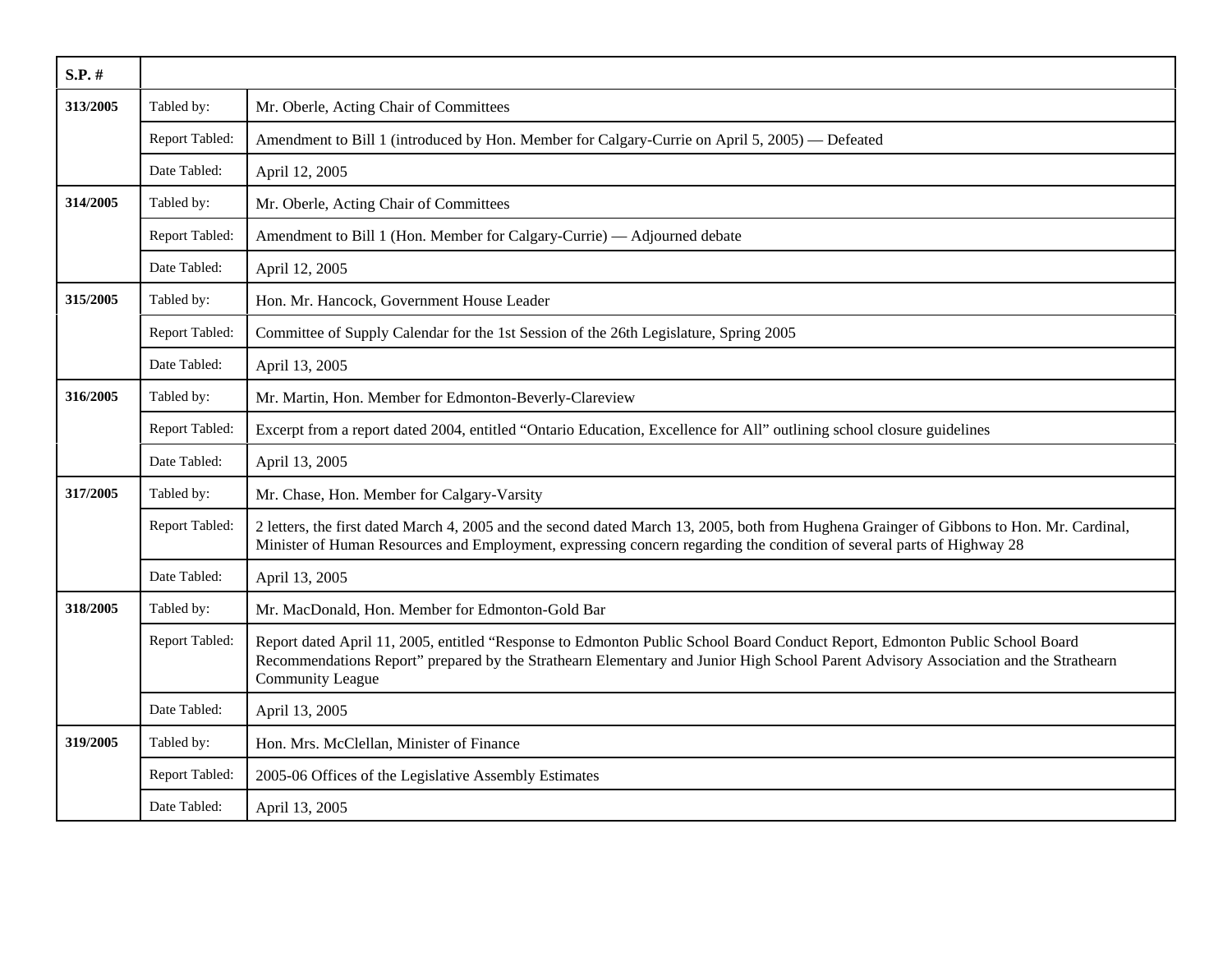| S.P. #   |                |                                                                                                                                                                                                                                                                                      |
|----------|----------------|--------------------------------------------------------------------------------------------------------------------------------------------------------------------------------------------------------------------------------------------------------------------------------------|
| 320/2005 | Tabled by:     | Hon. Mrs. McClellan, Minister of Finance                                                                                                                                                                                                                                             |
|          | Report Tabled: | 2005-06 Government and Lottery Fund Estimates                                                                                                                                                                                                                                        |
|          | Date Tabled:   | April 13, 2005                                                                                                                                                                                                                                                                       |
| 321/2005 | Tabled by:     | Hon. Mrs. McClellan, Minister of Finance                                                                                                                                                                                                                                             |
|          | Report Tabled: | Budget 2005 Fiscal Plan                                                                                                                                                                                                                                                              |
|          | Date Tabled:   | April 13, 2005                                                                                                                                                                                                                                                                       |
| 322/2005 | Tabled by:     | Hon. Mrs. McClellan, Minister of Finance                                                                                                                                                                                                                                             |
|          | Report Tabled: | Budget 2005 Business Plans                                                                                                                                                                                                                                                           |
|          | Date Tabled:   | April 13, 2005                                                                                                                                                                                                                                                                       |
| 323/2005 | Tabled by:     | Hon. Mr. Melchin, Minister of Energy                                                                                                                                                                                                                                                 |
|          | Report Tabled: | Report dated April 5, 2005, entitled "Paying the full cost of power, an indicative comparative analysis of residential electricity rates across<br>Canadian provinces" prepared for the Independent Power Producers Society of Alberta (IPPSA) by London Economics International     |
|          | Date Tabled:   | April 14, 2005                                                                                                                                                                                                                                                                       |
| 324/2005 | Tabled by:     | Hon. Mr. Coutts, Minister of Sustainable Resource Development                                                                                                                                                                                                                        |
|          | Report Tabled: | Surface Rights Board and Land Compensation Board, Annual Report 2004                                                                                                                                                                                                                 |
|          | Date Tabled:   | April 14, 2005                                                                                                                                                                                                                                                                       |
| 325/2005 | Tabled by:     | Mr. MacDonald, Hon. Member for Edmonton-Gold Bar                                                                                                                                                                                                                                     |
|          | Report Tabled: | Letter dated April 8, 2005, from Mr. MacDonald, Hon. Member for Edmonton-Gold Bar, to Hon. Mr. Zwozdesky, Minister of Education,<br>regarding the Department of Education's and the Edmonton Public School Board's use of an outdated Closure of Schools Regulation                  |
|          | Date Tabled:   | April 14, 2005                                                                                                                                                                                                                                                                       |
| 326/2005 | Tabled by:     | Mr. MacDonald, Hon. Member for Edmonton-Gold Bar                                                                                                                                                                                                                                     |
|          | Report Tabled: | Report to the Edmonton Public School Board of Trustees dated April 11, 2005, entitled "Parent and Community Based Solution to Maintain the<br>Long Term Viability of Strathearn School" prepared by Deanna Dixon, President, Strathearn Community School Parent Advisory Association |
|          | Date Tabled:   | April 14, 2005                                                                                                                                                                                                                                                                       |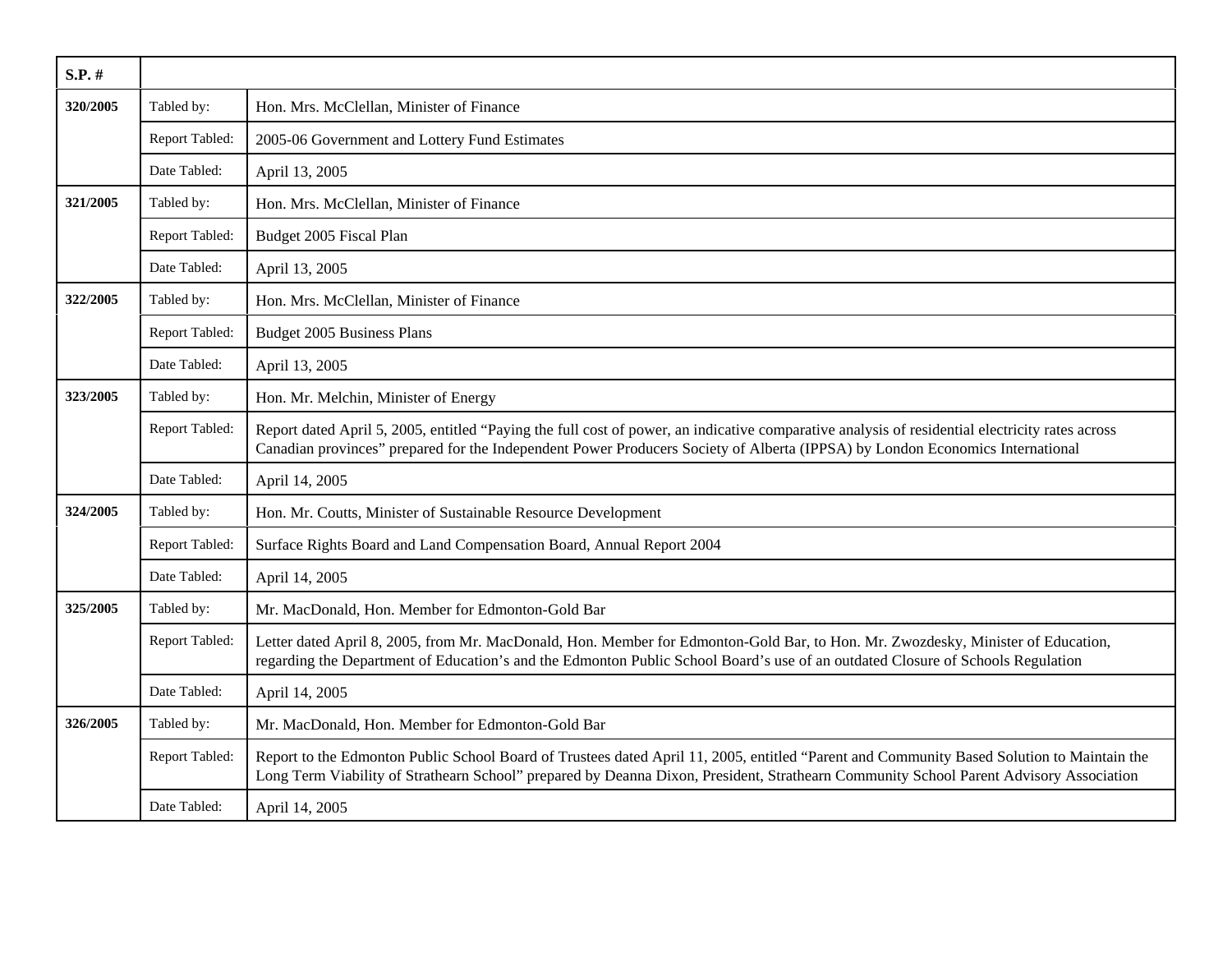| S.P. #   |                |                                                                                                                                                                                                                                                                                                                                                                                                                                                                                                                                                                                                                                                                                                                                                                                          |
|----------|----------------|------------------------------------------------------------------------------------------------------------------------------------------------------------------------------------------------------------------------------------------------------------------------------------------------------------------------------------------------------------------------------------------------------------------------------------------------------------------------------------------------------------------------------------------------------------------------------------------------------------------------------------------------------------------------------------------------------------------------------------------------------------------------------------------|
| 327/2005 | Tabled by:     | Mr. Chase, Hon. Member for Calgary-Varsity                                                                                                                                                                                                                                                                                                                                                                                                                                                                                                                                                                                                                                                                                                                                               |
|          | Report Tabled: | 4 recent letters and 3 recent e-mail messages from Ron Watt, President, Southern Alberta Bowhunters Association, Pete Mountain, President,<br>Alberta Chapter, Foundation for North American Sheep (unsigned), Kevin Williams, World Class Alberta Trophy Outfitters Ltd., Brian Rufiange,<br>President, Spruce Grove Fish and Game (unsigned), Dr. Tony Garrow, Chairman, Alberta Chapter, Rocky Mountain Elk Foundation, and Tom<br>Foss, Regulations Chairman, Alberta Bowhunters Association (unsigned), to Mr. Chase, Hon. Member for Calgary-Varsity, Hon. Mr. Klein,<br>Premier, and Hon. Mr. Coutts, Minister of Sustainable Resource Development, expressing concern regarding, and opposition to, the Métis Interim<br>Harvesting Agreement recently granted by the Government |
|          | Date Tabled:   | April 14, 2005                                                                                                                                                                                                                                                                                                                                                                                                                                                                                                                                                                                                                                                                                                                                                                           |
| 328/2005 | Tabled by:     | Mr. Martin, Hon. Member for Edmonton-Beverly-Clareview                                                                                                                                                                                                                                                                                                                                                                                                                                                                                                                                                                                                                                                                                                                                   |
|          | Report Tabled: | Article, undated, entitled "Still No Vision" commenting on the 2005 Provincial Budget, prepared by the Ricardo Acuna and Diana Gibson of the<br>Parkland Institute                                                                                                                                                                                                                                                                                                                                                                                                                                                                                                                                                                                                                       |
|          | Date Tabled:   | April 14, 2005                                                                                                                                                                                                                                                                                                                                                                                                                                                                                                                                                                                                                                                                                                                                                                           |
| 329/2005 | Tabled by:     | Clerk of the Assembly on behalf of Hon. Mrs. Forsyth, Minister of Children's Services                                                                                                                                                                                                                                                                                                                                                                                                                                                                                                                                                                                                                                                                                                    |
|          | Report Tabled: | Social Care Facilities Review Committee, Annual Report 2003/2004                                                                                                                                                                                                                                                                                                                                                                                                                                                                                                                                                                                                                                                                                                                         |
|          | Date Tabled:   | April 14, 2005                                                                                                                                                                                                                                                                                                                                                                                                                                                                                                                                                                                                                                                                                                                                                                           |
| 330/2005 | Tabled by:     | Hon. Mr. Zwozdesky, Deputy Government House Leader, on behalf of Hon. Mr. Klein, Premier                                                                                                                                                                                                                                                                                                                                                                                                                                                                                                                                                                                                                                                                                                 |
|          | Report Tabled: | Two quotes concerning post-secondary education by Carl Amrhein, Provost of the University of Alberta, and Harvey Weingarten, President of the<br>University of Calgary                                                                                                                                                                                                                                                                                                                                                                                                                                                                                                                                                                                                                   |
|          | Date Tabled:   | April 14, 2005                                                                                                                                                                                                                                                                                                                                                                                                                                                                                                                                                                                                                                                                                                                                                                           |
| 331/2005 | Tabled by:     | Hon. Mr. Zwozdesky, Deputy Government House Leader, on behalf of Hon. Mr. Klein, Premier                                                                                                                                                                                                                                                                                                                                                                                                                                                                                                                                                                                                                                                                                                 |
|          | Report Tabled: | Letter dated April 12, 2005, from Hon. Mr. Klein, Premier, to Hon. Lorne Calvert, Premier of Saskatchewan, issuing a friendly wager to Hon.<br>Mr. Calvert regarding the upcoming Centennial Hockey Challenge                                                                                                                                                                                                                                                                                                                                                                                                                                                                                                                                                                            |
|          | Date Tabled:   | April 14, 2005                                                                                                                                                                                                                                                                                                                                                                                                                                                                                                                                                                                                                                                                                                                                                                           |
| 332/2005 | Tabled by:     | Ms Haley, Acting Chair of Committees                                                                                                                                                                                                                                                                                                                                                                                                                                                                                                                                                                                                                                                                                                                                                     |
|          | Report Tabled: | Amendment to Bill 202 (Hon. Member for Red Deer-North) — Agreed to                                                                                                                                                                                                                                                                                                                                                                                                                                                                                                                                                                                                                                                                                                                       |
|          | Date Tabled:   | April 14, 2005                                                                                                                                                                                                                                                                                                                                                                                                                                                                                                                                                                                                                                                                                                                                                                           |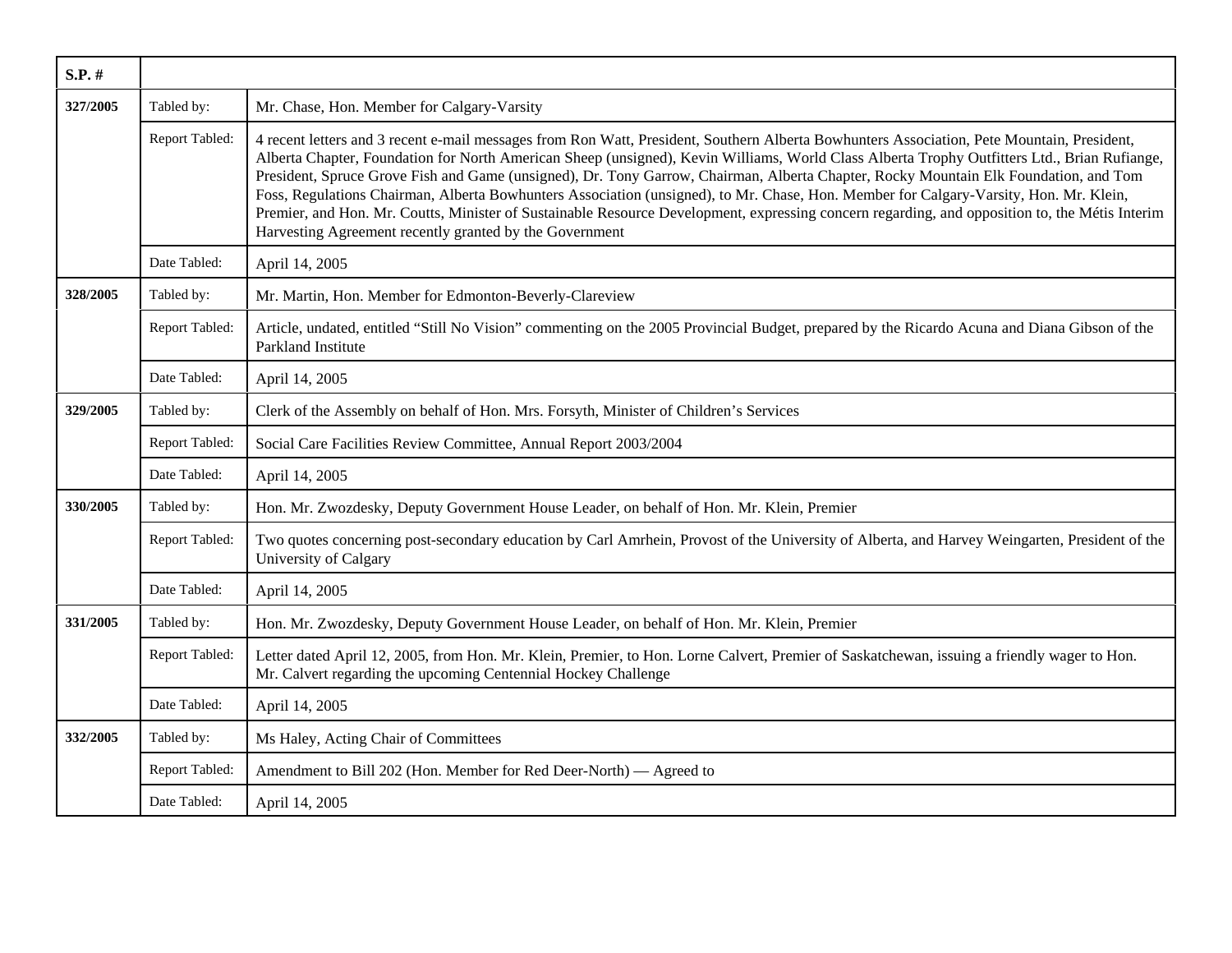| S.P. #   |                |                                                                                                                                                                                                                                                                                                                                                                                                                                                                                                                                                           |
|----------|----------------|-----------------------------------------------------------------------------------------------------------------------------------------------------------------------------------------------------------------------------------------------------------------------------------------------------------------------------------------------------------------------------------------------------------------------------------------------------------------------------------------------------------------------------------------------------------|
| 333/2005 | Tabled by:     | Dr. Pannu, Hon. Member for Edmonton-Strathcona                                                                                                                                                                                                                                                                                                                                                                                                                                                                                                            |
|          | Report Tabled: | Justice Canada website article entitled "The Top 15 on 15" providing an overview of Supreme Court of Canada cases related to section 15 of the<br>Charter of Rights and Freedoms                                                                                                                                                                                                                                                                                                                                                                          |
|          | Date Tabled:   | April 18, 2005                                                                                                                                                                                                                                                                                                                                                                                                                                                                                                                                            |
| 334/2005 | Tabled by:     | Mr. Elsalhy, Hon. Member for Edmonton-McClung                                                                                                                                                                                                                                                                                                                                                                                                                                                                                                             |
|          | Report Tabled: | Letter dated March 4, 2005, from Cheryl Applewhaite of Edmonton to Mr. Elsalhy, Hon. Member for Edmonton-McClung, expressing support for<br>a total smoking ban in Alberta work places                                                                                                                                                                                                                                                                                                                                                                    |
|          | Date Tabled:   | April 18, 2005                                                                                                                                                                                                                                                                                                                                                                                                                                                                                                                                            |
| 335/2005 | Tabled by:     | Mr. Chase, Hon. Member for Calgary-Varsity                                                                                                                                                                                                                                                                                                                                                                                                                                                                                                                |
|          | Report Tabled: | 4 recent e-mail messages from Ian Kopp and Jolin Fisher, both of Wetaskiwin, Bryan Martin of Hinton, and Richard Duquette of Drayton Valley,<br>and 3 recent letters from Duane Radford, Aden Stewart of Calgary, and Frederich Kegel of Edmonton, all unsigned, to Mr. Chase, Hon. Member<br>for Calgary-Varsity, Hon. Mr. Klein, Premier, and Hon. Ms Calahasen, Minister of Aboriginal Affairs and Northern Development, expressing<br>concern regarding, and opposition to, the Métis Interim Harvesting Agreement recently granted by the Government |
|          | Date Tabled:   | April 18, 2005                                                                                                                                                                                                                                                                                                                                                                                                                                                                                                                                            |
| 336/2005 | Tabled by:     | Ms Pastoor, Hon. Member for Lethbridge-East                                                                                                                                                                                                                                                                                                                                                                                                                                                                                                               |
|          | Report Tabled: | Letter dated February 19, 2005, from Gary McCormick of Lethbridge to Ms Pastoor, Hon. Member for Lethbridge-East, expressing concern<br>regarding the use of foreign replacement workers in the Alberta labour force                                                                                                                                                                                                                                                                                                                                      |
|          | Date Tabled:   | April 18, 2005                                                                                                                                                                                                                                                                                                                                                                                                                                                                                                                                            |
| 337/2005 | Tabled by:     | Dr. Pannu, Hon. Member for Edmonton-Strathcona                                                                                                                                                                                                                                                                                                                                                                                                                                                                                                            |
|          | Report Tabled: | Petition signed by 1,350 Albertans urging the Government to introduce legislation to enhance the quality of care for residents in long-term care<br>and continuing care facilities                                                                                                                                                                                                                                                                                                                                                                        |
|          | Date Tabled:   | April 19, 2005                                                                                                                                                                                                                                                                                                                                                                                                                                                                                                                                            |
| 338/2005 | Tabled by:     | Mr. Martin, Hon. Member for Edmonton-Beverly-Clareview                                                                                                                                                                                                                                                                                                                                                                                                                                                                                                    |
|          | Report Tabled: | E-mail message dated February 7, 2005, from Jay and Taryn (surnames struck out) to Mr. Mason, Hon. Leader of the New Democrat Opposition,<br>expressing concern regarding the use of foreign replacement workers in the Alberta labour force                                                                                                                                                                                                                                                                                                              |
|          | Date Tabled:   | April 19, 2005                                                                                                                                                                                                                                                                                                                                                                                                                                                                                                                                            |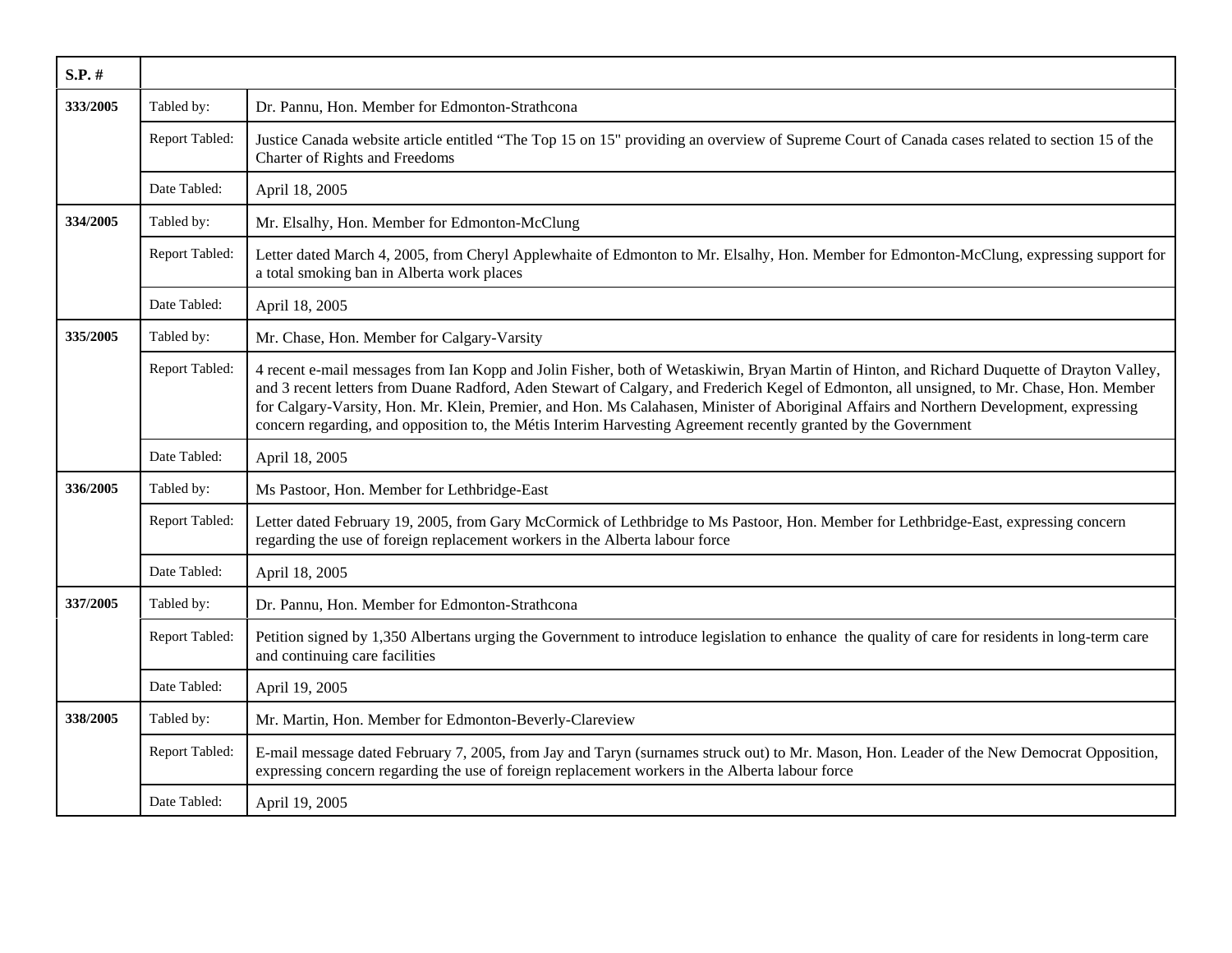| $S.P.$ # |                |                                                                                                                                                                                                                    |
|----------|----------------|--------------------------------------------------------------------------------------------------------------------------------------------------------------------------------------------------------------------|
| 339/2005 | Tabled by:     | Dr. Swann, Hon. Member for Calgary-Mountain View                                                                                                                                                                   |
|          | Report Tabled: | News release dated April 15, 2005, entitled "New Coalition Asking for EUB (Alberta Energy and Utilities Board) to rescind Bulletin 2005-08 and<br>Bulletin 2005-09" prepared by the Coalition for Alberta's Future |
|          | Date Tabled:   | April 19, 2005                                                                                                                                                                                                     |
| 340/2005 | Tabled by:     | Dr. Swann, Hon. Member for Calgary-Mountain View                                                                                                                                                                   |
|          | Report Tabled: | Several photographs of Lubicon Crown land that has been cleared of trees                                                                                                                                           |
|          | Date Tabled:   | April 19, 2005                                                                                                                                                                                                     |
| 341/2005 | Tabled by:     | Mr. MacDonald, Hon. Member for Edmonton-Gold Bar                                                                                                                                                                   |
|          | Report Tabled: | Invitation to a school closure summit workshop to be held on April 24, 2005 in Edmonton                                                                                                                            |
|          | Date Tabled:   | April 19, 2005                                                                                                                                                                                                     |
| 342/2005 | Tabled by:     | Hon. Mr. Kowalski, Speaker of the Legislative Assembly                                                                                                                                                             |
|          | Report Tabled: | School at the Legislature participant package including the School at the Legislature Report Card 2003/2004                                                                                                        |
|          | Date Tabled:   | April 19, 2005                                                                                                                                                                                                     |
| 343/2005 | Tabled by:     | Rev. Abbott, Acting Chair of Committees                                                                                                                                                                            |
|          | Report Tabled: | Amendment to Bill 1 (introduced by Hon. Member for Calgary-Currie on April 12, 2005) — Defeated                                                                                                                    |
|          | Date Tabled:   | April 19, 2005                                                                                                                                                                                                     |
| 344/2005 | Tabled by:     | Rev. Abbott, Acting Chair of Committees                                                                                                                                                                            |
|          | Report Tabled: | Amendment to Bill 1 (Hon. Member for Calgary-Currie) — Adjourned debate                                                                                                                                            |
|          | Date Tabled:   | April 19, 2005                                                                                                                                                                                                     |
| 345/2005 | Tabled by:     | Dr. Pannu, Hon. Member for Edmonton-Strathcona                                                                                                                                                                     |
|          | Report Tabled: | New York Times article dated April 15, 2005, entitled "The Medical Money Pit" describing reasons for the high cost of health care in the United<br><b>States</b>                                                   |
|          | Date Tabled:   | April 20, 2005                                                                                                                                                                                                     |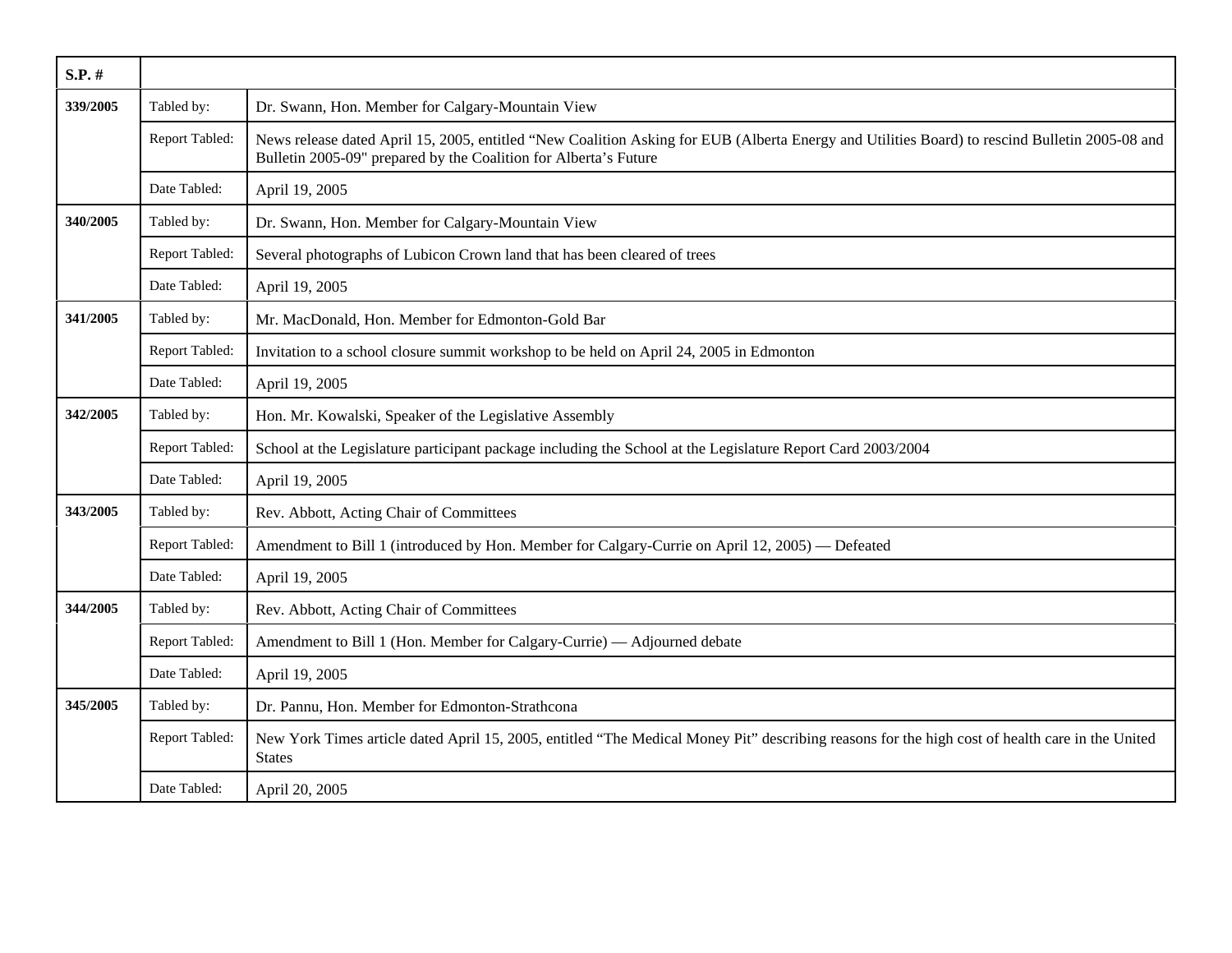| S.P. #   |                |                                                                                                                                                                                                                                                                                                                                   |
|----------|----------------|-----------------------------------------------------------------------------------------------------------------------------------------------------------------------------------------------------------------------------------------------------------------------------------------------------------------------------------|
| 346/2005 | Tabled by:     | Mr. Eggen, Hon. Member for Edmonton-Calder                                                                                                                                                                                                                                                                                        |
|          | Report Tabled: | Letter dated April 13, 2005, from Kerry Barrett, President, Alberta Federation of Labour, to Mr. Martin, Hon. Member for Edmonton-Beverly-<br>Clareview, requesting debate on Bill 15, Workers' Compensation Amendment Act, 2005, be delayed until there is an opportunity for consultation<br>with stakeholders                  |
|          | Date Tabled:   | April 20, 2005                                                                                                                                                                                                                                                                                                                    |
| 347/2005 | Tabled by:     | Mr. MacDonald, Hon. Member for Edmonton-Gold Bar                                                                                                                                                                                                                                                                                  |
|          | Report Tabled: | Excerpt of a Federal Energy Regulatory Commission docket relating to Enron generating projects in Puerto Rico, Mexico, and Canada                                                                                                                                                                                                 |
|          | Date Tabled:   | April 20, 2005                                                                                                                                                                                                                                                                                                                    |
| 348/2005 | Tabled by:     | Mr. Backs, Hon. Member for Edmonton-Manning                                                                                                                                                                                                                                                                                       |
|          | Report Tabled: | Letter dated April 13, 2005, from Kerry Barrett, President, Alberta Federation of Labour, to Mr. Backs, Hon. Member for Edmonton-Manning,<br>requesting debate on Bill 15, Workers' Compensation Amendment Act, 2005, be delayed until there is an opportunity for consultation with<br>stakeholders                              |
|          | Date Tabled:   | April 20, 2005                                                                                                                                                                                                                                                                                                                    |
| 349/2005 | Tabled by:     | Hon. Mrs. McClellan, Minister of Finance                                                                                                                                                                                                                                                                                          |
|          | Report Tabled: | Letter dated April 13, 2005, from Hon. Mrs. McClellan, Minister of Finance, to Fred Dunn, Auditor General, regarding the Auditor General's<br>review of the Alberta Securities Commission's enforcement processes                                                                                                                 |
|          | Date Tabled:   | April 20, 2005                                                                                                                                                                                                                                                                                                                    |
| 350/2005 | Tabled by:     | Mr. Eggen, Hon. Member for Edmonton-Calder, on behalf of Mr. Mason, Hon. Leader of the New Democrat Opposition                                                                                                                                                                                                                    |
|          | Report Tabled: | Letter dated March 30, 2005, from Melanie Anderson, President, Calgary Local Council of Women, to Mr. Mason, Hon. Leader of the New<br>Democrat Opposition, expressing concern regarding the Government's recent announcement to raise the minimum wage to \$7 per hour and<br>requesting it be increased further to \$9 per hour |
|          | Date Tabled:   | April 21, 2005                                                                                                                                                                                                                                                                                                                    |
| 351/2005 | Tabled by:     | Mr. Bonko, Hon. Member for Edmonton-Decore                                                                                                                                                                                                                                                                                        |
|          | Report Tabled: | Letter dated June 25, 2005, from Brian Bietz, Ph.D., P.Biol., Board Member, Alberta Energy and Utilities Board, unsigned, to all oil, gas, oil<br>sands, and pipeline operators regarding construction of a well site prior to the issuance of a well licence                                                                     |
|          | Date Tabled:   | April 21, 2005                                                                                                                                                                                                                                                                                                                    |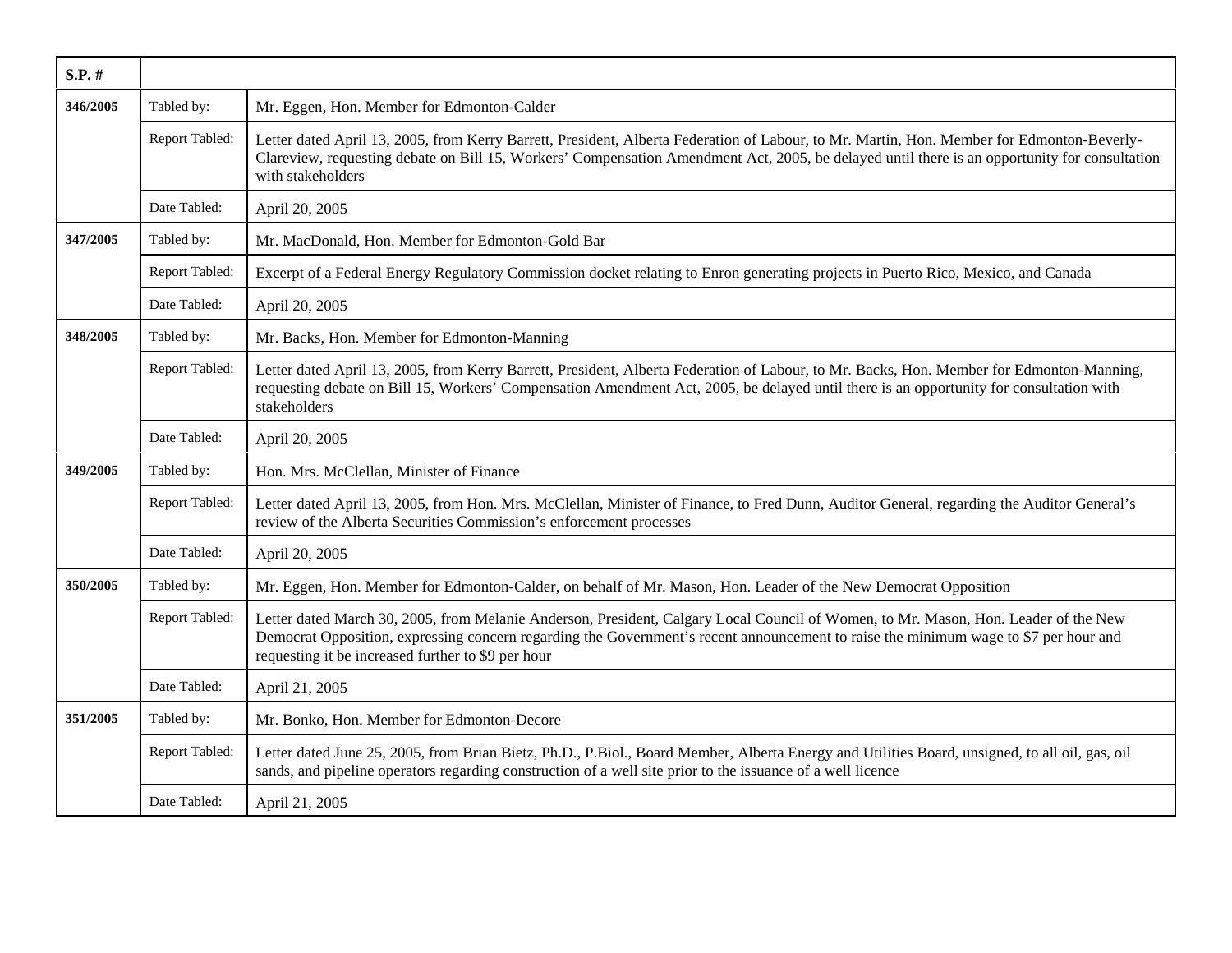| $S.P.$ # |                |                                                                                                                                                                                       |
|----------|----------------|---------------------------------------------------------------------------------------------------------------------------------------------------------------------------------------|
| 352/2005 | Tabled by:     | Mr. Bonko, Hon. Member for Edmonton-Decore                                                                                                                                            |
|          | Report Tabled: | Blank Alberta Energy and Utilities Board Well Licence Application                                                                                                                     |
|          | Date Tabled:   | April 21, 2005                                                                                                                                                                        |
| 353/2005 | Tabled by:     | Mr. MacDonald, Hon. Member for Edmonton-Gold Bar                                                                                                                                      |
|          | Report Tabled: | Document, dated March 19, 2005, entitled "Is your public school at risk?" listing several schools meeting the Edmonton Public School Board's<br>criteria for consideration of closure |
|          | Date Tabled:   | April 21, 2005                                                                                                                                                                        |
| 354/2005 | Tabled by:     | Mr. MacDonald, Hon. Member for Edmonton-Gold Bar                                                                                                                                      |
|          | Report Tabled: | Notice of an amendment to Bill 201, Smoke-free Places Act, dated April 11, 2005, signed by Mr. MacDonald, Hon. Member for Edmonton-Gold<br>Bar                                        |
|          | Date Tabled:   | April 21, 2005                                                                                                                                                                        |
| 355/2005 | Tabled by:     | Mr. Backs, Hon. Member for Edmonton-Manning                                                                                                                                           |
|          | Report Tabled: | Alberta Human Resources and Employment website article dated March 2005, entitled "Labour Force Statistics"                                                                           |
|          | Date Tabled:   | April 21, 2005                                                                                                                                                                        |
| 356/2005 | Tabled by:     | Clerk of the Assembly on behalf of Hon. Ms Evans, Minister of Health and Wellness                                                                                                     |
|          | Report Tabled: | Health Disciplines Board, Annual Report, January 1, 2003 - December 31, 2003                                                                                                          |
|          | Date Tabled:   | April 21, 2005                                                                                                                                                                        |
| 357/2005 | Tabled by:     | Clerk of the Assembly on behalf of Hon. Ms Evans, Minister of Health and Wellness                                                                                                     |
|          | Report Tabled: | Health Disciplines Board, Annual Report, January 1, 2004 - December 31, 2004                                                                                                          |
|          | Date Tabled:   | April 21, 2005                                                                                                                                                                        |
| 358/2005 | Tabled by:     | Clerk of the Assembly ono behalf of Hon. Dr. Oberg, Minister of Infrastructure and Transportation                                                                                     |
|          | Report Tabled: | Aircraft charter documents, April 2001 - December 2004                                                                                                                                |
|          | Date Tabled:   | April 21, 2005                                                                                                                                                                        |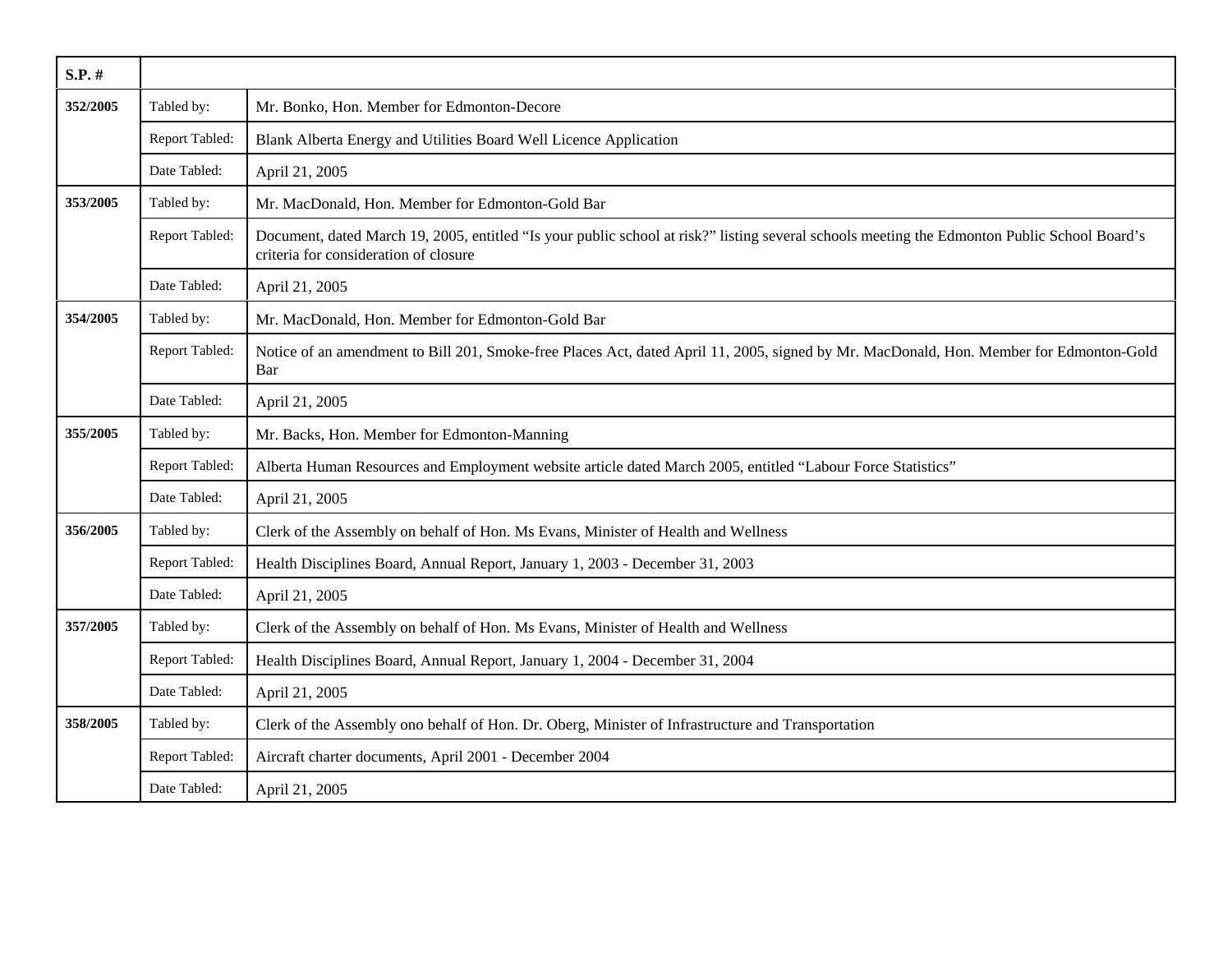| S.P. #          |                |                                                                                                                                                                                                                                                                                                                                                  |
|-----------------|----------------|--------------------------------------------------------------------------------------------------------------------------------------------------------------------------------------------------------------------------------------------------------------------------------------------------------------------------------------------------|
| 359/2005        | Tabled by:     | Mr. Martin, Hon. Member for Edmonton-Beverly-Clareview                                                                                                                                                                                                                                                                                           |
|                 | Report Tabled: | Letter dated April 23, 2005, from Stan I. Buell, P.Eng., President, Small Investors' Association, to Hon. Mrs. McClellan, Minister of Finance,<br>expressing concern regarding the recent dismissal of Grahame Newton from his position as Director of Administrative Services, Alberta<br>Securities Commission                                 |
|                 | Date Tabled:   | April 25, 2005                                                                                                                                                                                                                                                                                                                                   |
| 360/2005        | Tabled by:     | Mr. Martin, Hon. Member for Edmonton-Beverly-Clareview                                                                                                                                                                                                                                                                                           |
|                 | Report Tabled: | E-mail message dated March 31, 2005, from Paul Pomerleau (address struck out) to Mr. Mason, Hon. Leader of the New Democrat Opposition,<br>expressing concern regarding a variety of issues related to apprenticeship training, the use of temporary foreign workers in the Alberta labour<br>force, and union versus non-union labour practices |
|                 | Date Tabled:   | April 25, 2005                                                                                                                                                                                                                                                                                                                                   |
| 361/2005        | Tabled by:     | Mr. Chase, Hon. Member for Calgary-Varsity                                                                                                                                                                                                                                                                                                       |
|                 | Report Tabled: | E-mail message dated April 15, 2005, from Mark Hambridge of Calgary to Hon. Mr. Klein, Premier, expressing opposition to the Legislative<br>Assembly's decision to allow smoking in certain public places                                                                                                                                        |
|                 | Date Tabled:   | April 25, 2005                                                                                                                                                                                                                                                                                                                                   |
| 362/2005        | Tabled by:     | Mr. Chase, Hon. Member for Calgary-Varsity                                                                                                                                                                                                                                                                                                       |
|                 | Report Tabled: | Program from the Mayor's Luncheon for Business and the Arts held on April 21, 2005 in Calgary                                                                                                                                                                                                                                                    |
|                 | Date Tabled:   | April 25, 2005                                                                                                                                                                                                                                                                                                                                   |
| <b>363/2005</b> | Tabled by:     | Dr. Brown, Chair, Select Standing Committee on Private Bills                                                                                                                                                                                                                                                                                     |
|                 | Report Tabled: | Proposed amendment to Bill Pr2, Camrose Lutheran College Corporation Act                                                                                                                                                                                                                                                                         |
|                 | Date Tabled:   | April 26, 2005                                                                                                                                                                                                                                                                                                                                   |
| 364/2005        | Tabled by:     | Mr. Martin, Hon. Member for Edmonton-Beverly-Clareview                                                                                                                                                                                                                                                                                           |
|                 | Report Tabled: | Report dated February 23, 2005, entitled "Recommendations to the Utilities Consumer Advocate on Retail Energy Options for Electricity"<br>prepared by Ted Pound, Chair, Utilities Consumer Advocate Advisory Council                                                                                                                             |
|                 | Date Tabled:   | April 26, 2005                                                                                                                                                                                                                                                                                                                                   |
| 365/2005        | Tabled by:     | Clerk of the Assembly on behalf of Hon. Mr. Stevens, Minister of Justice and Attorney General                                                                                                                                                                                                                                                    |
|                 | Report Tabled: | Law Society of Alberta, Annual Report 2004                                                                                                                                                                                                                                                                                                       |
|                 | Date Tabled:   | April 26, 2005                                                                                                                                                                                                                                                                                                                                   |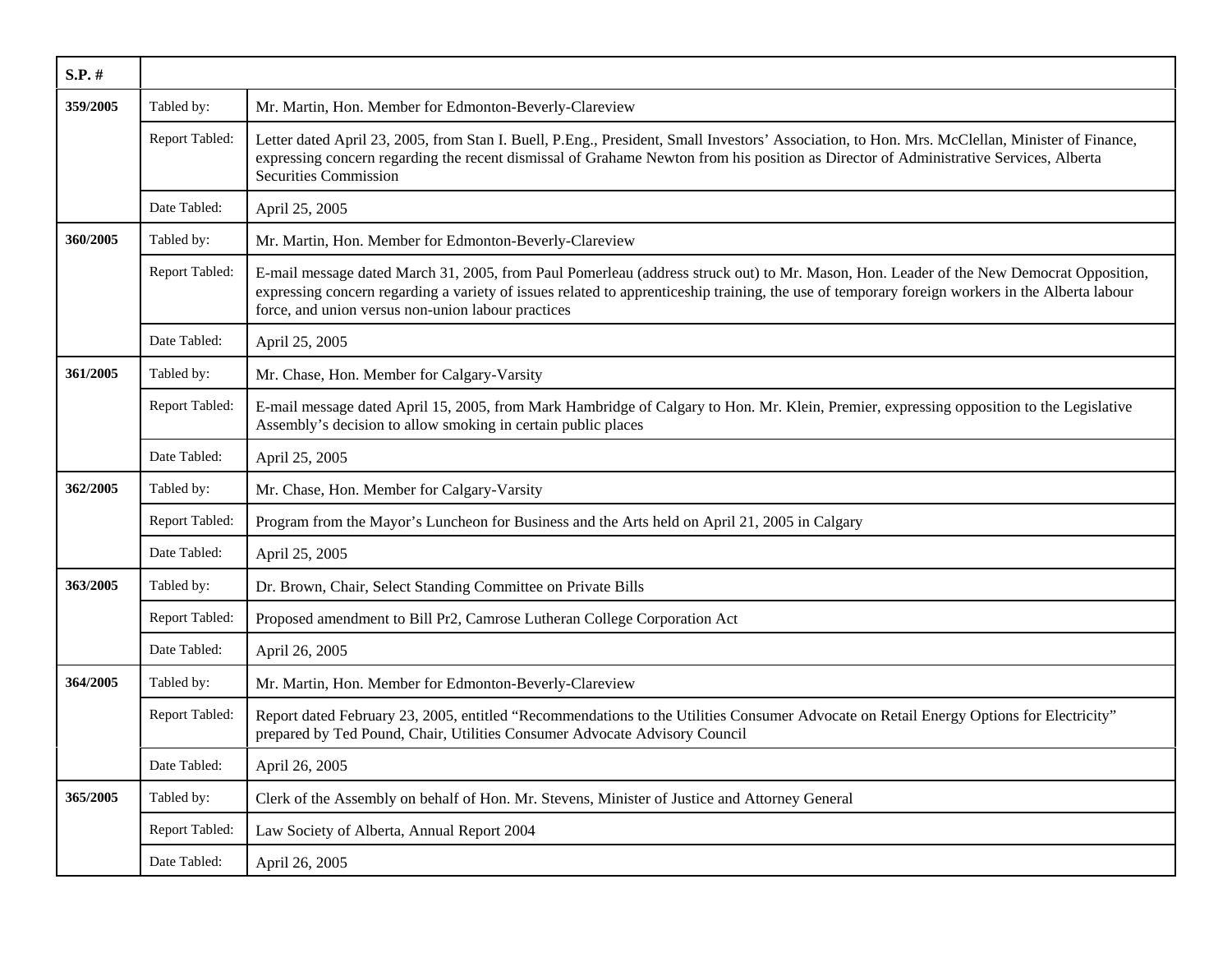| S.P. #   |                |                                                                                                                                                                                                                                                                                    |
|----------|----------------|------------------------------------------------------------------------------------------------------------------------------------------------------------------------------------------------------------------------------------------------------------------------------------|
| 366/2005 | Tabled by:     | Clerk of the Assembly on behalf of Hon. Mr. Cardinal, Minister of Human Resources and Employment                                                                                                                                                                                   |
|          | Report Tabled: | Package of information relating to the Memorandum of Understanding between Human Resources and Skills Development Canada, Citizenship<br>and Immigration Canada, and Alberta Learning for the entry of temporary foreign workers for projects in the Alberta oil sands             |
|          | Date Tabled:   | April 26, 2005                                                                                                                                                                                                                                                                     |
| 367/2005 | Tabled by:     | Dr. Brown, Acting Chair of Committees                                                                                                                                                                                                                                              |
|          | Report Tabled: | Amendment to Bill 1 (introduced by Hon. Member for Calgary-Currie on April 19, 2005) - Defeated                                                                                                                                                                                    |
|          | Date Tabled:   | April 27, 2005                                                                                                                                                                                                                                                                     |
| 368/2005 | Tabled by:     | Dr. Brown, Acting Chair of Committees                                                                                                                                                                                                                                              |
|          | Report Tabled: | Amendment to Bill 1 (Hon. Member for Edmonton-Strathcona) - Defeated                                                                                                                                                                                                               |
|          | Date Tabled:   | April 27, 2005                                                                                                                                                                                                                                                                     |
| 369/2005 | Tabled by:     | Dr. Brown, Acting Chair of Committees                                                                                                                                                                                                                                              |
|          | Report Tabled: | Amendment to Bill 1 (Hon. Member for Edmonton-Strathcona) — Withdrawn by unanimous consent of Committee of the Whole                                                                                                                                                               |
|          | Date Tabled:   | April 27, 2005                                                                                                                                                                                                                                                                     |
| 370/2005 | Tabled by:     | Dr. Brown, Acting Chair of Committees                                                                                                                                                                                                                                              |
|          | Report Tabled: | Amendment to Bill 1 (Hon. Member for Edmonton-Strathcona) — Defeated                                                                                                                                                                                                               |
|          | Date Tabled:   | April 27, 2005                                                                                                                                                                                                                                                                     |
| 371/2005 | Tabled by:     | Dr. Brown, Acting Chair of Committees                                                                                                                                                                                                                                              |
|          | Report Tabled: | 4 notices of amendments to Bill 1, Access to the Future Act (\$), dated April 5, 2005                                                                                                                                                                                              |
|          | Date Tabled:   | April 27, 2005                                                                                                                                                                                                                                                                     |
| 372/2005 | Tabled by:     | Hon. Mr. Lund, Minister of Government Services                                                                                                                                                                                                                                     |
|          | Report Tabled: | Report dated April 14, 2005, entitled "Response to DOE's (Department of Energy) Call for Comments on its Discussion Paper on Wholesale and<br>Retail Market Design" prepared by Ted Pound, Chair, Utilities Consumer Advocate Advisory Council for the Utilities Consumer Advocate |
|          | Date Tabled:   | April 27, 2005                                                                                                                                                                                                                                                                     |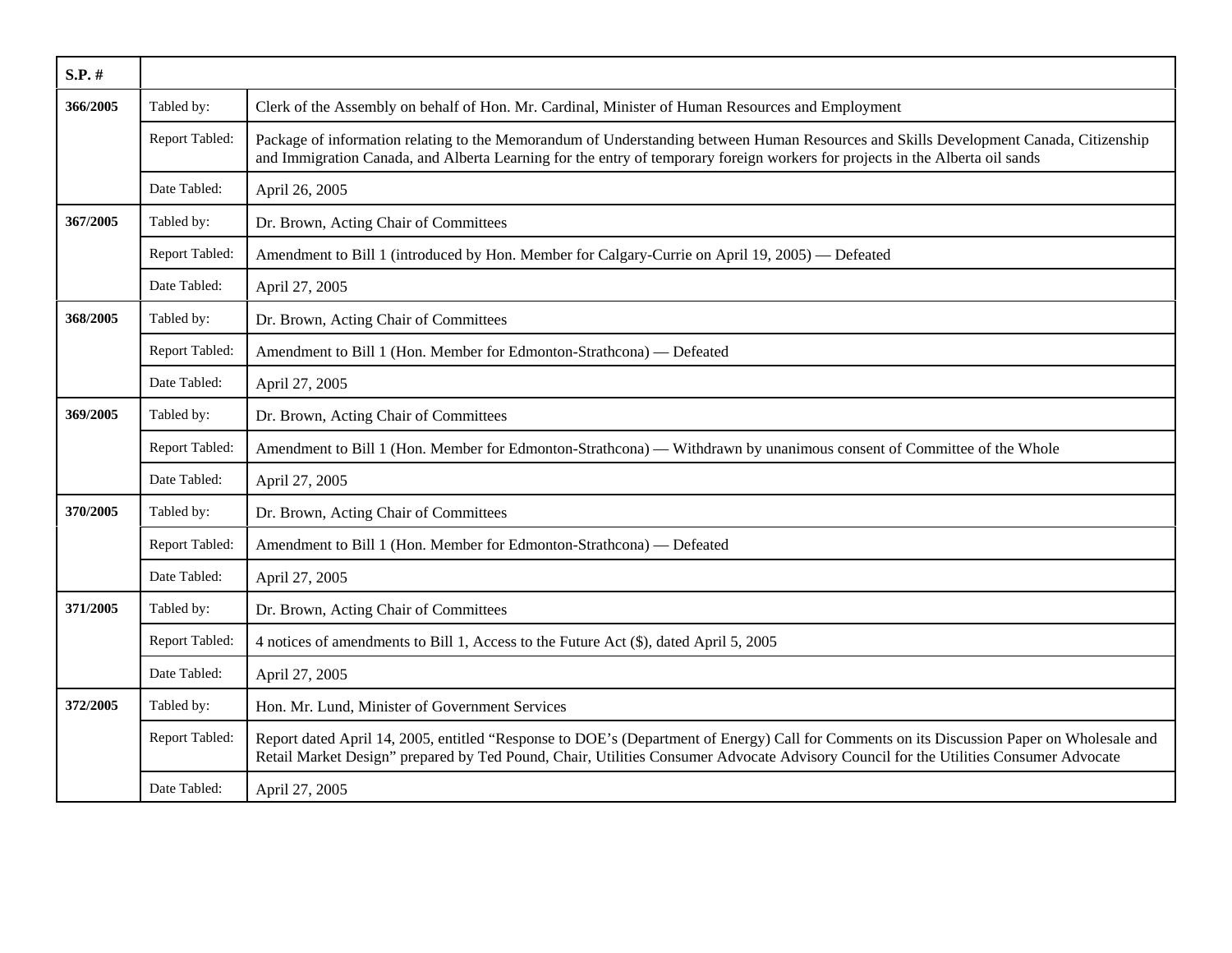| $S.P.$ # |                |                                                                                                                                                                                                                                                           |
|----------|----------------|-----------------------------------------------------------------------------------------------------------------------------------------------------------------------------------------------------------------------------------------------------------|
| 373/2005 | Tabled by:     | Mr. Martin, Hon. Member for Edmonton-Beverly-Clareview                                                                                                                                                                                                    |
|          | Report Tabled: | E-mail message dated April 26, 2005, from Brad Wutzke, Vice-President TWU (Telecommunications Workers Union) Local 204, "to all<br>addressed" providing an update regarding the current labour situation at TELUS Corporation                             |
|          | Date Tabled:   | April 27, 2005                                                                                                                                                                                                                                            |
| 374/2005 | Tabled by:     | Mr. Eggen, Hon. Member for Edmonton-Calder                                                                                                                                                                                                                |
|          | Report Tabled: | News release dated April 27, 2005, entitled "Alberta's Centennial - 100 Years, 9,219 Workplace Deaths, AFL (Alberta Federation of Labour)<br>Adds Up Workplace Fatalities for International Day of Mourning" prepared by the Alberta Federation of Labour |
|          | Date Tabled:   | April 27, 2005                                                                                                                                                                                                                                            |
| 375/2005 | Tabled by:     | Mr. Eggen, Hon. Member for Edmonton-Calder                                                                                                                                                                                                                |
|          | Report Tabled: | Excerpt from the Government of Alberta Consumer Choice website providing questions and answers regarding the purchase of electricity or<br>natural gas by consumers from a competitive retailer                                                           |
|          | Date Tabled:   | April 27, 2005                                                                                                                                                                                                                                            |
| 376/2005 | Tabled by:     | Hon. Mrs. McClellan, Minister of Finance                                                                                                                                                                                                                  |
|          | Report Tabled: | Response to questions raised during Second Reading consideration of Bill 37, Financial Statutes Amendment Act, 2005                                                                                                                                       |
|          | Date Tabled:   | April 27, 2005                                                                                                                                                                                                                                            |
| 377/2005 | Tabled by:     | Mr. Lindsay, Acting Chair of Committees                                                                                                                                                                                                                   |
|          | Report Tabled: | Amendment to Bill 16 (Hon. Member for Calgary-Nose Hill) — Agreed to                                                                                                                                                                                      |
|          | Date Tabled:   | April 27, 2005                                                                                                                                                                                                                                            |
| 378/2005 | Tabled by:     | Hon. Mrs. Fritz, Minister of Seniors and Community Supports                                                                                                                                                                                               |
|          | Report Tabled: | Persons With Developmental Disabilities, Alberta Provincial Board, Annual Report 2003-2004                                                                                                                                                                |
|          | Date Tabled:   | April 28, 2005                                                                                                                                                                                                                                            |
| 379/2005 | Tabled by:     | Mr. Taylor, Hon. Member for Calgary-Currie                                                                                                                                                                                                                |
|          | Report Tabled: | Document dated February 5, 2004, entitled "Key Messages" regarding information on the Government's 20-year strategic plan noting a<br>Government Members Extranet website address prepared by the Public Affairs Bureau                                   |
|          | Date Tabled:   | April 28, 2005                                                                                                                                                                                                                                            |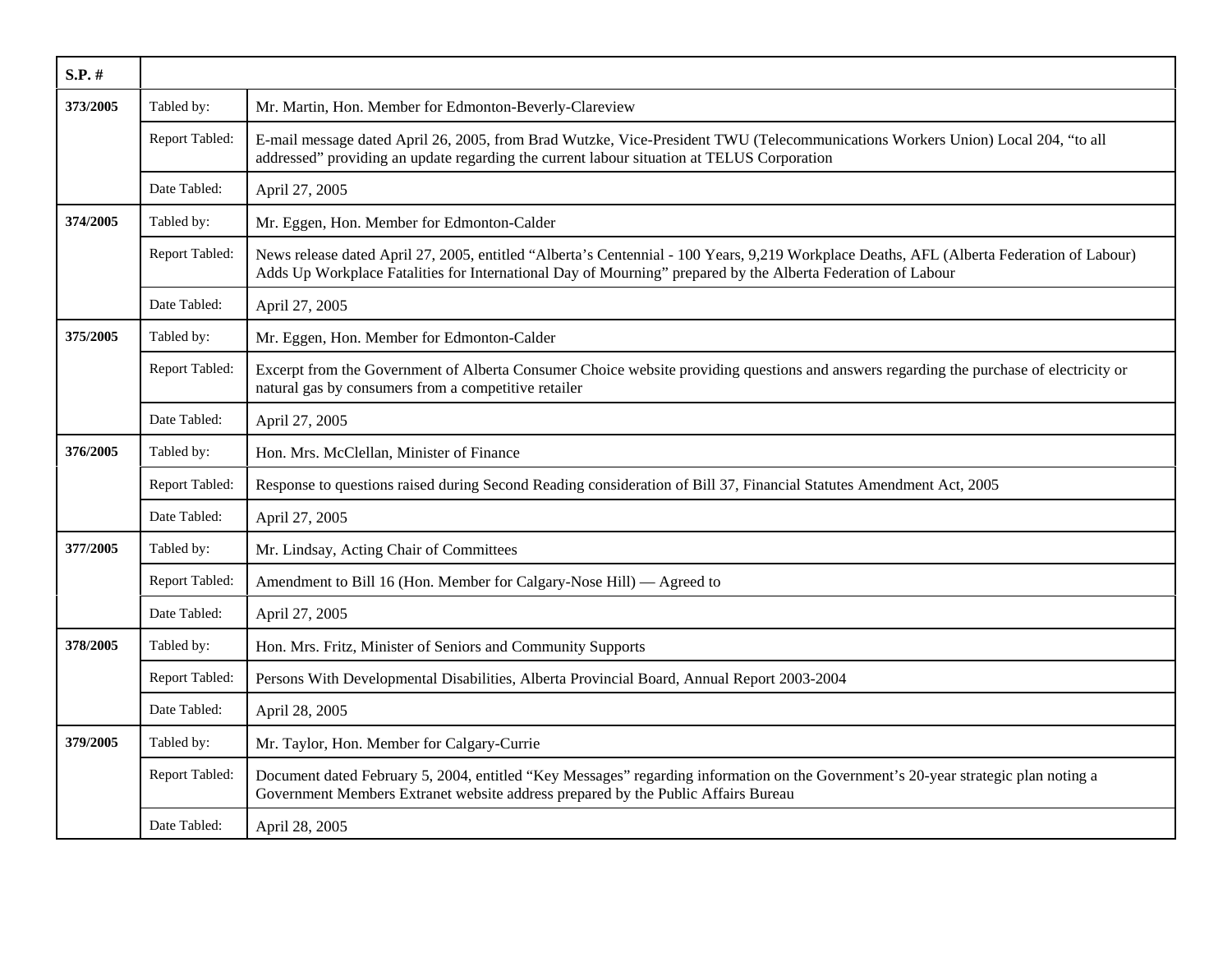| $S.P.$ # |                |                                                                                                                                                                                                            |
|----------|----------------|------------------------------------------------------------------------------------------------------------------------------------------------------------------------------------------------------------|
| 380/2005 | Tabled by:     | Dr. Pannu, Hon. Member for Edmonton-Strathcona                                                                                                                                                             |
|          | Report Tabled: | New York Times article dated April 22, 2005, entitled "Passing the Buck" outlining the high cost of using private medical insurers in the United<br><b>States</b>                                          |
|          | Date Tabled:   | April 28, 2005                                                                                                                                                                                             |
| 381/2005 | Tabled by:     | Mr. Martin, Hon. Member for Edmonton-Beverly-Clareview, on behalf of Mr. Mason, Hon. Leader of the New Democrat Opposition                                                                                 |
|          | Report Tabled: | Report dated May 2005, entitled "Building the Best Way: Albertans have their say on the future of health care" prepared by the Alberta NDP<br>(New Democratic Party) Opposition                            |
|          | Date Tabled:   | May 2, 2005                                                                                                                                                                                                |
| 382/2005 | Tabled by:     | Mr. MacDonald, Hon. Member for Edmonton-Gold Bar                                                                                                                                                           |
|          | Report Tabled: | Document dated April 29, 2005, entitled "Current Grid West Membership Information" with attached EUB (Alberta Energy and Utilities Board)<br>Utilities Branch contact information and organizational chart |
|          | Date Tabled:   | May 2, 2005                                                                                                                                                                                                |
| 383/2005 | Tabled by:     | Mr. Backs, Hon. Member for Edmonton-Manning                                                                                                                                                                |
|          | Report Tabled: | 2 proposed amendments to Bill 15, Workers' Compensation Amendment Act, 2005                                                                                                                                |
|          | Date Tabled:   | May 2, 2005                                                                                                                                                                                                |
| 384/2005 | Tabled by:     | Hon. Mr. Cenaiko, Solicitor General                                                                                                                                                                        |
|          | Report Tabled: | Alberta Law Enforcement Review Board, 2003 Annual Report                                                                                                                                                   |
|          | Date Tabled:   | May 3, 2005                                                                                                                                                                                                |
| 385/2005 | Tabled by:     | Hon. Mr. Cenaiko, Solicitor General                                                                                                                                                                        |
|          | Report Tabled: | Victims Programs Status Report 2003/2004                                                                                                                                                                   |
|          | Date Tabled:   | May 3, 2005                                                                                                                                                                                                |
| 386/2005 | Tabled by:     | Mr. Lukaszuk, Hon. Member for Edmonton-Castle Downs                                                                                                                                                        |
|          | Report Tabled: | Edmonton Catholic Schools, 2002-2005 Capital Plan dated April 24, 2002                                                                                                                                     |
|          | Date Tabled:   | May 3, 2005                                                                                                                                                                                                |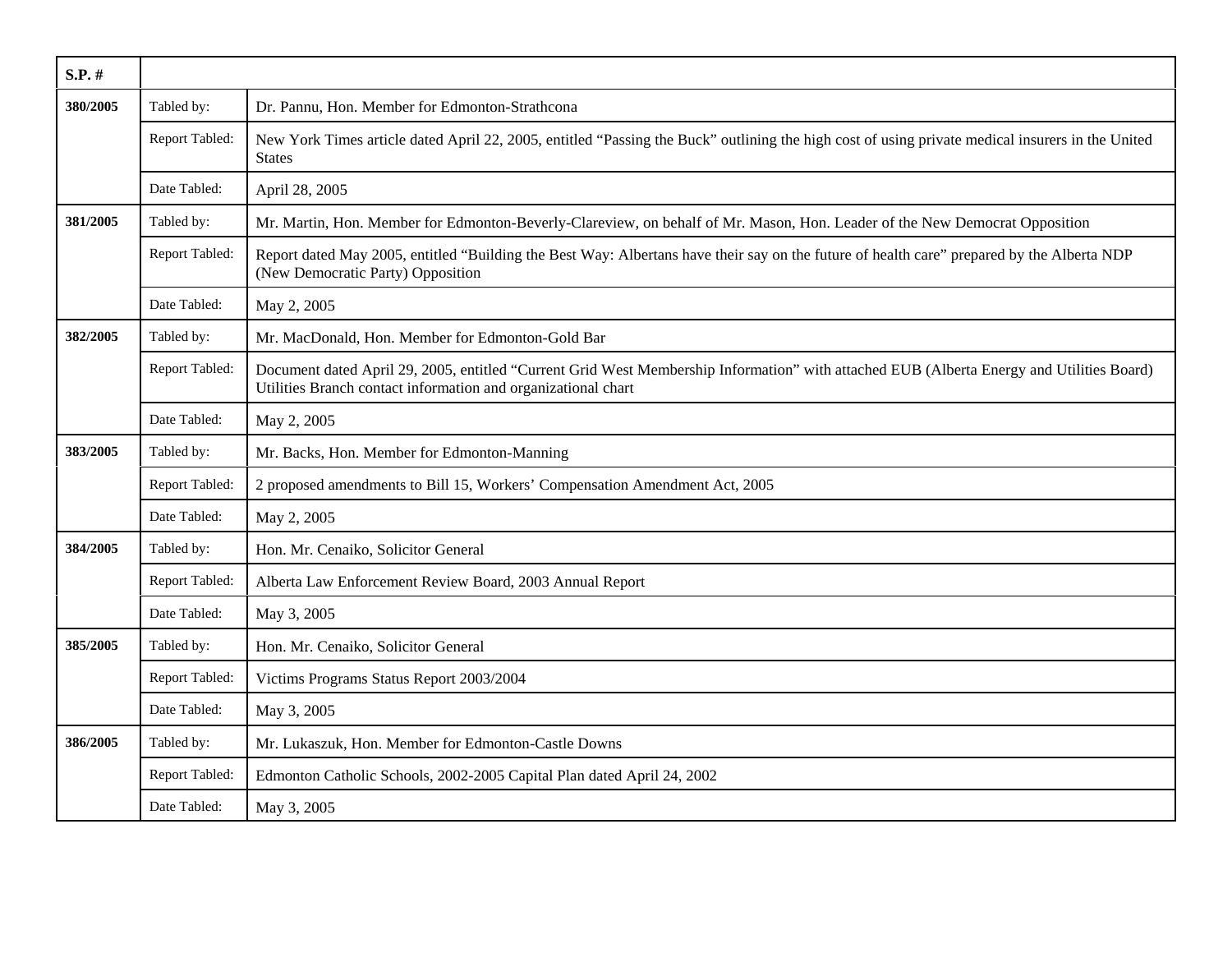| S.P. #          |                |                                                                                                                                                                                                                                                                                                                                    |
|-----------------|----------------|------------------------------------------------------------------------------------------------------------------------------------------------------------------------------------------------------------------------------------------------------------------------------------------------------------------------------------|
| 387/2005        | Tabled by:     | Mr. Lukaszuk, Hon. Member for Edmonton-Castle Downs                                                                                                                                                                                                                                                                                |
|                 | Report Tabled: | Edmonton Journal article dated November 27, 2002, entitled "Public debate set for Castle Downs" regarding a proposed multi-use school facility<br>in Castle Downs                                                                                                                                                                  |
|                 | Date Tabled:   | May 3, 2005                                                                                                                                                                                                                                                                                                                        |
| 388/2005        | Tabled by:     | Mr. Lukaszuk, Hon. Member for Edmonton-Castle Downs                                                                                                                                                                                                                                                                                |
|                 | Report Tabled: | Letter dated May 2, 2005, from Mr. Lukaszuk, Hon. Member for Edmonton-Castle Downs, to Debbie Engel, Chairperson, Edmonton Catholic<br>School Board, in response to Mrs. Engel's April 29, 2005 letter to Hon. Mr. Klein, Premier, and regarding the Edmonton Catholic School<br>Board's 2002-2005 Capital Plan                    |
|                 | Date Tabled:   | May 3, 2005                                                                                                                                                                                                                                                                                                                        |
| 389/2005        | Tabled by:     | Mr. Lougheed, Hon. Member for Strathcona                                                                                                                                                                                                                                                                                           |
|                 | Report Tabled: | Report dated February 2005, entitled "Renewing AISH (Assured Income for the Severely Handicapped), Report and Recommendations of the<br>MLA AISH Review Committee"                                                                                                                                                                 |
|                 | Date Tabled:   | May 3, 2005                                                                                                                                                                                                                                                                                                                        |
| 390/2005        | Tabled by:     | Mr. Chase, Hon. Member for Calgary-Varsity                                                                                                                                                                                                                                                                                         |
|                 | Report Tabled: | List, undated, of recipients of 2005 Chrysalis Awards and a copy of the program from the Canoffer Society 25th anniversary dinner held on<br>April 16, 2005                                                                                                                                                                        |
|                 | Date Tabled:   | May 3, 2005                                                                                                                                                                                                                                                                                                                        |
| <b>391/2005</b> | Tabled by:     | Mr. Taylor, Hon. Member for Calgary-Currie                                                                                                                                                                                                                                                                                         |
|                 | Report Tabled: | Letter dated March 24, 2005, from Sterling M. Eddy, C.M.A., F.C.M.A., F.C.M.C., President and Chief Executive Officer, Registrar, Certified<br>Management Accountants of Alberta, to Mr. Taylor, Hon. Member for Calgary-Currie, supporting Mount Royal College's request to become an<br>undergraduate degree-granting university |
|                 | Date Tabled:   | May 3, 2005                                                                                                                                                                                                                                                                                                                        |
| 392/2005        | Tabled by:     | Mr. MacDonald, Hon. Member for Edmonton-Gold Bar                                                                                                                                                                                                                                                                                   |
|                 | Report Tabled: | Program from the King's University College 2005 Graduation Convocation held on April 30, 2005                                                                                                                                                                                                                                      |
|                 | Date Tabled:   | May 3, 2005                                                                                                                                                                                                                                                                                                                        |
| 393/2005        | Tabled by:     | Mr. MacDonald, Hon. Member for Edmonton-Gold Bar                                                                                                                                                                                                                                                                                   |
|                 | Report Tabled: | Excerpt of unofficial Federal Energy Regulatory Commission docket #EL03-180-000 regarding electricity price manipulation                                                                                                                                                                                                           |
|                 | Date Tabled:   | May 3, 2005                                                                                                                                                                                                                                                                                                                        |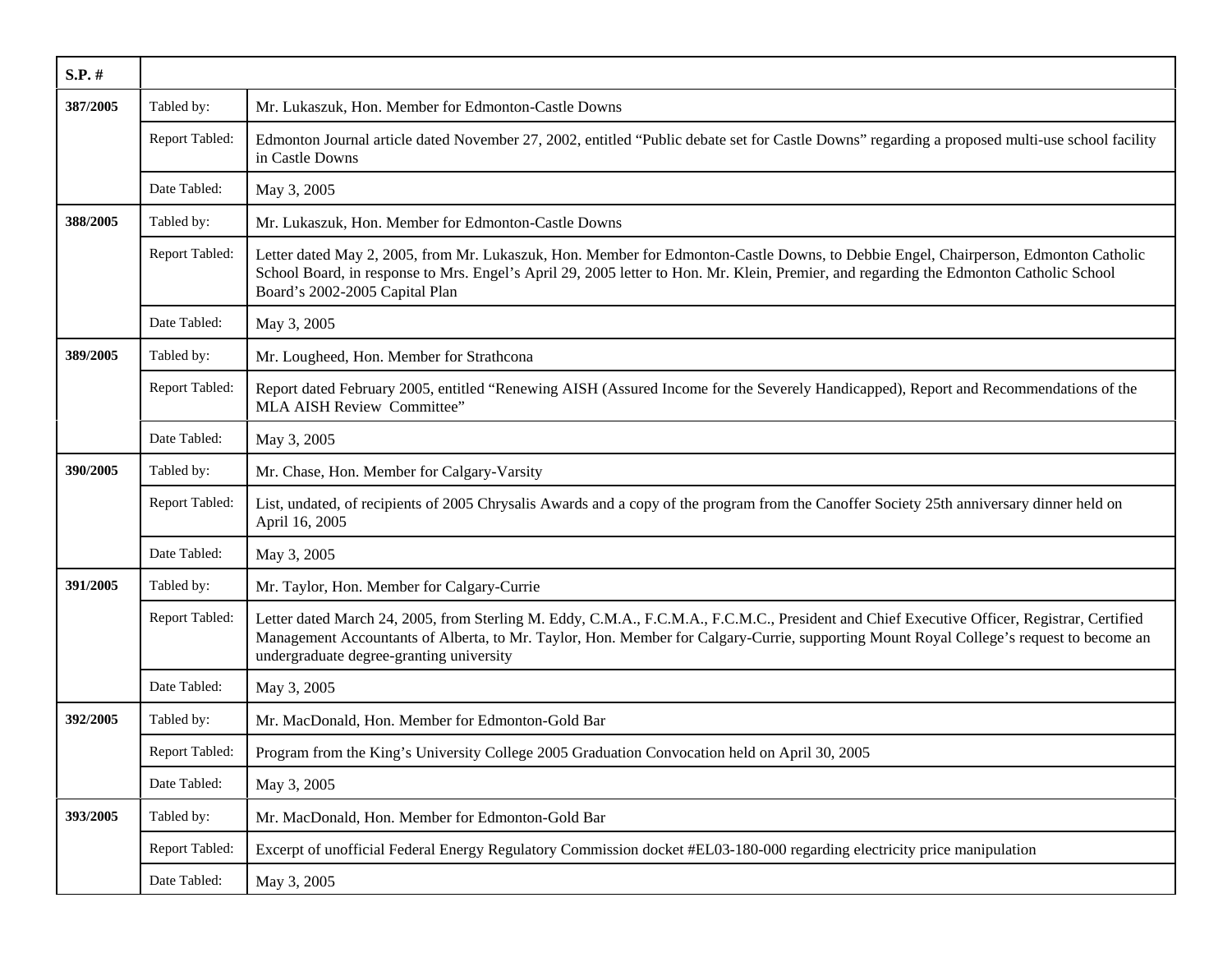| $S.P.$ # |                |                                                                                                                                                                                                                                            |
|----------|----------------|--------------------------------------------------------------------------------------------------------------------------------------------------------------------------------------------------------------------------------------------|
| 394/2005 | Tabled by:     | Dr. Pannu, Hon. Member for Edmonton-Strathcona                                                                                                                                                                                             |
|          | Report Tabled: | Document dated April 29, 2005, entitled "A Private Obsession" regarding the American health care system, prepared by Paul Krugman                                                                                                          |
|          | Date Tabled:   | May 3, 2005                                                                                                                                                                                                                                |
| 395/2005 | Tabled by:     | Mr. Martin, Hon. Member for Edmonton-Beverly-Clareview                                                                                                                                                                                     |
|          | Report Tabled: | Excerpt of a publication entitled "Alberta Politics Uncovered, Taking Back Our Province, Dispelling Myths About Canada's Wealthiest Province"<br>prepared by Mark Lisac                                                                    |
|          | Date Tabled:   | May 3, 2005                                                                                                                                                                                                                                |
| 396/2005 | Tabled by:     | Mr. Backs, Hon. Member for Edmonton-Manning                                                                                                                                                                                                |
|          | Report Tabled: | Edmonton Social Planning Council information sheet dated May 2005, entitled "The social determinants of health: an innovative approach"                                                                                                    |
|          | Date Tabled:   | May 3, 2005                                                                                                                                                                                                                                |
| 397/2005 | Tabled by:     | Clerk of the Assembly on behalf of Hon. Ms Evans, Minister of Health and Wellness                                                                                                                                                          |
|          | Report Tabled: | Public Health Appeal Board, Annual Report 2004                                                                                                                                                                                             |
|          | Date Tabled:   | May 3, 2005                                                                                                                                                                                                                                |
| 398/2005 | Tabled by:     | Clerk of the Assembly on behalf of Hon. Ms Evans, Minister of Health and Wellness                                                                                                                                                          |
|          | Report Tabled: | College of Hearing Aid Practitioners of Alberta, Annual Report 2004                                                                                                                                                                        |
|          | Date Tabled:   | May 3, 2005                                                                                                                                                                                                                                |
| 399/2005 | Tabled by:     | Dr. Brown, Hon. Member for Calgary-Nose Hill, on behalf of Dr. Morton, Hon. Member for Foothills-Rocky View                                                                                                                                |
|          | Report Tabled: | Document, undated, outlining a variety of University of Calgary program and research initiatives                                                                                                                                           |
|          | Date Tabled:   | May 4, 2005                                                                                                                                                                                                                                |
| 400/2005 | Tabled by:     | Mr. MacDonald, Hon. Member for Edmonton-Gold Bar                                                                                                                                                                                           |
|          | Report Tabled: | Letter dated April 26, 2005, from Hon. Mr. Zwozdesky, Minister of Education, to Mr. MacDonald, Hon. Member for Edmonton-Gold Bar, in<br>response to Mr. MacDonald's letter dated April 8, 2005 regarding the Closure of School Regulations |
|          | Date Tabled:   | May 4, 2005                                                                                                                                                                                                                                |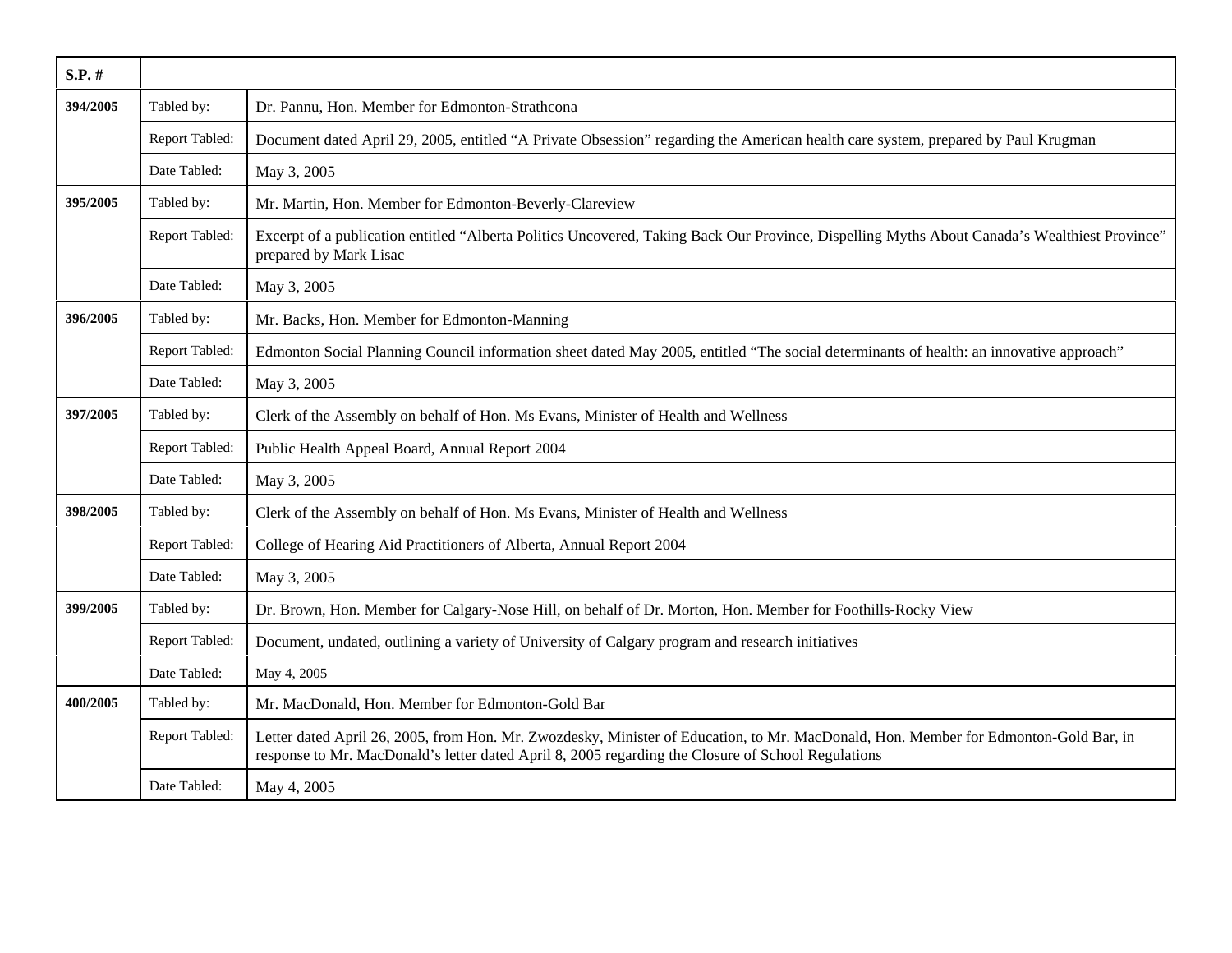| S.P. #   |                |                                                                                                                                                                                                                                                                                                                                                                                                                                                                                                                       |
|----------|----------------|-----------------------------------------------------------------------------------------------------------------------------------------------------------------------------------------------------------------------------------------------------------------------------------------------------------------------------------------------------------------------------------------------------------------------------------------------------------------------------------------------------------------------|
| 401/2005 | Tabled by:     | Mr. MacDonald, Hon. Member for Edmonton-Gold Bar                                                                                                                                                                                                                                                                                                                                                                                                                                                                      |
|          | Report Tabled: | Excerpt of unofficial Federal Energy Regulatory Commission docket #EL03-180-000 (page 5) regarding electricity price manipulation                                                                                                                                                                                                                                                                                                                                                                                     |
|          | Date Tabled:   | May 4, 2005                                                                                                                                                                                                                                                                                                                                                                                                                                                                                                           |
| 402/2005 | Tabled by:     | Mr. MacDonald, Hon. Member for Edmonton-Gold Bar                                                                                                                                                                                                                                                                                                                                                                                                                                                                      |
|          | Report Tabled: | Excerpt of unofficial Federal Energy Regulatory Commission docket #EL03-180-000 (page 197) regarding electricity price manipulation                                                                                                                                                                                                                                                                                                                                                                                   |
|          | Date Tabled:   | May 4, 2005                                                                                                                                                                                                                                                                                                                                                                                                                                                                                                           |
| 403/2005 | Tabled by:     | Mr. Martin, Hon. Member for Edmonton-Beverly-Clareview                                                                                                                                                                                                                                                                                                                                                                                                                                                                |
|          | Report Tabled: | Letter dated March 23, 2005, from Lois Watson, Board Chair and Johnette Lemke, Board Trustee, both of the Black Gold Regional Division<br>No. 18, and Wouter Broersma, Local Communications Officer and Janice Storeshaw, Chair, Teacher-Board Advisory Committee, both of the<br>Greater Black Gold Teachers' Local #8, to Hon. Mr. Zwozdesky, Minister of Education, requesting that local bargaining be maintained as the<br>mode for determining collective agreements between school trustees and their teachers |
|          | Date Tabled:   | May 4, 2005                                                                                                                                                                                                                                                                                                                                                                                                                                                                                                           |
| 404/2005 | Tabled by:     | Mr. Martin, Hon. Member for Edmonton-Beverly-Clareview                                                                                                                                                                                                                                                                                                                                                                                                                                                                |
|          | Report Tabled: | E-mail message dated April 28, 2005, from Norm Grenfield of Calgary to several Members of the Legislative Assembly expressing concern<br>regarding long-term care facilities                                                                                                                                                                                                                                                                                                                                          |
|          | Date Tabled:   | May 4, 2005                                                                                                                                                                                                                                                                                                                                                                                                                                                                                                           |
| 405/2005 | Tabled by:     | Dr. Pannu, Hon. Member for Edmonton-Strathcona                                                                                                                                                                                                                                                                                                                                                                                                                                                                        |
|          | Report Tabled: | Excerpt from the Integration of Midwifery Services Evaluation Project Final Report dated November 2004, prepared by the Alberta Association<br>of Midwives and several regional health authorities                                                                                                                                                                                                                                                                                                                    |
|          | Date Tabled:   | May 4, 2005                                                                                                                                                                                                                                                                                                                                                                                                                                                                                                           |
| 406/2005 | Tabled by:     | Mr. Eggen, Hon. Member for Edmonton-Calder                                                                                                                                                                                                                                                                                                                                                                                                                                                                            |
|          | Report Tabled: | News release, undated, entitled "New Wildlife Act needs to address understaffing, AUPE (Alberta Union of Provincial Employees) president<br>says" prepared by AUPE                                                                                                                                                                                                                                                                                                                                                    |
|          | Date Tabled:   | May 4, 2005                                                                                                                                                                                                                                                                                                                                                                                                                                                                                                           |
| 407/2005 | Tabled by:     | Mr. Goudreau, Acting Chair of Committees                                                                                                                                                                                                                                                                                                                                                                                                                                                                              |
|          | Report Tabled: | Amendment to Bill 36 (Hon. Member for Edmonton-Glenora) — Defeated                                                                                                                                                                                                                                                                                                                                                                                                                                                    |
|          | Date Tabled:   | May 4, 2005                                                                                                                                                                                                                                                                                                                                                                                                                                                                                                           |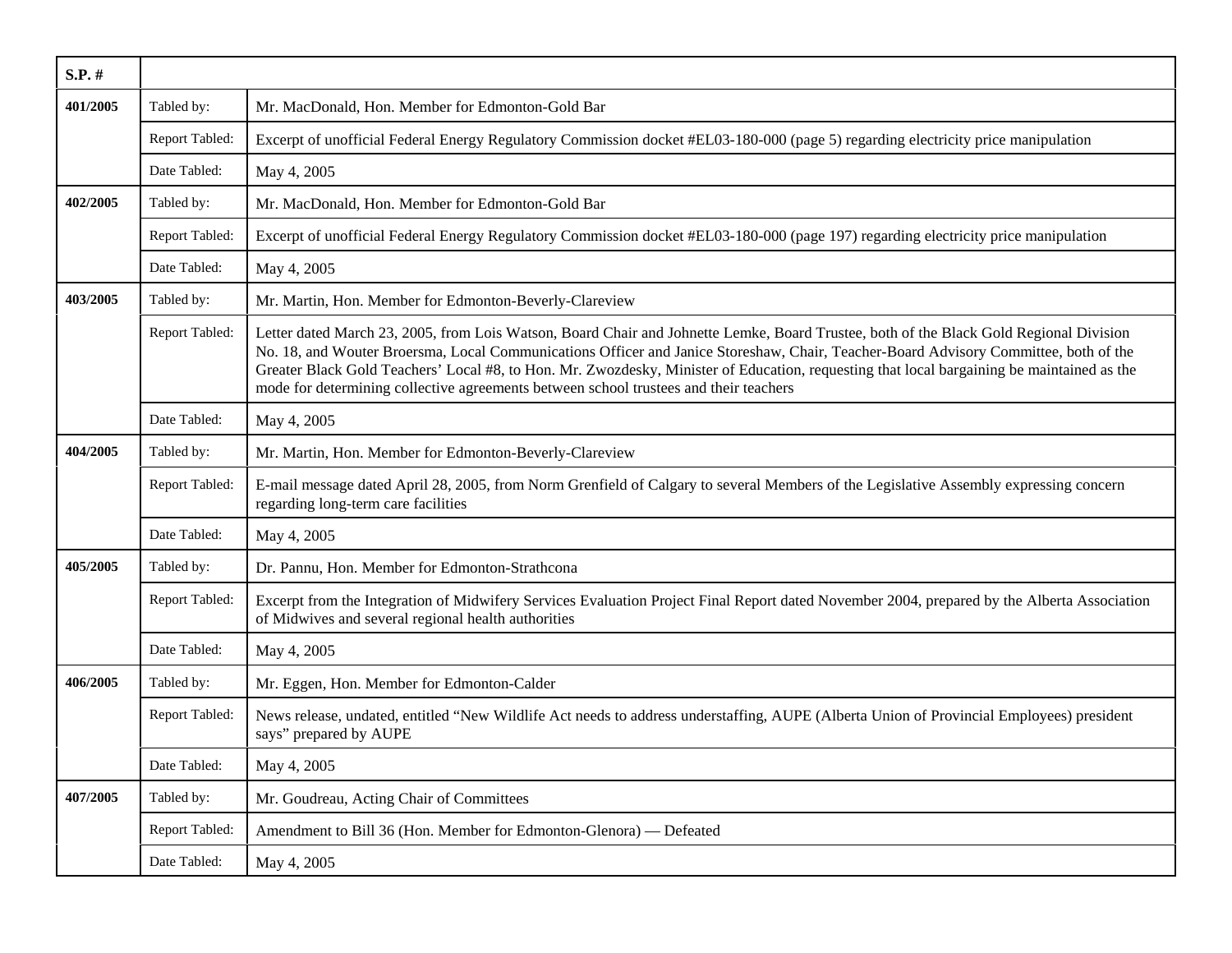| S.P. #   |                |                                                                                                                                                                                                                    |
|----------|----------------|--------------------------------------------------------------------------------------------------------------------------------------------------------------------------------------------------------------------|
| 408/2005 | Tabled by:     | Dr. Pannu, Hon. Member for Edmonton-Strathcona                                                                                                                                                                     |
|          | Report Tabled: | Information package of 6 recent documents regarding several issues relating to midwifery prepared by the Association for Safer Alternatives in<br>Childbirth                                                       |
|          | Date Tabled:   | May 5, 2005                                                                                                                                                                                                        |
| 409/2005 | Tabled by:     | Dr. Pannu, Hon. Member for Edmonton-Strathcona                                                                                                                                                                     |
|          | Report Tabled: | Statement dated May 5, 2005, entitled "Midwifery services provide important choice, lower costs" prepared by Dr. Pannu, Hon. Member for<br>Edmonton-Strathcona                                                     |
|          | Date Tabled:   | May 5, 2005                                                                                                                                                                                                        |
| 410/2005 | Tabled by:     | Mr. Elsalhy, Hon. Member for Edmonton-McClung                                                                                                                                                                      |
|          | Report Tabled: | Report dated 2004, entitled "What Every Pregnant Woman Needs to Know About Cesarean Section" prepared by the Maternity Center<br>Association                                                                       |
|          | Date Tabled:   | May 5, 2005                                                                                                                                                                                                        |
| 411/2005 | Tabled by:     | Dr. Miller, Hon. Member for Edmonton-Glenora                                                                                                                                                                       |
|          | Report Tabled: | Letter dated April 25, 2005, from Hon. Mr. Cenaiko, Solicitor General, to His Worship, John Irwin, Mayor, Municipality of Crowsnest Pass,<br>regarding policing grant funds for the Municipality of Crowsnest Pass |
|          | Date Tabled:   | May 5, 2005                                                                                                                                                                                                        |
| 412/2005 | Tabled by:     | Mr. Backs, Hon. Member for Edmonton-Manning                                                                                                                                                                        |
|          | Report Tabled: | Report, undated, entitled "100 Years of Killing Workers, International Day of Mourning Backgrounder" prepared by Kerry Barrett, President,<br>Alberta Federation of Labour                                         |
|          | Date Tabled:   | May 5, 2005                                                                                                                                                                                                        |
| 413/2005 | Tabled by:     | Mr. Backs, Hon. Member for Edmonton-Manning                                                                                                                                                                        |
|          | Report Tabled: | Fact sheet, undated, entitled "Workplace Fatalities, Alberta 1905-2004" prepared by the Alberta Federation of Labour                                                                                               |
|          | Date Tabled:   | May 5, 2005                                                                                                                                                                                                        |
| 414/2005 | Tabled by:     | Hon. Mr. Zwozdesky, Deputy Government House Leader, on behalf of Hon. Mr. Klein, Premier                                                                                                                           |
|          | Report Tabled: | News release dated October 11, 2001, entitled "Official Opposition Extends Best Wishes to Auditor General Peter Valentine" prepared by the<br>Alberta Liberal Opposition                                           |
|          | Date Tabled:   | May 9, 2005                                                                                                                                                                                                        |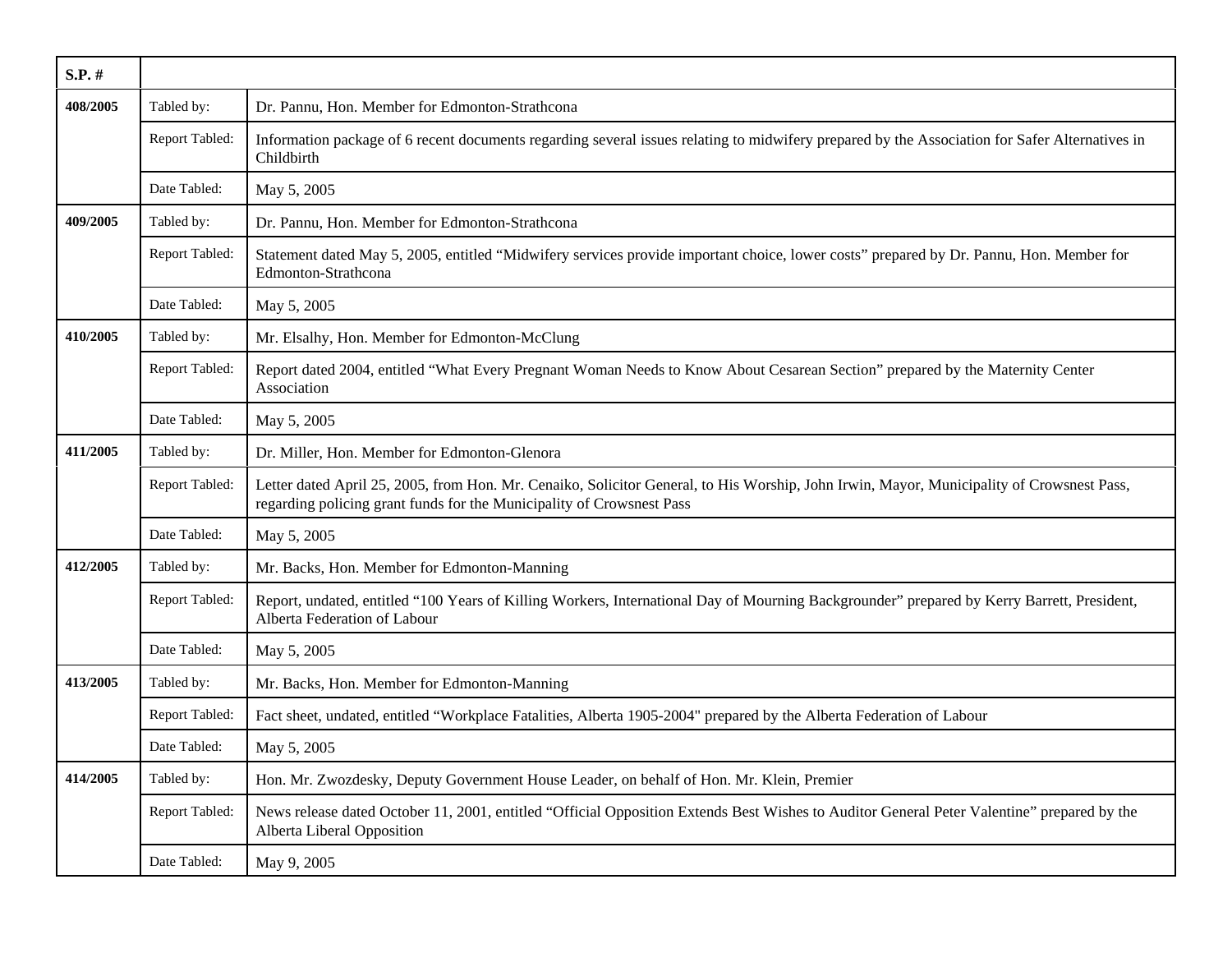| S.P. #          |                |                                                                                                                                                                                                                                                                                                                                                                                                      |
|-----------------|----------------|------------------------------------------------------------------------------------------------------------------------------------------------------------------------------------------------------------------------------------------------------------------------------------------------------------------------------------------------------------------------------------------------------|
| 415/2005        | Tabled by:     | Hon. Mr. Renner, Minister of Municipal Affairs                                                                                                                                                                                                                                                                                                                                                       |
|                 | Report Tabled: | News release dated December 30, 2004, entitled "Terms of reference set for provincial inspection into Calgary's Ward 10 election process" and<br>related backgrounder, both prepared by Alberta Municipal Affairs                                                                                                                                                                                    |
|                 | Date Tabled:   | May 9, 2005                                                                                                                                                                                                                                                                                                                                                                                          |
| 416/2005        | Tabled by:     | Hon. Mr. Renner, Minister of Municipal Affairs                                                                                                                                                                                                                                                                                                                                                       |
|                 | Report Tabled: | News release dated December 14, 2004, entitled "Provincial inspection will proceed into Calgary's Ward 10 election" and related backgrounder,<br>both prepared by Alberta Municipal Affairs                                                                                                                                                                                                          |
|                 | Date Tabled:   | May 9, 2005                                                                                                                                                                                                                                                                                                                                                                                          |
| 417/2005        | Tabled by:     | Mrs. Tarchuk, Chair, Select Standing Committee on Legislative Offices                                                                                                                                                                                                                                                                                                                                |
|                 | Report Tabled: | Report of the Auditor General on Seniors Care and Programs dated May 2005                                                                                                                                                                                                                                                                                                                            |
|                 | Date Tabled:   | May 9, 2005                                                                                                                                                                                                                                                                                                                                                                                          |
| 418/2005        | Tabled by:     | Mr. Martin, Hon. Member for Edmonton-Beverly-Clareview                                                                                                                                                                                                                                                                                                                                               |
|                 | Report Tabled: | Letter dated November 25, 2004, unsigned, from Joan Ingoldsby and Cheryl Weiler, both of Lethbridge to Mr. Mason, Hon. Leader of the New<br>Democrat Opposition, expressing concern regarding long-term care facilities                                                                                                                                                                              |
|                 | Date Tabled:   | May 9, 2005                                                                                                                                                                                                                                                                                                                                                                                          |
| <b>419/2005</b> | Tabled by:     | Mr. Martin, Hon. Member for Edmonton-Beverly-Clareview                                                                                                                                                                                                                                                                                                                                               |
|                 | Report Tabled: | Letter dated May 4, 2005, from Ruth Maria Adria, Elder Advocates of Alberta, to Mr. Mitzel, Chair, Health Facilities Review Committee (Hon.<br>Member for Cypress-Medicine Hat), expressing concern regarding the effectiveness of the Health Facilities Review Committee Act                                                                                                                        |
|                 | Date Tabled:   | May 9, 2005                                                                                                                                                                                                                                                                                                                                                                                          |
| 420/2005        | Tabled by:     | Mr. Eggen, Hon. Member for Edmonton-Calder                                                                                                                                                                                                                                                                                                                                                           |
|                 | Report Tabled: | Letter dated April 13, 2005, from Melissa Tkachyk, Campaigns Officer, WSPA (World Society for the Protection of Animals) Canada, to Hon.<br>Mr. Coutts, Minister of Sustainable Resource Development, expressing concern regarding a decision by the Department of Sustainable Resource<br>Development to not involve certain stakeholders in the upcoming review of Alberta's zoo licensing manuals |
|                 | Date Tabled:   | May 9, 2005                                                                                                                                                                                                                                                                                                                                                                                          |
| 421/2005        | Tabled by:     | Mr. Eggen, Hon. Member for Edmonton-Calder                                                                                                                                                                                                                                                                                                                                                           |
|                 | Report Tabled: | Press release dated May 5, 2005, entitled "New Forest Management Database Exposes Alberta's Lack of Progressive Forestry Policy" prepared<br>by the Sierra Club of Canada                                                                                                                                                                                                                            |
|                 | Date Tabled:   | May 9, 2005                                                                                                                                                                                                                                                                                                                                                                                          |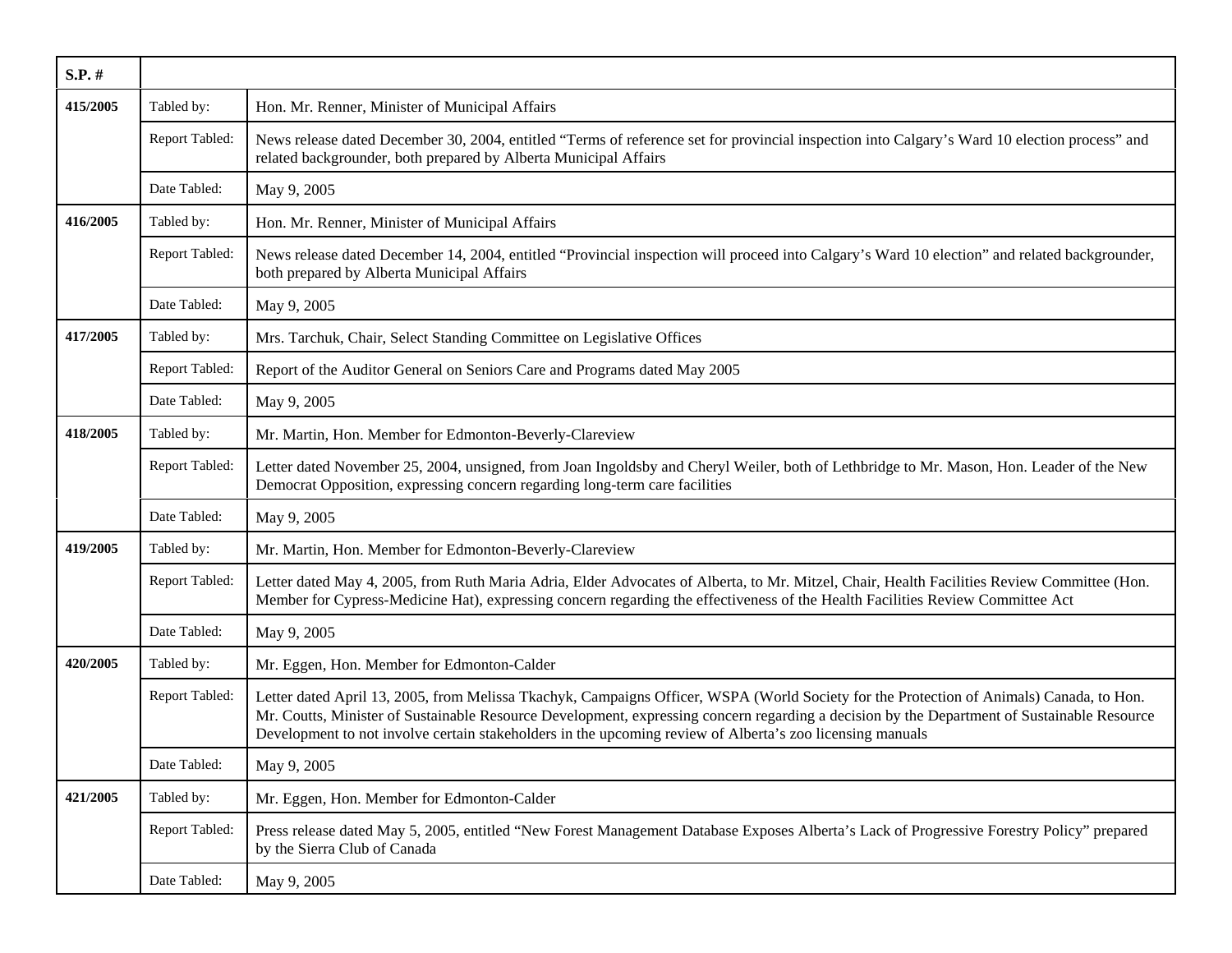| S.P. #   |                |                                                                                                                                                                                                                                                                                |
|----------|----------------|--------------------------------------------------------------------------------------------------------------------------------------------------------------------------------------------------------------------------------------------------------------------------------|
| 422/2005 | Tabled by:     | Mr. MacDonald, Hon. Member for Edmonton-Gold Bar                                                                                                                                                                                                                               |
|          | Report Tabled: | Transcript of a taped telephone conversation involving Enron employees                                                                                                                                                                                                         |
|          | Date Tabled:   | May 9, 2005                                                                                                                                                                                                                                                                    |
| 423/2005 | Tabled by:     | Mr. MacDonald, Hon. Member for Edmonton-Gold Bar                                                                                                                                                                                                                               |
|          | Report Tabled: | Ottewell Community Patrol Program pamphlet                                                                                                                                                                                                                                     |
|          | Date Tabled:   | May 9, 2005                                                                                                                                                                                                                                                                    |
| 424/2005 | Tabled by:     | Mr. Backs, Hon. Member for Edmonton-Manning                                                                                                                                                                                                                                    |
|          | Report Tabled: | 4 recent letters from Stephen G. Friedrick, Wade Williams, and Len Jacobs to Members of the Legislative Assembly expressing concern regarding<br>a variety of issues related to apprenticeship training and the use of foreign replacement workers in the Alberta labour force |
|          | Date Tabled:   | May 9, 2005                                                                                                                                                                                                                                                                    |
| 425/2005 | Tabled by:     | Mr. Miller, Hon. Member for Edmonton-Rutherford                                                                                                                                                                                                                                |
|          | Report Tabled: | Letter, undated, from Rudolf Klingbeil of Edmonton, to Mr. Miller, Hon. Member for Edmonton-Rutherford, expressing concern regarding the<br>amount of Alberta Government pension received by Mr. Klingbeil                                                                     |
|          | Date Tabled:   | May 9, 2005                                                                                                                                                                                                                                                                    |
| 426/2005 | Tabled by:     | Mr. Webber, Acting Chair of Committees                                                                                                                                                                                                                                         |
|          | Report Tabled: | Amendment to Bill 36 (Hon. Member for Edmonton-Glenora) — Defeated                                                                                                                                                                                                             |
|          | Date Tabled:   | May 9, 2005                                                                                                                                                                                                                                                                    |
| 427/2005 | Tabled by:     | Mr. Webber, Acting Chair of Committees                                                                                                                                                                                                                                         |
|          | Report Tabled: | Amendment to Bill 36 (Hon. Member for Edmonton-Glenora) — Defeated                                                                                                                                                                                                             |
|          | Date Tabled:   | May 9, 2005                                                                                                                                                                                                                                                                    |
| 428/2005 | Tabled by:     | Mr. Webber, Acting Chair of Committees                                                                                                                                                                                                                                         |
|          | Report Tabled: | Amendment to Bill 36 (Hon. Member for Edmonton-Calder) — Defeated                                                                                                                                                                                                              |
|          | Date Tabled:   | May 9, 2005                                                                                                                                                                                                                                                                    |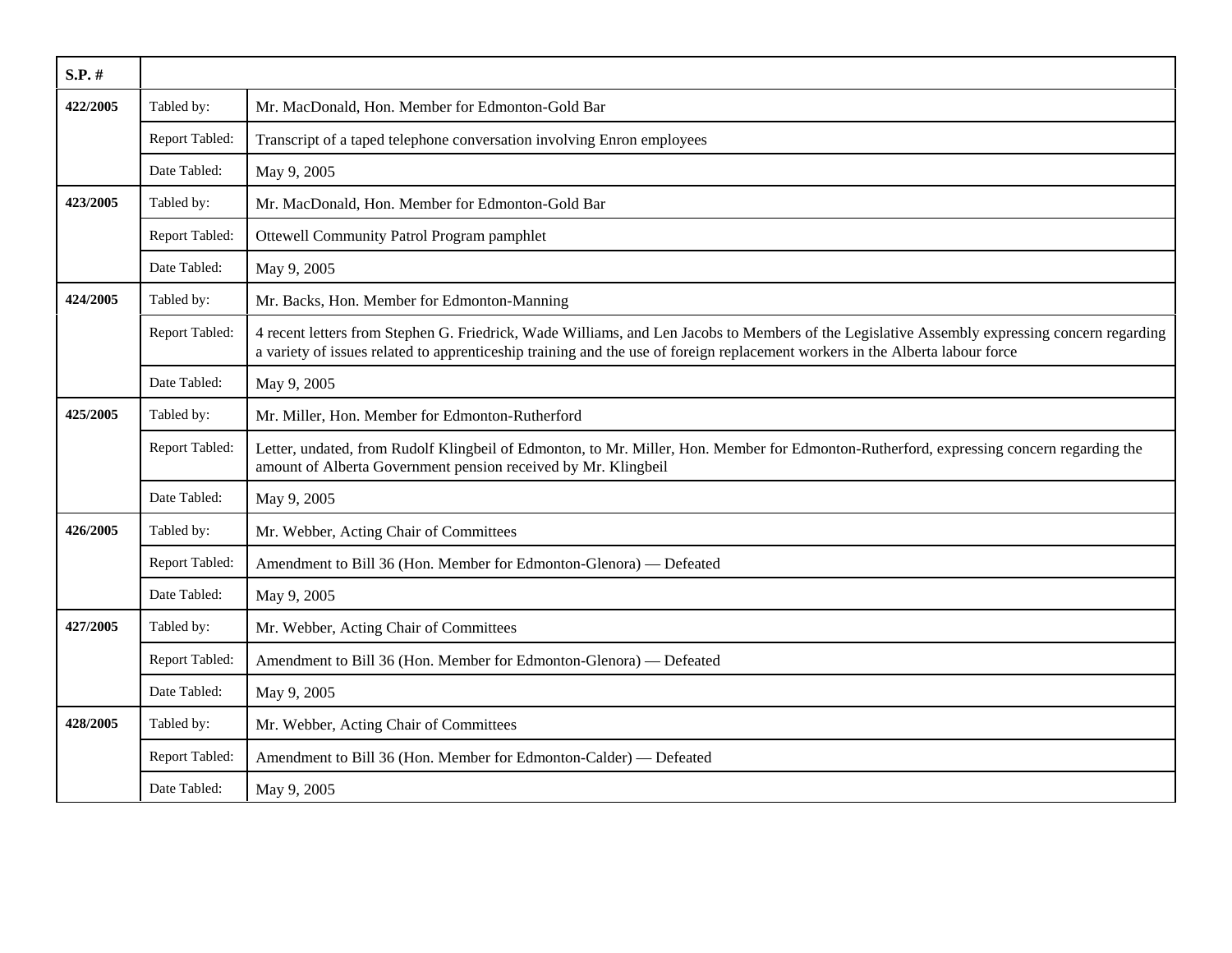| $S.P.$ # |                |                                                                                                                                                                                                                                                                                                                                                                                                                          |
|----------|----------------|--------------------------------------------------------------------------------------------------------------------------------------------------------------------------------------------------------------------------------------------------------------------------------------------------------------------------------------------------------------------------------------------------------------------------|
| 429/2005 | Tabled by:     | Hon. Mr. Hancock, Minister of Advanced Education                                                                                                                                                                                                                                                                                                                                                                         |
|          | Report Tabled: | Responses to questions raised by several Members of the Legislative Assembly on April 19, 2005, Department of Advanced Education, 2005-06<br>Main Estimates debate                                                                                                                                                                                                                                                       |
|          | Date Tabled:   | May 10, 2005                                                                                                                                                                                                                                                                                                                                                                                                             |
| 430/2005 | Tabled by:     | Mrs. Jablonski, Hon. Member for Red Deer-North                                                                                                                                                                                                                                                                                                                                                                           |
|          | Report Tabled: | Petition signed by 62 Red Deer and area residents requesting the Government provide adequate funding for local ambulance service                                                                                                                                                                                                                                                                                         |
|          | Date Tabled:   | May 10, 2005                                                                                                                                                                                                                                                                                                                                                                                                             |
| 431/2005 | Tabled by:     | Mr. Backs, Hon. Member for Edmonton-Manning                                                                                                                                                                                                                                                                                                                                                                              |
|          | Report Tabled: | 4 letters from Kevin Eldridge, John W. Legge, Henry Barker, and James Martin to Members of the Legislative Assembly expressing concern<br>regarding a variety of issues related to apprenticeship training and the use of foreign replacement workers in the Alberta labour force                                                                                                                                        |
|          | Date Tabled:   | May 10, 2005                                                                                                                                                                                                                                                                                                                                                                                                             |
| 432/2005 | Tabled by:     | Clerk of the Assembly on behalf of Hon. Mr. Renner, Minister of Municipal Affairs                                                                                                                                                                                                                                                                                                                                        |
|          | Report Tabled: | The Special Areas Trust Account, Financial Statements, December 31, 2004                                                                                                                                                                                                                                                                                                                                                 |
|          | Date Tabled:   | May 10, 2005                                                                                                                                                                                                                                                                                                                                                                                                             |
| 433/2005 | Tabled by:     | Hon. Mrs. McClellan, Minister of Finance                                                                                                                                                                                                                                                                                                                                                                                 |
|          | Report Tabled: | Responses to questions raised by several Members of the Legislative Assembly on April 21, 2005, Department of Finance, 2005-06 Main<br>Estimates debate                                                                                                                                                                                                                                                                  |
|          | Date Tabled:   | May 11, 2005                                                                                                                                                                                                                                                                                                                                                                                                             |
| 434/2005 | Tabled by:     | Mr. Martin, Hon. Member for Edmonton-Beverly-Clareview                                                                                                                                                                                                                                                                                                                                                                   |
|          | Report Tabled: | Letter dated May 11, 2005, from Mr. Martin, Hon. Member for Edmonton-Beverly-Clareview, to Mrs. Tarchuk, Chair, Select Standing<br>Committee on Legislative Offices, requesting an emergency meeting of the Select Standing Committee on Legislative Offices to discuss the<br>mandate and jurisdiction of the Auditor General to conduct an investigation of enforcement processes of the Alberta Securities Commission |
|          | Date Tabled:   | May 11, 2005                                                                                                                                                                                                                                                                                                                                                                                                             |
| 435/2005 | Tabled by:     | Mr. Backs, Hon. Member for Edmonton-Manning                                                                                                                                                                                                                                                                                                                                                                              |
|          | Report Tabled: | 4 letters from Richard Vanderveen, Roger Jubinville, and Wade Williams to Members of the Legislative Assembly expressing concern regarding<br>a variety of issues related to apprenticeship training and the use of foreign replacement workers in the Alberta labour force                                                                                                                                              |
|          | Date Tabled:   | May 11, 2005                                                                                                                                                                                                                                                                                                                                                                                                             |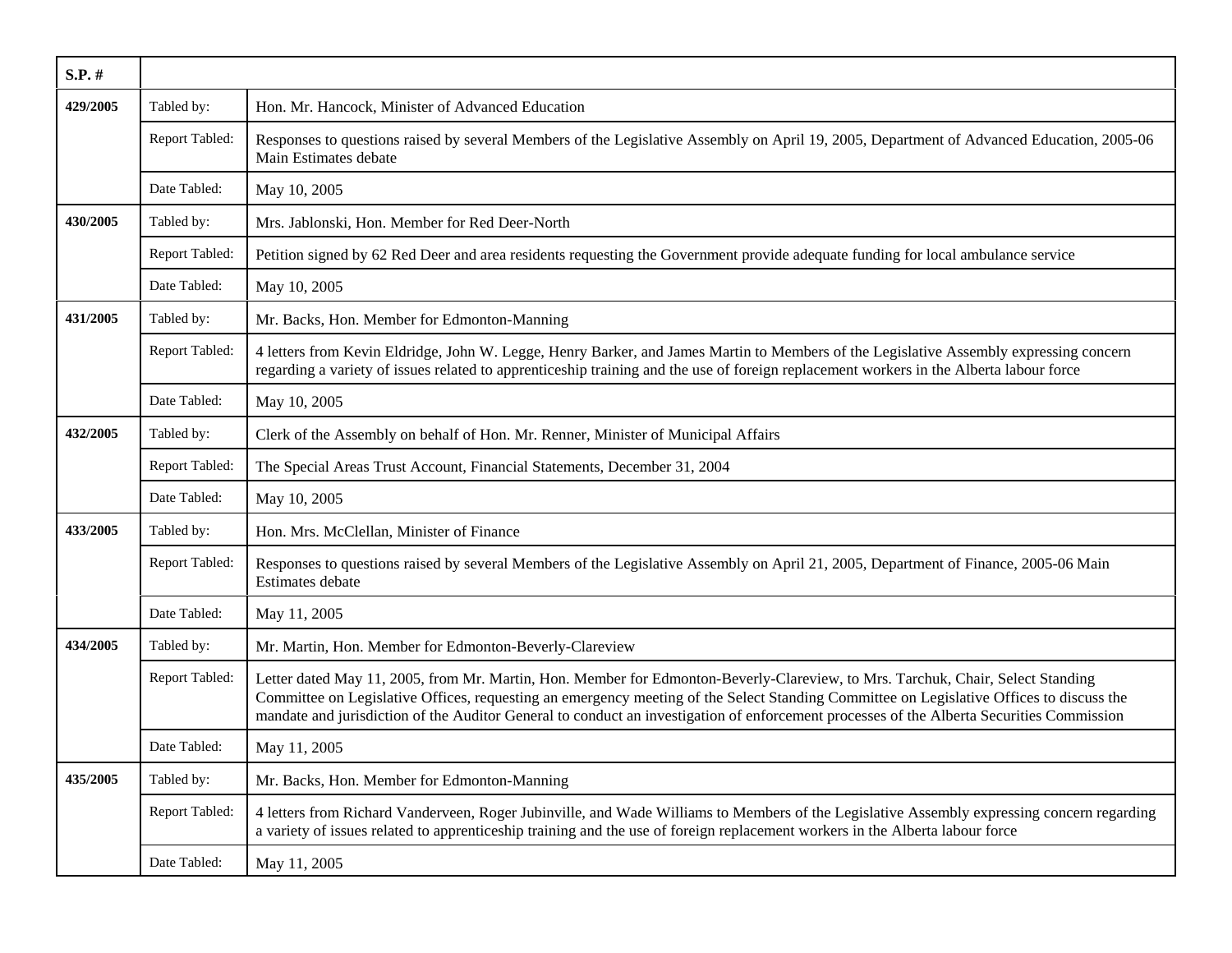| S.P. #   |                |                                                                                                                                                                                                                                                                                                                             |
|----------|----------------|-----------------------------------------------------------------------------------------------------------------------------------------------------------------------------------------------------------------------------------------------------------------------------------------------------------------------------|
| 436/2005 | Tabled by:     | Mr. Shariff, Deputy Chair of Committees                                                                                                                                                                                                                                                                                     |
|          | Report Tabled: | Amendment to Bill 39 (Hon. Member for Calgary-Varsity) — Defeated                                                                                                                                                                                                                                                           |
|          | Date Tabled:   | May 11, 2005                                                                                                                                                                                                                                                                                                                |
| 437/2005 | Tabled by:     | Mr. Shariff, Deputy Chair of Committees                                                                                                                                                                                                                                                                                     |
|          | Report Tabled: | Amendment to Bill 35 (Hon. Member for Calgary-Nose Hill) — Agreed to                                                                                                                                                                                                                                                        |
|          | Date Tabled:   | May 11, 2005                                                                                                                                                                                                                                                                                                                |
| 438/2005 | Tabled by:     | Hon. Mrs. McClellan, Minister of Finance                                                                                                                                                                                                                                                                                    |
|          | Report Tabled: | Responses to questions raised by Dr. Taft, Hon. Leader of the Official Opposition, and Mr. Mason, Hon. Leader of the New Democrat<br>Opposition, on April 27, 2005, during Third Reading consideration of Bill 37, Financial Statutes Amendment Act, 2005                                                                   |
|          | Date Tabled:   | May 12, 2005                                                                                                                                                                                                                                                                                                                |
| 439/2005 | Tabled by:     | Hon. Mrs. Fritz, Minister of Seniors and Community Supports                                                                                                                                                                                                                                                                 |
|          | Report Tabled: | Responses to questions raised by several Members of the Legislative Assembly on April 19, 2005, Department of Seniors and Community<br>Supports, 2005-06 Main Estimates debate                                                                                                                                              |
|          | Date Tabled:   | May 12, 2005                                                                                                                                                                                                                                                                                                                |
| 440/2005 | Tabled by:     | Mr. MacDonald, Hon. Member for Edmonton-Gold Bar                                                                                                                                                                                                                                                                            |
|          | Report Tabled: | Letter dated March 30, 2005, from Barbara Keylor, Chairman, Re-zoning Sub-committee, South East Community Leagues Association, to the<br>Mayor and Councillors, City of Edmonton, expressing concern regarding the proposed Wal-Mart relocation to Lambton Industrial Park                                                  |
|          | Date Tabled:   | May 12, 2005                                                                                                                                                                                                                                                                                                                |
| 441/2005 | Tabled by:     | Mr. MacDonald, Hon. Member for Edmonton-Gold Bar                                                                                                                                                                                                                                                                            |
|          | Report Tabled: | Memorandum of Decision of Honourable Mr. Justice S.D. Hillier, Court of Queen's Bench of Alberta, dated May 10, 2005, between Pam<br>Bellamy, Wendy Brown, Merilyn Carlstad, Lisa Chartrand, Deanna Dixon and Edmonton Public School Board No. 7                                                                            |
|          | Date Tabled:   | May 12, 2005                                                                                                                                                                                                                                                                                                                |
| 442/2005 | Tabled by:     | Mr. Chase, Hon. Member for Calgary-Varsity                                                                                                                                                                                                                                                                                  |
|          | Report Tabled: | 4 recent e-mail messages and 1 letter, undated, from Kathy White, Tammy and Andrew Arthur, Shelley and Robert Ferguson, Paula Emery, and<br>Evelyn Cone, all of Calgary, to Mr. Chase, Hon. Member for Calgary-Varsity, expressing opposition to Simon Fraser Junior High School's<br>decision to cancel their band program |
|          | Date Tabled:   | May 12, 2005                                                                                                                                                                                                                                                                                                                |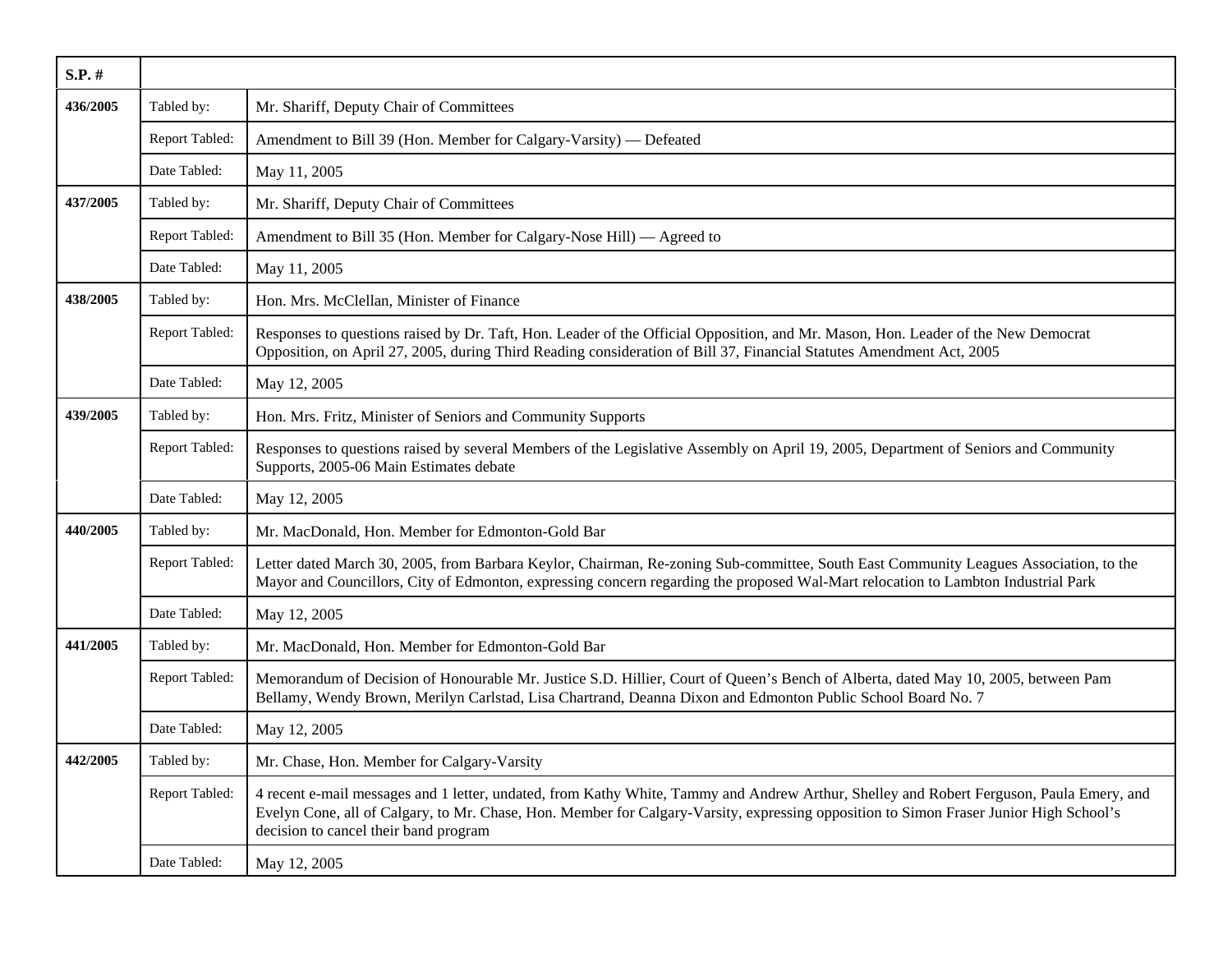| $S.P.$ # |                |                                                                                                                                                                                                                               |
|----------|----------------|-------------------------------------------------------------------------------------------------------------------------------------------------------------------------------------------------------------------------------|
| 443/2005 | Tabled by:     | Mr. Elsalhy, Hon. Member for Edmonton-McClung                                                                                                                                                                                 |
|          | Report Tabled: | 131 mock invoices, all dated May 5, 2005, from Albertans to the Alberta Health Care Insurance Plan, for maternity care provided by midwives                                                                                   |
|          | Date Tabled:   | May 12, 2005                                                                                                                                                                                                                  |
| 444/2005 | Tabled by:     | Mr. Backs, Hon. Member for Edmonton-Manning                                                                                                                                                                                   |
|          | Report Tabled: | 4 recent letters from Morgan Giles, Kelly Sidebottom, Tanya Hishley, and Allan Parr to Members of the Legislative Assembly expressing<br>concern regarding the use of foreign replacement workers in the Alberta labour force |
|          | Date Tabled:   | May 12, 2005                                                                                                                                                                                                                  |
| 445/2005 | Tabled by:     | Mr. Backs, Hon. Member for Edmonton-Manning                                                                                                                                                                                   |
|          | Report Tabled: | Report dated August 2004, entitled "Canadian College International, Edmonton, Monitoring Report" prepared by Alberta Human Resources and<br>Employment, Skills Investment Program                                             |
|          | Date Tabled:   | May 12, 2005                                                                                                                                                                                                                  |
| 446/2005 | Tabled by:     | Mr. Martin, Hon. Member for Edmonton-Beverly-Clareview                                                                                                                                                                        |
|          | Report Tabled: | Alberta Registries Land Title Certificate for Plan 9824820, Lot 5                                                                                                                                                             |
|          | Date Tabled:   | May 12, 2005                                                                                                                                                                                                                  |
| 447/2005 | Tabled by:     | Clerk of the Assembly on behalf of Hon. Mr. Cardinal, Minister of Human Resources and Employment                                                                                                                              |
|          | Report Tabled: | Alberta Association of Architects, 2004 Annual Report                                                                                                                                                                         |
|          | Date Tabled:   | May 12, 2005                                                                                                                                                                                                                  |
| 448/2005 | Tabled by:     | Clerk of the Assembly on behalf of Hon. Mr. Cardinal, Minister of Human Resources and Employment                                                                                                                              |
|          | Report Tabled: | APEGGA (Association of Professional Engineers, Geologists and Geophysicists of Alberta), Annual Report 2004                                                                                                                   |
|          | Date Tabled:   | May 12, 2005                                                                                                                                                                                                                  |
| 449/2005 | Tabled by:     | Clerk of the Assembly on behalf of Hon. Mr. Cardinal, Minister of Human Resources and Employment                                                                                                                              |
|          | Report Tabled: | Alberta Land Surveyors' Association, Report of Proceedings of the Ninety-fifth Annual General Meeting                                                                                                                         |
|          | Date Tabled:   | May 12, 2005                                                                                                                                                                                                                  |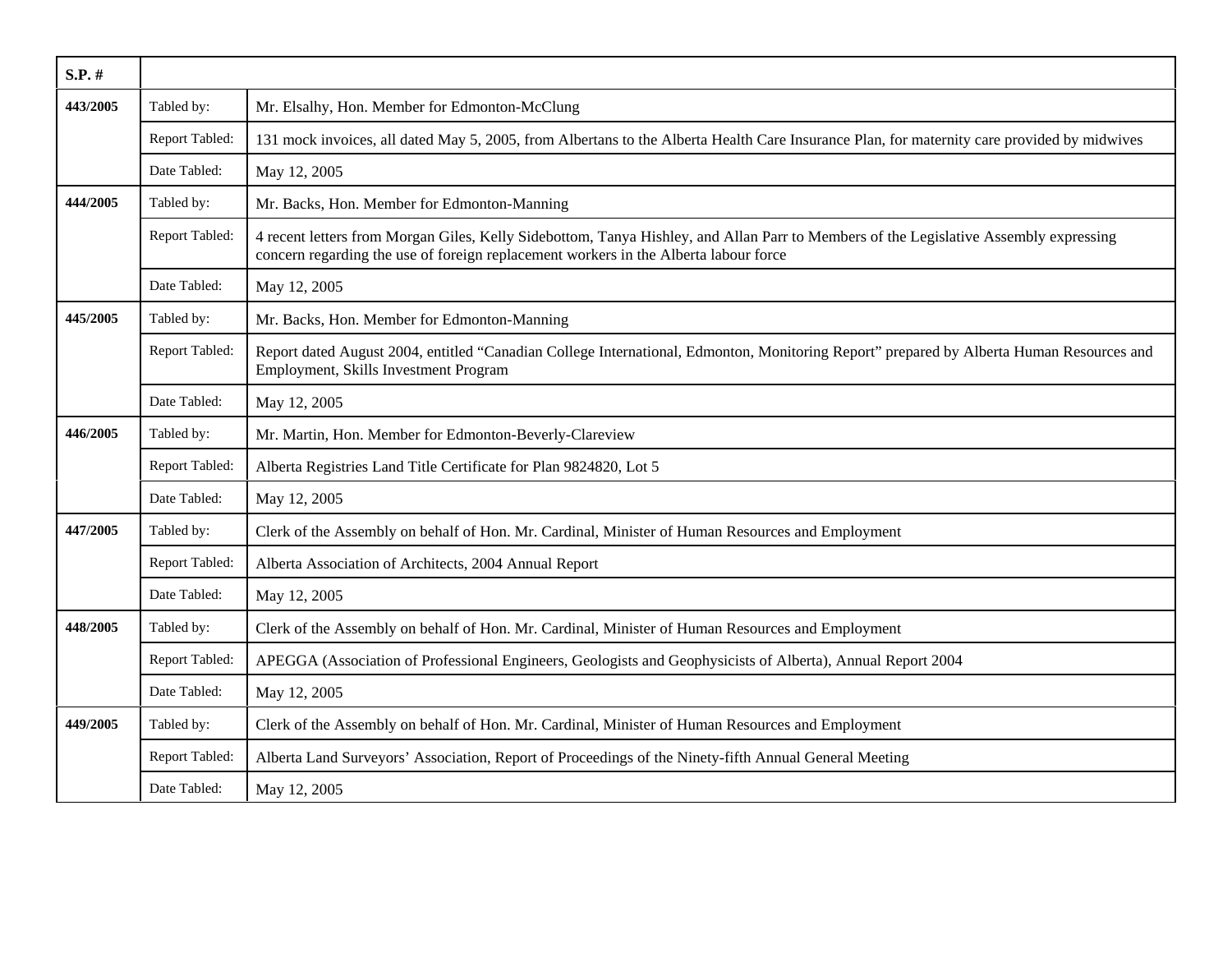| $S.P.$ # |                |                                                                                                                                                                 |
|----------|----------------|-----------------------------------------------------------------------------------------------------------------------------------------------------------------|
| 450/2005 | Tabled by:     | Clerk of the Assembly on behalf of Hon. Mr. Cardinal, Minister of Human Resources and Employment                                                                |
|          | Report Tabled: | College of Alberta Professional Forest Technologists, 2004 Annual Report                                                                                        |
|          | Date Tabled:   | May 12, 2005                                                                                                                                                    |
| 451/2005 | Tabled by:     | Clerk of the Assembly on behalf of Hon. Mr. Cardinal, Minister of Human Resources and Employment                                                                |
|          | Report Tabled: | Alberta Veterinary Medical Association, Radiation Protection Program, 2003 Annual Report                                                                        |
|          | Date Tabled:   | May 12, 2005                                                                                                                                                    |
| 452/2005 | Tabled by:     | Clerk of the Assembly on behalf of Hon. Mr. Cardinal, Minister of Human Resources and Employment                                                                |
|          | Report Tabled: | Alberta Dental Association and College, 2003 Radiation Health and Safety Program                                                                                |
|          | Date Tabled:   | May 12, 2005                                                                                                                                                    |
| 453/2005 | Tabled by:     | Clerk of the Assembly on behalf of Hon. Mr. Cardinal, Minister of Human Resources and Employment                                                                |
|          | Report Tabled: | University of Calgary, Radiation Health Administration Organization, Annual Report for the period April 1, 2003 to March 31, 2004                               |
|          | Date Tabled:   | May 12, 2005                                                                                                                                                    |
| 454/2005 | Tabled by:     | Clerk of the Assembly on behalf of Hon. Mr. Cardinal, Minister of Human Resources and Employment                                                                |
|          | Report Tabled: | University of Alberta, Authorized Radiation Health Administrative Organization, Annual Report 2003-2004                                                         |
|          | Date Tabled:   | May 12, 2005                                                                                                                                                    |
| 455/2005 | Tabled by:     | Clerk of the Assembly on behalf of Hon. Mr. Cardinal, Minister of Human Resources and Employment                                                                |
|          | Report Tabled: | College of Physicians and Surgeons of Alberta, Radiation Health Administrative Organization, Annual Report for the period of April 1, 2003 to<br>March 31, 2004 |
|          | Date Tabled:   | May 12, 2005                                                                                                                                                    |
| 456/2005 | Tabled by:     | Clerk of the Assembly on behalf of Hon. Mr. Renner, Minister of Municipal Affairs                                                                               |
|          | Report Tabled: | Responses to questions raised by several Members of the Legislative Assembly on May 5, 2005, Department of Municipal Affairs, 2005-06 Main<br>Estimates debate  |
|          | Date Tabled:   | May 12, 2005                                                                                                                                                    |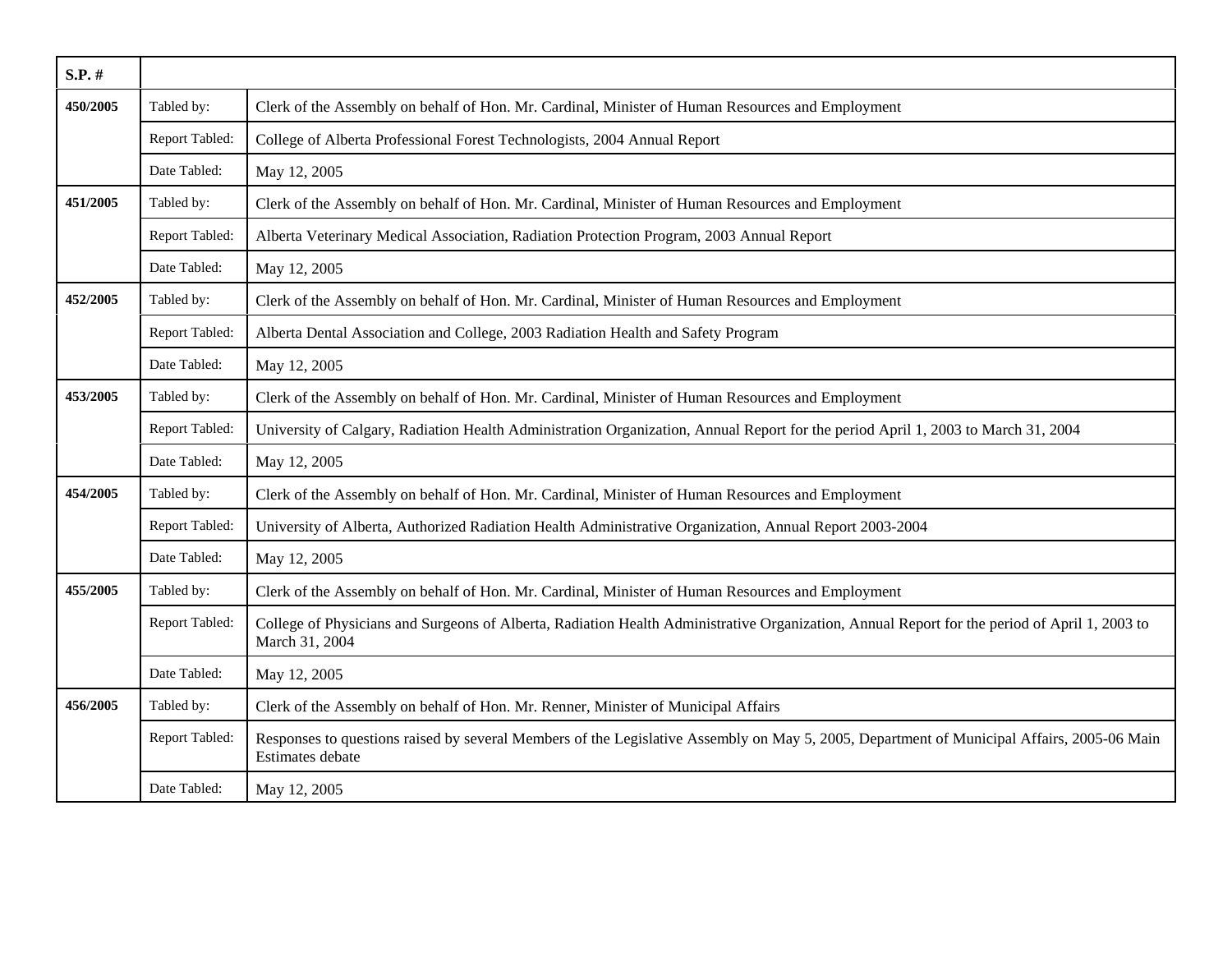| S.P. #   |                |                                                                                                                                                                                                                                                                                                                                                                        |
|----------|----------------|------------------------------------------------------------------------------------------------------------------------------------------------------------------------------------------------------------------------------------------------------------------------------------------------------------------------------------------------------------------------|
| 457/2005 | Tabled by:     | Mr. Prins, Acting Chair of Committees                                                                                                                                                                                                                                                                                                                                  |
|          | Report Tabled: | Amendment to Bill Pr2 (Hon. Member for Lacombe-Ponoka) — Agreed to                                                                                                                                                                                                                                                                                                     |
|          | Date Tabled:   | May 12, 2005                                                                                                                                                                                                                                                                                                                                                           |
| 458/2005 | Tabled by:     | Hon. Mr. Graydon, Minister of Gaming                                                                                                                                                                                                                                                                                                                                   |
|          | Report Tabled: | Responses to questions raised by several Members of the Legislative Assembly on May 4, 2005, Department of Gaming, 2005-06 Main Estimates<br>debate                                                                                                                                                                                                                    |
|          | Date Tabled:   | May 16, 2005                                                                                                                                                                                                                                                                                                                                                           |
| 459/2005 | Tabled by:     | Ms Blakeman, Hon. Member for Edmonton-Centre, on behalf of Dr. Taft, Hon. Leader of the Official Opposition                                                                                                                                                                                                                                                            |
|          | Report Tabled: | 3 e-mail messages with addressee, sender, and date struck out indicating that the Applewood Community Association received a Wild Rose<br>Foundation grant for the Calgary Vietnamese Caodaist Cultural Society                                                                                                                                                        |
|          | Date Tabled:   | May 16, 2005                                                                                                                                                                                                                                                                                                                                                           |
| 460/2005 | Tabled by:     | Mrs. Mather, Hon. Member for Edmonton-Mill Woods                                                                                                                                                                                                                                                                                                                       |
|          | Report Tabled: | E-mail message dated May 16, 2005, from Monique Nutter, M.S.W., to Mr. Mason, Hon. Leader of the New Democrat Opposition, Dr. Pannu,<br>Hon. Member for Edmonton-Strathcona, and Dr. Taft, Hon. Leader of the Official Opposition, requesting an inquiry into the Alberta child welfare<br>system                                                                      |
|          | Date Tabled:   | May 16, 2005                                                                                                                                                                                                                                                                                                                                                           |
| 461/2005 | Tabled by:     | Mr. Chase, Hon. Member for Calgary-Varsity                                                                                                                                                                                                                                                                                                                             |
|          | Report Tabled: | 7 recent e-mail messages from Norma Armstrong, Jane Lee, Peter and Eleonore Aukes, Aidan Hollis, Tina Wiley, Louise Ladouceur, and Karin<br>Kaarsoo, all of Calgary, to Mr. Chase, Hon. Member for Calgary-Varsity, and Hon. Mr. Zwozdesky, Minister of Education, expressing opposition<br>to Simon Fraser Junior High School's decision to cancel their band program |
|          | Date Tabled:   | May 16, 2005                                                                                                                                                                                                                                                                                                                                                           |
| 462/2005 | Tabled by:     | Mr. Chase, Hon. Member for Calgary-Varsity                                                                                                                                                                                                                                                                                                                             |
|          | Report Tabled: | News release dated May 14, 2005, entitled "Alberta government wins fifth annual CAJ (Canadian Association of Journalists) Code of Silence<br>Award" prepared by the Canadian Association of Journalists                                                                                                                                                                |
|          | Date Tabled:   | May 16, 2005                                                                                                                                                                                                                                                                                                                                                           |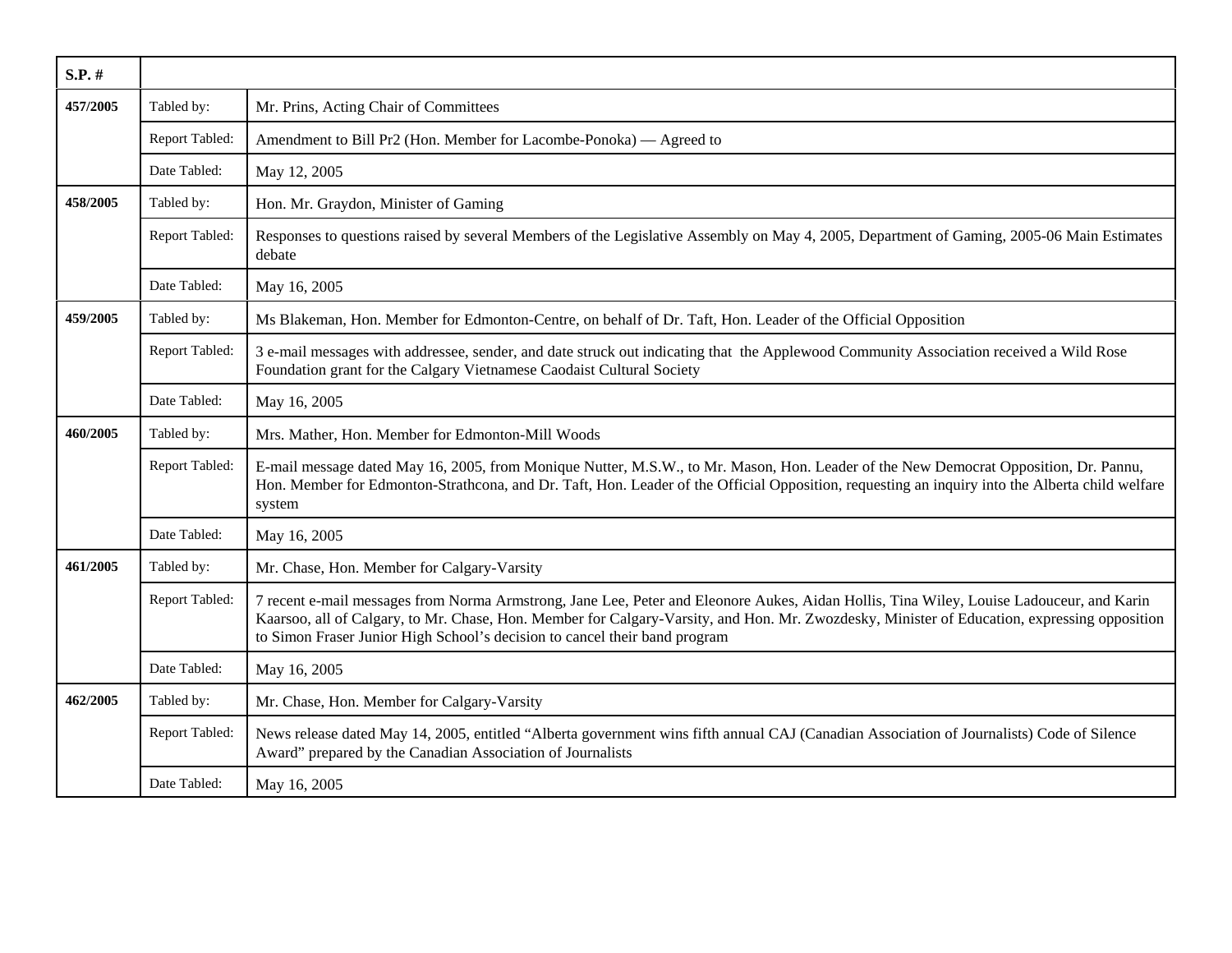| S.P. #   |                       |                                                                                                                                                                                                                                                                                                                                                                                                                        |
|----------|-----------------------|------------------------------------------------------------------------------------------------------------------------------------------------------------------------------------------------------------------------------------------------------------------------------------------------------------------------------------------------------------------------------------------------------------------------|
| 463/2005 | Tabled by:            | Mr. Backs, Hon. Member for Edmonton-Manning                                                                                                                                                                                                                                                                                                                                                                            |
|          | Report Tabled:        | 6 letters from Justin Schumpf, Chris Gibbons, Wayne Making, Geoff Brooks, Len Jacobs, and a Brooks resident (name illegible), to Hon.<br>Mr. Cardinal, Minister of Human Resources and Employment, and Dr. Taft, Hon. Leader of the Official Opposition, expressing concern regarding<br>a variety of issues related to apprenticeship training and the use of foreign replacement workers in the Alberta labour force |
|          | Date Tabled:          | May 16, 2005                                                                                                                                                                                                                                                                                                                                                                                                           |
| 464/2005 | Tabled by:            | Hon. Mr. Mar, Minister of Community Development                                                                                                                                                                                                                                                                                                                                                                        |
|          | Report Tabled:        | Letter dated May 16, 2005, from Hon. Mr. Mar, Minister of Community Development, to Fred Dunn, Auditor General, requesting a special audit<br>of grants provided by the Wild Rose Foundation to the Applewood Community Association                                                                                                                                                                                    |
|          | Date Tabled:          | May 16, 2005                                                                                                                                                                                                                                                                                                                                                                                                           |
| 465/2005 | Tabled by:            | Ms Pastoor, Hon. Member for Lethbridge-East                                                                                                                                                                                                                                                                                                                                                                            |
|          | Report Tabled:        | Document dated May 2, 2005, entitled "Establishing the Rights of Vulnerable Alberta Citizens" prepared by the Elder Advocates of Alberta<br>Society                                                                                                                                                                                                                                                                    |
|          | Date Tabled:          | May 16, 2005                                                                                                                                                                                                                                                                                                                                                                                                           |
| 466/2005 | Tabled by:            | Clerk of the Assembly on behalf of Hon. Mr. Cardinal, Minister of Human Resources and Employment                                                                                                                                                                                                                                                                                                                       |
|          | Report Tabled:        | College of Chiropractors of Alberta, Radiation Health Administrative Organization, Annual Report for the year ending June 30, 2004                                                                                                                                                                                                                                                                                     |
|          | Date Tabled:          | May 16, 2005                                                                                                                                                                                                                                                                                                                                                                                                           |
| 467/2005 | Tabled by:            | Mrs. Mather, Acting Chair of Committees                                                                                                                                                                                                                                                                                                                                                                                |
|          | Report Tabled:        | Amendment to Bill 38 (Hon. Member for Calgary-Shaw) — Agreed to                                                                                                                                                                                                                                                                                                                                                        |
|          | Date Tabled:          | May 16, 2005                                                                                                                                                                                                                                                                                                                                                                                                           |
| 468/2005 | Tabled by:            | Hon. Mr. Hancock, Minister of Advanced Education                                                                                                                                                                                                                                                                                                                                                                       |
|          | Report Tabled:        | Response to Written Question WQ1, asked for by Dr. Pannu on April 11, 2005                                                                                                                                                                                                                                                                                                                                             |
|          | Date Tabled:          | May 17, 2005                                                                                                                                                                                                                                                                                                                                                                                                           |
| 469/2005 | Tabled by:            | Hon. Mr. Hancock, Minister of Advanced Education                                                                                                                                                                                                                                                                                                                                                                       |
|          | <b>Report Tabled:</b> | Response to Written Question WQ2, asked for by Dr. Pannu on April 11, 2005                                                                                                                                                                                                                                                                                                                                             |
|          | Date Tabled:          | May 17, 2005                                                                                                                                                                                                                                                                                                                                                                                                           |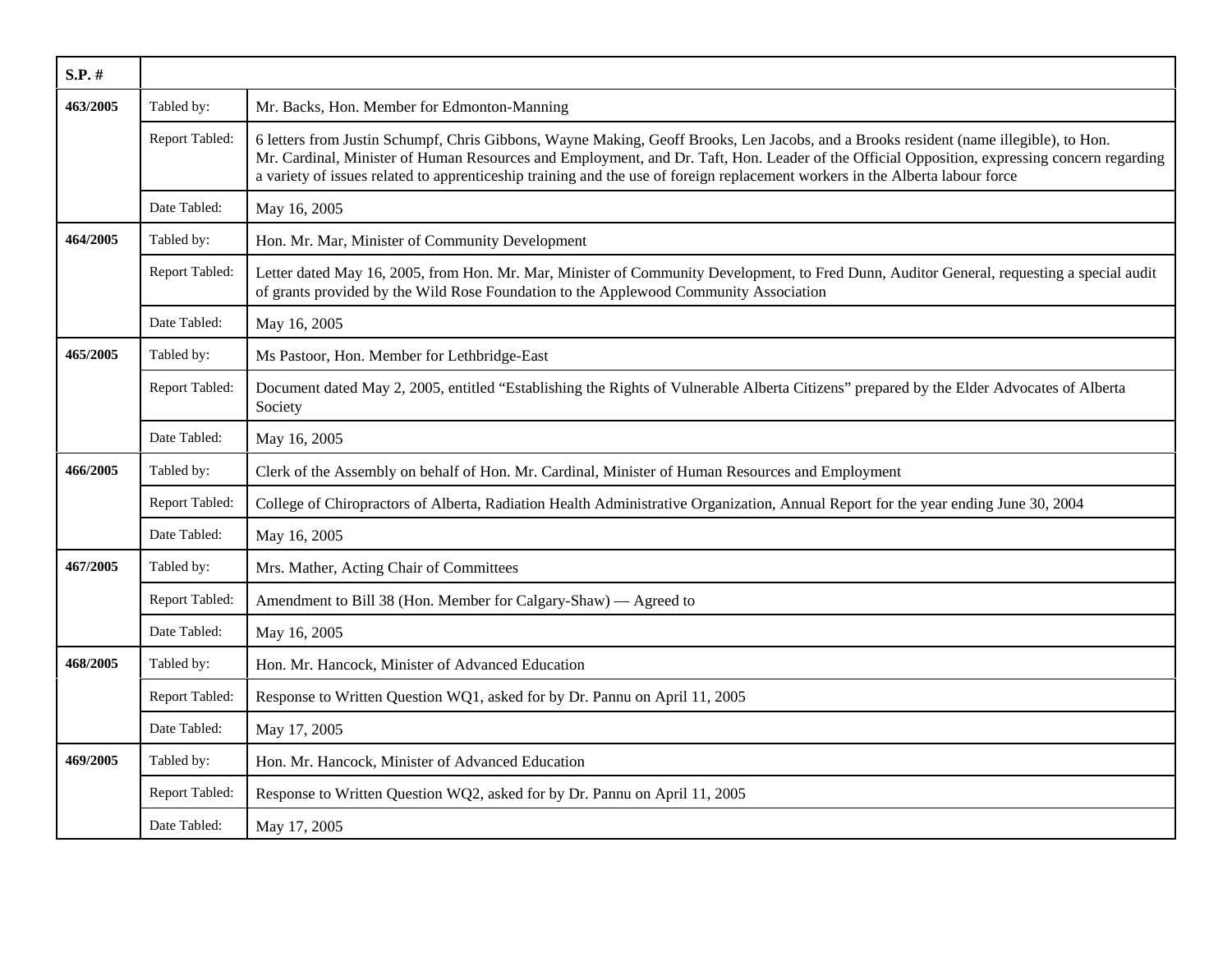| $S.P.$ # |                |                                                                                                      |
|----------|----------------|------------------------------------------------------------------------------------------------------|
| 470/2005 | Tabled by:     | Hon. Mr. Hancock, Minister of Advanced Education                                                     |
|          | Report Tabled: | Response to Written Question WQ3, asked for by Dr. Pannu on April 11, 2005                           |
|          | Date Tabled:   | May 17, 2005                                                                                         |
| 471/2005 | Tabled by:     | Hon. Mr. Hancock, Minister of Advanced Education                                                     |
|          | Report Tabled: | Response to Written Question WQ4, asked for by Dr. Pannu on April 11, 2005                           |
|          | Date Tabled:   | May 17, 2005                                                                                         |
| 472/2005 | Tabled by:     | Hon. Mr. Hancock, Minister of Advanced Education                                                     |
|          | Report Tabled: | Response to Written Question WQ10, asked for by Mr. Taylor on April 11, 2005                         |
|          | Date Tabled:   | May 17, 2005                                                                                         |
| 473/2005 | Tabled by:     | Hon. Mr. Hancock, Minister of Advanced Education                                                     |
|          | Report Tabled: | Response to Written Question WQ11, asked for by Mr. Taylor on April 11, 2005                         |
|          | Date Tabled:   | May 17, 2005                                                                                         |
| 474/2005 | Tabled by:     | Hon. Mr. Hancock, Minister of Advanced Education                                                     |
|          | Report Tabled: | Response to Written Question WQ20, asked for by Mr. Miller on behalf of Mr. Taylor on April 18, 2005 |
|          | Date Tabled:   | May 17, 2005                                                                                         |
| 475/2005 | Tabled by:     | Hon. Mr. Hancock, Minister of Advanced Education                                                     |
|          | Report Tabled: | Response to Written Question WQ21, asked for by Mr. Miller on behalf of Mr. Taylor on April 18, 2005 |
|          | Date Tabled:   | May 17, 2005                                                                                         |
| 476/2005 | Tabled by:     | Hon. Mr. Hancock, Minister of Advanced Education                                                     |
|          | Report Tabled: | Response to Written Question WQ25, asked for by Ms Blakeman on behalf of Mr. Taylor on May 2, 2005   |
|          | Date Tabled:   | May 17, 2005                                                                                         |
| 477/2005 | Tabled by:     | Hon. Mr. Hancock, Minister of Advanced Education                                                     |
|          | Report Tabled: | Response to Written Question WQ26, asked for by Ms Blakeman on behalf of Mr. Taylor on May 2, 2005   |
|          | Date Tabled:   | May 17, 2005                                                                                         |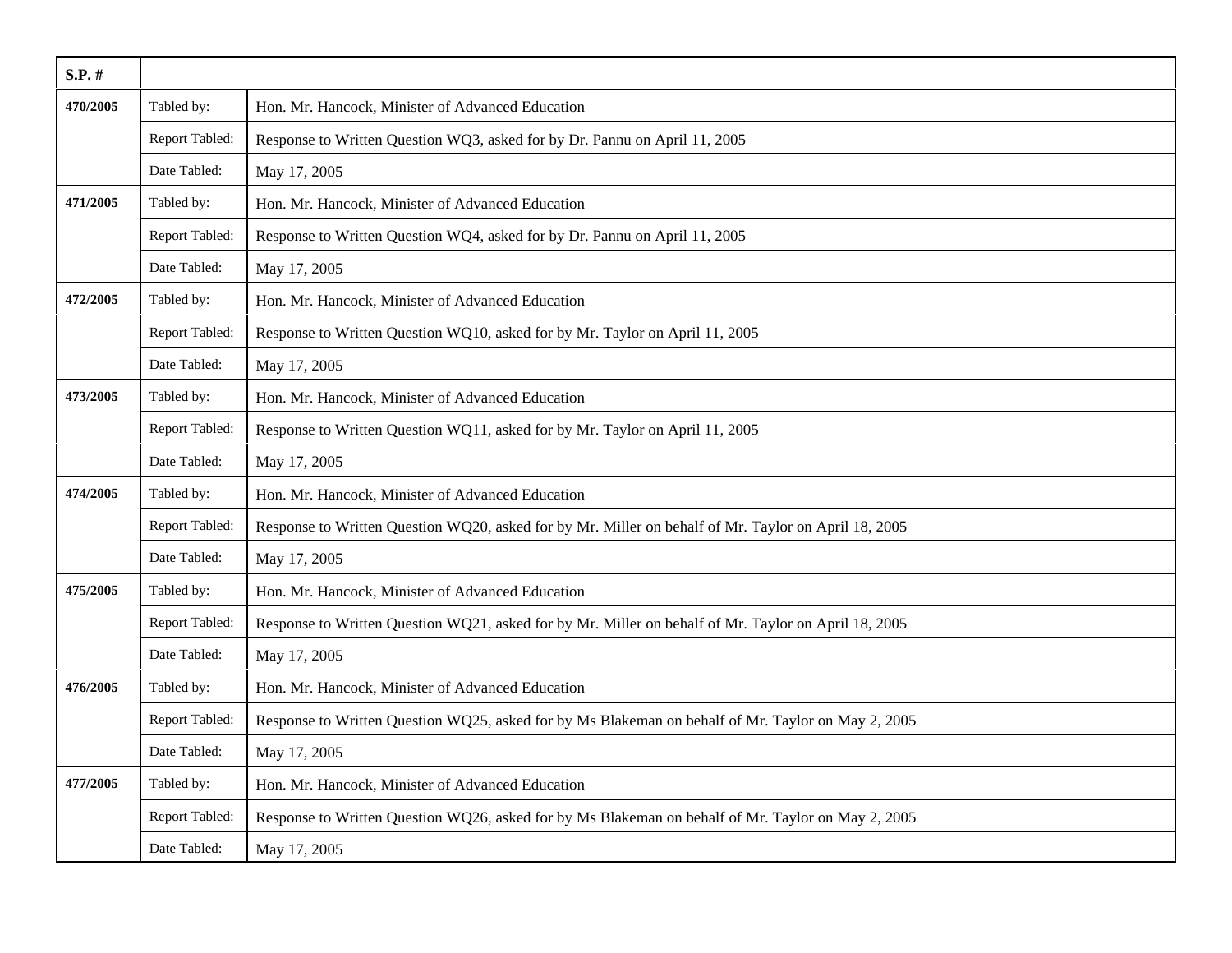| $S.P.$ # |                |                                                                                                                                                                                                                                                   |
|----------|----------------|---------------------------------------------------------------------------------------------------------------------------------------------------------------------------------------------------------------------------------------------------|
| 478/2005 | Tabled by:     | Hon. Mr. Hancock, Minister of Advanced Education                                                                                                                                                                                                  |
|          | Report Tabled: | Response to Written Question WQ27, asked for by Ms Blakeman on behalf of Mr. Taylor on May 2, 2005                                                                                                                                                |
|          | Date Tabled:   | May 17, 2005                                                                                                                                                                                                                                      |
| 479/2005 | Tabled by:     | Hon. Mr. Hancock, Minister of Advanced Education                                                                                                                                                                                                  |
|          | Report Tabled: | Return to Order of the Assembly MR2, asked for by Mr. Martin on behalf of Dr. Pannu on April 11, 2005                                                                                                                                             |
|          | Date Tabled:   | May 17, 2005                                                                                                                                                                                                                                      |
| 480/2005 | Tabled by:     | Hon. Mr. Hancock, Minister of Advanced Education                                                                                                                                                                                                  |
|          | Report Tabled: | Return to Order of the Assembly MR3, asked for by Mr. Martin on behalf of Dr. Pannu on April 11, 2005                                                                                                                                             |
|          | Date Tabled:   | May 17, 2005                                                                                                                                                                                                                                      |
| 481/2005 | Tabled by:     | Hon. Mr. Hancock, Minister of Advanced Education                                                                                                                                                                                                  |
|          | Report Tabled: | A copy of all documents currently in the possession of the Ministry of Advanced Education including, but not limited to reports, studies, statistical<br>data, and correspondence pertaining to income-contingent student loan repayment systems. |
|          | Date Tabled:   | May 17, 2005                                                                                                                                                                                                                                      |
| 482/2005 | Tabled by:     | Hon. Mrs. Forsyth, Minister of Children's Services                                                                                                                                                                                                |
|          | Report Tabled: | Children's Advocate, Annual Report 2002-2003                                                                                                                                                                                                      |
|          | Date Tabled:   | May 17, 2005                                                                                                                                                                                                                                      |
| 483/2005 | Tabled by:     | Hon. Mrs. Forsyth, Minister of Children's Services                                                                                                                                                                                                |
|          | Report Tabled: | Response to the Children's Advocate Annual Report 2002/03, undated, prepared by Alberta Children's Services                                                                                                                                       |
|          | Date Tabled:   | May 17, 2005                                                                                                                                                                                                                                      |
| 484/2005 | Tabled by:     | Hon. Mr. Melchin, Minister of Energy                                                                                                                                                                                                              |
|          | Report Tabled: | Responses to questions raised on April 20, 2005, Department of Energy, 2005-06 Main Estimates debate                                                                                                                                              |
|          | Date Tabled:   | May 17, 2005                                                                                                                                                                                                                                      |
| 485/2005 | Tabled by:     | Hon. Mr. Dunford, Minister of Economic Development                                                                                                                                                                                                |
|          | Report Tabled: | Alberta Economic Development Authority, 2003-2004 Activity Report                                                                                                                                                                                 |
|          | Date Tabled:   | May 17, 2005                                                                                                                                                                                                                                      |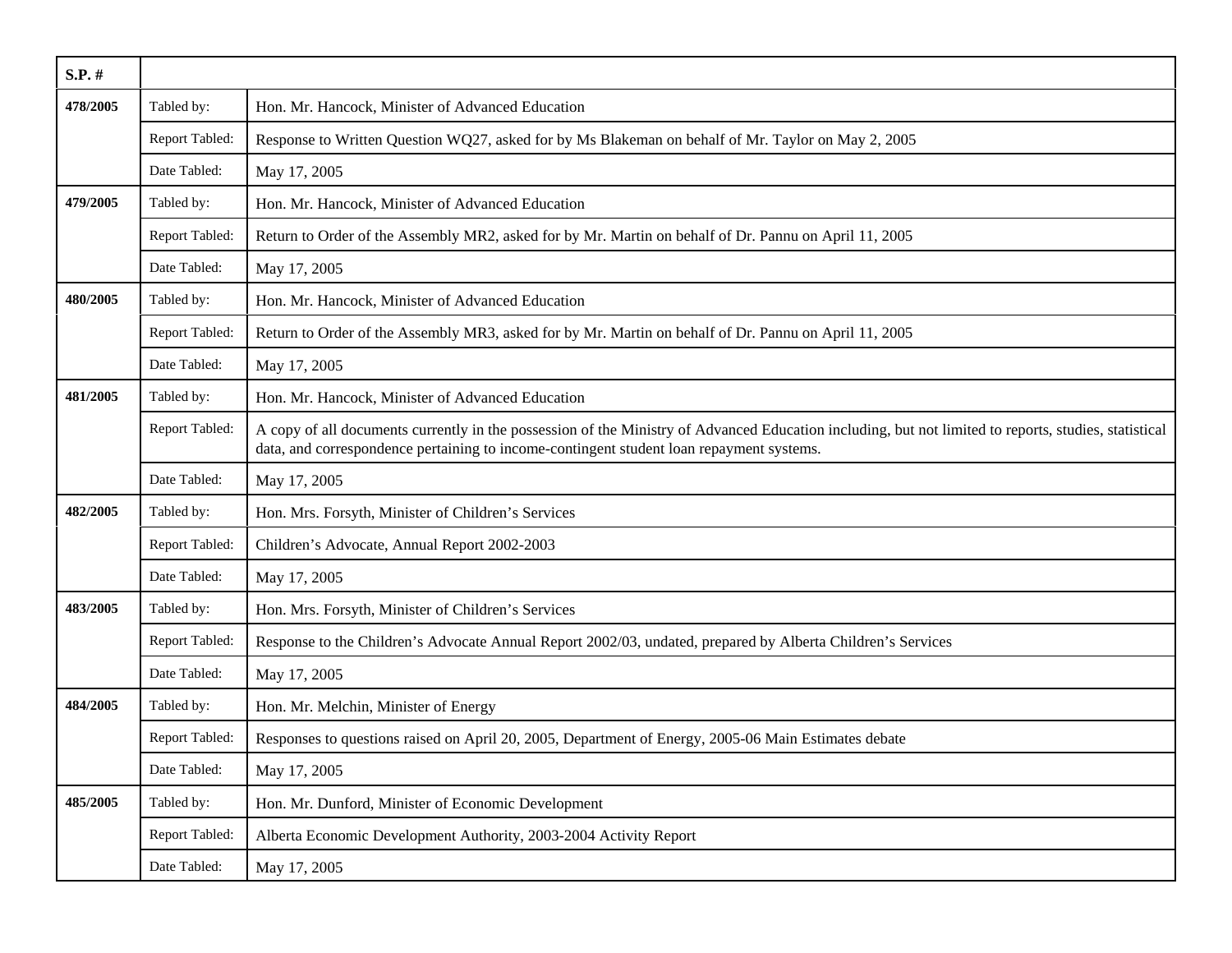| $S.P.$ # |                |                                                                                                                                                                                                                                                                                                                                                                         |
|----------|----------------|-------------------------------------------------------------------------------------------------------------------------------------------------------------------------------------------------------------------------------------------------------------------------------------------------------------------------------------------------------------------------|
| 486/2005 | Tabled by:     | Mr. MacDonald, Hon. Member for Edmonton-Gold Bar                                                                                                                                                                                                                                                                                                                        |
|          | Report Tabled: | Letter dated May 5, 2005, from Hon. Dr. Oberg, Minister of Infrastructure and Transportation, to Mr. MacDonald, Hon. Member for Edmonton-<br>Gold Bar, responding to Mr. MacDonald's earlier letter regarding school portables and the recommendations of an Edmonton Public School<br>Board facilities cluster study concerning Strathearn and Terrace Heights Schools |
|          | Date Tabled:   | May 17, 2005                                                                                                                                                                                                                                                                                                                                                            |
| 487/2005 | Tabled by:     | Mr. MacDonald, Hon. Member for Edmonton-Gold Bar                                                                                                                                                                                                                                                                                                                        |
|          | Report Tabled: | Copies of 2 Edmonton 2004 provincial electoral division maps outlining "clusters" A, B, and C                                                                                                                                                                                                                                                                           |
|          | Date Tabled:   | May 17, 2005                                                                                                                                                                                                                                                                                                                                                            |
| 488/2005 | Tabled by:     | Mr. MacDonald, Hon. Member for Edmonton-Gold Bar                                                                                                                                                                                                                                                                                                                        |
|          | Report Tabled: | Title page and table of contents of a lease dated March 24, 2005, at Terrace Heights School between the Board of Trustees of Edmonton School<br>District #7 and Alberta Online Consortium Association                                                                                                                                                                   |
|          | Date Tabled:   | May 17, 2005                                                                                                                                                                                                                                                                                                                                                            |
| 489/2005 | Tabled by:     | Ms Blakeman, Hon. Member for Edmonton-Centre                                                                                                                                                                                                                                                                                                                            |
|          | Report Tabled: | Copy of a petition signed by 418 Edmonton and area residents requesting the Government increase nursing home staff                                                                                                                                                                                                                                                      |
|          | Date Tabled:   | May 17, 2005                                                                                                                                                                                                                                                                                                                                                            |
| 490/2005 | Tabled by:     | Mr. Chase, Hon. Member for Calgary-Varsity                                                                                                                                                                                                                                                                                                                              |
|          | Report Tabled: | 7 recent e-mail messages and 2 recent letters from Calgary residents to Mr. Chase, Hon. Member for Calgary-Varsity, Hon. Mr. Zwozdesky,<br>Minister of Education, and Bruce Johnston, Principal, Simon Fraser Junior High School, expressing opposition to Simon Fraser Junior High<br>School's decision to cancel their band program                                   |
|          | Date Tabled:   | May 17, 2005                                                                                                                                                                                                                                                                                                                                                            |
| 491/2005 | Tabled by:     | Mr. Chase, Hon. Member for Calgary-Varsity                                                                                                                                                                                                                                                                                                                              |
|          | Report Tabled: | Program from the Alberta College of Art and Design 2005 Convocation Ceremony held on May 15, 2005                                                                                                                                                                                                                                                                       |
|          | Date Tabled:   | May 17, 2005                                                                                                                                                                                                                                                                                                                                                            |
| 492/2005 | Tabled by:     | Mr. Backs, Hon. Member for Edmonton-Manning                                                                                                                                                                                                                                                                                                                             |
|          | Report Tabled: | 5 letters dated February 14, 2005, from M. Khan, Hans Koke, D. Blake, Raul A. Fallorin, and Tony Baquiran, all of Calgary, to Hon. Mr. Klein,<br>Premier, expressing concern regarding the use of foreign replacement workers in the Alberta labour force                                                                                                               |
|          | Date Tabled:   | May 17, 2005                                                                                                                                                                                                                                                                                                                                                            |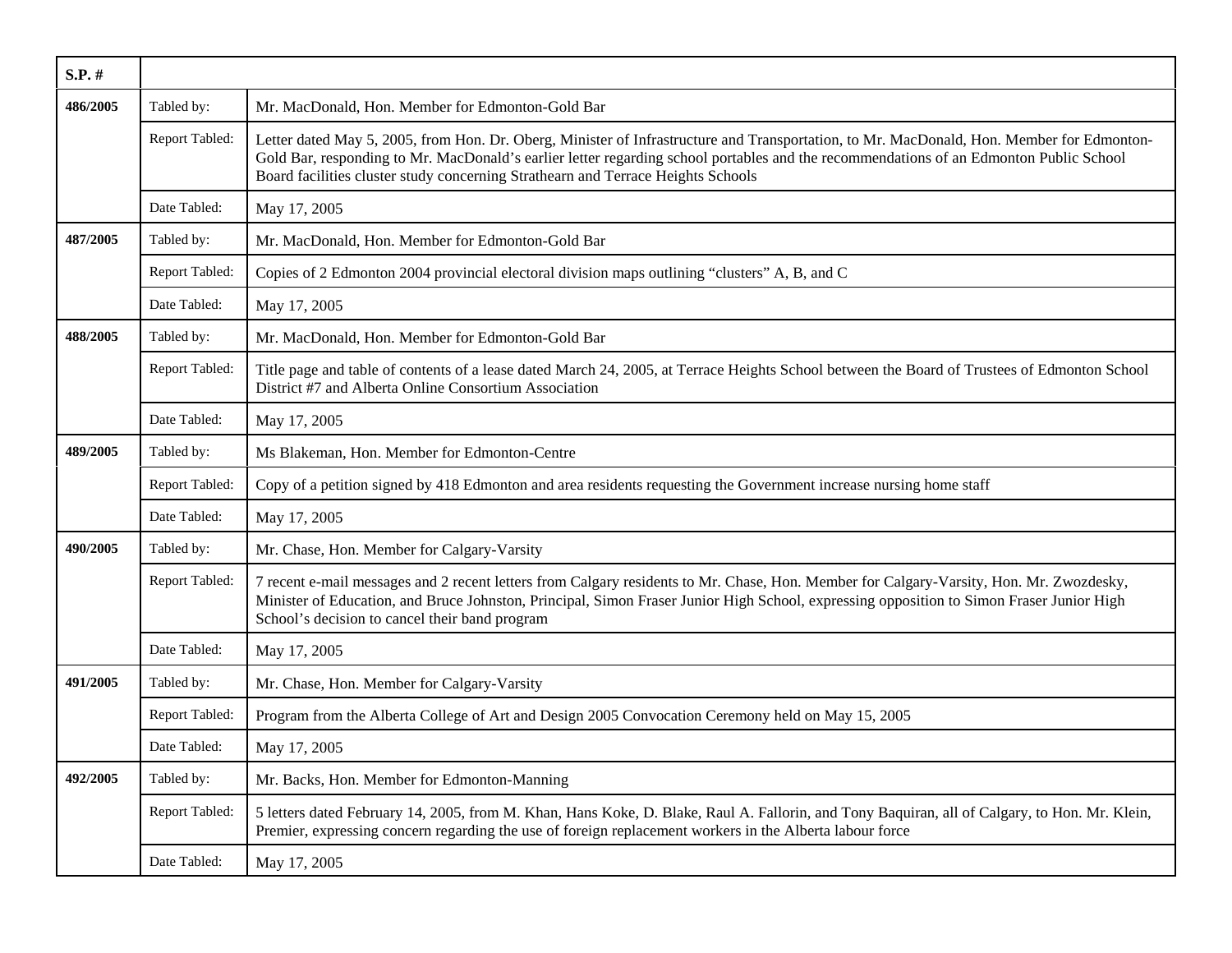| S.P. #   |                |                                                                                                                                                                                                                                                    |
|----------|----------------|----------------------------------------------------------------------------------------------------------------------------------------------------------------------------------------------------------------------------------------------------|
| 493/2005 | Tabled by:     | Mr. Martin, Hon. Member for Edmonton-Beverly-Clareview                                                                                                                                                                                             |
|          | Report Tabled: | Text of an e-mail message dated May 16, 2005, from Jacques Blanchard to Mr. Mason, Hon. Leader of the New Democrat Opposition, submitting<br>two questions he would like Mr. Mason to ask Hon. Mr. Klein, Premier, regarding the Alberta Advantage |
|          | Date Tabled:   | May 17, 2005                                                                                                                                                                                                                                       |
| 494/2005 | Tabled by:     | Clerk of the Assembly on behalf of Hon. Mr. Cardinal, Minister of Human Resources and Employment                                                                                                                                                   |
|          | Report Tabled: | Responses to questions raised by several Members of the Legislative Assembly on April 28, 2005, Department of Human Resources and<br>Employment, 2005-06 Main Estimates debate                                                                     |
|          | Date Tabled:   | May 17, 2005                                                                                                                                                                                                                                       |
| 495/2005 | Tabled by:     | Clerk of the Assembly on behalf of Hon. Mr. Stevens, Minister of Justice and Attorney General                                                                                                                                                      |
|          | Report Tabled: | Responses to questions raised by several Members of the Legislative Assembly on May 3, 2005, Department of Justice and Attorney General,<br>2005-06 Main Estimates debate                                                                          |
|          | Date Tabled:   | May 17, 2005                                                                                                                                                                                                                                       |
| 496/2005 | Tabled by:     | Hon. Mr. Horner, Minister of Agriculture, Food and Rural Development                                                                                                                                                                               |
|          | Report Tabled: | News release dated May 18, 2005, entitled "New tracking and tracing system will open major export windows for Alberta beef" and 2 related<br>backgrounders, all prepared by Alberta Agriculture, Food and Rural Development                        |
|          | Date Tabled:   | May 18, 2005                                                                                                                                                                                                                                       |
| 497/2005 | Tabled by:     | Hon. Mr. Lund, Minister of Government Services                                                                                                                                                                                                     |
|          | Report Tabled: | Responses to questions raised by several Members of the Legislative Assembly on May 10, 2005, Department of Government Services, 2005-06<br>Main Estimates debate                                                                                  |
|          | Date Tabled:   | May 18, 2005                                                                                                                                                                                                                                       |
| 498/2005 | Tabled by:     | Hon. Mr. Doerksen, Minister of Innovation and Science                                                                                                                                                                                              |
|          | Report Tabled: | Responses to questions raised by several Members of the Legislative Assembly on May 9, 2005, Department of Innovation and Science, 2005-06<br>Main Estimates debate                                                                                |
|          | Date Tabled:   | May 18, 2005                                                                                                                                                                                                                                       |
| 499/2005 | Tabled by:     | Hon. Mr. Zwozdesky, Minister of Education                                                                                                                                                                                                          |
|          | Report Tabled: | Response to Written Question WQ29, asked for by Mr. Flaherty on May 2, 2005                                                                                                                                                                        |
|          | Date Tabled:   | May 18, 2005                                                                                                                                                                                                                                       |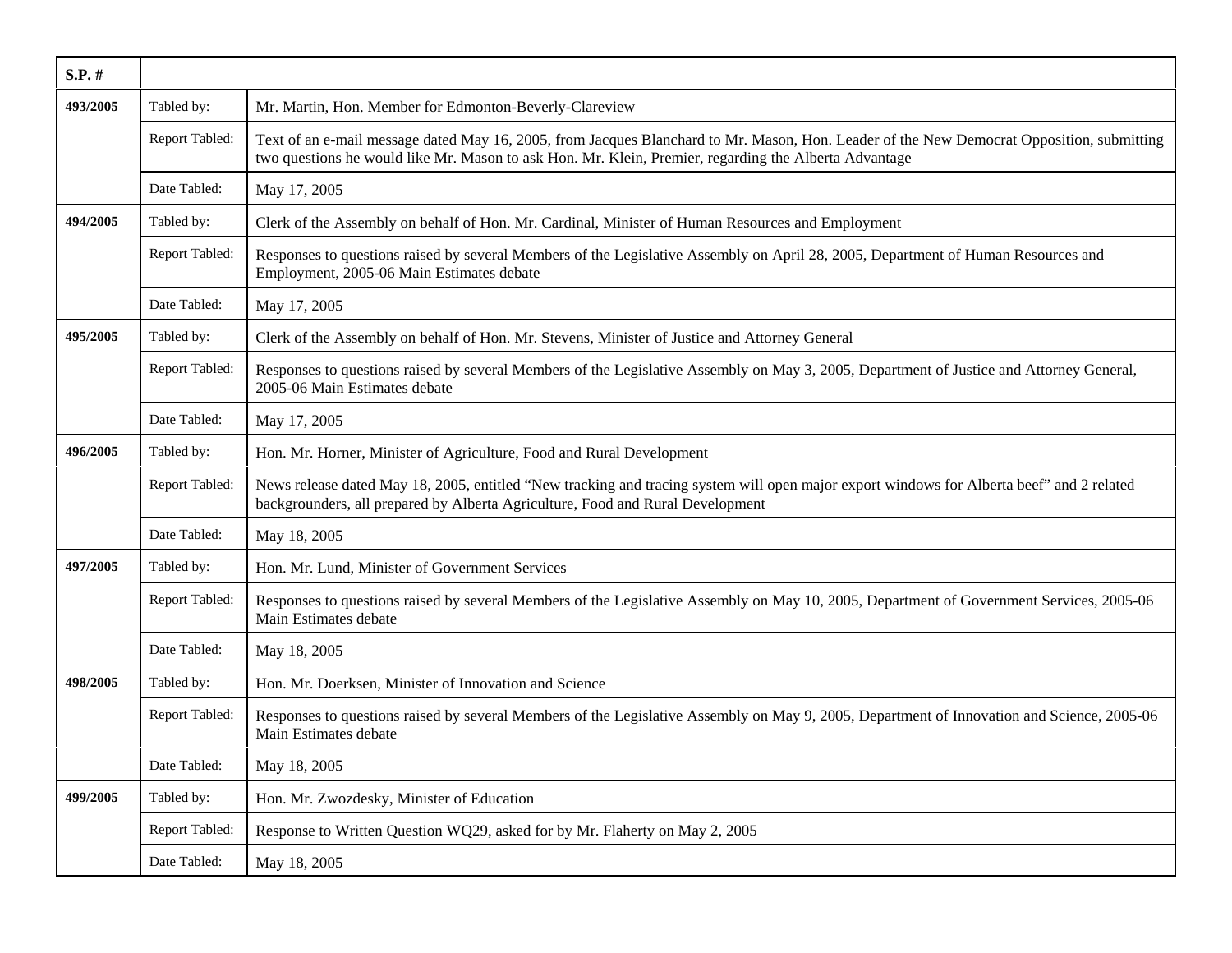| $S.P.$ # |                |                                                                                                                                                                                                                                                                                                                                                                                                    |
|----------|----------------|----------------------------------------------------------------------------------------------------------------------------------------------------------------------------------------------------------------------------------------------------------------------------------------------------------------------------------------------------------------------------------------------------|
| 500/2005 | Tabled by:     | Hon. Mr. Zwozdesky, Minister of Education                                                                                                                                                                                                                                                                                                                                                          |
|          | Report Tabled: | Response to Written Question WQ14, asked for by Mr. Miller on behalf of Mr. Flaherty on April 18, 2005                                                                                                                                                                                                                                                                                             |
|          | Date Tabled:   | May 18, 2005                                                                                                                                                                                                                                                                                                                                                                                       |
| 501/2005 | Tabled by:     | Hon. Ms Calahasen, Minister of Aboriginal Affairs and Northern Development                                                                                                                                                                                                                                                                                                                         |
|          | Report Tabled: | Responses to questions raised by several Members of the Legislative Assembly on April 18, 2005, Department of Aboriginal Affairs and Northern<br>Development, 2005-06 Main Estimates debate                                                                                                                                                                                                        |
|          | Date Tabled:   | May 18, 2005                                                                                                                                                                                                                                                                                                                                                                                       |
| 502/2005 | Tabled by:     | Hon. Ms Calahasen, Minister of Aboriginal Affairs and Northern Development                                                                                                                                                                                                                                                                                                                         |
|          | Report Tabled: | Northern Alberta Development Council, Annual Report 2003-2004                                                                                                                                                                                                                                                                                                                                      |
|          | Date Tabled:   | May 18, 2005                                                                                                                                                                                                                                                                                                                                                                                       |
| 503/2005 | Tabled by:     | Dr. Swann, Hon. Member for Calgary-Mountain View                                                                                                                                                                                                                                                                                                                                                   |
|          | Report Tabled: | St. Albert Gazette website article dated May 18, 2005, entitled "Parents struggle with lack of addiction treatment" written by Mark Wells                                                                                                                                                                                                                                                          |
|          | Date Tabled:   | May 18, 2005                                                                                                                                                                                                                                                                                                                                                                                       |
| 504/2005 | Tabled by:     | Dr. Swann, Hon. Member for Calgary-Mountain View                                                                                                                                                                                                                                                                                                                                                   |
|          | Report Tabled: | Program for the National Day of Healing and Reconciliation celebration to be held on May 26, 2005 in Edmonton                                                                                                                                                                                                                                                                                      |
|          | Date Tabled:   | May 18, 2005                                                                                                                                                                                                                                                                                                                                                                                       |
| 505/2005 | Tabled by:     | Mr. Backs, Hon. Member for Edmonton-Manning                                                                                                                                                                                                                                                                                                                                                        |
|          | Report Tabled: | 5 letters from Gordon C. Hart, John T. Weeks, Cheryl Henderson, and Tom Peterson, to Hon. Mr. Mar, Minister of Community Development,<br>Hon. Mr. Cardinal, Minister of Human Resources and Employment, and Hon. Mr. Klein, Premier, expressing concern regarding a variety of<br>issues related to apprenticeship training and the use of foreign replacement workers in the Alberta labour force |
|          | Date Tabled:   | May 18, 2005                                                                                                                                                                                                                                                                                                                                                                                       |
| 506/2005 | Tabled by:     | Mr. MacDonald, Hon. Member for Edmonton-Gold Bar                                                                                                                                                                                                                                                                                                                                                   |
|          | Report Tabled: | Copy of a petition signed by 700 Edmonton residents expressing disagreement with the decision to close Strathearn School                                                                                                                                                                                                                                                                           |
|          | Date Tabled:   | May 18, 2005                                                                                                                                                                                                                                                                                                                                                                                       |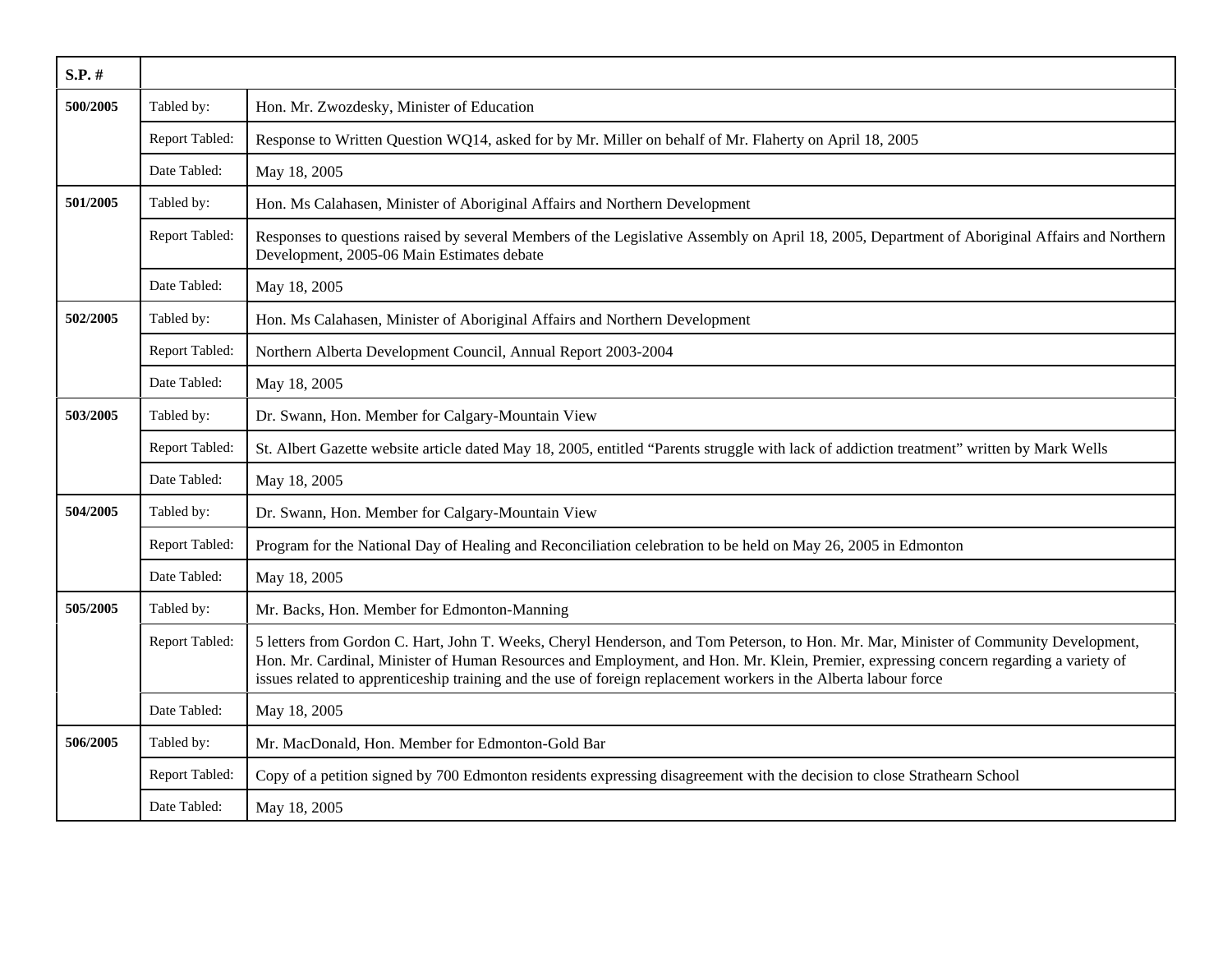| $S.P.$ # |                |                                                                                                                                                                                                                                                                                          |
|----------|----------------|------------------------------------------------------------------------------------------------------------------------------------------------------------------------------------------------------------------------------------------------------------------------------------------|
| 507/2005 | Tabled by:     | Mr. Eggen, Hon. Member for Edmonton-Calder, on behalf of Mr. Martin, Hon. Member for Edmonton-Beverly-Clareview                                                                                                                                                                          |
|          | Report Tabled: | Alberta Registries Land Title Certificates for Plan 9824820, Lots 5 and 6 and a related map of Fort McMurray development land                                                                                                                                                            |
|          | Date Tabled:   | May 18, 2005                                                                                                                                                                                                                                                                             |
| 508/2005 | Tabled by:     | Mr. Eggen, Hon. Member for Edmonton-Calder                                                                                                                                                                                                                                               |
|          | Report Tabled: | Copy of a petition signed by 200 Albertans requesting that the Government grant equal status to farm workers                                                                                                                                                                             |
|          | Date Tabled:   | May 18, 2005                                                                                                                                                                                                                                                                             |
| 509/2005 | Tabled by:     | Dr. Pannu, Hon. Member for Edmonton-Strathcona                                                                                                                                                                                                                                           |
|          | Report Tabled: | Letter dated May 16, 2005, from Norman R. St. Arnaud, St. Arnaud, McAllister, and Bowie, LLP, Barristers and Solicitors, to Mr. Martin, Hon.<br>Member for Edmonton-Beverly-Clareview, providing information concerning alleged grievances involving Alberta Career Computer Center Inc. |
|          | Date Tabled:   | May 18, 2005                                                                                                                                                                                                                                                                             |
| 510/2005 | Tabled by:     | Mr. Mason, Hon. Leader of the New Democrat Opposition                                                                                                                                                                                                                                    |
|          | Report Tabled: | Document dated May 18, 2005, entitled "Thank you and farewell, Brian Mason recognizes the hard work and dedication of Marilyn Hooper"<br>prepared by the New Democrat Opposition                                                                                                         |
|          | Date Tabled:   | May 18, 2005                                                                                                                                                                                                                                                                             |
| 511/2005 | Tabled by:     | Clerk of the Assembly on behalf of Hon. Dr. Oberg, Minister of Infrastructure and Transportation                                                                                                                                                                                         |
|          | Report Tabled: | Return to Order of the Assembly MR32, asked for by Mr. MacDonald on behalf of Mr. Chase on May 2, 2005                                                                                                                                                                                   |
|          | Date Tabled:   | May 18, 2005                                                                                                                                                                                                                                                                             |
| 512/2005 | Tabled by:     | Clerk of the Assembly on behalf of Hon. Dr. Oberg, Minister of Infrastructure and Transportation                                                                                                                                                                                         |
|          | Report Tabled: | Return to Order of the Assembly MR33, asked for by Mr. MacDonald on behalf of Mr. Chase on May 2, 2005                                                                                                                                                                                   |
|          | Date Tabled:   | May 18, 2005                                                                                                                                                                                                                                                                             |
| 513/2005 | Tabled by:     | Clerk of the Assembly on behalf of Hon. Dr. Oberg, Minister of Infrastructure and Transportation                                                                                                                                                                                         |
|          | Report Tabled: | Return to Order of the Assembly MR39, asked for by Mr. Martin on May 2, 2005                                                                                                                                                                                                             |
|          | Date Tabled:   | May 18, 2005                                                                                                                                                                                                                                                                             |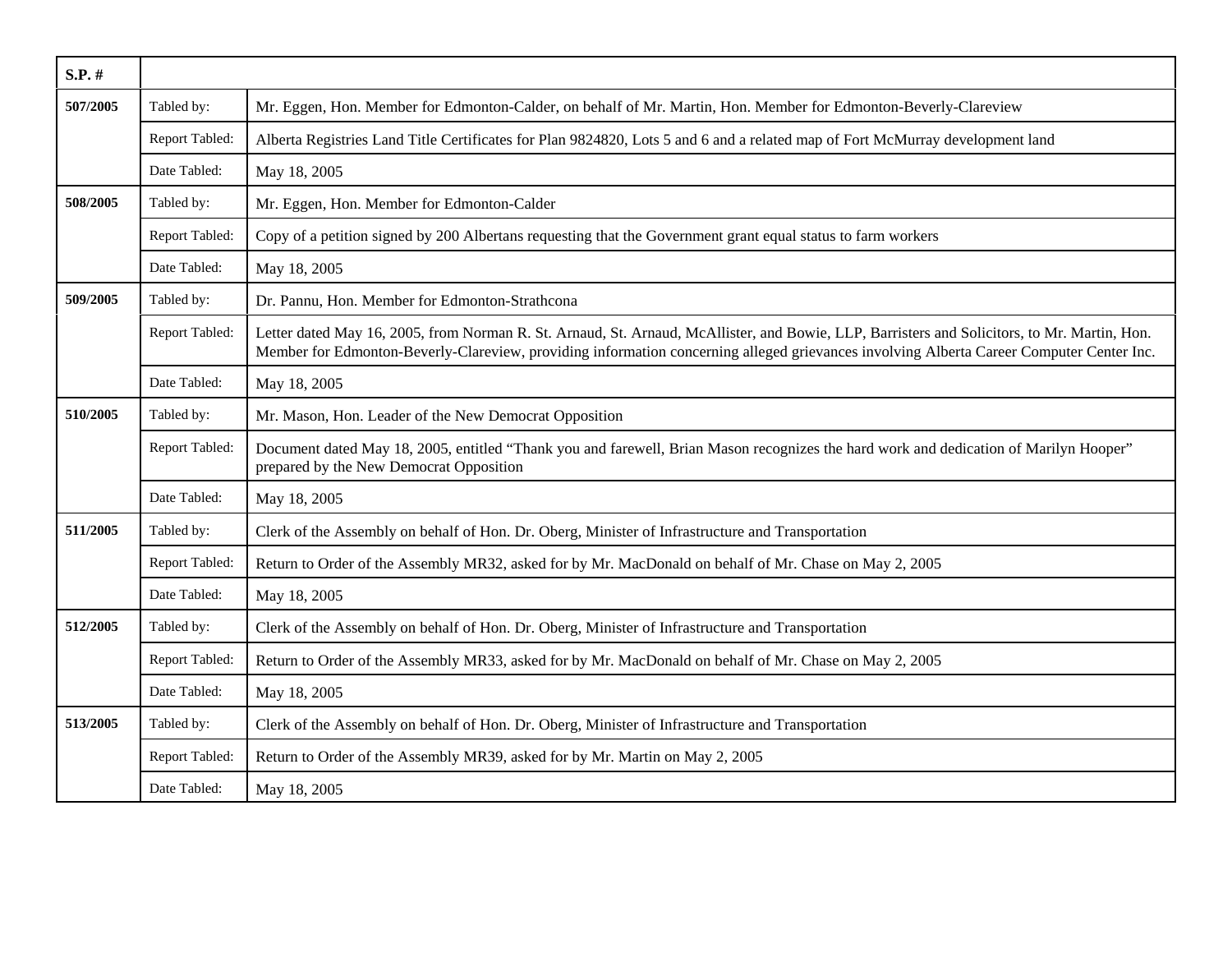| $S.P.$ # |                |                                                                                                                                             |
|----------|----------------|---------------------------------------------------------------------------------------------------------------------------------------------|
| 514/2005 | Tabled by:     | Clerk of the Assembly on behalf of Hon. Dr. Oberg, Minister of Infrastructure and Transportation                                            |
|          | Report Tabled: | Return to Order of the Assembly MR41, asked for by Mr. Martin on May 2, 2005                                                                |
|          | Date Tabled:   | May 18, 2005                                                                                                                                |
| 515/2005 | Tabled by:     | Clerk of the Assembly on behalf of Hon. Mr. Ouellette, Minister of Restructuring and Government Efficiency                                  |
|          | Report Tabled: | Return to Order of the Assembly MR29, asked for by Mr. Elsalhy on May 2, 2005                                                               |
|          | Date Tabled:   | May 18, 2005                                                                                                                                |
| 516/2005 | Tabled by:     | Clerk of the Assembly on behalf of Hon. Ms Evans, Minister of Health and Wellness                                                           |
|          | Report Tabled: | Responses to questions raised by Ms Blakeman, Hon. Member for Edmonton-Centre, on March 16, 2005, 2004-05 Supplementary Estimates<br>debate |
|          | Date Tabled:   | May 18, 2005                                                                                                                                |
| 517/2005 | Tabled by:     | Hon. Mr. Cenaiko, Solicitor General and Minister of Public Security                                                                         |
|          | Report Tabled: | Victims Programs, Status Report 2004/2005                                                                                                   |
|          | Date Tabled:   | November 15, 2005                                                                                                                           |
| 518/2005 | Tabled by:     | Mrs. Tarchuk, Chair, Select Standing Committee on Legislative Offices                                                                       |
|          | Report Tabled: | Annual Report of the Auditor General of Alberta, 2004-2005                                                                                  |
|          | Date Tabled:   | November 15, 2005                                                                                                                           |
| 519/2005 | Tabled by:     | Mrs. Tarchuk, Chair, Select Standing Committee on Legislative Offices                                                                       |
|          | Report Tabled: | Report of the Auditor General on Alberta Social Housing Corporation-Land Sales Systems dated October 2005                                   |
|          | Date Tabled:   | November 15, 2005                                                                                                                           |
| 520/2005 | Tabled by:     | Mrs. Tarchuk, Chair, Select Standing Committee on Legislative Offices                                                                       |
|          | Report Tabled: | Report of the Auditor General on the Alberta Securities Commission's Enforcement System dated October 2005                                  |
|          | Date Tabled:   | November 15, 2005                                                                                                                           |
| 521/2005 | Tabled by:     | Mr. Martin, Hon. Member for Edmonton-Beverly-Clareview                                                                                      |
|          | Report Tabled: | Edmonton Journal article dated October 13, 2005, entitled "Ft. Mac land deals handled poorly, report says" prepared by Graham Thomson       |
|          | Date Tabled:   | November 15, 2005                                                                                                                           |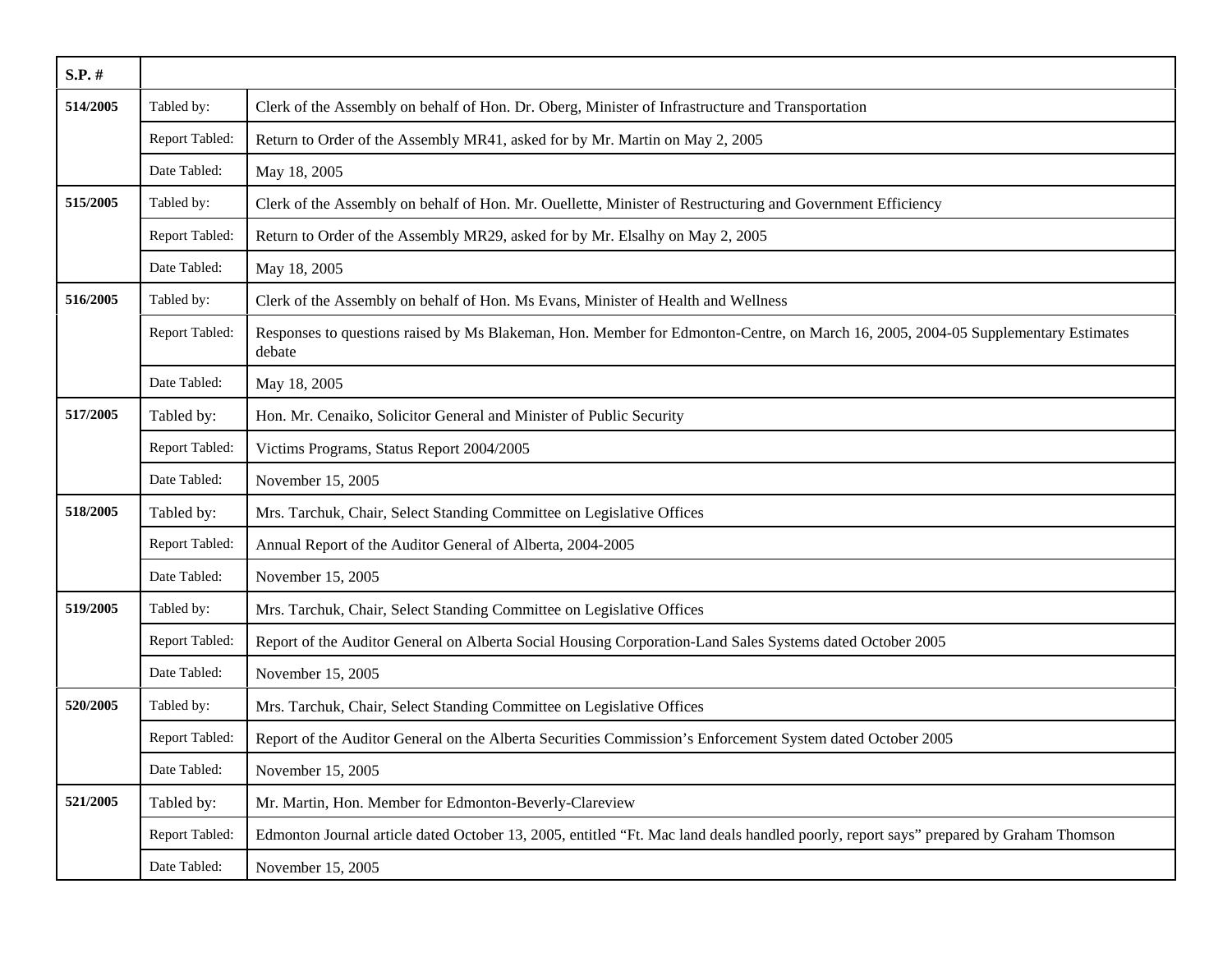| S.P. #   |                |                                                                                                                                                                                                                                                                      |
|----------|----------------|----------------------------------------------------------------------------------------------------------------------------------------------------------------------------------------------------------------------------------------------------------------------|
| 522/2005 | Tabled by:     | Mr. Martin, Hon. Member for Edmonton-Beverly-Clareview                                                                                                                                                                                                               |
|          | Report Tabled: | Edmonton Journal article dated October 25, 2005, entitled "Ill regulator passes Dr. Dunn's checkup: No big trouble at securities commission:<br>auditor general" prepared by Graham Thomson                                                                          |
|          | Date Tabled:   | November 15, 2005                                                                                                                                                                                                                                                    |
| 523/2005 | Tabled by:     | Mr. Martin, Hon. Member for Edmonton-Beverly-Clareview                                                                                                                                                                                                               |
|          | Report Tabled: | News release dated October 25, 2005, entitled "Reports from the Auditor General to the Members of the Legislative Assembly of Alberta,<br>Albertans are not well served by manipulation of the accountability process" prepared by the Office of the Auditor General |
|          | Date Tabled:   | November 15, 2005                                                                                                                                                                                                                                                    |
| 524/2005 | Tabled by:     | Ms Blakeman, Hon. Member for Edmonton-Centre                                                                                                                                                                                                                         |
|          | Report Tabled: | Pamphlet from the Edmonton Community Loan Fund Society                                                                                                                                                                                                               |
|          | Date Tabled:   | November 15, 2005                                                                                                                                                                                                                                                    |
| 525/2005 | Tabled by:     | Ms Blakeman, Hon. Member for Edmonton-Centre                                                                                                                                                                                                                         |
|          | Report Tabled: | Program from the Stars of Literacy 2005, International Literacy Day event held in Edmonton on September 8, 2005                                                                                                                                                      |
|          | Date Tabled:   | November 15, 2005                                                                                                                                                                                                                                                    |
| 526/2005 | Tabled by:     | Mr. Elsalhy, Hon. Member for Edmonton-McClung                                                                                                                                                                                                                        |
|          | Report Tabled: | Copy of an address entitled "The Federal Accountability Act, Stephen Harper's Commitment to Canadians to Clean Up Government" delivered in<br>Ottawa by Hon. Stephen Harper, P.C., M.P., Leader of the Official Opposition, on November 4, 2005                      |
|          | Date Tabled:   | November 15, 2005                                                                                                                                                                                                                                                    |
| 527/2005 | Tabled by:     | Mr. Agnihotri, Hon. Member for Edmonton-Ellerslie                                                                                                                                                                                                                    |
|          | Report Tabled: | Letter, undated, from Debbie Reid of Edmonton to Mr. Agnihotri, Hon. Member for Edmonton-Ellerslie, requesting an increase in social<br>assistance rates                                                                                                             |
|          | Date Tabled:   | November 15, 2005                                                                                                                                                                                                                                                    |
| 528/2005 | Tabled by:     | Hon. Mr. Kowalski, Speaker of the Legislative Assembly                                                                                                                                                                                                               |
|          | Report Tabled: | Revised Members' Services Committee Order No. 7/05 Members' Allowances Amendment Order (No. 10)                                                                                                                                                                      |
|          | Date Tabled:   | November 15, 2005                                                                                                                                                                                                                                                    |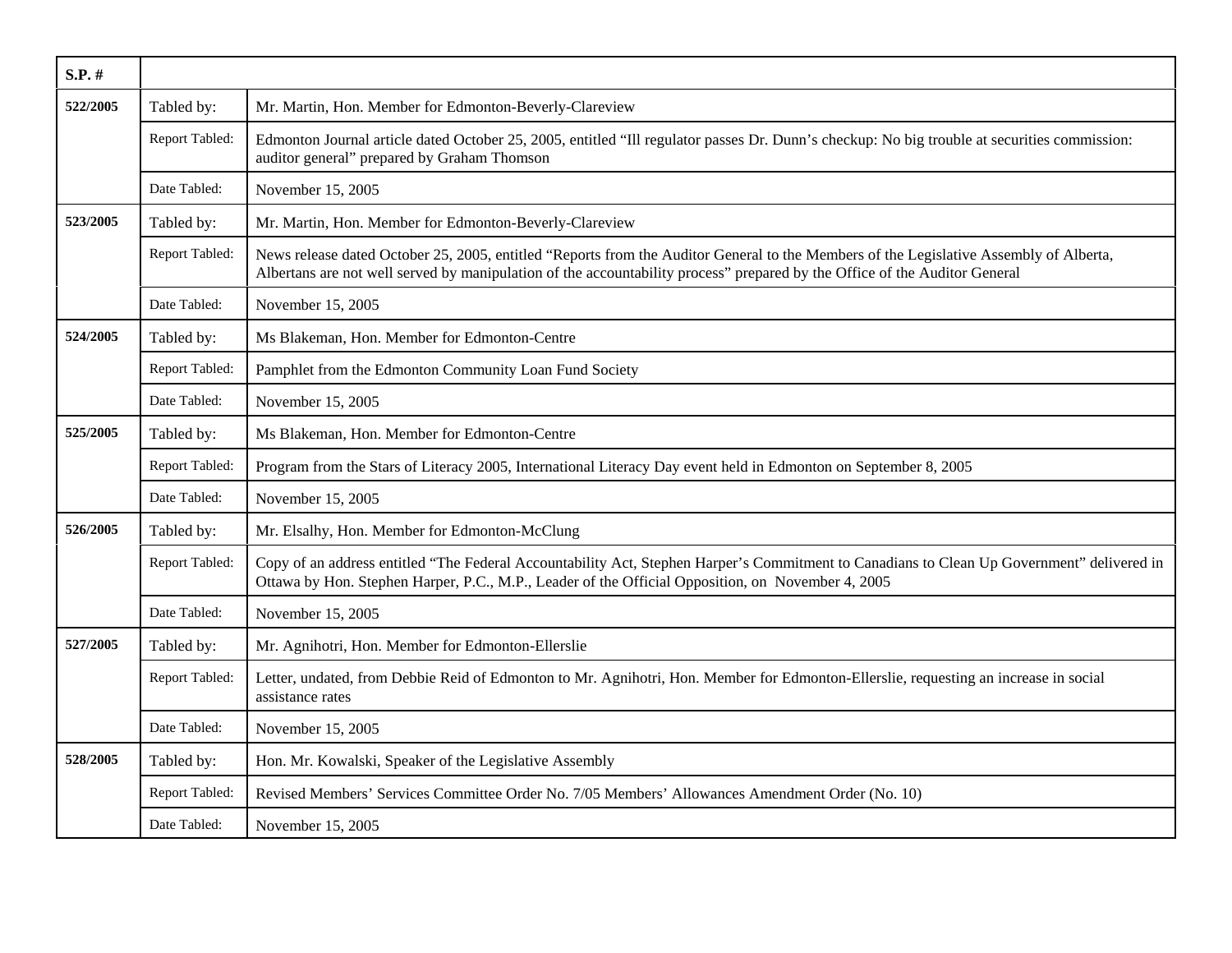| $S.P.$ # |                |                                                                                                                                                                                                                                                                              |
|----------|----------------|------------------------------------------------------------------------------------------------------------------------------------------------------------------------------------------------------------------------------------------------------------------------------|
| 529/2005 | Tabled by:     | Hon. Mr. Kowalski, Speaker of the Legislative Assembly                                                                                                                                                                                                                       |
|          | Report Tabled: | Revised Members' Services Committee Order No. 8/05 Members' Allowances Amendment Order (No. 11)                                                                                                                                                                              |
|          | Date Tabled:   | November 15, 2005                                                                                                                                                                                                                                                            |
| 530/2005 | Tabled by:     | Hon. Mr. Kowalski, Speaker of the Legislative Assembly                                                                                                                                                                                                                       |
|          | Report Tabled: | Revised Members' Services Committee Order No. 9/05 Transportation Amendment Order (No. 7)                                                                                                                                                                                    |
|          | Date Tabled:   | November 15, 2005                                                                                                                                                                                                                                                            |
| 531/2005 | Tabled by:     | Hon. Mr. Kowalski, Speaker of the Legislative Assembly                                                                                                                                                                                                                       |
|          | Report Tabled: | Office of the Ethics Commissioner, Annual Report 2004-2005                                                                                                                                                                                                                   |
|          | Date Tabled:   | November 15, 2005                                                                                                                                                                                                                                                            |
| 532/2005 | Tabled by:     | Hon. Mr. Kowalski, Speaker of the Legislative Assembly                                                                                                                                                                                                                       |
|          | Report Tabled: | Report to the Speaker of the Legislative Assembly of Alberta dated October 20, 2005, entitled "Investigation by Donald M. Hamilton, Ethics<br>Commissioner into allegations involving Hon. Guy Boutilier, Member of the Legislative Assembly for Fort McMurray-Wood Buffalo" |
|          | Date Tabled:   | November 15, 2005                                                                                                                                                                                                                                                            |
| 533/2005 | Tabled by:     | Hon. Mr. Kowalski, Speaker of the Legislative Assembly                                                                                                                                                                                                                       |
|          | Report Tabled: | Copy of a statement, undated, regarding an alleged incident between two Members of the Legislative Assembly which occurred outside the<br>Chamber on May 18, 2005, prepared by Russ Jackson, Legislative Assembly Security Officer                                           |
|          | Date Tabled:   | November 15, 2005                                                                                                                                                                                                                                                            |
| 534/2005 | Tabled by:     | Mr. Danyluk, Acting Chair of Committees                                                                                                                                                                                                                                      |
|          | Report Tabled: | Amendment to Bill 15 (Hon. Member for Calgary-Foothills) — Adjourned debate                                                                                                                                                                                                  |
|          | Date Tabled:   | November 15, 2005                                                                                                                                                                                                                                                            |
| 535/2005 | Tabled by:     | Mr. Danyluk, Acting Chair of Committees                                                                                                                                                                                                                                      |
|          | Report Tabled: | Amendment to Bill 15 (Hon. Member for Calgary-Foothills) — Agreed to                                                                                                                                                                                                         |
|          | Date Tabled:   | November 15, 2005                                                                                                                                                                                                                                                            |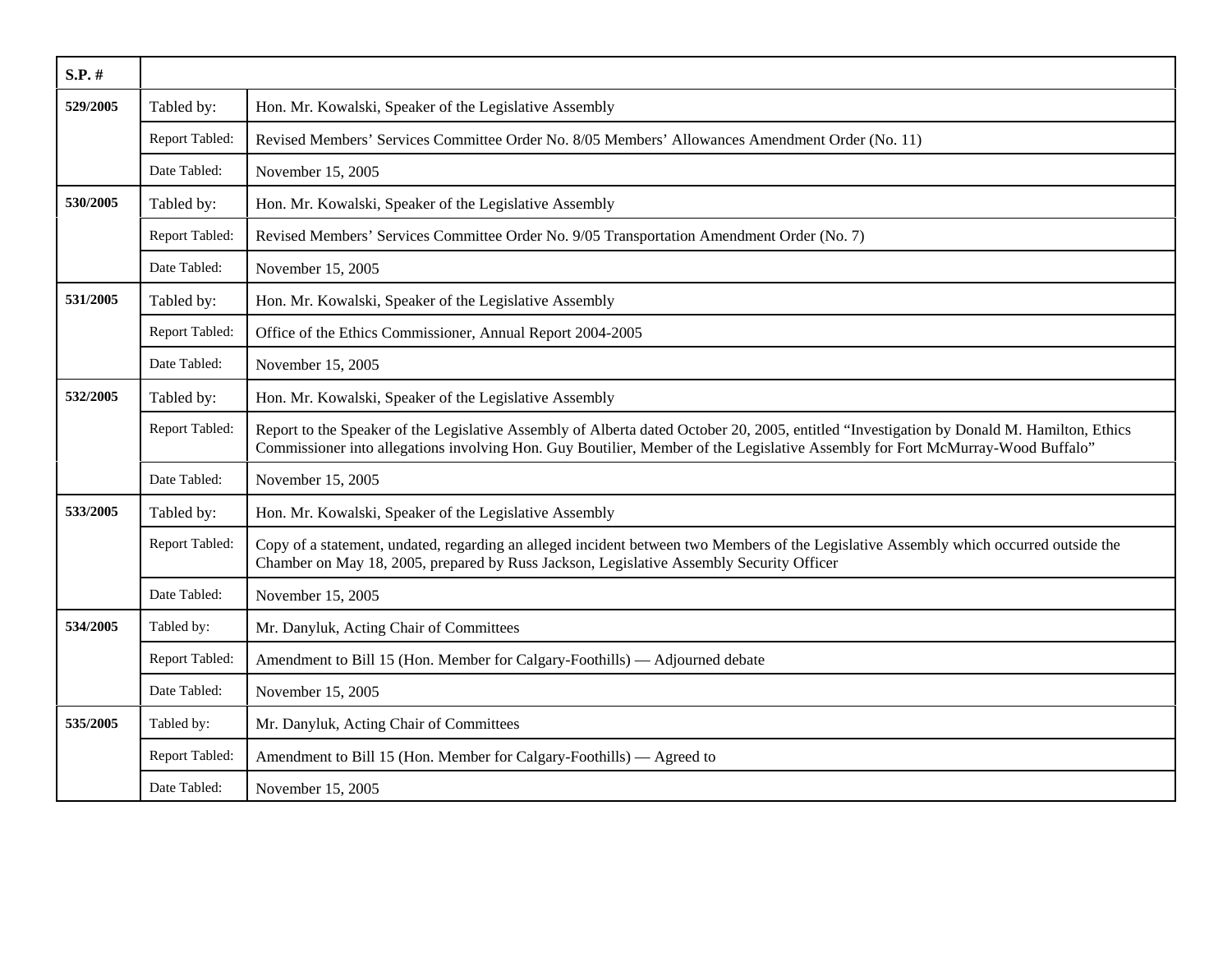| $S.P.$ # |                |                                                                                                                                                                                                                                            |
|----------|----------------|--------------------------------------------------------------------------------------------------------------------------------------------------------------------------------------------------------------------------------------------|
| 536/2005 | Tabled by:     | Mr. Danyluk, Acting Chair of Committees                                                                                                                                                                                                    |
|          | Report Tabled: | Subamendment to Bill 15(Hon. Member for Edmonton-Beverly-Clareview) — Defeated                                                                                                                                                             |
|          | Date Tabled:   | November 15, 2005                                                                                                                                                                                                                          |
| 537/2005 | Tabled by:     | Mr. Danyluk, Acting Chair of Committees                                                                                                                                                                                                    |
|          | Report Tabled: | Amendment to Bill 15 (Hon. Member for Edmonton-Manning) — Defeated                                                                                                                                                                         |
|          | Date Tabled:   | November 15, 2005                                                                                                                                                                                                                          |
| 538/2005 | Tabled by:     | Mr. Danyluk, Acting Chair of Committees                                                                                                                                                                                                    |
|          | Report Tabled: | Amendment to Bill 15 (Hon. Member for Edmonton-Manning) — Defeated                                                                                                                                                                         |
|          | Date Tabled:   | November 15, 2005                                                                                                                                                                                                                          |
| 539/2005 | Tabled by:     | Hon. Mrs. McClellan, Minister of Finance                                                                                                                                                                                                   |
|          | Report Tabled: | Document dated November 2005, entitled "Cost Breakdown of Government Brochure on the Surplus"                                                                                                                                              |
|          | Date Tabled:   | November 16, 2005                                                                                                                                                                                                                          |
| 540/2005 | Tabled by:     | Hon. Mrs. McClellan, Minister of Finance, on behalf of Hon. Mr. Stelmach, Minister of International and Intergovernmental Relations                                                                                                        |
|          | Report Tabled: | Response to Written Question WQ6, asked for by Mr. MacDonald on behalf of Ms Pastoor on April 11, 2005                                                                                                                                     |
|          | Date Tabled:   | November 16, 2005                                                                                                                                                                                                                          |
| 541/2005 | Tabled by:     | Hon. Mr. Stevens, Deputy Government House Leader, on behalf of Hon. Mr. Hancock, Government House Leader                                                                                                                                   |
|          | Report Tabled: | Memorandum dated November 16, 2005, from Hon. Mr. Hancock, Government House Leader, to Ms Blakeman, Official Opposition House<br>Leader, and Mr. Martin, Opposition House Leader, outlining the Fall 2005 Supplementary Estimates Schedule |
|          | Date Tabled:   | November 16, 2005                                                                                                                                                                                                                          |
| 542/2005 | Tabled by:     | Mr. Johnson, Hon. Member for Wetaskiwin-Camrose, on behalf of Hon. Mr. Hancock, Minister of Advanced Education                                                                                                                             |
|          | Report Tabled: | Brochure, undated, entitled "International Education, An Action Plan for the Future" prepared by Alberta Advanced Education                                                                                                                |
|          | Date Tabled:   | November 16, 2005                                                                                                                                                                                                                          |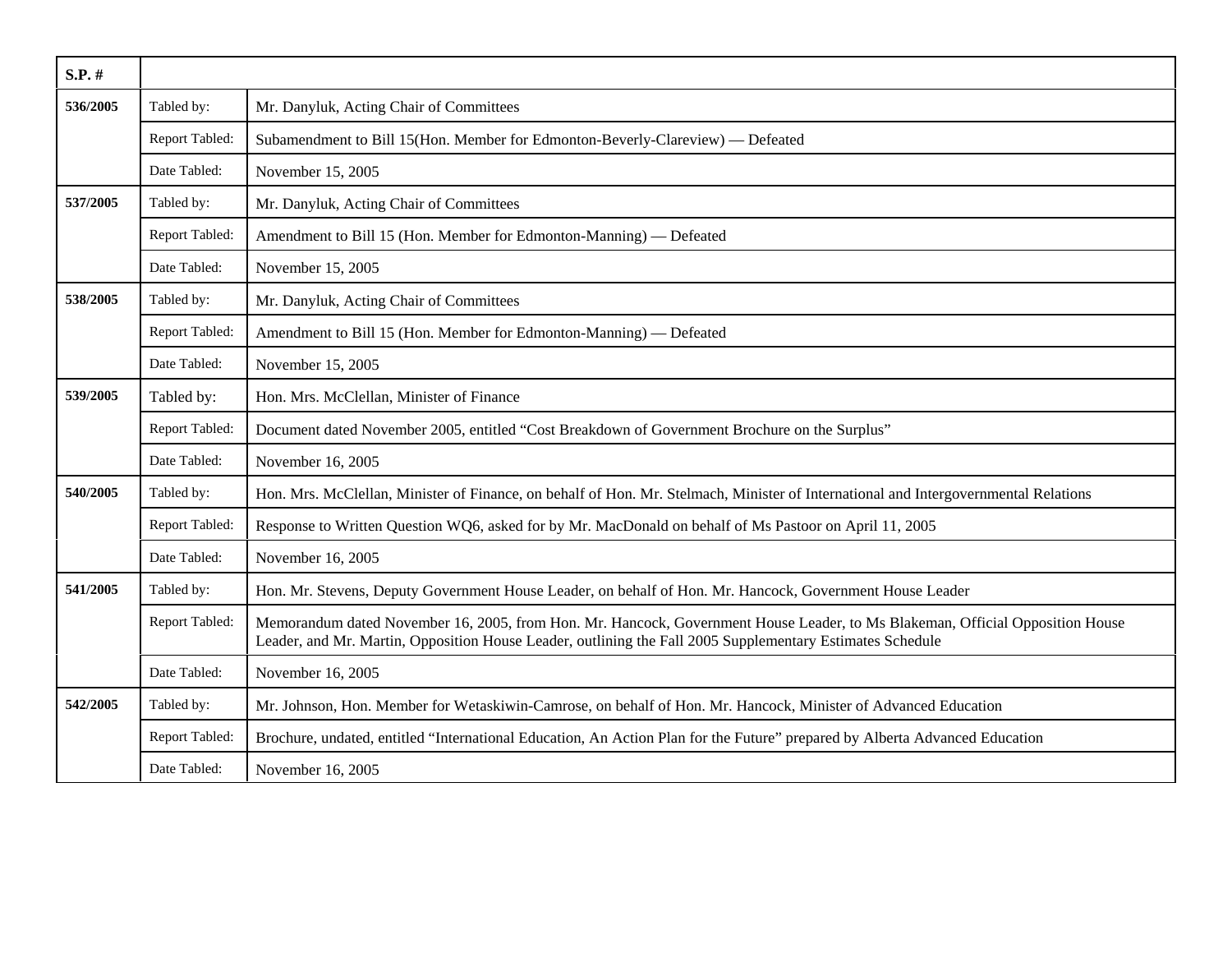| S.P. #   |                |                                                                                                                                                                                                                                                                                                                                     |
|----------|----------------|-------------------------------------------------------------------------------------------------------------------------------------------------------------------------------------------------------------------------------------------------------------------------------------------------------------------------------------|
| 543/2005 | Tabled by:     | Ms Blakeman, Hon. Member for Edmonton-Centre                                                                                                                                                                                                                                                                                        |
|          | Report Tabled: | Brochure, undated, entitled "Destination, Study in Alberta" prepared by Alberta Advanced Education                                                                                                                                                                                                                                  |
|          | Date Tabled:   | November 16, 2005                                                                                                                                                                                                                                                                                                                   |
| 544/2005 | Tabled by:     | Ms Blakeman, Hon. Member for Edmonton-Centre                                                                                                                                                                                                                                                                                        |
|          | Report Tabled: | E-mail message dated November 8, 2005, from Tena Wiebe of Edmonton to Hon. Ms Evans, Minister of Health and Wellness, expressing<br>concern regarding the recent hiring of Aon Consulting to study private health insurance and the need for the Government to fund staff required for<br>new hospitals and hospital beds           |
|          | Date Tabled:   | November 16, 2005                                                                                                                                                                                                                                                                                                                   |
| 545/2005 | Tabled by:     | Ms Blakeman, Hon. Member for Edmonton-Centre                                                                                                                                                                                                                                                                                        |
|          | Report Tabled: | E-mail message dated November 7, 2005, from S. Sexauer to Ms Blakeman, Hon. Member for Edmonton-Centre, expressing concern that her<br>relative waited in an Edmonton hospital emergency room for three days after suffering a stroke and the need for the Government to fund staff<br>required for new hospitals and hospital beds |
|          | Date Tabled:   | November 16, 2005                                                                                                                                                                                                                                                                                                                   |
| 546/2005 | Tabled by:     | Ms Blakeman, Hon. Member for Edmonton-Centre                                                                                                                                                                                                                                                                                        |
|          | Report Tabled: | Letter dated July 20, 2005, unsigned, from Verna M. Pollack of Calgary to Hon. Ms Evans, Minister of Health and Wellness, requesting the<br>Government provide funding for Herceptin, a therapy used to treat breast cancer                                                                                                         |
|          | Date Tabled:   | November 16, 2005                                                                                                                                                                                                                                                                                                                   |
| 547/2005 | Tabled by:     | Ms Blakeman, Hon. Member for Edmonton-Centre                                                                                                                                                                                                                                                                                        |
|          | Report Tabled: | E-mail message dated July 27, 2005, from Robert Pollack on behalf of his mother, Verna Pollack, to Ms Blakeman, Hon. Member for Edmonton-<br>Centre, requesting the Government provide funding for Herceptin, a therapy used to treat breast cancer                                                                                 |
|          | Date Tabled:   | November 16, 2005                                                                                                                                                                                                                                                                                                                   |
| 548/2005 | Tabled by:     | Mr. Elsalhy, Hon. Member for Edmonton-McClung                                                                                                                                                                                                                                                                                       |
|          | Report Tabled: | Report dated November 4, 2005, entitled "The Federal Accountability Act, Stephen Harper's commitment to Canadians to clean up government"<br>prepared by the Federal Conservative Party                                                                                                                                             |
|          | Date Tabled:   | November 16, 2005                                                                                                                                                                                                                                                                                                                   |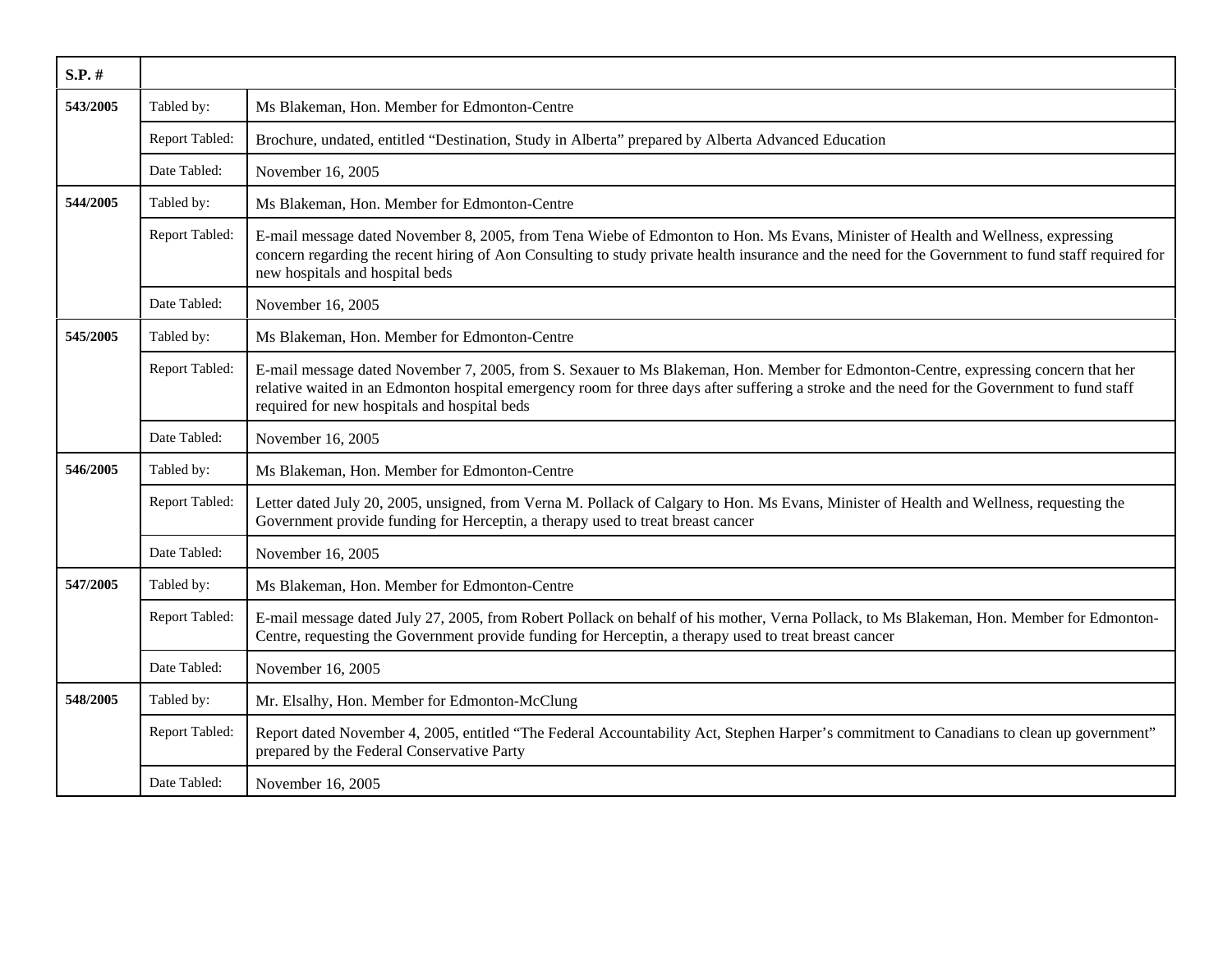| S.P. #   |                |                                                                                                                                                                                                                                                                          |
|----------|----------------|--------------------------------------------------------------------------------------------------------------------------------------------------------------------------------------------------------------------------------------------------------------------------|
| 549/2005 | Tabled by:     | Mr. Agnihotri, Hon. Member for Edmonton-Ellerslie                                                                                                                                                                                                                        |
|          | Report Tabled: | E-mail message dated October 26, 2005, from Barbara White of Edmonton to Mr. Agnihotri, Hon. Member for Edmonton-Ellerslie, expressing<br>concern over her four-hour wait at the Grey Nuns Hospital emergency room                                                       |
|          | Date Tabled:   | November 16, 2005                                                                                                                                                                                                                                                        |
| 550/2005 | Tabled by:     | Dr. Swann, Hon. Member for Calgary-Mountain View                                                                                                                                                                                                                         |
|          | Report Tabled: | News release dated November 15, 2005, entitled "Proposed EnCana development in the Suffield National Wildlife Area could set precedent for<br>other Federal Protected Areas" prepared by the Canadian Parks and Wilderness Society, Edmonton Chapter                     |
|          | Date Tabled:   | November 16, 2005                                                                                                                                                                                                                                                        |
| 551/2005 | Tabled by:     | Mr. MacDonald, Hon. Member for Edmonton-Gold Bar                                                                                                                                                                                                                         |
|          | Report Tabled: | Brochure, undated, entitled "Introduction to Cooperative Housing" prepared by Artspace                                                                                                                                                                                   |
|          | Date Tabled:   | November 16, 2005                                                                                                                                                                                                                                                        |
| 552/2005 | Tabled by:     | Dr. Miller, Hon. Member for Edmonton-Glenora                                                                                                                                                                                                                             |
|          | Report Tabled: | 5 letters dated October 29, 2005, from Edmonton residents to Hon. Mr. Stevens, Minister of Justice and Attorney General, requesting that his<br>office seek the prosecution of Chinese Consular officials involved in the willful promotion of hatred against Falun Gong |
|          | Date Tabled:   | November 16, 2005                                                                                                                                                                                                                                                        |
| 553/2005 | Tabled by:     | Dr. Pannu, Hon. Member for Edmonton-Strathcona                                                                                                                                                                                                                           |
|          | Report Tabled: | Brochure, undated, entitled "The Third Way or the Third Hoax" prepared by the Seniors' Action and Liaison Team (SALT)                                                                                                                                                    |
|          | Date Tabled:   | November 16, 2005                                                                                                                                                                                                                                                        |
| 554/2005 | Tabled by:     | Dr. Pannu, Hon. Member for Edmonton-Strathcona                                                                                                                                                                                                                           |
|          | Report Tabled: | Letter dated November 9, 2005, from Irene Payne of Edmonton to Hon. Mr. Klein, Premier, expressing opposition to private health care and<br>suggesting the Government cancel their contract with Aon Consulting                                                          |
|          | Date Tabled:   | November 16, 2005                                                                                                                                                                                                                                                        |
| 555/2005 | Tabled by:     | Clerk of the Assembly on behalf of Hon. Mrs. McClellan, Minister of Finance                                                                                                                                                                                              |
|          | Report Tabled: | Government of Alberta 2004-05 Annual Report                                                                                                                                                                                                                              |
|          | Date Tabled:   | November 16, 2005                                                                                                                                                                                                                                                        |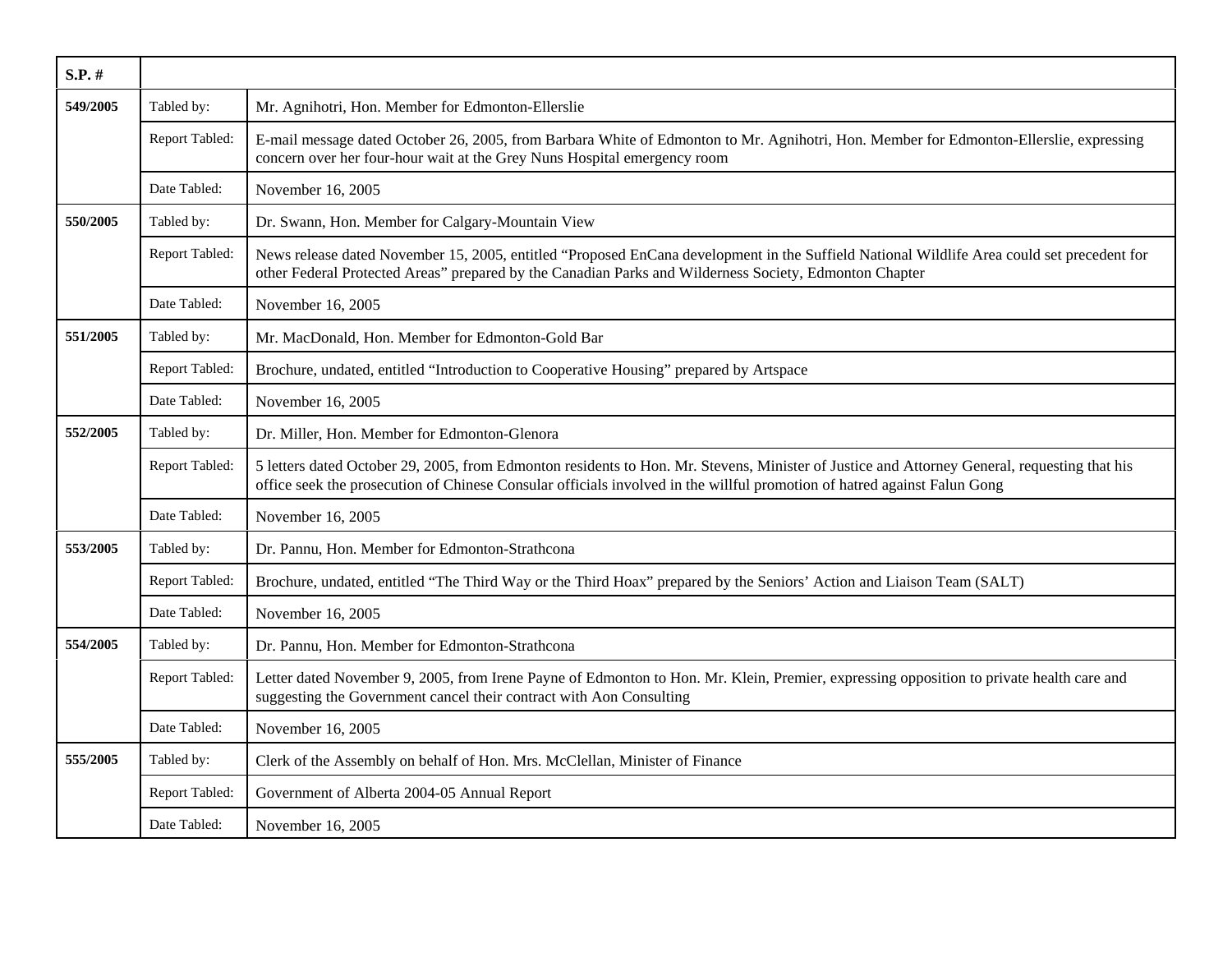| $S.P.$ # |                |                                                                                                               |
|----------|----------------|---------------------------------------------------------------------------------------------------------------|
| 556/2005 | Tabled by:     | Clerk of the Assembly on behalf of Hon. Mrs. McClellan, Minister of Finance                                   |
|          | Report Tabled: | Budget 2005, 2005-06 Quarterly Budget Report, Q1 Fiscal Update                                                |
|          | Date Tabled:   | November 16, 2005                                                                                             |
| 557/2005 | Tabled by:     | Clerk of the Assembly on behalf of Hon. Mrs. McClellan, Minister of Finance                                   |
|          | Report Tabled: | Budget 2005, 2005-06 Quarterly Budget Report, Q1 Activity Report                                              |
|          | Date Tabled:   | November 16, 2005                                                                                             |
| 558/2005 | Tabled by:     | Clerk of the Assembly on behalf of Hon. Mrs. McClellan, Minister of Finance                                   |
|          | Report Tabled: | Members of the Legislative Assembly Pension Plan, Annual Report for the year ended March 31, 2005             |
|          | Date Tabled:   | November 16, 2005                                                                                             |
| 559/2005 | Tabled by:     | Clerk of the Assembly on behalf of Hon. Mrs. McClellan, Minister of Finance                                   |
|          | Report Tabled: | Alberta Automobile Insurance Rate Board, Annual Report for Year Ending December 31, 2004                      |
|          | Date Tabled:   | November 16, 2005                                                                                             |
| 560/2005 | Tabled by:     | Clerk of the Assembly on behalf of Hon. Mrs. McClellan, Minister of Finance                                   |
|          | Report Tabled: | Alberta Securities Commission, 2005 Annual Report                                                             |
|          | Date Tabled:   | November 16, 2005                                                                                             |
| 561/2005 | Tabled by:     | Clerk of the Assembly on behalf of Hon. Mrs. McClellan, Minister of Finance                                   |
|          | Report Tabled: | ATB Financial, Annual Report 2005                                                                             |
|          | Date Tabled:   | November 16, 2005                                                                                             |
| 562/2005 | Tabled by:     | Clerk of the Assembly on behalf of Hon. Ms Calahasen, Minister of Aboriginal Affairs and Northern Development |
|          | Report Tabled: | Aboriginal Affairs and Northern Development, Annual Report 2004-2005                                          |
|          | Date Tabled:   | November 16, 2005                                                                                             |
| 563/2005 | Tabled by:     | Clerk of the Assembly on behalf of Hon. Mr. Hancock, Minister of Advanced Education                           |
|          | Report Tabled: | Alberta Advanced Education, Annual Report 2004-2005                                                           |
|          | Date Tabled:   | November 16, 2005                                                                                             |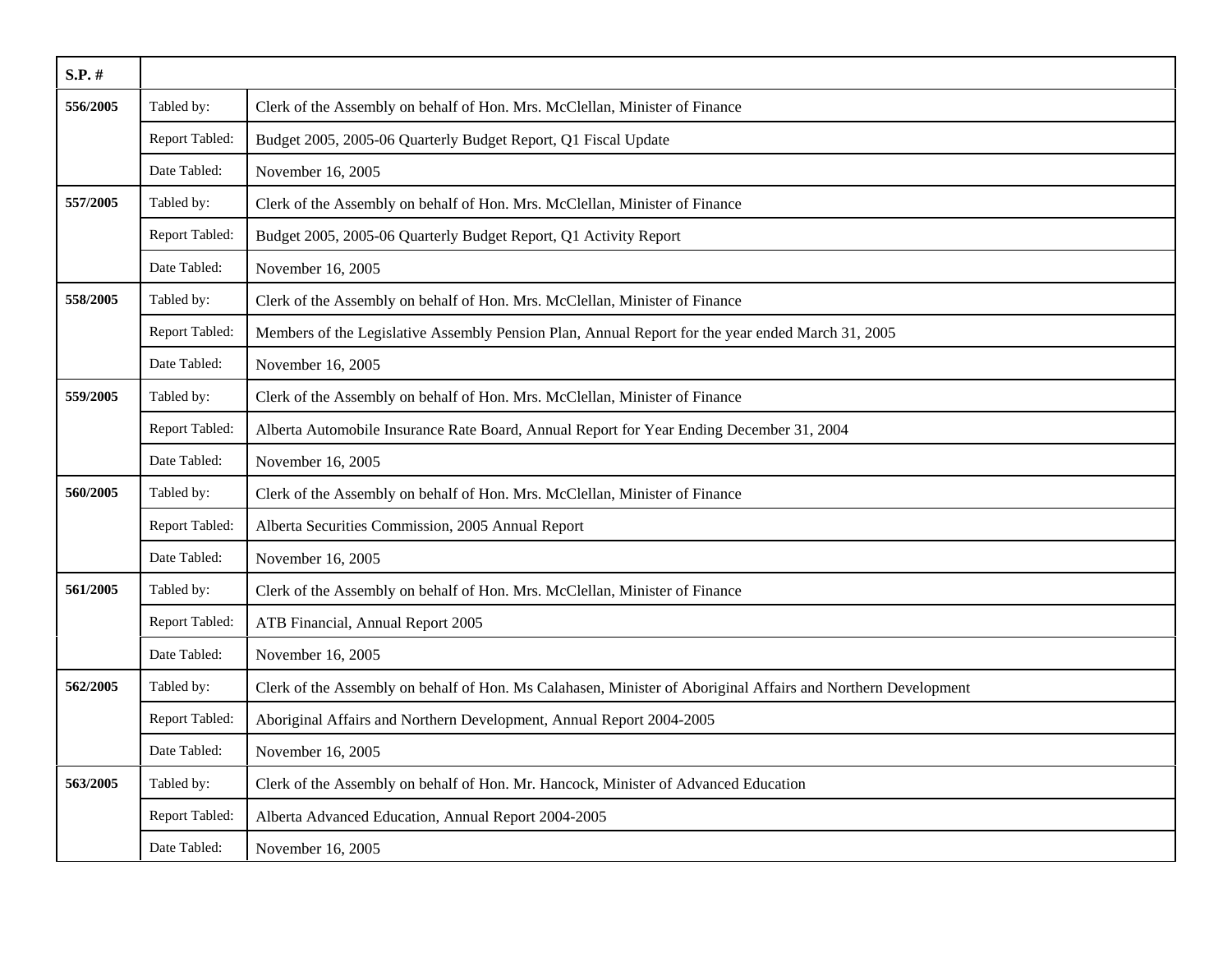| $S.P.$ # |                |                                                                                                         |
|----------|----------------|---------------------------------------------------------------------------------------------------------|
| 564/2005 | Tabled by:     | Clerk of the Assembly on behalf of Hon. Mr. Horner, Minister of Agriculture, Food and Rural Development |
|          | Report Tabled: | Alberta Agriculture, Food and Rural Development, Annual Report 2004-2005                                |
|          | Date Tabled:   | November 16, 2005                                                                                       |
| 565/2005 | Tabled by:     | Clerk of the Assembly on behalf of Hon. Mrs. Forsyth, Minister of Children's Services                   |
|          | Report Tabled: | Alberta Children's Services, Annual Report 2004-2005                                                    |
|          | Date Tabled:   | November 16, 2005                                                                                       |
| 566/2005 | Tabled by:     | Clerk of the Assembly on behalf of Hon. Mr. Mar, Minister of Community Development                      |
|          | Report Tabled: | Annual Report, Alberta Community Development, for the Fiscal Year Ended March 31, 2005                  |
|          | Date Tabled:   | November 16, 2005                                                                                       |
| 567/2005 | Tabled by:     | Clerk of the Assembly on behalf of Hon. Mr. Dunford, Minister of Economic Development                   |
|          | Report Tabled: | Alberta Economic Development, 2004-2005 Annual Report                                                   |
|          | Date Tabled:   | November 16, 2005                                                                                       |
| 568/2005 | Tabled by:     | Clerk of the Assembly on behalf of Hon. Mr. Zwozdesky, Minister of Education                            |
|          | Report Tabled: | Alberta Education, Annual Report 2004/05                                                                |
|          | Date Tabled:   | November 16, 2005                                                                                       |
| 569/2005 | Tabled by:     | Clerk of the Assembly on behalf of Hon. Mr. Melchin, Minister of Energy                                 |
|          | Report Tabled: | Alberta Ministry of Energy, 2004-2005 Annual Report                                                     |
|          | Date Tabled:   | November 16, 2005                                                                                       |
| 570/2005 | Tabled by:     | Clerk of the Assembly on behalf of Hon. Mr. Boutilier, Minister of Environment                          |
|          | Report Tabled: | Ministry of Environment, 2004-05 Annual Report                                                          |
|          | Date Tabled:   | November 16, 2005                                                                                       |
| 571/2005 | Tabled by:     | Clerk of the Assembly on behalf of Hon. Mr. Klein, Premier                                              |
|          | Report Tabled: | Executive Council, Annual Report 2004-2005                                                              |
|          | Date Tabled:   | November 16, 2005                                                                                       |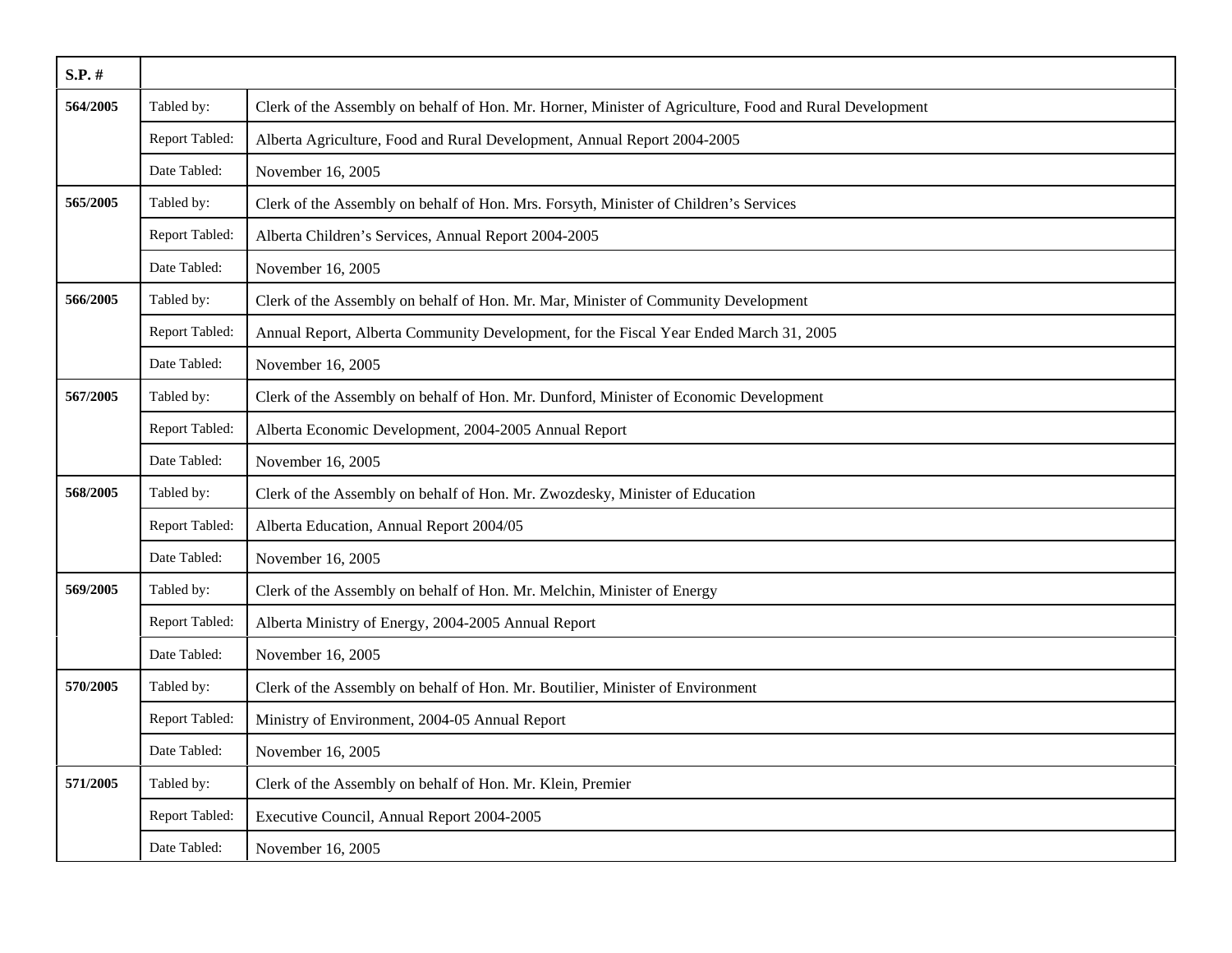| $S.P.$ # |                |                                                                                                  |
|----------|----------------|--------------------------------------------------------------------------------------------------|
| 572/2005 | Tabled by:     | Clerk of the Assembly on behalf of Hon. Mrs. McClellan, Minister of Finance                      |
|          | Report Tabled: | Alberta Finance, Annual Report 2005, for the fiscal year ended March 31, 2005                    |
|          | Date Tabled:   | November 16, 2005                                                                                |
| 573/2005 | Tabled by:     | Clerk of the Assembly on behalf of Hon. Mr. Graydon, Minister of Gaming                          |
|          | Report Tabled: | Alberta Gaming, 2004-2005 Annual Report                                                          |
|          | Date Tabled:   | November 16, 2005                                                                                |
| 574/2005 | Tabled by:     | Clerk of the Assembly on behalf of Hon. Mr. Lund, Minister of Government Services                |
|          | Report Tabled: | Annual Report, Alberta Government Services, 2004-2005                                            |
|          | Date Tabled:   | November 16, 2005                                                                                |
| 575/2005 | Tabled by:     | Clerk of the Assembly on behalf of Hon. Ms Evans, Minister of Health and Wellness                |
|          | Report Tabled: | Alberta Ministry of Health and Wellness, Annual Report 2004/2005, Section I                      |
|          | Date Tabled:   | November 16, 2005                                                                                |
| 576/2005 | Tabled by:     | Clerk of the Assembly on behalf of Hon. Ms Evans, Minister of Health and Wellness                |
|          | Report Tabled: | Alberta Ministry of Health and Wellness, Annual Report 2004/2005, Section II                     |
|          | Date Tabled:   | November 16, 2005                                                                                |
| 577/2005 | Tabled by:     | Clerk of the Assembly on behalf of Hon. Mr. Cardinal, Minister of Human Resources and Employment |
|          | Report Tabled: | Human Resources and Employment, Ministry Annual Report 2004/2005                                 |
|          | Date Tabled:   | November 16, 2005                                                                                |
| 578/2005 | Tabled by:     | Clerk of the Assembly on behalf of Hon. Dr. Oberg, Minister of Infrastructure and Transportation |
|          | Report Tabled: | Alberta Infrastructure and Transportation, Annual Report 2004-2005                               |
|          | Date Tabled:   | November 16, 2005                                                                                |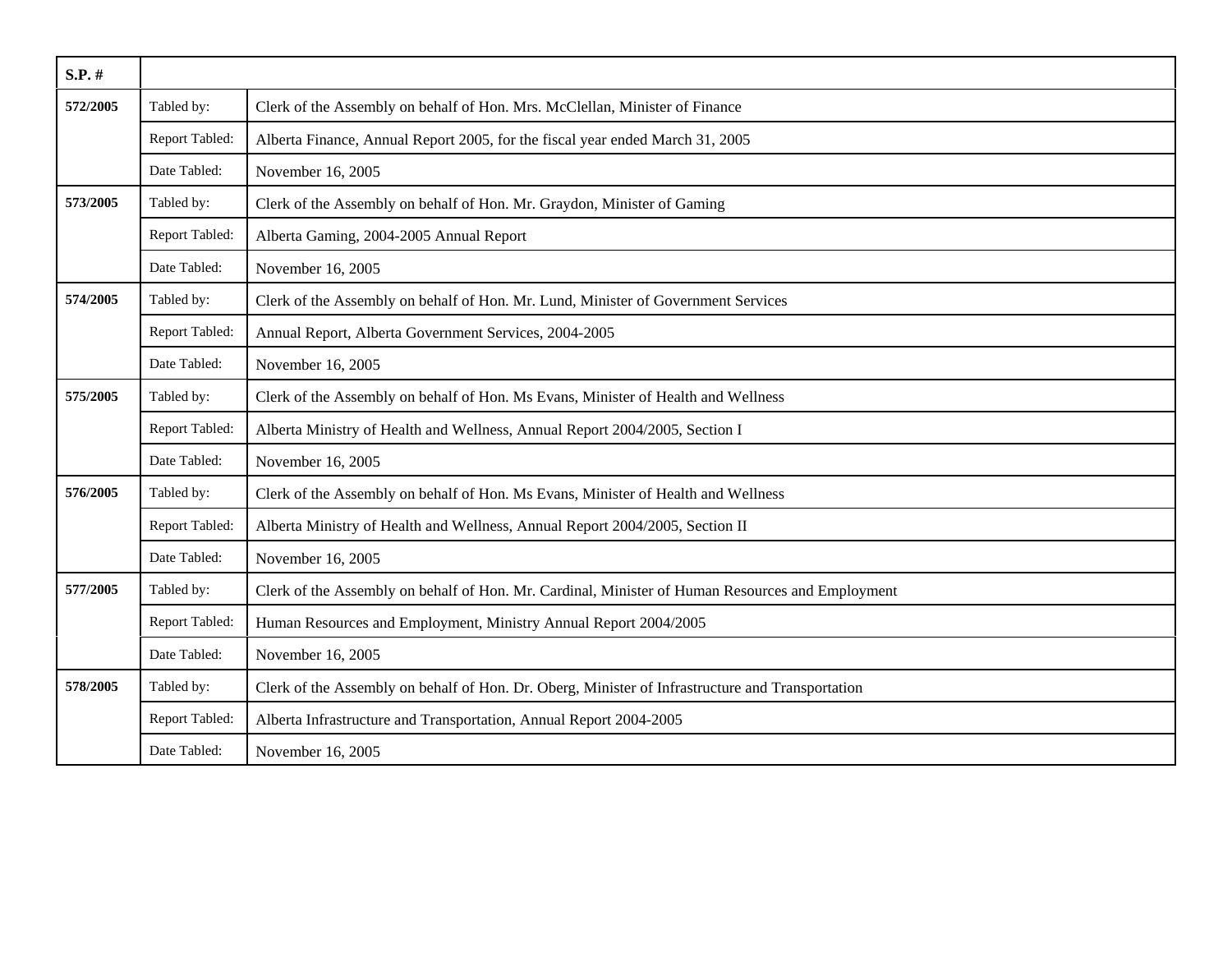| S.P. #   |                |                                                                                                                                                                                                                                                                                                                                |
|----------|----------------|--------------------------------------------------------------------------------------------------------------------------------------------------------------------------------------------------------------------------------------------------------------------------------------------------------------------------------|
| 579/2005 | Tabled by:     | Clerk of the Assembly on behalf of Hon. Mr. Doerksen, Minister of Innovation and Science                                                                                                                                                                                                                                       |
|          | Report Tabled: | Alberta Innovation and Science, Annual Report 2004-2005 (includes Alberta Science and Research Authority, Alberta Research Council Inc.,<br>Alberta Informatics Circle of Research Excellence Inc., Alberta Heritage Foundation for Medical Research, and Alberta Heritage Foundation for<br>Science and Engineering Research) |
|          | Date Tabled:   | November 16, 2005                                                                                                                                                                                                                                                                                                              |
| 580/2005 | Tabled by:     | Clerk of the Assembly on behalf of Hon. Mr. Stelmach, Minister of International and Intergovernmental Relations                                                                                                                                                                                                                |
|          | Report Tabled: | Alberta International and Intergovernmental Relations, Annual Report 2004-05                                                                                                                                                                                                                                                   |
|          | Date Tabled:   | November 16, 2005                                                                                                                                                                                                                                                                                                              |
| 581/2005 | Tabled by:     | Clerk of the Assembly on behalf of Hon. Mr. Stevens, Minister of Justice and Attorney General                                                                                                                                                                                                                                  |
|          | Report Tabled: | Alberta Justice, Annual Report, 2004-05                                                                                                                                                                                                                                                                                        |
|          | Date Tabled:   | November 16, 2005                                                                                                                                                                                                                                                                                                              |
| 582/2005 | Tabled by:     | Clerk of the Assembly on behalf of Hon. Mr. Renner, Minister of Municipal Affairs                                                                                                                                                                                                                                              |
|          | Report Tabled: | Alberta Municipal Affairs, 2004-2005 Annual Report                                                                                                                                                                                                                                                                             |
|          | Date Tabled:   | November 16, 2005                                                                                                                                                                                                                                                                                                              |
| 583/2005 | Tabled by:     | Clerk of the Assembly on behalf of Hon. Mr. Ouellette, Minister of Restructuring and Government Efficiency                                                                                                                                                                                                                     |
|          | Report Tabled: | Restructuring and Government Efficiency, Annual Report 2004-2005                                                                                                                                                                                                                                                               |
|          | Date Tabled:   | November 16, 2005                                                                                                                                                                                                                                                                                                              |
| 584/2005 | Tabled by:     | Clerk of the Assembly on behalf of Hon. Mrs. Fritz, Minister of Seniors and Community Supports                                                                                                                                                                                                                                 |
|          | Report Tabled: | Alberta Seniors and Community Supports, Annual Report 2004/2005                                                                                                                                                                                                                                                                |
|          | Date Tabled:   | November 16, 2005                                                                                                                                                                                                                                                                                                              |
| 585/2005 | Tabled by:     | Clerk of the Assembly on behalf of Hon. Mr. Cenaiko, Solicitor General and Minister of Public Security                                                                                                                                                                                                                         |
|          | Report Tabled: | Alberta Solicitor General, Annual Report 2004-2005                                                                                                                                                                                                                                                                             |
|          | Date Tabled:   | November 16, 2005                                                                                                                                                                                                                                                                                                              |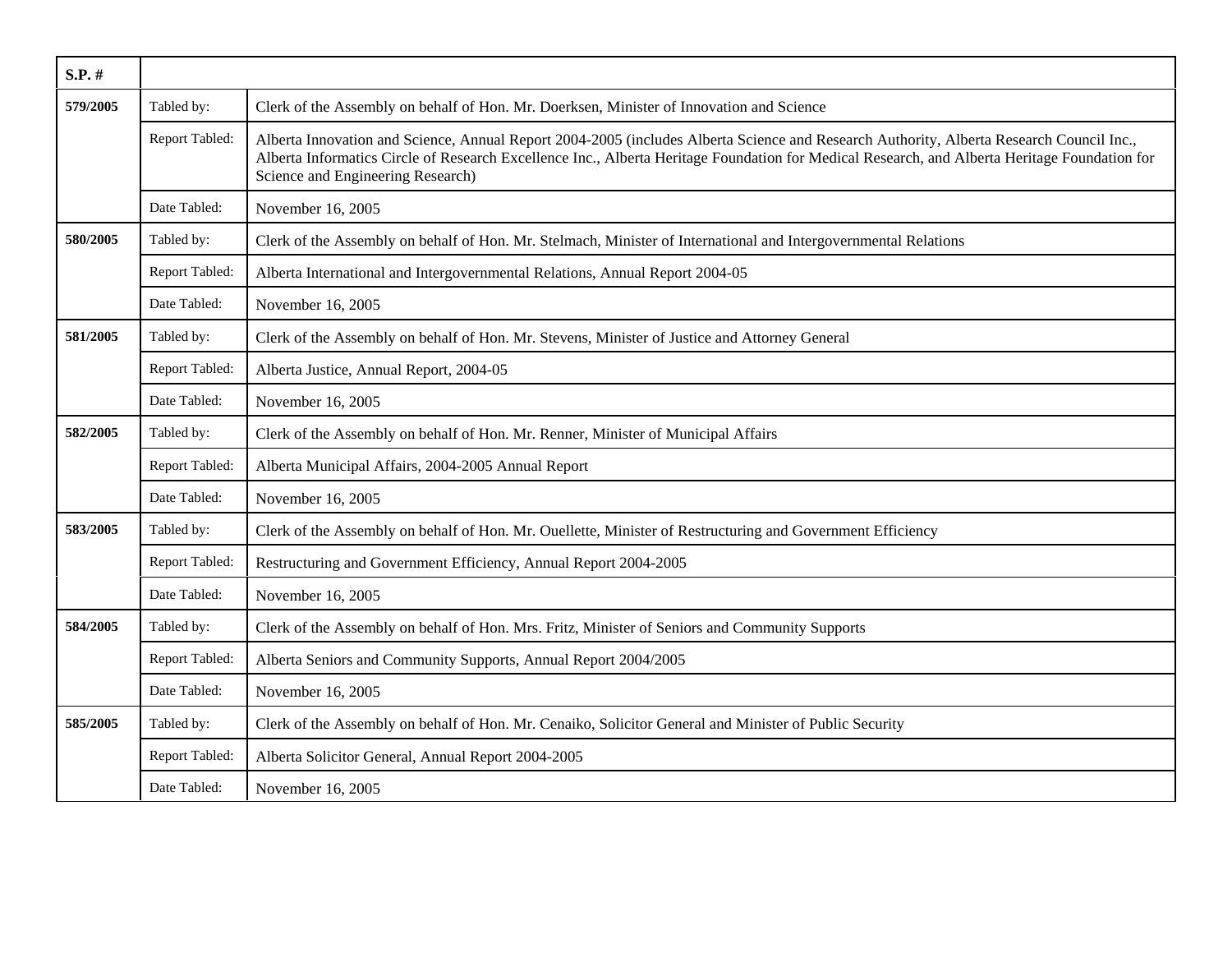| $S.P.$ # |                |                                                                                                                 |
|----------|----------------|-----------------------------------------------------------------------------------------------------------------|
| 586/2005 | Tabled by:     | Clerk of the Assembly on behalf of Hon. Mr. Coutts, Minister of Sustainable Resource Development                |
|          | Report Tabled: | Ministry of Sustainable Resource Development, Annual Report 2004-2005                                           |
|          | Date Tabled:   | November 16, 2005                                                                                               |
| 587/2005 | Tabled by:     | Clerk of the Assembly on behalf of Hon. Mr. Horner, Minister of Agriculture, Food and Rural Development         |
|          | Report Tabled: | Agriculture Financial Services Corporation, Annual Report 2004-2005                                             |
|          | Date Tabled:   | November 16, 2005                                                                                               |
| 588/2005 | Tabled by:     | Clerk of the Assembly on behalf of Mr. Liepert, Chair, Alberta Heritage Savings Trust Fund                      |
|          | Report Tabled: | Alberta Heritage Savings Trust Fund, 2005 Annual Report                                                         |
|          | Date Tabled:   | November 16, 2005                                                                                               |
| 589/2005 | Tabled by:     | Clerk of the Assembly on behalf of Mr. Liepert, Chair, Alberta Heritage Savings Trust Fund                      |
|          | Report Tabled: | Alberta Heritage Savings Trust Fund, 2005-06 First Quarter Update                                               |
|          | Date Tabled:   | November 16, 2005                                                                                               |
| 590/2005 | Tabled by:     | Clerk of the Assembly on behalf of Hon. Mr. Klein, Premier                                                      |
|          | Report Tabled: | Alberta's Promise Partners' Report 2004                                                                         |
|          | Date Tabled:   | November 16, 2005                                                                                               |
| 591/2005 | Tabled by:     | Clerk of the Assembly on behalf of Hon. Mr. Stevens, Minister of Justice and Attorney General                   |
|          | Report Tabled: | Alberta Law Foundation, Thirty-second Annual Report 2005 (Fiscal Year Ended March 31st)                         |
|          | Date Tabled:   | November 16, 2005                                                                                               |
| 592/2005 | Tabled by:     | Clerk of the Assembly on behalf of Hon. Mr. Stevens, Minister of Justice and Attorney General                   |
|          | Report Tabled: | Alberta Law Foundation, Audited Financial Statements and Other Financial Information, Year ended March 31, 2005 |
|          | Date Tabled:   | November 16, 2005                                                                                               |
| 593/2005 | Tabled by:     | Hon. Mrs. McClellan, Minister of Finance                                                                        |
|          | Report Tabled: | 2005-06 Supplementary Estimates, General Revenue Fund and Lottery Fund                                          |
|          | Date Tabled:   | November 16, 2005                                                                                               |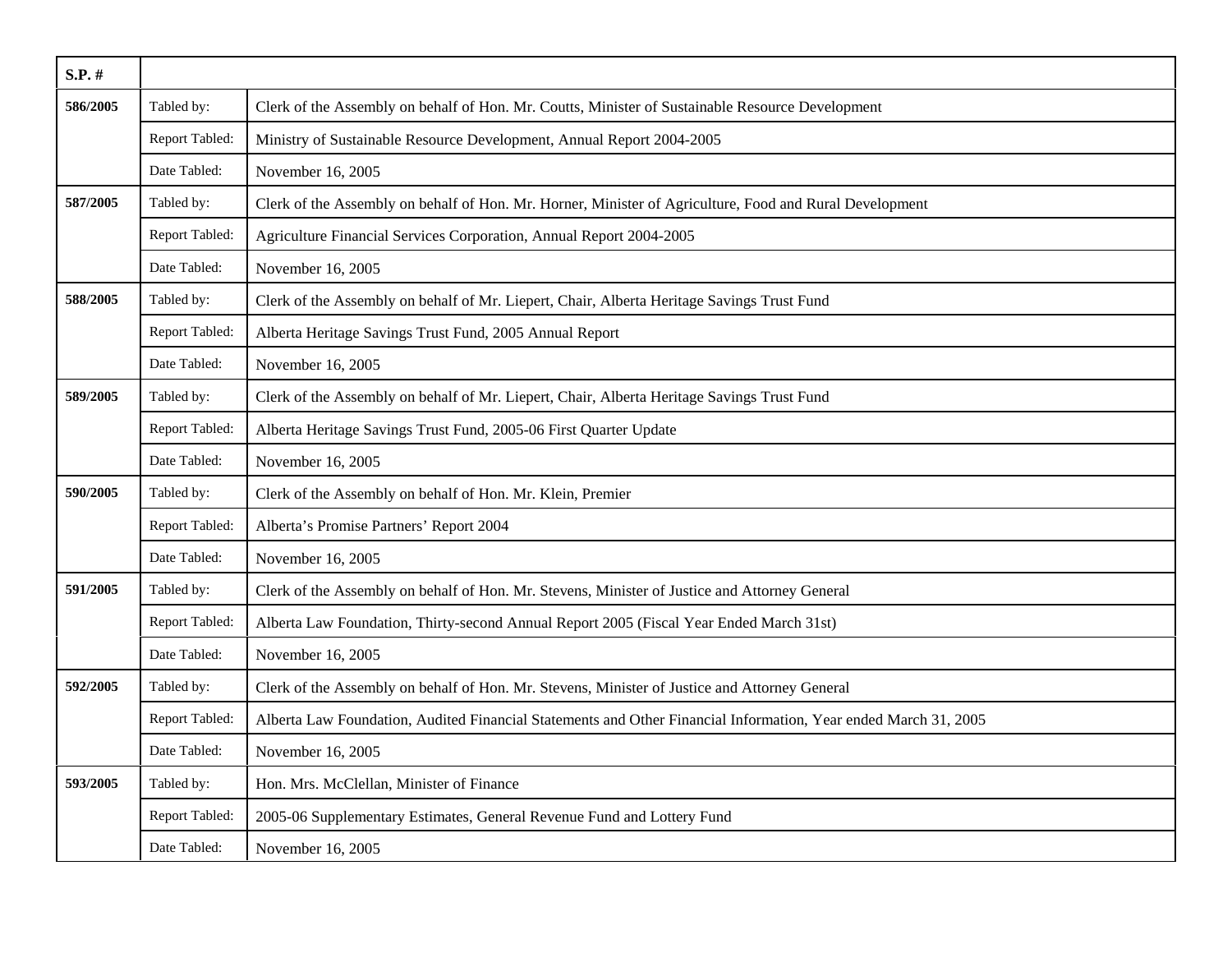| $S.P.$ # |                |                                                                                                                                                                                                                                                                                                                                                                 |
|----------|----------------|-----------------------------------------------------------------------------------------------------------------------------------------------------------------------------------------------------------------------------------------------------------------------------------------------------------------------------------------------------------------|
| 594/2005 | Tabled by:     | Hon. Mrs. McClellan, Minister of Finance                                                                                                                                                                                                                                                                                                                        |
|          | Report Tabled: | Government of Alberta Second Quarter Fiscal Update, 2005-06 Quarterly Budget Report                                                                                                                                                                                                                                                                             |
|          | Date Tabled:   | November 16, 2005                                                                                                                                                                                                                                                                                                                                               |
| 595/2005 | Tabled by:     | Hon. Mrs. McClellan, Minister of Finance                                                                                                                                                                                                                                                                                                                        |
|          | Report Tabled: | Government of Alberta Second Quarter Activity Report, 2005-06 Quarterly Budget Report                                                                                                                                                                                                                                                                           |
|          | Date Tabled:   | November 16, 2005                                                                                                                                                                                                                                                                                                                                               |
| 596/2005 | Tabled by:     | Hon. Mrs. McClellan, Minister of Finance                                                                                                                                                                                                                                                                                                                        |
|          | Report Tabled: | Alberta Heritage Savings Trust Fund, 2005-06 Second Quarter Update for the six months ended September 30, 2005                                                                                                                                                                                                                                                  |
|          | Date Tabled:   | November 16, 2005                                                                                                                                                                                                                                                                                                                                               |
| 597/2005 | Tabled by:     | Mr. Rogers, Acting Chair of Committees                                                                                                                                                                                                                                                                                                                          |
|          | Report Tabled: | Amendment to Bill 9 (Hon. Minister of Advanced Education) — Agreed to                                                                                                                                                                                                                                                                                           |
|          | Date Tabled:   | November 16, 2005                                                                                                                                                                                                                                                                                                                                               |
| 598/2005 | Tabled by:     | Dr. Pannu, Hon. Member for Edmonton-Strathcona                                                                                                                                                                                                                                                                                                                  |
|          | Report Tabled: | E-mail message dated November 15, 2005, from Dale and Anne Watson of Westerose to Mr. Mason, Hon. Leader of the New Democrat<br>Opposition, forwarding a copy of an e-mail message to Hon. Ms Evans, Minister of Health and Wellness, expressing opposition to the<br>Government doing business with an American company that promotes private health insurance |
|          | Date Tabled:   | November 17, 2005                                                                                                                                                                                                                                                                                                                                               |
| 599/2005 | Tabled by:     | Dr. Pannu, Hon. Member for Edmonton-Strathcona                                                                                                                                                                                                                                                                                                                  |
|          | Report Tabled: | E-mail message dated November 15, 2005, from Rod E. McConnell to Hon. Mr. Klein, Premier, expressing concern over the inaccessibility of<br>information regarding the process used to redesign the health care system                                                                                                                                           |
|          | Date Tabled:   | November 17, 2005                                                                                                                                                                                                                                                                                                                                               |
| 600/2005 | Tabled by:     | Mr. MacDonald, Hon. Member for Edmonton-Gold Bar                                                                                                                                                                                                                                                                                                                |
|          | Report Tabled: | Letter dated November 7, 2005, from Shirley R. Howe, Public Service Commissioner, to Mr. MacDonald, Hon. Member for Edmonton-Gold Bar,<br>regarding Murray Smith's appointment to the board of directors of TUSK Energy Corporation                                                                                                                             |
|          | Date Tabled:   | November 17, 2005                                                                                                                                                                                                                                                                                                                                               |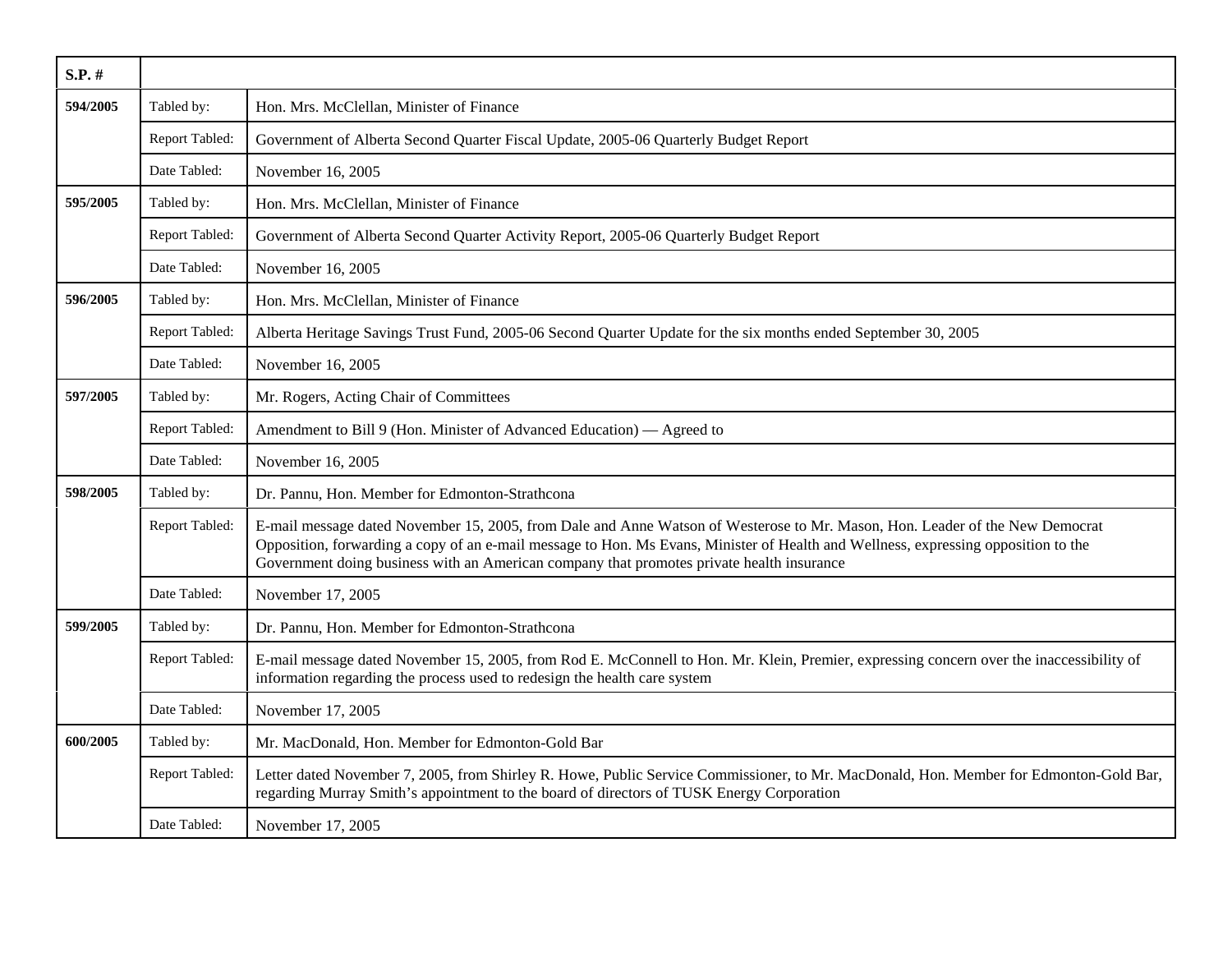| S.P. #   |                |                                                                                                                                                                                                                                                                 |
|----------|----------------|-----------------------------------------------------------------------------------------------------------------------------------------------------------------------------------------------------------------------------------------------------------------|
| 601/2005 | Tabled by:     | Mr. Eggen, Hon. Member for Edmonton-Calder                                                                                                                                                                                                                      |
|          | Report Tabled: | 2 Pollution Watch fact sheets, undated, entitled "Alberta Pollution Highlights" and "National Pollution Highlights"                                                                                                                                             |
|          | Date Tabled:   | November 17, 2005                                                                                                                                                                                                                                               |
| 602/2005 | Tabled by:     | Mr. Eggen, Hon. Member for Edmonton-Calder                                                                                                                                                                                                                      |
|          | Report Tabled: | Pembina Institute news release dated October 26, 2005, entitled "The Government of Alberta's Mineable Oil Sands Strategy Would Write Off<br>2800 km <sup>2</sup> of Alberta's Boreal Forest"                                                                    |
|          | Date Tabled:   | November 17, 2005                                                                                                                                                                                                                                               |
| 603/2005 | Tabled by:     | Dr. Miller, Hon. Member for Edmonton-Glenora                                                                                                                                                                                                                    |
|          | Report Tabled: | E-mail message dated November 8, 2005, from Tracy Foster of Edmonton to Dr. Miller, Hon. Member for Edmonton-Glenora, expressing<br>concern regarding the unfunded liability for teachers' pensions                                                             |
|          | Date Tabled:   | November 17, 2005                                                                                                                                                                                                                                               |
| 604/2005 | Tabled by:     | Dr. Miller, Hon. Member for Edmonton-Glenora                                                                                                                                                                                                                    |
|          | Report Tabled: | Letter dated October 6, 2005, from Carol Anne Inglis to Hon. Mr. Klein, Premier, commenting on prosperity cheques                                                                                                                                               |
|          | Date Tabled:   | November 17, 2005                                                                                                                                                                                                                                               |
| 605/2005 | Tabled by:     | Mr. Martin, Hon. Member for Edmonton-Beverly-Clareview                                                                                                                                                                                                          |
|          | Report Tabled: | Edmonton Public Schools memorandum dated September 27, 2005, from A. McBeath, Superintendent of Schools, to the Board of Trustees,<br>providing a comparison of library technicians, learning resource personnel, and counsellors in adjoining school districts |
|          | Date Tabled:   | November 17, 2005                                                                                                                                                                                                                                               |
| 606/2005 | Tabled by:     | Mr. Martin, Hon. Member for Edmonton-Beverly-Clareview                                                                                                                                                                                                          |
|          | Report Tabled: | Document, undated, entitled "Labour Legislation Provisions for Settlement of a First Collective Agreement by Arbitration or by the Labour<br>Board"                                                                                                             |
|          | Date Tabled:   | November 17, 2005                                                                                                                                                                                                                                               |
| 607/2005 | Tabled by:     | Mr. Agnihotri, Hon. Member for Edmonton-Ellerslie                                                                                                                                                                                                               |
|          | Report Tabled: | E-mail message from an Edmonton-Ellerslie constituent requesting immediate assistance for her drug-addicted son and expressing concern<br>regarding Edmonton treatment centres                                                                                  |
|          | Date Tabled:   | November 17, 2005                                                                                                                                                                                                                                               |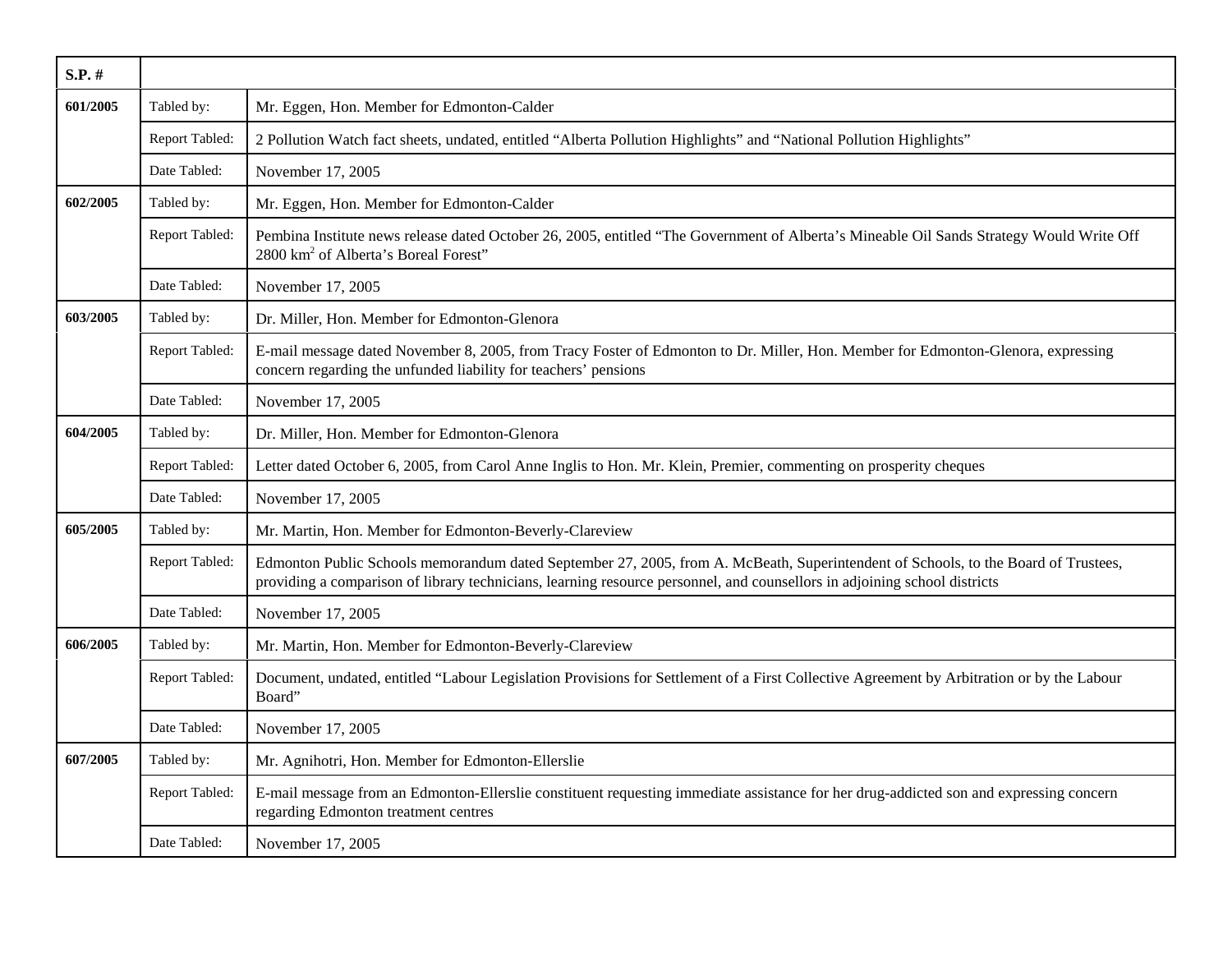| $S.P.$ # |                       |                                                                                                                                             |
|----------|-----------------------|---------------------------------------------------------------------------------------------------------------------------------------------|
| 608/2005 | Tabled by:            | Clerk of the Assembly on behalf of Hon. Ms Evans, Minister of Health and Wellness                                                           |
|          | Report Tabled:        | Alberta Mental Health Patient Advocate Office, 2003-2004 Annual Report                                                                      |
|          | Date Tabled:          | November 17, 2005                                                                                                                           |
| 609/2005 | Tabled by:            | Clerk of the Assembly on behalf of Hon. Ms Evans, Minister of Health and Wellness                                                           |
|          | Report Tabled:        | Alberta Association of Registered Nurses, 2003-2004 Annual Report, with attached Financial Statements for the Year Ended September 30, 2004 |
|          | Date Tabled:          | November 17, 2005                                                                                                                           |
| 610/2005 | Tabled by:            | Clerk of the Assembly on behalf of Hon. Ms Evans, Minister of Health and Wellness                                                           |
|          | Report Tabled:        | Alberta Opticians Association, Annual Report 2004                                                                                           |
|          | Date Tabled:          | November 17, 2005                                                                                                                           |
| 611/2005 | Tabled by:            | Clerk of the Assembly on behalf of Hon. Ms Evans, Minister of Health and Wellness                                                           |
|          | Report Tabled:        | Alberta Dental Hygienists' Association, 2004 Annual Report                                                                                  |
|          | Date Tabled:          | November 17, 2005                                                                                                                           |
| 612/2005 | Tabled by:            | Clerk of the Assembly on behalf of Hon. Ms Evans, Minister of Health and Wellness                                                           |
|          | Report Tabled:        | Alberta College of Pharmacists, Annual Report 2004-2005                                                                                     |
|          | Date Tabled:          | November 17, 2005                                                                                                                           |
| 613/2005 | Tabled by:            | Clerk of the Assembly on behalf of Hon. Ms Evans, Minister of Health and Wellness                                                           |
|          | Report Tabled:        | College of Alberta Denturists, Annual Report 2004                                                                                           |
|          | Date Tabled:          | November 17, 2005                                                                                                                           |
| 614/2005 | Tabled by:            | Clerk of the Assembly on behalf of Hon. Ms Evans, Minister of Health and Wellness                                                           |
|          | Report Tabled:        | Alberta College of Speech-Language Pathologists and Audiologists, 2004 Annual Report                                                        |
|          | Date Tabled:          | November 17, 2005                                                                                                                           |
| 615/2005 | Tabled by:            | Clerk of the Assembly on behalf of Hon. Ms Evans, Minister of Health and Wellness                                                           |
|          | <b>Report Tabled:</b> | Alberta College of Optometrists, Annual Report 2004                                                                                         |
|          | Date Tabled:          | November 17, 2005                                                                                                                           |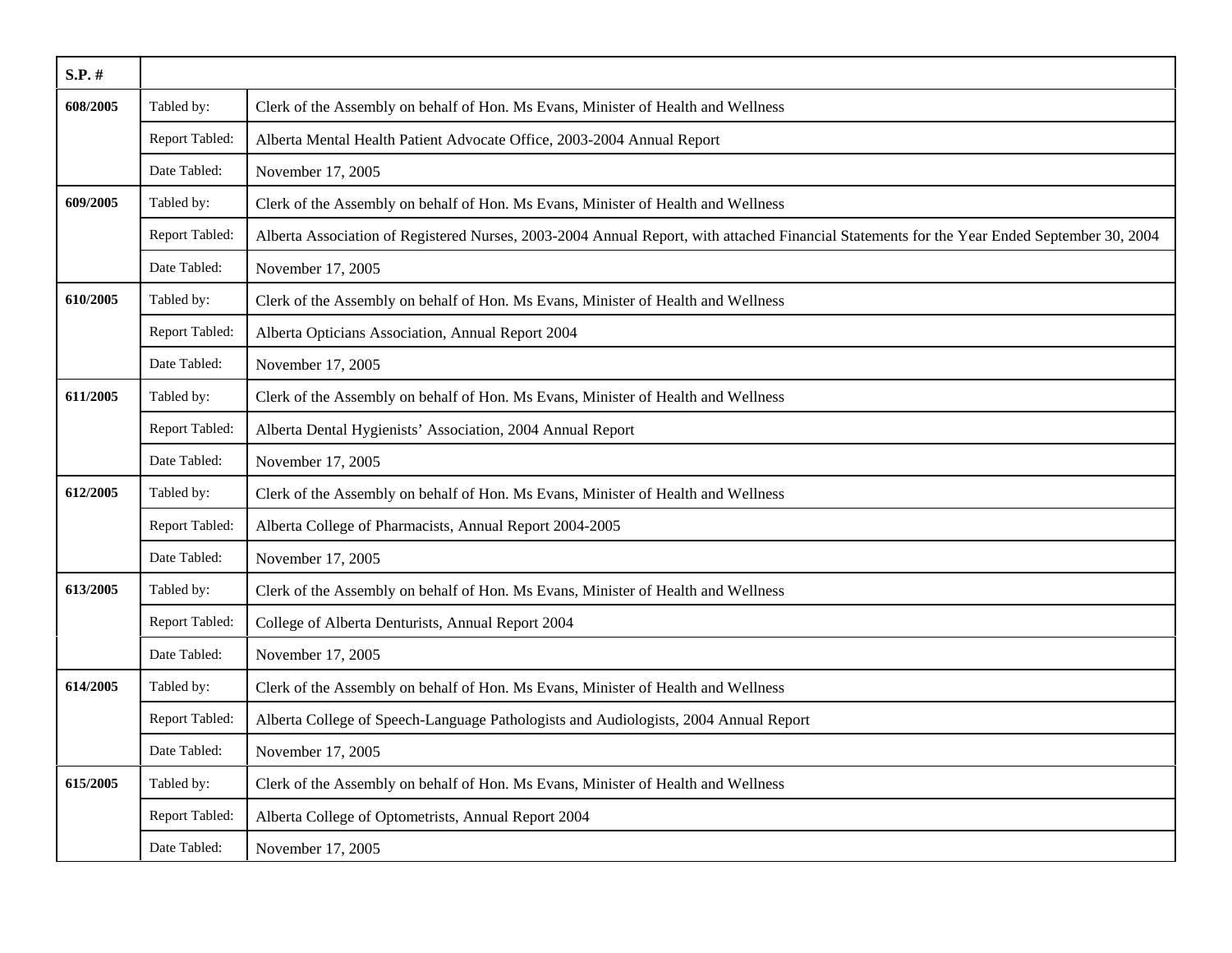| $S.P.$ # |                |                                                                                   |
|----------|----------------|-----------------------------------------------------------------------------------|
| 616/2005 | Tabled by:     | Clerk of the Assembly on behalf of Hon. Ms Evans, Minister of Health and Wellness |
|          | Report Tabled: | Alberta Mental Health Board, 2004/05 Annual Report                                |
|          | Date Tabled:   | November 17, 2005                                                                 |
| 617/2005 | Tabled by:     | Clerk of the Assembly on behalf of Hon. Ms Evans, Minister of Health and Wellness |
|          | Report Tabled: | Aspen Regional Health, 2004-2005 Annual Report                                    |
|          | Date Tabled:   | November 17, 2005                                                                 |
| 618/2005 | Tabled by:     | Clerk of the Assembly on behalf of Hon. Ms Evans, Minister of Health and Wellness |
|          | Report Tabled: | Peace Country Health, Annual Report 2004-2005                                     |
|          | Date Tabled:   | November 17, 2005                                                                 |
| 619/2005 | Tabled by:     | Clerk of the Assembly on behalf of Hon. Ms Evans, Minister of Health and Wellness |
|          | Report Tabled: | Calgary Health Region, 2004-2005 Annual Report                                    |
|          | Date Tabled:   | November 17, 2005                                                                 |
| 620/2005 | Tabled by:     | Clerk of the Assembly on behalf of Hon. Ms Evans, Minister of Health and Wellness |
|          | Report Tabled: | Capital Health, Annual Report 2004-2005                                           |
|          | Date Tabled:   | November 17, 2005                                                                 |
| 621/2005 | Tabled by:     | Clerk of the Assembly on behalf of Hon. Ms Evans, Minister of Health and Wellness |
|          | Report Tabled: | East Central Health, Annual Report 2004-2005                                      |
|          | Date Tabled:   | November 17, 2005                                                                 |
| 622/2005 | Tabled by:     | Clerk of the Assembly on behalf of Hon. Ms Evans, Minister of Health and Wellness |
|          | Report Tabled: | Palliser Health Region, Annual Report 2004-2005                                   |
|          | Date Tabled:   | November 17, 2005                                                                 |
| 623/2005 | Tabled by:     | Clerk of the Assembly on behalf of Hon. Ms Evans, Minister of Health and Wellness |
|          | Report Tabled: | Northern Lights Health Region, Annual Report 2004/2005                            |
|          | Date Tabled:   | November 17, 2005                                                                 |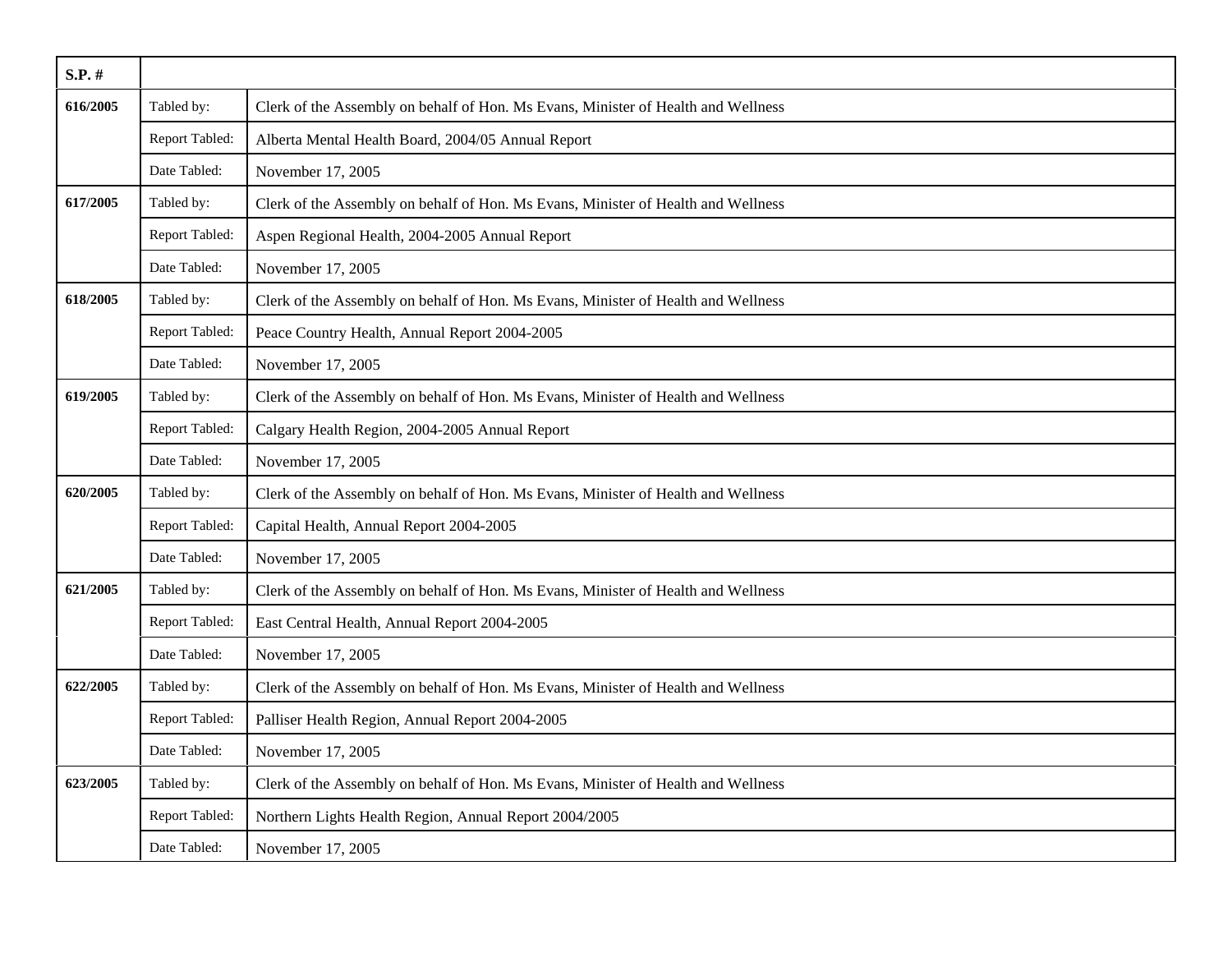| $S.P.$ # |                |                                                                                                                                                                                                                                                                                                                                                                                              |
|----------|----------------|----------------------------------------------------------------------------------------------------------------------------------------------------------------------------------------------------------------------------------------------------------------------------------------------------------------------------------------------------------------------------------------------|
| 624/2005 | Tabled by:     | Clerk of the Assembly on behalf of Hon. Ms Evans, Minister of Health and Wellness                                                                                                                                                                                                                                                                                                            |
|          | Report Tabled: | David Thompson Health Region, Annual Report 2004-2005                                                                                                                                                                                                                                                                                                                                        |
|          | Date Tabled:   | November 17, 2005                                                                                                                                                                                                                                                                                                                                                                            |
| 625/2005 | Tabled by:     | Clerk of the Assembly on behalf of Hon. Ms Evans, Minister of Health and Wellness                                                                                                                                                                                                                                                                                                            |
|          | Report Tabled: | Chinook Health Region, Annual Report 2004-2005                                                                                                                                                                                                                                                                                                                                               |
|          | Date Tabled:   | November 17, 2005                                                                                                                                                                                                                                                                                                                                                                            |
| 626/2005 | Tabled by:     | Clerk of the Assembly on behalf of Hon. Ms Evans, Minister of Health and Wellness                                                                                                                                                                                                                                                                                                            |
|          | Report Tabled: | Alberta Cancer Board, Annual Report 2004-05                                                                                                                                                                                                                                                                                                                                                  |
|          | Date Tabled:   | November 17, 2005                                                                                                                                                                                                                                                                                                                                                                            |
| 627/2005 | Tabled by:     | Clerk of the Assembly on behalf of Hon. Ms Evans, Minister of Health and Wellness                                                                                                                                                                                                                                                                                                            |
|          | Report Tabled: | Response to Written Question WQ5, asked for by Mr. MacDonald on behalf of Dr. Taft on April 11, 2005                                                                                                                                                                                                                                                                                         |
|          | Date Tabled:   | November 17, 2005                                                                                                                                                                                                                                                                                                                                                                            |
| 628/2005 | Tabled by:     | Clerk of the Assembly on behalf of Hon. Ms Evans, Minister of Health and Wellness                                                                                                                                                                                                                                                                                                            |
|          | Report Tabled: | Return to Order of the Assembly MR4, asked for by Dr. Pannu on behalf of Mr. Mason on April 4, 2005                                                                                                                                                                                                                                                                                          |
|          | Date Tabled:   | November 17, 2005                                                                                                                                                                                                                                                                                                                                                                            |
| 629/2005 | Tabled by:     | Hon. Mrs. McClellan, Minister of Finance                                                                                                                                                                                                                                                                                                                                                     |
|          | Report Tabled: | Erratum to the Preface of the 2005-06 Supplementary Estimates, General Revenue Fund and Lottery Fund                                                                                                                                                                                                                                                                                         |
|          | Date Tabled:   | November 21, 2005                                                                                                                                                                                                                                                                                                                                                                            |
| 630/2005 | Tabled by:     | Hon. Mr. Zwozdesky, Minister of Education                                                                                                                                                                                                                                                                                                                                                    |
|          | Report Tabled: | Letter dated November 21, 2005, from Hon. Mr. Zwozdesky, Minister of Education, to Dr. Annette LaGrange, Dean, Faculty of Education,<br>University of Calgary, offering congratulations on the launch of the book "My Most Memorable Teacher: 100 Stories Celebrating 100 Years of<br>Alberta Teaching Excellence," a centennial project of the University of Calgary's Faculty of Education |
|          | Date Tabled:   | November 21, 2005                                                                                                                                                                                                                                                                                                                                                                            |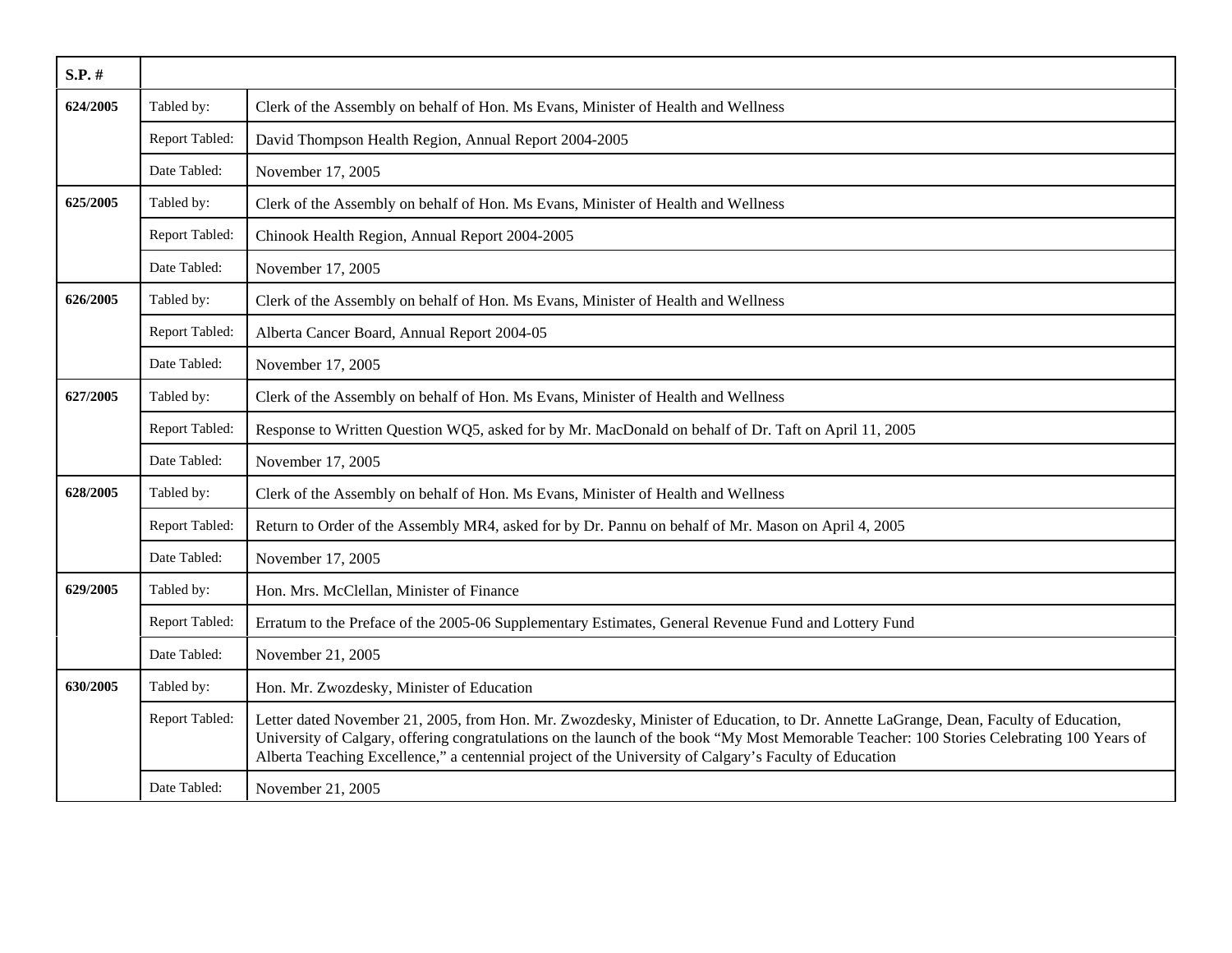| $S.P.$ # |                |                                                                                                                                                                                                                                                  |
|----------|----------------|--------------------------------------------------------------------------------------------------------------------------------------------------------------------------------------------------------------------------------------------------|
| 631/2005 | Tabled by:     | Mr. Prins, Hon. Member for Lacombe-Ponoka                                                                                                                                                                                                        |
|          | Report Tabled: | Seniors Advisory Council for Alberta, Annual Report for 2004-2005 to the Minister of Seniors and Community Supports for the year ended<br>March 31, 2005                                                                                         |
|          | Date Tabled:   | November 21, 2005                                                                                                                                                                                                                                |
| 632/2005 | Tabled by:     | Ms Blakeman, Hon. Member for Edmonton-Centre                                                                                                                                                                                                     |
|          | Report Tabled: | E-mail message dated July 28, 2005, from Ronald G. Rowswell of Edmonton to Hon. Mr. Klein, Premier, expressing opposition to the exemption<br>of civil marriage commissioners from being required to perform same-sex civil marriages            |
|          | Date Tabled:   | November 21, 2005                                                                                                                                                                                                                                |
| 633/2005 | Tabled by:     | Ms Blakeman, Hon. Member for Edmonton-Centre                                                                                                                                                                                                     |
|          | Report Tabled: | E-mail message dated September 23, 2005, from Yohana Rihana to Ms Blakeman, Hon. Member for Edmonton-Centre, expressing opposition to<br>the Government's 2005 resource rebate program                                                           |
|          | Date Tabled:   | November 21, 2005                                                                                                                                                                                                                                |
| 634/2005 | Tabled by:     | Mr. Bonko, Hon. Member for Edmonton-Decore                                                                                                                                                                                                       |
|          | Report Tabled: | Resolution No. 11-18-05-02-CCPC, undated, agreed to by the Treaty 8 First Nations of Alberta regarding Forest Management Agreement<br>Renewals                                                                                                   |
|          | Date Tabled:   | November 21, 2005                                                                                                                                                                                                                                |
| 635/2005 | Tabled by:     | Mr. Agnihotri, Hon. Member for Edmonton-Ellerslie                                                                                                                                                                                                |
|          | Report Tabled: | Copies of 2 recent e-mail messages from Linda Glasier to Mr. Agnihotri, Hon. Member for Edmonton-Ellerslie, suggesting the Government's free<br>tuition proposal include certain eligibility criteria, with attached response from Mr. Agnihotri |
|          | Date Tabled:   | November 21, 2005                                                                                                                                                                                                                                |
| 636/2005 | Tabled by:     | Mr. Martin, Hon. Member for Edmonton-Beverly-Clareview, on behalf of Mr. Mason, Hon. Leader of the New Democrat Opposition                                                                                                                       |
|          | Report Tabled: | Report dated October 2005, entitled "The Alberta Pharmaceutical Savings Agency" prepared by the Alberta NDP (New Democratic Party)<br>Opposition                                                                                                 |
|          | Date Tabled:   | November 21, 2005                                                                                                                                                                                                                                |
| 637/2005 | Tabled by:     | Hon. Mr. Kowalski, Speaker of the Legislative Assembly                                                                                                                                                                                           |
|          | Report Tabled: | Pamphlet entitled "Page Biographies, Legislative Assembly of Alberta, 26th Legislature, First Session, Fall 2005"                                                                                                                                |
|          | Date Tabled:   | November 21, 2005                                                                                                                                                                                                                                |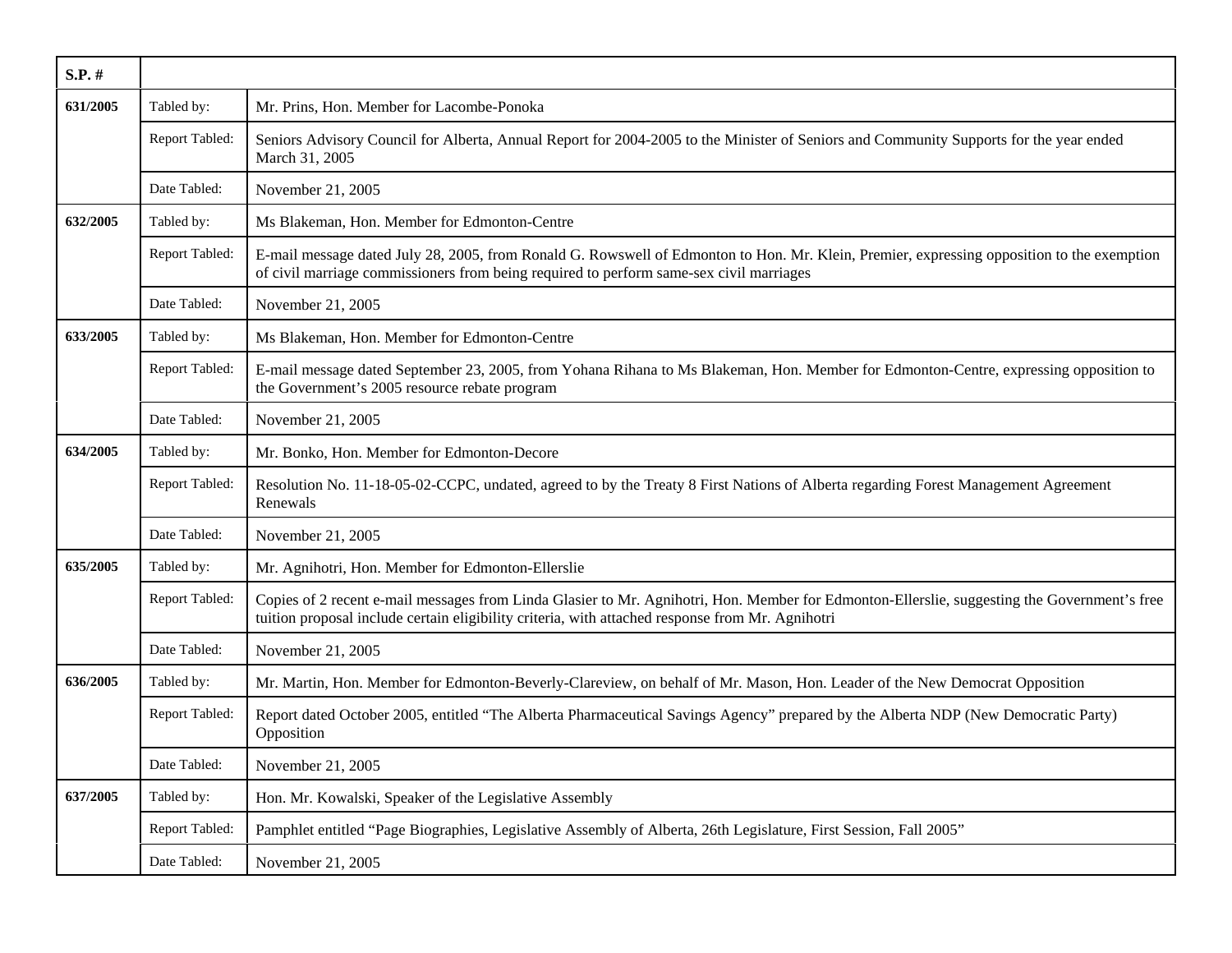| S.P. #   |                |                                                                                                                            |
|----------|----------------|----------------------------------------------------------------------------------------------------------------------------|
| 638/2005 | Tabled by:     | Clerk of the Assembly on behalf of Hon. Mr. Cardinal, Minister of Human Resources and Employment                           |
|          | Report Tabled: | Report, undated, entitled "Collective Agreement Settlements in Alberta" prepared by Alberta Human Resources and Employment |
|          | Date Tabled:   | November 21, 2005                                                                                                          |
| 639/2005 | Tabled by:     | Clerk of the Assembly on behalf of Hon. Mrs. Fritz, Minister of Seniors and Community Supports                             |
|          | Report Tabled: | Response to Written Question WQ9, asked for by Mr. MacDonald on behalf of Ms Pastoor on April 11, 2005                     |
|          | Date Tabled:   | November 21, 2005                                                                                                          |
| 640/2005 | Tabled by:     | Clerk of the Assembly on behalf of Hon. Mrs. Fritz, Minister of Seniors and Community Supports                             |
|          | Report Tabled: | Response to Written Question WQ32, asked for by Mr. Eggen on behalf of Mr. Martin on May 9, 2005                           |
|          | Date Tabled:   | November 21, 2005                                                                                                          |
| 641/2005 | Tabled by:     | Clerk of the Assembly on behalf of Hon. Mrs. Fritz, Minister of Seniors and Community Supports                             |
|          | Report Tabled: | Return to Order of the Assembly MR23, asked for by Ms Pastoor on April 18, 2005                                            |
|          | Date Tabled:   | November 21, 2005                                                                                                          |
| 642/2005 | Tabled by:     | Clerk of the Assembly on behalf of Hon. Mr. Renner, Minister of Municipal Affairs                                          |
|          | Report Tabled: | Alberta Boilers Safety Association, Annual Report 2004                                                                     |
|          | Date Tabled:   | November 21, 2005                                                                                                          |
| 643/2005 | Tabled by:     | Clerk of the Assembly on behalf of Hon. Mr. Renner, Minister of Municipal Affairs                                          |
|          | Report Tabled: | Alberta Elevating Devices and Amusement Rides Safety Association, Annual Report, April 1, 2004 to March 31, 2005           |
|          | Date Tabled:   | November 21, 2005                                                                                                          |
| 644/2005 | Tabled by:     | Clerk of the Assembly on behalf of Hon. Mr. Renner, Minister of Municipal Affairs                                          |
|          | Report Tabled: | Petroleum Tank Management Association of Alberta, Annual Report 2004                                                       |
|          | Date Tabled:   | November 21, 2005                                                                                                          |
| 645/2005 | Tabled by:     | Clerk of the Assembly on behalf of Hon. Mr. Renner, Minister of Municipal Affairs                                          |
|          | Report Tabled: | Safety Codes Council, 2004 Annual Report                                                                                   |
|          | Date Tabled:   | November 21, 2005                                                                                                          |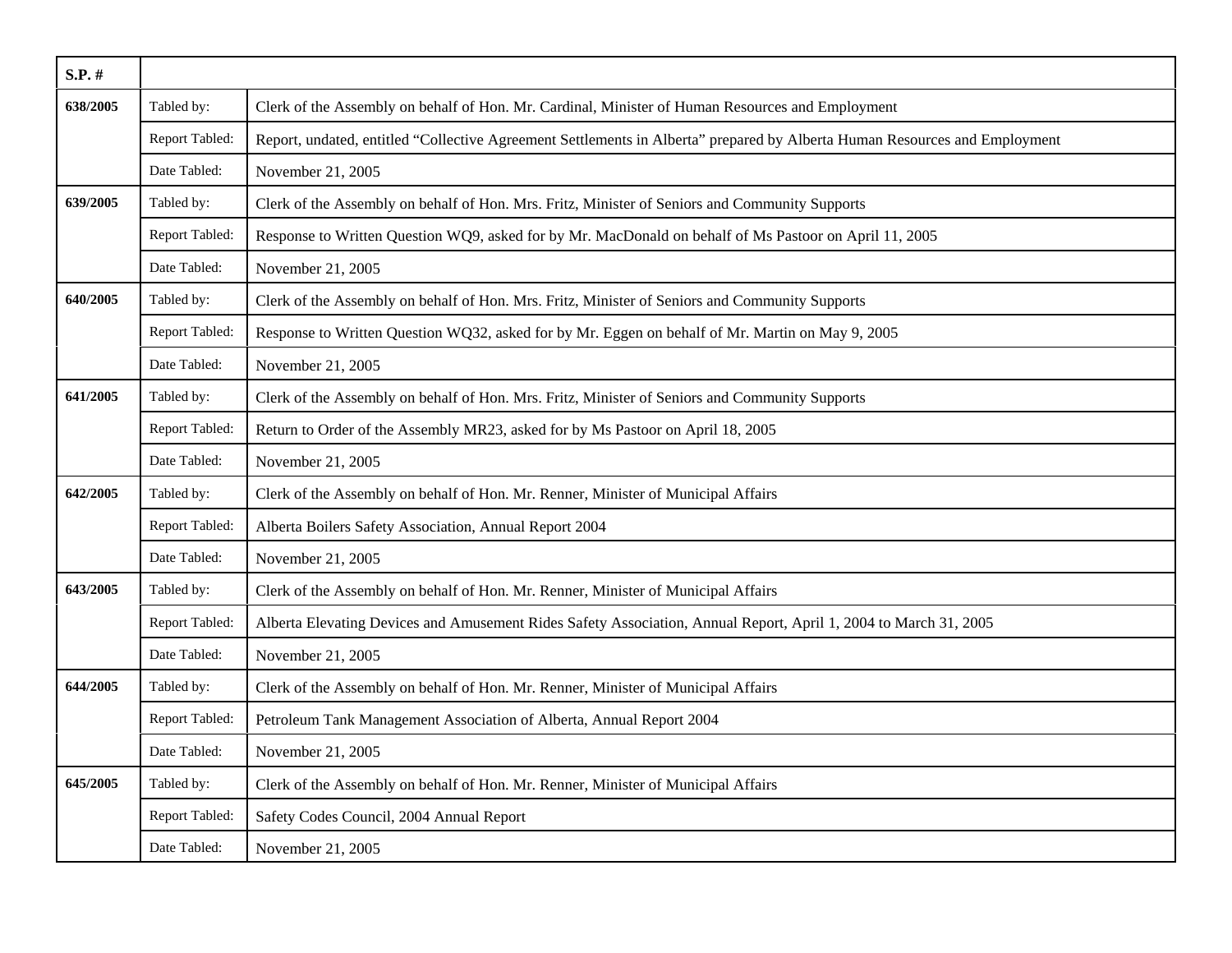| $S.P.$ # |                |                                                                                                                                                                                                                                      |
|----------|----------------|--------------------------------------------------------------------------------------------------------------------------------------------------------------------------------------------------------------------------------------|
| 646/2005 | Tabled by:     | Clerk of the Assembly on behalf of Hon. Mr. Renner, Minister of Municipal Affairs                                                                                                                                                    |
|          | Report Tabled: | Authorized Accredited Agencies Activity Summary, April 1, 2003 to March 31, 2004                                                                                                                                                     |
|          | Date Tabled:   | November 21, 2005                                                                                                                                                                                                                    |
| 647/2005 | Tabled by:     | Dr. Brown, Chair, Select Standing Committee on Private Bills                                                                                                                                                                         |
|          | Report Tabled: | Proposed amendment to Bill Pr4, Brooklynn Hannah George Rewega Right of Civil Action Act                                                                                                                                             |
|          | Date Tabled:   | November 22, 2005                                                                                                                                                                                                                    |
| 648/2005 | Tabled by:     | Hon. Mr. Hancock, Government House Leader, on behalf of Hon. Mrs. McClellan, Minister of Finance                                                                                                                                     |
|          | Report Tabled: | Response to Written Question WQ36, asked for by Mr. Miller on November 21, 2005                                                                                                                                                      |
|          | Date Tabled:   | November 22, 2005                                                                                                                                                                                                                    |
| 649/2005 | Tabled by:     | Mr. Rodney, Hon. Member for Calgary-Lougheed                                                                                                                                                                                         |
|          | Report Tabled: | AADAC (Alberta Alcohol and Drug Abuse Commission), Annual Report 2004-2005                                                                                                                                                           |
|          | Date Tabled:   | November 22, 2005                                                                                                                                                                                                                    |
| 650/2005 | Tabled by:     | Mr. MacDonald, Hon. Member for Edmonton-Gold Bar                                                                                                                                                                                     |
|          | Report Tabled: | Letter dated November 15, 2005, from Steve Olsson, Kane Veterinary Supplies Ltd., expressing opposition to a proposed amendment to the<br>Veterinary Profession Act                                                                  |
|          | Date Tabled:   | November 22, 2005                                                                                                                                                                                                                    |
| 651/2005 | Tabled by:     | Mr. MacDonald, Hon. Member for Edmonton-Gold Bar                                                                                                                                                                                     |
|          | Report Tabled: | Series of e-mail messages dated November 2001 between Robert Hemstock, Ricardo Shillingford, Executive Assistant to the Minister of Energy,<br>and Larry Charach regarding Cabinet and ministerial approval of a division regulation |
|          | Date Tabled:   | November 22, 2005                                                                                                                                                                                                                    |
| 652/2005 | Tabled by:     | Mr. Agnihotri, Hon. Member for Edmonton-Ellerslie                                                                                                                                                                                    |
|          | Report Tabled: | E-mail message dated November 8, 2005, from Janice Radloff of Edmonton to Mr. Agnihotri, Hon. Member for Edmonton-Ellerslie, proposing<br>changes to legislation dealing with the custody of children                                |
|          | Date Tabled:   | November 22, 2005                                                                                                                                                                                                                    |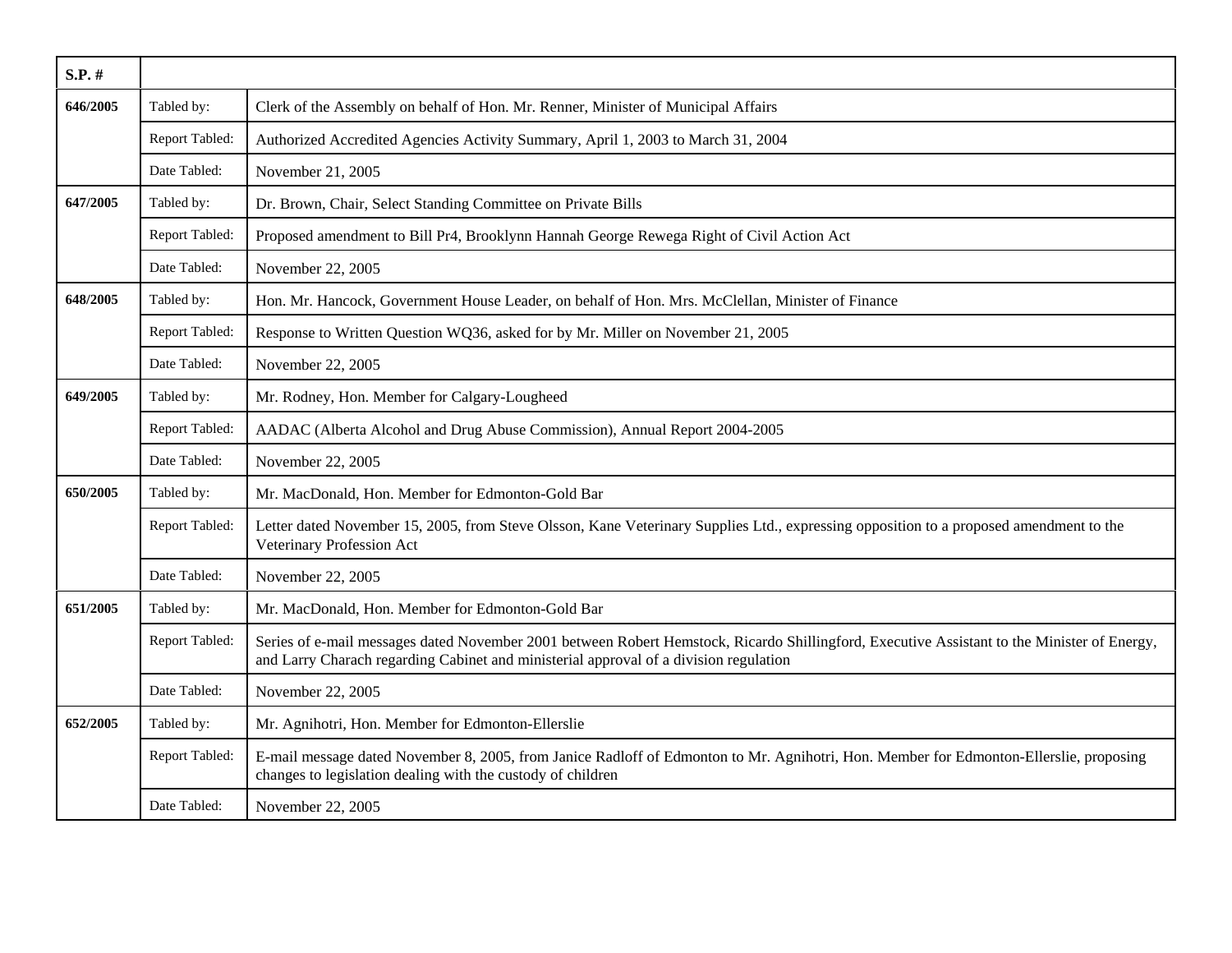| $S.P.$ # |                |                                                                                                                                                                                                                                                                                          |
|----------|----------------|------------------------------------------------------------------------------------------------------------------------------------------------------------------------------------------------------------------------------------------------------------------------------------------|
| 653/2005 | Tabled by:     | Dr. Pannu, Hon. Member for Edmonton-Strathcona, on behalf of Mr. Mason, Hon. Leader of the New Democrat Opposition                                                                                                                                                                       |
|          | Report Tabled: | Letter dated October 17, 2005, from Alice L. Williamson of Red Deer to Mrs. Jablonski, Hon. Member for Red Deer-North, expressing<br>opposition to the Government's plans to modify health care                                                                                          |
|          | Date Tabled:   | November 22, 2005                                                                                                                                                                                                                                                                        |
| 654/2005 | Tabled by:     | Dr. Pannu, Hon. Member for Edmonton-Strathcona, on behalf of Mr. Mason, Hon. Leader of the New Democrat Opposition                                                                                                                                                                       |
|          | Report Tabled: | Letter dated November 2005 from Reverend Lynn Maki, Executive Secretary, United Church of Alberta, to Hon. Mr. Klein, Premier, outlining a<br>motion agreed to by the Executive of the Alberta and Northwest Conference on October 5, 2005, regarding several social and economic issues |
|          | Date Tabled:   | November 22, 2005                                                                                                                                                                                                                                                                        |
| 655/2005 | Tabled by:     | Hon. Mr. Kowalski, Speaker of the Legislative Assembly                                                                                                                                                                                                                                   |
|          | Report Tabled: | Alberta Ombudsman, 38th Annual Report for the period April 1, 2004 through March 31, 2005                                                                                                                                                                                                |
|          | Date Tabled:   | November 22, 2005                                                                                                                                                                                                                                                                        |
| 656/2005 | Tabled by:     | Clerk of the Assembly on behalf of Hon. Mrs. McClellan, Minister of Finance                                                                                                                                                                                                              |
|          | Report Tabled: | Report of Selected Payments to Members and Former Members of the Legislative Assembly and Persons Directly Associated with Members of<br>the Legislative Assembly for the Year Ended March 31, 2005                                                                                      |
|          | Date Tabled:   | November 22, 2005                                                                                                                                                                                                                                                                        |
| 657/2005 | Tabled by:     | Clerk of the Assembly on behalf of Hon. Mrs. McClellan, Minister of Finance                                                                                                                                                                                                              |
|          | Report Tabled: | Report entitled "General Revenue Fund, Details of Grants, Supplies and Services, Capital Assets and Other, by Payee for the Year Ended<br>March 31, 2005"                                                                                                                                |
|          | Date Tabled:   | November 22, 2005                                                                                                                                                                                                                                                                        |
| 658/2005 | Tabled by:     | Clerk of the Assembly on behalf of Hon. Mr. Cardinal, Minister of Human Resources and Employment                                                                                                                                                                                         |
|          | Report Tabled: | Alberta Dental Association and College, 2004 Radiation Health and Safety Program, Annual Report, January 1, 2004 - December 31, 2004, with<br>attached Alberta Dental Association and College Radiation Administration Program, Financial Statements, dated December 31, 2004            |
|          | Date Tabled:   | November 22, 2005                                                                                                                                                                                                                                                                        |
| 659/2005 | Tabled by:     | Clerk of the Assembly on behalf of Hon. Mr. Cardinal, Minister of Human Resources and Employment                                                                                                                                                                                         |
|          | Report Tabled: | Alberta Veterinary Medical Association, Radiation Protection Program, 2004 Annual Report                                                                                                                                                                                                 |
|          | Date Tabled:   | November 22, 2005                                                                                                                                                                                                                                                                        |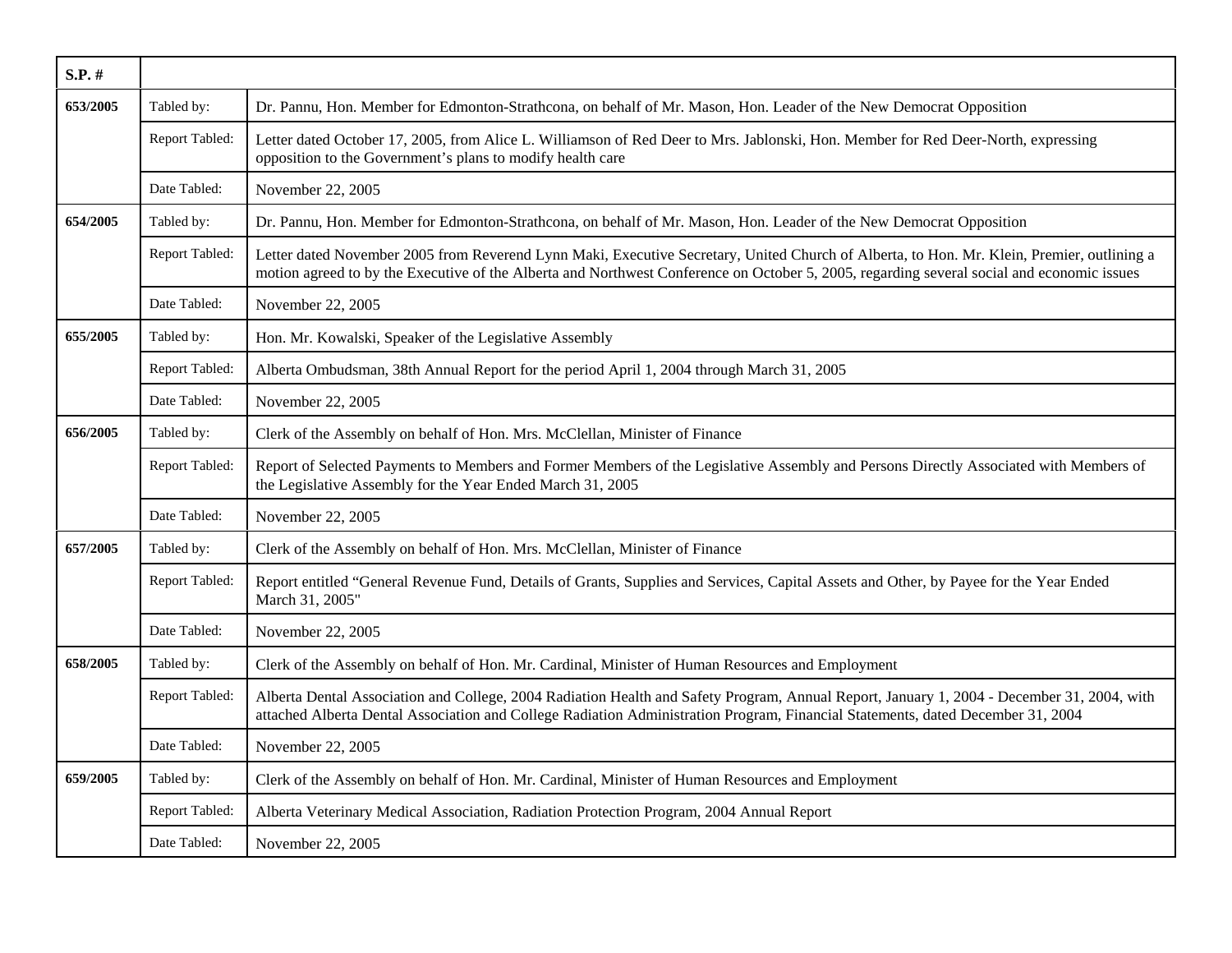| $S.P.$ # |                |                                                                                                                                                                                                                                                                                                                   |
|----------|----------------|-------------------------------------------------------------------------------------------------------------------------------------------------------------------------------------------------------------------------------------------------------------------------------------------------------------------|
| 660/2005 | Tabled by:     | Clerk of the Assembly on behalf of Hon. Mr. Cardinal, Minister of Human Resources and Employment                                                                                                                                                                                                                  |
|          | Report Tabled: | College of Chiropractors of Alberta, Radiation Health Administrative Organization, Annual Report, Year End June 30, 2005, with attached<br>College of Chiropractors of Alberta, Financial Statements, dated June 30, 2005                                                                                         |
|          | Date Tabled:   | November 22, 2005                                                                                                                                                                                                                                                                                                 |
| 661/2005 | Tabled by:     | Clerk of the Assembly on behalf of Hon. Mr. Cardinal, Minister of Human Resources and Employment                                                                                                                                                                                                                  |
|          | Report Tabled: | College of Physicians and Surgeons of Alberta, Radiation Health Administrative Organization, Annual Report for the period April 1, 2004 -<br>March 31, 2005                                                                                                                                                       |
|          | Date Tabled:   | November 22, 2005                                                                                                                                                                                                                                                                                                 |
| 662/2005 | Tabled by:     | Clerk of the Assembly on behalf of Hon. Mr. Cardinal, Minister of Human Resources and Employment                                                                                                                                                                                                                  |
|          | Report Tabled: | University of Alberta, Authorized Radiation Health Administrative Organization, Annual Report 2004-2005                                                                                                                                                                                                           |
|          | Date Tabled:   | November 22, 2005                                                                                                                                                                                                                                                                                                 |
| 663/2005 | Tabled by:     | Clerk of the Assembly on behalf of Hon. Mr. Cardinal, Minister of Human Resources and Employment                                                                                                                                                                                                                  |
|          | Report Tabled: | University of Calgary, Radiation Health Administration Organization, Annual Report for the period April 1, 2004 to March 31, 2005, with<br>attached University of Calgary, Authorized Radiation Health Administration Organization, Financial Statements for the years ended March 31,<br>2004 and March 31, 2005 |
|          | Date Tabled:   | November 22, 2005                                                                                                                                                                                                                                                                                                 |
| 664/2005 | Tabled by:     | Clerk of the Assembly on behalf of Hon. Mr. Horner, Minister of Agriculture, Food and Rural Development                                                                                                                                                                                                           |
|          | Report Tabled: | Agriculture Financial Services Corporation, Annual Report 2004-2005                                                                                                                                                                                                                                               |
|          | Date Tabled:   | November 22, 2005                                                                                                                                                                                                                                                                                                 |
| 665/2005 | Tabled by:     | Clerk of the Assembly on behalf of Hon. Mr. Horner, Minister of Agriculture, Food and Rural Development                                                                                                                                                                                                           |
|          | Report Tabled: | Alberta Agricultural Products Marketing Council, Annual Report 2002-2003                                                                                                                                                                                                                                          |
|          | Date Tabled:   | November 22, 2005                                                                                                                                                                                                                                                                                                 |
| 666/2005 | Tabled by:     | Clerk of the Assembly on behalf of Hon. Mr. Horner, Minister of Agriculture, Food and Rural Development                                                                                                                                                                                                           |
|          | Report Tabled: | Livestock Identification Services Ltd., Manager's Report, April 1, 2004 to March 31, 2005, with attached Livestock Identification Services Ltd.,<br>Financial Statements for the year ended March 31, 2005                                                                                                        |
|          | Date Tabled:   | November 22, 2005                                                                                                                                                                                                                                                                                                 |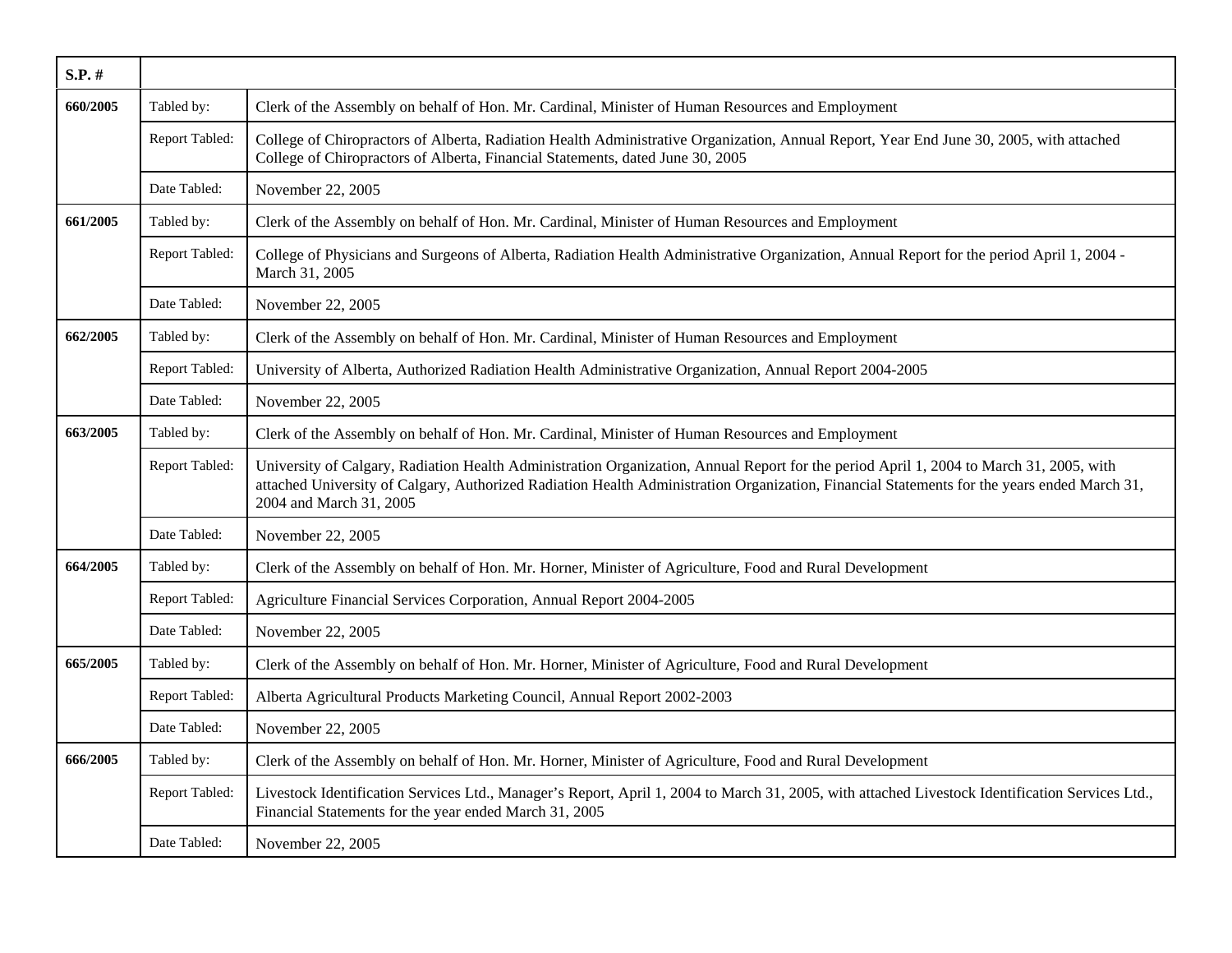| $S.P.$ # |                |                                                                                                                                                                    |
|----------|----------------|--------------------------------------------------------------------------------------------------------------------------------------------------------------------|
| 667/2005 | Tabled by:     | Clerk of the Assembly on behalf of Hon. Mr. Melchin, Minister of Energy                                                                                            |
|          | Report Tabled: | Return to Order of the Assembly MR8, asked for by Mr. Eggen on April 11, 2005                                                                                      |
|          | Date Tabled:   | November 22, 2005                                                                                                                                                  |
| 668/2005 | Tabled by:     | Hon. Mr. Stelmach, Minister of International and Intergovernmental Relations                                                                                       |
|          | Report Tabled: | Responses to questions raised by Mr. Hinman, Hon. Member for Cardston-Taber-Warner, during Oral Question Period on November 21, 2005                               |
|          | Date Tabled:   | November 23, 2005                                                                                                                                                  |
| 669/2005 | Tabled by:     | Hon. Mr. Graydon, Minister of Gaming                                                                                                                               |
|          | Report Tabled: | Alberta Gaming and Liquor Commission, 2004-2005 Annual Report                                                                                                      |
|          | Date Tabled:   | November 23, 2005                                                                                                                                                  |
| 670/2005 | Tabled by:     | Hon. Mr. Graydon, Minister of Gaming                                                                                                                               |
|          | Report Tabled: | Report entitled "Charitable Gaming in Alberta, 2004-2005 in Review" prepared by the Alberta Gaming and Liquor Commission                                           |
|          | Date Tabled:   | November 23, 2005                                                                                                                                                  |
| 671/2005 | Tabled by:     | Hon. Mr. Graydon, Minister of Gaming                                                                                                                               |
|          | Report Tabled: | Horse Racing Alberta, 2004 Annual Report                                                                                                                           |
|          | Date Tabled:   | November 23, 2005                                                                                                                                                  |
| 672/2005 | Tabled by:     | Hon. Mr. Lund, Minister of Government Services                                                                                                                     |
|          | Report Tabled: | Freedom of Information and Protection of Privacy, Annual Report 2004-05                                                                                            |
|          | Date Tabled:   | November 23, 2005                                                                                                                                                  |
| 673/2005 | Tabled by:     | Ms Blakeman, Hon. Member for Edmonton-Centre                                                                                                                       |
|          | Report Tabled: | 8 motions dated November 23, 2005, presented to the Standing Committee on Public Accounts on November 23, 2005, by Ms Blakeman, Hon.<br>Member for Edmonton-Centre |
|          | Date Tabled:   | November 23, 2005                                                                                                                                                  |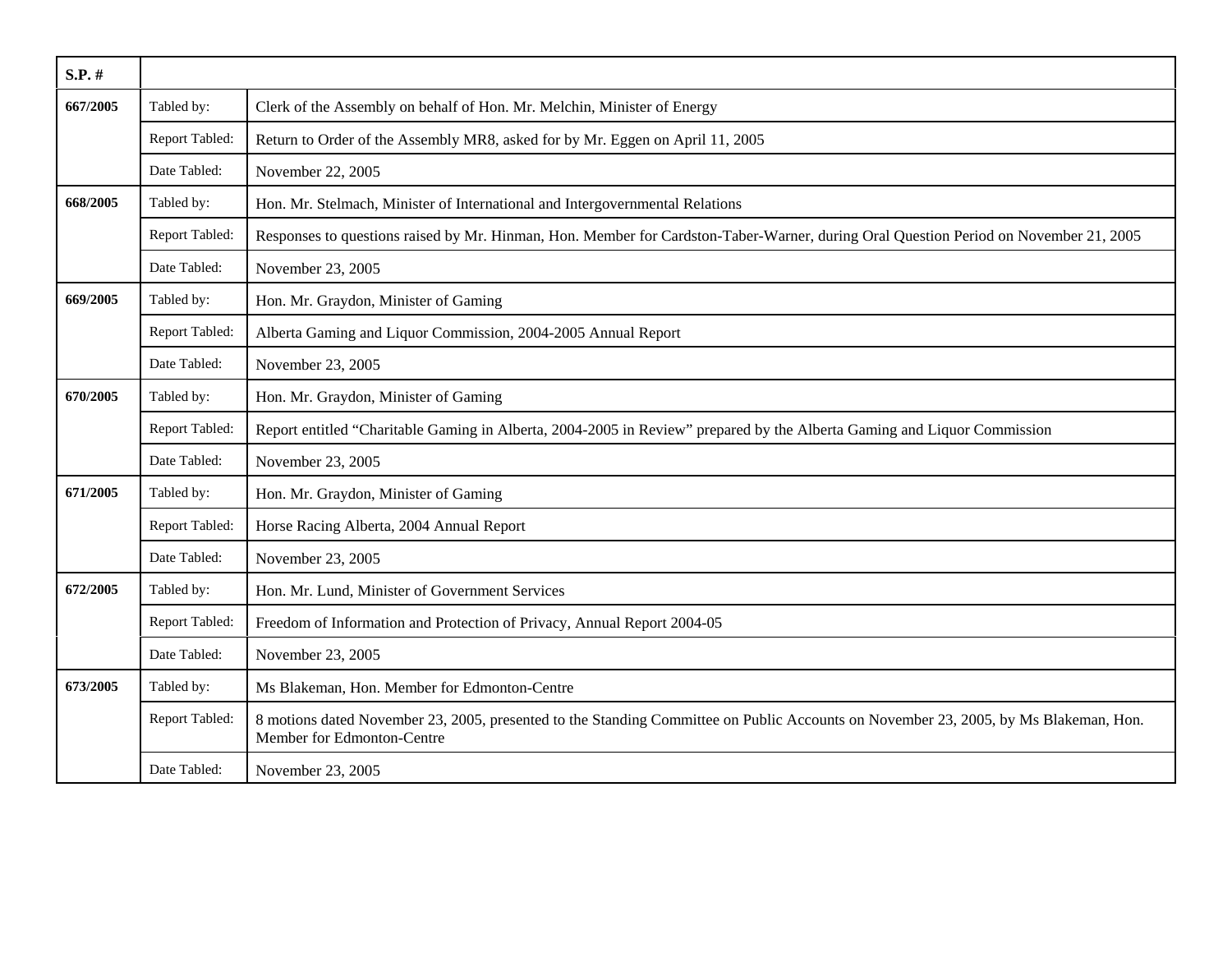| $S.P.$ # |                |                                                                                                                                                                                                                                                                                                                                                                                                                                                   |
|----------|----------------|---------------------------------------------------------------------------------------------------------------------------------------------------------------------------------------------------------------------------------------------------------------------------------------------------------------------------------------------------------------------------------------------------------------------------------------------------|
| 674/2005 | Tabled by:     | Ms Blakeman, Hon. Member for Edmonton-Centre                                                                                                                                                                                                                                                                                                                                                                                                      |
|          | Report Tabled: | E-mail message dated September 23, 2005, from Shirleen Smith of Edmonton to Ms Blakeman, Hon. Member for Edmonton-Centre, Mr. Mason,<br>Hon. Leader of the New Democrat Opposition, Michael Phair, Ward 4 Councillor, City of Edmonton, and His Worship, Stephen Mandel, Mayor,<br>City of Edmonton, suggesting that Albertans donate their resource rebates to a charity established for the purpose of purchasing books for school<br>libraries |
|          | Date Tabled:   | November 23, 2005                                                                                                                                                                                                                                                                                                                                                                                                                                 |
| 675/2005 | Tabled by:     | Ms Blakeman, Hon. Member for Edmonton-Centre                                                                                                                                                                                                                                                                                                                                                                                                      |
|          | Report Tabled: | Letter dated November 23, 2005, from Cherylyn Stacey of Edmonton to Ms Blakeman, Hon. Member for Edmonton-Centre, expressing<br>opposition to the Government's current infrastructure spending plans and suggesting that spending be focussed on social programs                                                                                                                                                                                  |
|          | Date Tabled:   | November 23, 2005                                                                                                                                                                                                                                                                                                                                                                                                                                 |
| 676/2005 | Tabled by:     | Ms Blakeman, Hon. Member for Edmonton-Centre                                                                                                                                                                                                                                                                                                                                                                                                      |
|          | Report Tabled: | Document dated September 16, 2005, suggesting the 2005 resource rebates be redirected to the Family and Community Support Services Branch<br>of Alberta Children Services, prepared by Mary Anne Jaedicke, Executive Director, South East Edmonton Seniors Association                                                                                                                                                                            |
|          | Date Tabled:   | November 23, 2005                                                                                                                                                                                                                                                                                                                                                                                                                                 |
| 677/2005 | Tabled by:     | Mr. MacDonald, Hon. Member for Edmonton-Gold Bar                                                                                                                                                                                                                                                                                                                                                                                                  |
|          | Report Tabled: | 2 e-mail messages dated October 2001 between Robert Hemstock and Joseph Segatto regarding a proposed amendment to Alberta Regulation<br>175/2000                                                                                                                                                                                                                                                                                                  |
|          | Date Tabled:   | November 23, 2005                                                                                                                                                                                                                                                                                                                                                                                                                                 |
| 678/2005 | Tabled by:     | Mr. MacDonald, Hon. Member for Edmonton-Gold Bar                                                                                                                                                                                                                                                                                                                                                                                                  |
|          | Report Tabled: | Letter dated August 14, 2001, from Hon. Mr. Smith, Minister of Energy, to P. Robson Milnthorp, President and CEO (Chief Executive Officer),<br>Enron Canada Power Corporation, concerning the creation of two separate and distinct unit Power Purchase Arrangements (PPAs) out of the<br>existing Sundance B PPA                                                                                                                                 |
|          | Date Tabled:   | November 23, 2005                                                                                                                                                                                                                                                                                                                                                                                                                                 |
| 679/2005 | Tabled by:     | Mr. MacDonald, Hon. Member for Edmonton-Gold Bar                                                                                                                                                                                                                                                                                                                                                                                                  |
|          | Report Tabled: | Letter dated October 31, 2005, from Hon. Mr. Melchin, Minister of Energy, to Mr. MacDonald, Hon. Member for Edmonton-Gold Bar,<br>responding to Mr. MacDonald's letter dated October 11, 2005, concerning the temporary suspension of maximum rate limitation requirements on<br>oil wells                                                                                                                                                        |
|          | Date Tabled:   | November 23, 2005                                                                                                                                                                                                                                                                                                                                                                                                                                 |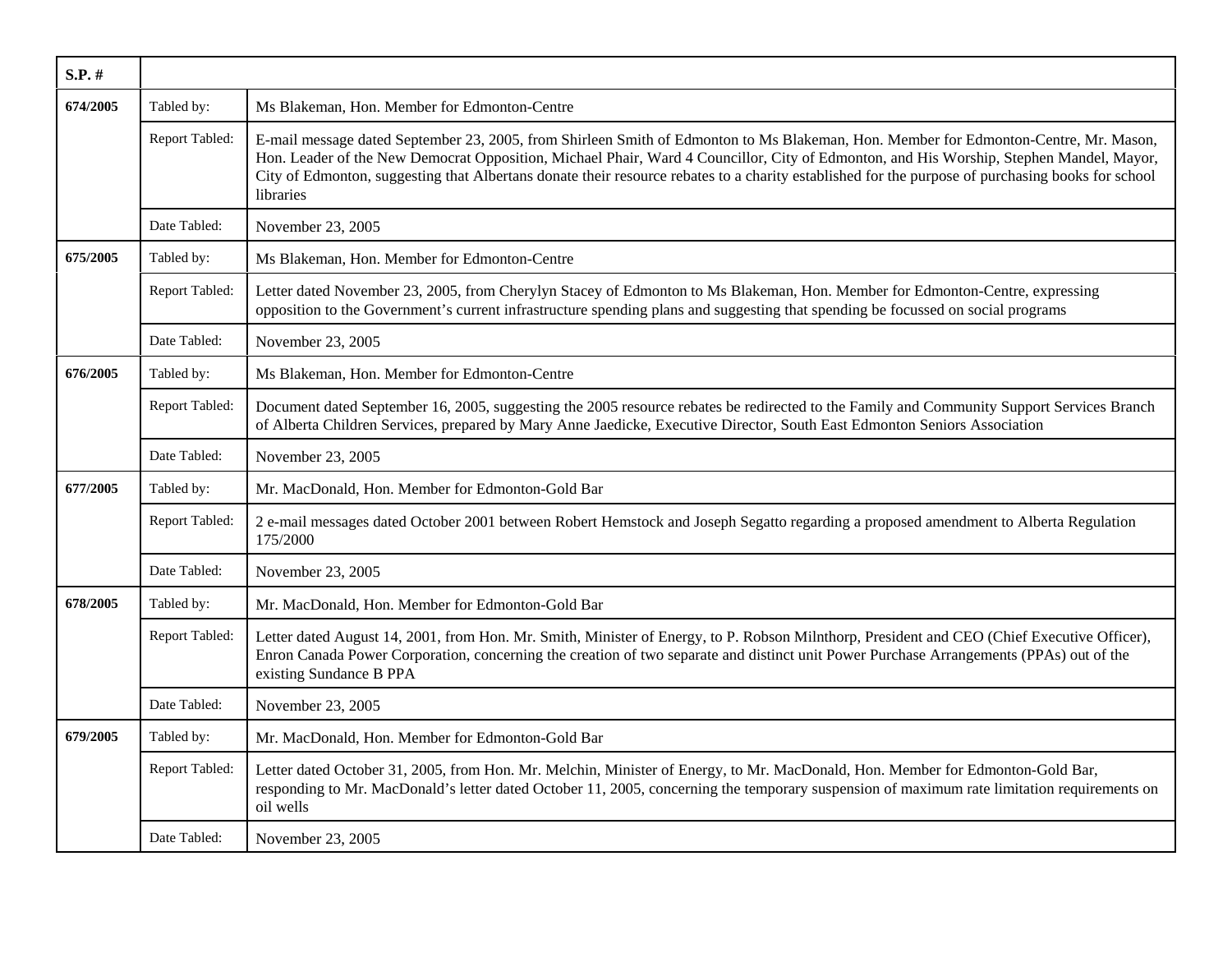| S.P. #   |                |                                                                                                                                                                                                                                                                                                                                                                                                       |
|----------|----------------|-------------------------------------------------------------------------------------------------------------------------------------------------------------------------------------------------------------------------------------------------------------------------------------------------------------------------------------------------------------------------------------------------------|
| 680/2005 | Tabled by:     | Mr. Agnihotri, Hon. Member for Edmonton-Ellerslie                                                                                                                                                                                                                                                                                                                                                     |
|          | Report Tabled: | E-mail message dated April 4, 2005, from Karen Maloney of Edmonton to Mr. Agnihotri, Hon. Member for Edmonton-Ellerslie, requesting<br>Government funding for in vitro fertilization treatments                                                                                                                                                                                                       |
|          | Date Tabled:   | November 23, 2005                                                                                                                                                                                                                                                                                                                                                                                     |
| 681/2005 | Tabled by:     | Mr. Miller, Hon. Member for Edmonton-Rutherford                                                                                                                                                                                                                                                                                                                                                       |
|          | Report Tabled: | E-mail message dated November 21, 2005, from Carol Carbol to Mr. Miller, Hon. Member for Edmonton-Rutherford, with associated attachment,<br>expressing concern regarding the Capital Health Authority's proposal to replace the outpatient residence at the University of Alberta Hospital and<br>the Stollery Children's Hospital with a private full-service hotel for patients and their families |
|          | Date Tabled:   | November 23, 2005                                                                                                                                                                                                                                                                                                                                                                                     |
| 682/2005 | Tabled by:     | Mr. Flaherty, Hon. Member for St. Albert                                                                                                                                                                                                                                                                                                                                                              |
|          | Report Tabled: | Program from a Public School Boards Council celebration held at Mackay Avenue School in Edmonton on November 18, 2005                                                                                                                                                                                                                                                                                 |
|          | Date Tabled:   | November 23, 2005                                                                                                                                                                                                                                                                                                                                                                                     |
| 683/2005 | Tabled by:     | Clerk of the Assembly on behalf of Hon. Ms Evans, Minister of Health and Wellness                                                                                                                                                                                                                                                                                                                     |
|          | Report Tabled: | Alberta Dental Association and College, Annual Report 2004                                                                                                                                                                                                                                                                                                                                            |
|          | Date Tabled:   | November 23, 2005                                                                                                                                                                                                                                                                                                                                                                                     |
| 684/2005 | Tabled by:     | Clerk of the Assembly on behalf of Hon. Ms Evans, Minister of Health and Wellness                                                                                                                                                                                                                                                                                                                     |
|          | Report Tabled: | College of Licensed Practical Nurses of Alberta, 2004 Annual Report                                                                                                                                                                                                                                                                                                                                   |
|          | Date Tabled:   | November 23, 2005                                                                                                                                                                                                                                                                                                                                                                                     |
| 685/2005 | Tabled by:     | Clerk of the Assembly on behalf of Hon. Ms Evans, Minister of Health and Wellness                                                                                                                                                                                                                                                                                                                     |
|          | Report Tabled: | College of Dietitians of Alberta, Annual Report 2003-2004                                                                                                                                                                                                                                                                                                                                             |
|          | Date Tabled:   | November 23, 2005                                                                                                                                                                                                                                                                                                                                                                                     |
| 686/2005 | Tabled by:     | Clerk of the Assembly on behalf of Hon. Ms Evans, Minister of Health and Wellness                                                                                                                                                                                                                                                                                                                     |
|          | Report Tabled: | College of Dietitians of Alberta, Annual Report 2004-2005                                                                                                                                                                                                                                                                                                                                             |
|          | Date Tabled:   | November 23, 2005                                                                                                                                                                                                                                                                                                                                                                                     |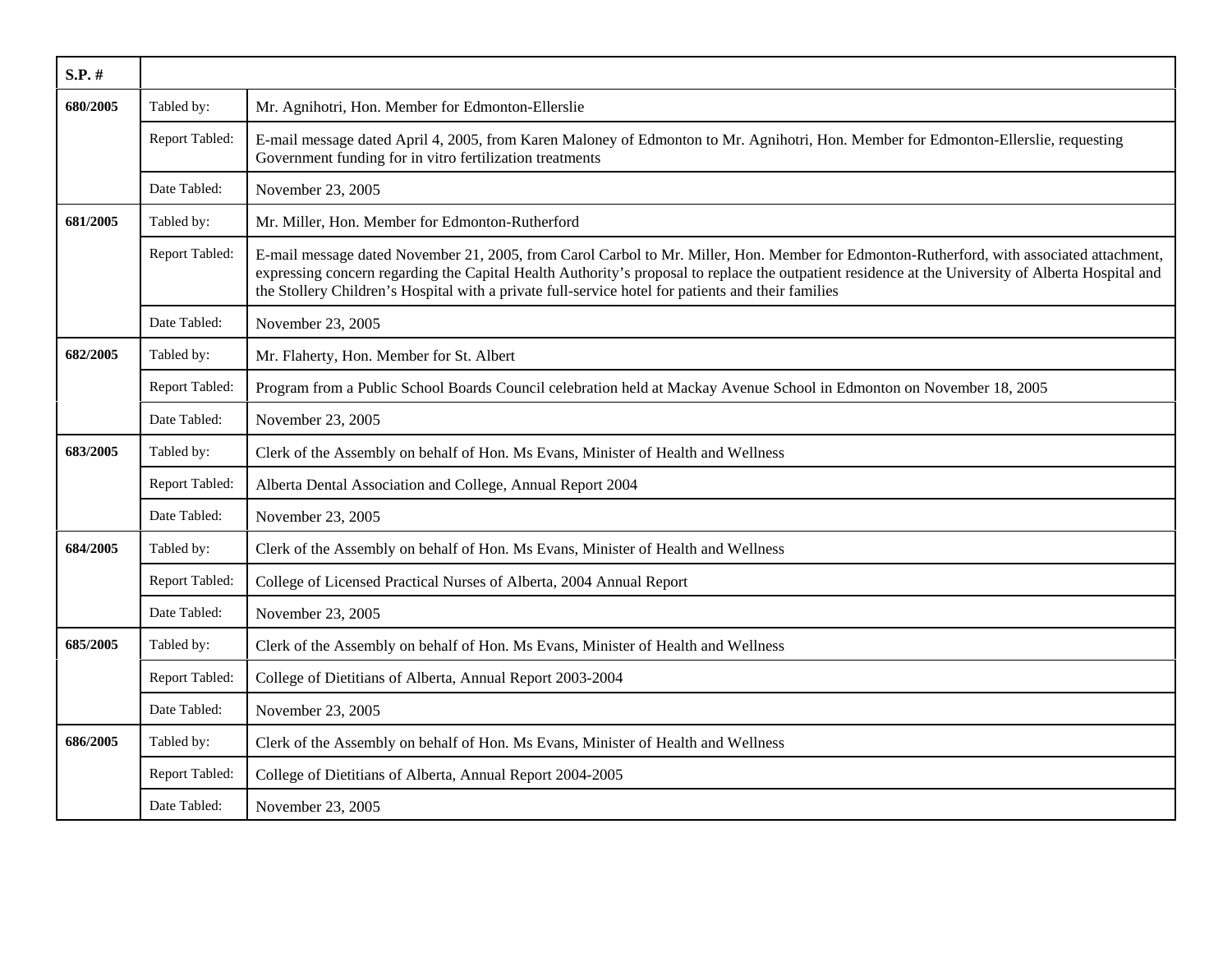| $S.P.$ # |                |                                                                                                                                   |
|----------|----------------|-----------------------------------------------------------------------------------------------------------------------------------|
| 687/2005 | Tabled by:     | Clerk of the Assembly on behalf of Hon. Ms Evans, Minister of Health and Wellness                                                 |
|          | Report Tabled: | College of Alberta Psychologists, Annual Report 2004-2005                                                                         |
|          | Date Tabled:   | November 23, 2005                                                                                                                 |
| 688/2005 | Tabled by:     | Clerk of the Assembly on behalf of Hon. Ms Evans, Minister of Health and Wellness                                                 |
|          | Report Tabled: | Alberta College of Social Workers, Annual Report 2004                                                                             |
|          | Date Tabled:   | November 23, 2005                                                                                                                 |
| 689/2005 | Tabled by:     | Clerk of the Assembly on behalf of Hon. Mr. Cardinal, Minister of Human Resources and Employment                                  |
|          | Report Tabled: | Alberta Land Surveyors' Association, Report of Proceedings of the Ninety-sixth Annual General Meeting, April 21 to April 23, 2005 |
|          | Date Tabled:   | November 23, 2005                                                                                                                 |
| 690/2005 | Tabled by:     | Clerk of the Assembly on behalf of Hon. Mr. Cardinal, Minister of Human Resources and Employment                                  |
|          | Report Tabled: | College of Alberta Professional Foresters, Annual Report 2004-05                                                                  |
|          | Date Tabled:   | November 23, 2005                                                                                                                 |
| 691/2005 | Tabled by:     | Clerk of the Assembly on behalf of Hon. Mr. Cardinal, Minister of Human Resources and Employment                                  |
|          | Report Tabled: | WCB - Alberta (Workers' Compensation Board), 2004 Annual Report                                                                   |
|          | Date Tabled:   | November 23, 2005                                                                                                                 |
| 692/2005 | Tabled by:     | Clerk of the Assembly on behalf of Hon. Mr. Cardinal, Minister of Human Resources and Employment                                  |
|          | Report Tabled: | Certified General Accountants Association of Alberta, Annual Report 2005                                                          |
|          | Date Tabled:   | November 23, 2005                                                                                                                 |
| 693/2005 | Tabled by:     | Clerk of the Assembly on behalf of Hon. Mr. Cardinal, Minister of Human Resources and Employment                                  |
|          | Report Tabled: | Consulting Engineers of Alberta, 2004-2005 Annual Report                                                                          |
|          | Date Tabled:   | November 23, 2005                                                                                                                 |
| 694/2005 | Tabled by:     | Clerk of the Assembly on behalf of Hon. Mr. Cardinal, Minister of Human Resources and Employment                                  |
|          | Report Tabled: | Workers' Compensation Board - Alberta, 2004 Accountability Framework Report                                                       |
|          | Date Tabled:   | November 23, 2005                                                                                                                 |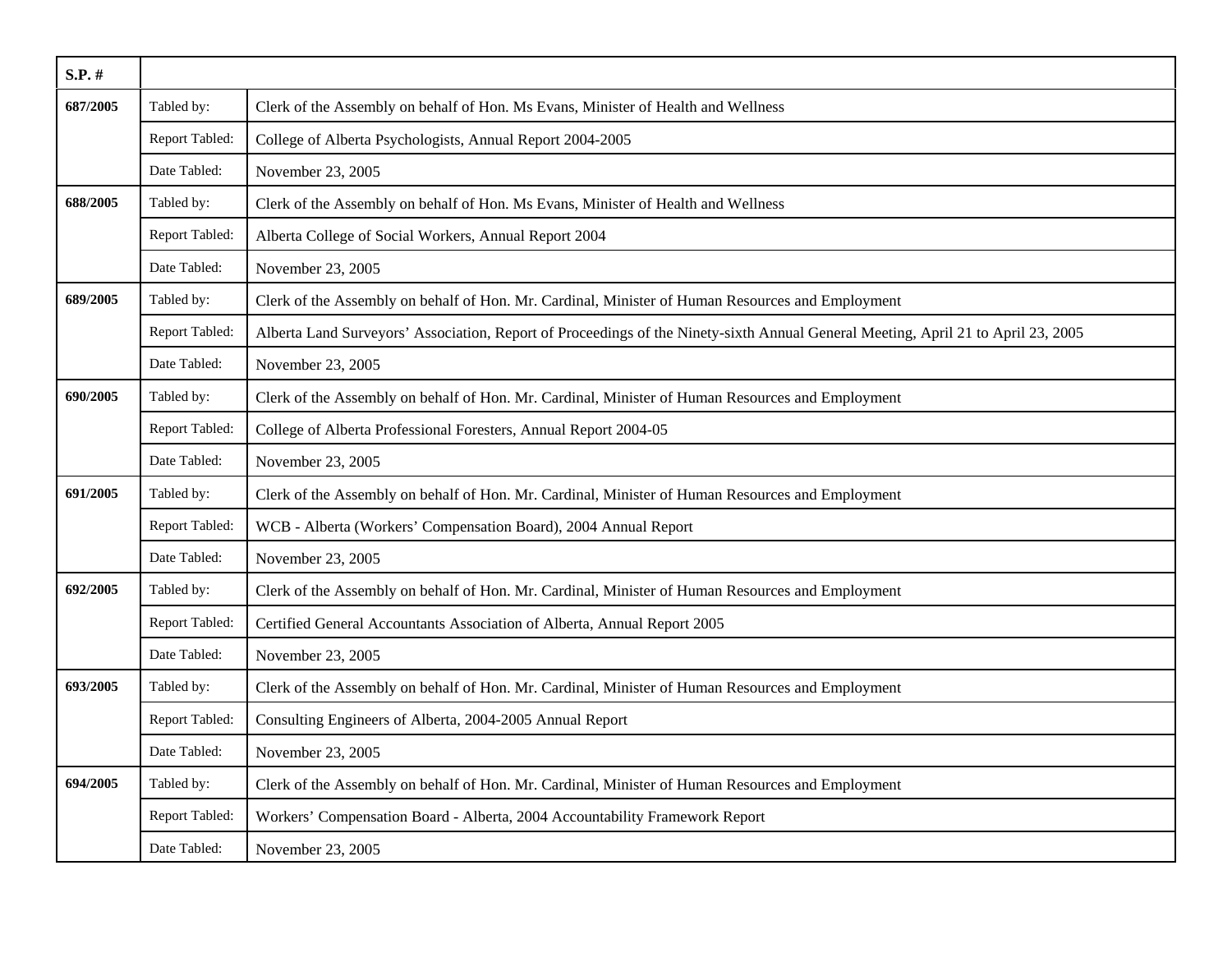| S.P. #   |                |                                                                                                                                                                                                                                                                                                                      |
|----------|----------------|----------------------------------------------------------------------------------------------------------------------------------------------------------------------------------------------------------------------------------------------------------------------------------------------------------------------|
| 695/2005 | Tabled by:     | Clerk of the Assembly on behalf of Hon. Mr. Cardinal, Minister of Human Resources and Employment                                                                                                                                                                                                                     |
|          | Report Tabled: | College of Alberta Professional Forest Technologists, Financial Statements for the year ended December 31, 2004                                                                                                                                                                                                      |
|          | Date Tabled:   | November 23, 2005                                                                                                                                                                                                                                                                                                    |
| 696/2005 | Tabled by:     | Ms Haley, Acting Chair of Committees                                                                                                                                                                                                                                                                                 |
|          | Report Tabled: | List of Supplementary Estimates for the fiscal year ending March 31, 2006                                                                                                                                                                                                                                            |
|          | Date Tabled:   | November 23, 2005                                                                                                                                                                                                                                                                                                    |
| 697/2005 | Tabled by:     | Mr. MacDonald, Hon. Member for Edmonton-Gold Bar                                                                                                                                                                                                                                                                     |
|          | Report Tabled: | Western Standard magazine article dated December 12, 2005, entitled "The Right Connections" prepared by Andrea Mrozek                                                                                                                                                                                                |
|          | Date Tabled:   | November 23, 2005                                                                                                                                                                                                                                                                                                    |
| 698/2005 | Tabled by:     | Hon. Mrs. McClellan, Minister of Finance                                                                                                                                                                                                                                                                             |
|          | Report Tabled: | Letter dated November 23, 2005, from Hon. Mrs. McClellan, Minister of Finance, to Mr. MacDonald, Hon. Member for Edmonton-Gold Bar,<br>responding to Mr. MacDonald's questions about the calculation of the Alberta Heritage Savings Trust Fund inflation-proofing amount                                            |
|          | Date Tabled:   | November 24, 2005                                                                                                                                                                                                                                                                                                    |
| 699/2005 | Tabled by:     | Hon. Mrs. McClellan, Minister of Finance                                                                                                                                                                                                                                                                             |
|          | Report Tabled: | Letter dated November 23, 2005, from William S. Rice, Chair and Chief Executive Officer, Alberta Securities Commission, to Hon.<br>Mrs. McClellan, Minister of Finance, providing a chronology of the events surrounding the policy breach by the Director of Enforcement, Alberta<br><b>Securities Commission</b>   |
|          | Date Tabled:   | November 24, 2005                                                                                                                                                                                                                                                                                                    |
| 700/2005 | Tabled by:     | Hon. Mrs. McClellan, Minister of Finance                                                                                                                                                                                                                                                                             |
|          | Report Tabled: | Letter dated November 24, 2005, from Hon. Mrs. McClellan, Minister of Finance, to Mr. Mason, Hon. Leader of the New Democrat Opposition,<br>responding to comments made by Mr. Mason during Oral Question Period on November 23, 2005, regarding a settlement between West<br><b>Edmonton Mall and ATB Financial</b> |
|          | Date Tabled:   | November 24, 2005                                                                                                                                                                                                                                                                                                    |
| 701/2005 | Tabled by:     | Hon. Mr. Hancock, Minister of Advanced Education                                                                                                                                                                                                                                                                     |
|          | Report Tabled: | Campus Alberta Quality Council, First Annual Report, July 1, 2004 - March 31, 2005                                                                                                                                                                                                                                   |
|          | Date Tabled:   | November 24, 2005                                                                                                                                                                                                                                                                                                    |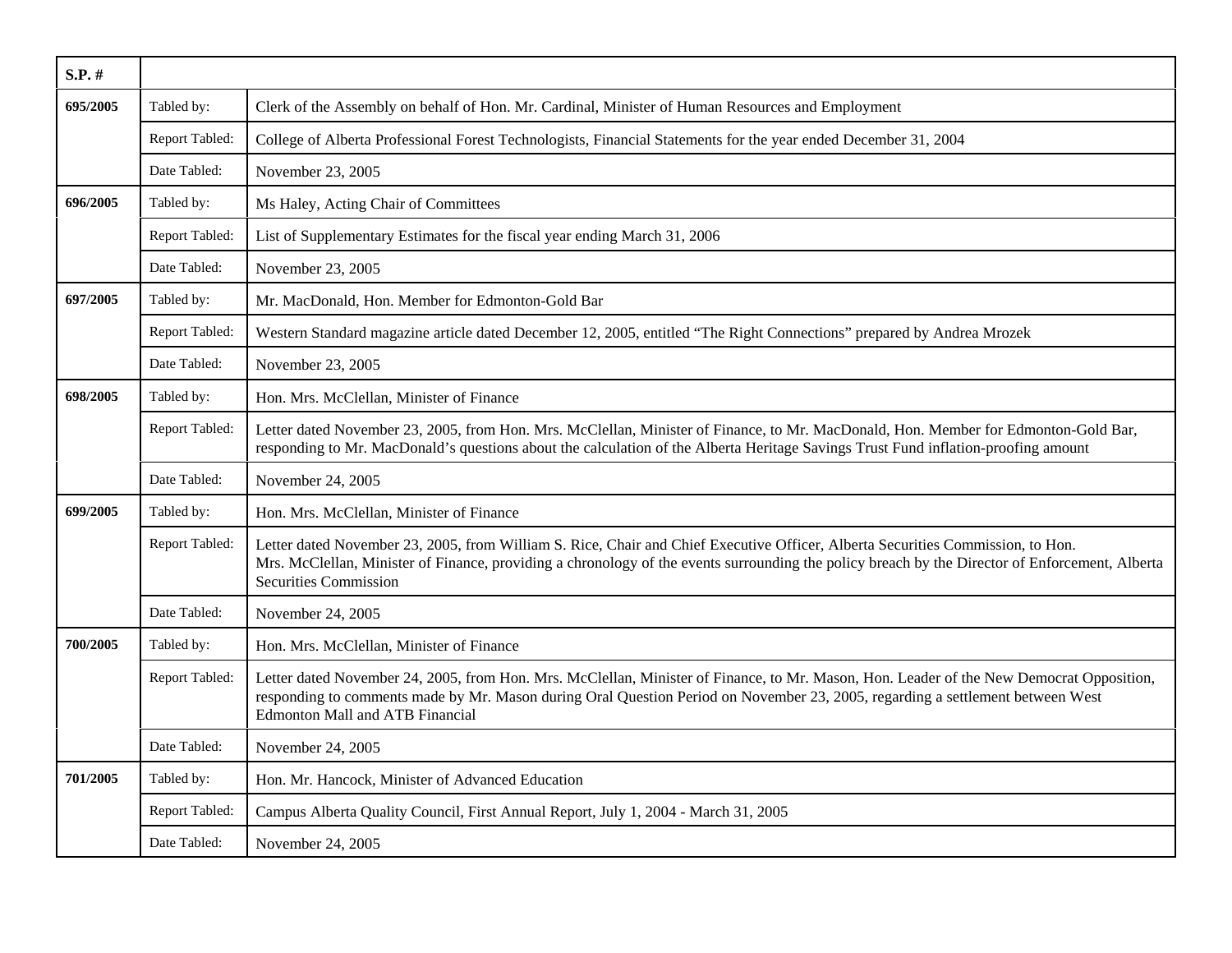| $S.P.$ # |                |                                                                                                                                                                                                                                                                   |
|----------|----------------|-------------------------------------------------------------------------------------------------------------------------------------------------------------------------------------------------------------------------------------------------------------------|
| 702/2005 | Tabled by:     | Mr. Martin, Hon. Member for Edmonton-Beverly-Clareview, on behalf of Mr. Mason, Hon. Leader of the New Democrat Opposition                                                                                                                                        |
|          | Report Tabled: | Letter dated November 15, 2005, from Mary Roberts of Lethbridge to Hon. Ms Evans, Minister of Health and Wellness, expressing concern<br>regarding continuing care facilities in Lethbridge                                                                       |
|          | Date Tabled:   | November 24, 2005                                                                                                                                                                                                                                                 |
| 703/2005 | Tabled by:     | Dr. Miller, Hon. Member for Edmonton-Glenora                                                                                                                                                                                                                      |
|          | Report Tabled: | Office of the Auditor General of Canada website news release, undated, entitled "Report of the Auditor General of Canada, Royal Canadian<br>Mounted Police - Contract Policing"                                                                                   |
|          | Date Tabled:   | November 24, 2005                                                                                                                                                                                                                                                 |
| 704/2005 | Tabled by:     | Mr. Agnihotri, Hon. Member for Edmonton-Ellerslie                                                                                                                                                                                                                 |
|          | Report Tabled: | E-mail message dated November 23, 2005, from Cam Holowaychuk of Edmonton to Mr. Agnihotri, Hon. Member for Edmonton-Ellerslie, with<br>several attached recent e-mail messages and letters, all expressing concern and opposition to the Anthony Henday ring road |
|          | Date Tabled:   | November 24, 2005                                                                                                                                                                                                                                                 |
| 705/2005 | Tabled by:     | Mr. Tougas, Hon. Member for Edmonton-Meadowlark                                                                                                                                                                                                                   |
|          | Report Tabled: | Pamphlet, undated, entitled "First Nations are First Occupants of This Country" prepared by the Bigstone Cree Nation                                                                                                                                              |
|          | Date Tabled:   | November 24, 2005                                                                                                                                                                                                                                                 |
| 706/2005 | Tabled by:     | Mr. Miller, Hon. Member for Edmonton-Rutherford                                                                                                                                                                                                                   |
|          | Report Tabled: | E-mail message dated November 23, 2005, from Cliff Haberstock of Edmonton to Mr. Miller, Hon. Member for Edmonton-Rutherford,<br>expressing disappointment that the government-sponsored furnace replacement program is no longer in effect                       |
|          | Date Tabled:   | November 24, 2005                                                                                                                                                                                                                                                 |
| 707/2005 | Tabled by:     | Mr. Miller, Hon. Member for Edmonton-Rutherford                                                                                                                                                                                                                   |
|          | Report Tabled: | Letter dated October 21, 2005, from Kirsten Warner of Edmonton to a Member of the Legislative Assembly expressing concern regarding her<br>auto insurance rates                                                                                                   |
|          | Date Tabled:   | November 24, 2005                                                                                                                                                                                                                                                 |
| 708/2005 | Tabled by:     | Mr. Miller, Hon. Member for Edmonton-Rutherford                                                                                                                                                                                                                   |
|          | Report Tabled: | Letter dated November 23, 2005, from Nicholas Janik, unsigned, to Members of the Legislative Assembly expressing concern regarding the<br>unfunded liability for teachers' pensions and other issues faced by teachers                                            |
|          | Date Tabled:   | November 24, 2005                                                                                                                                                                                                                                                 |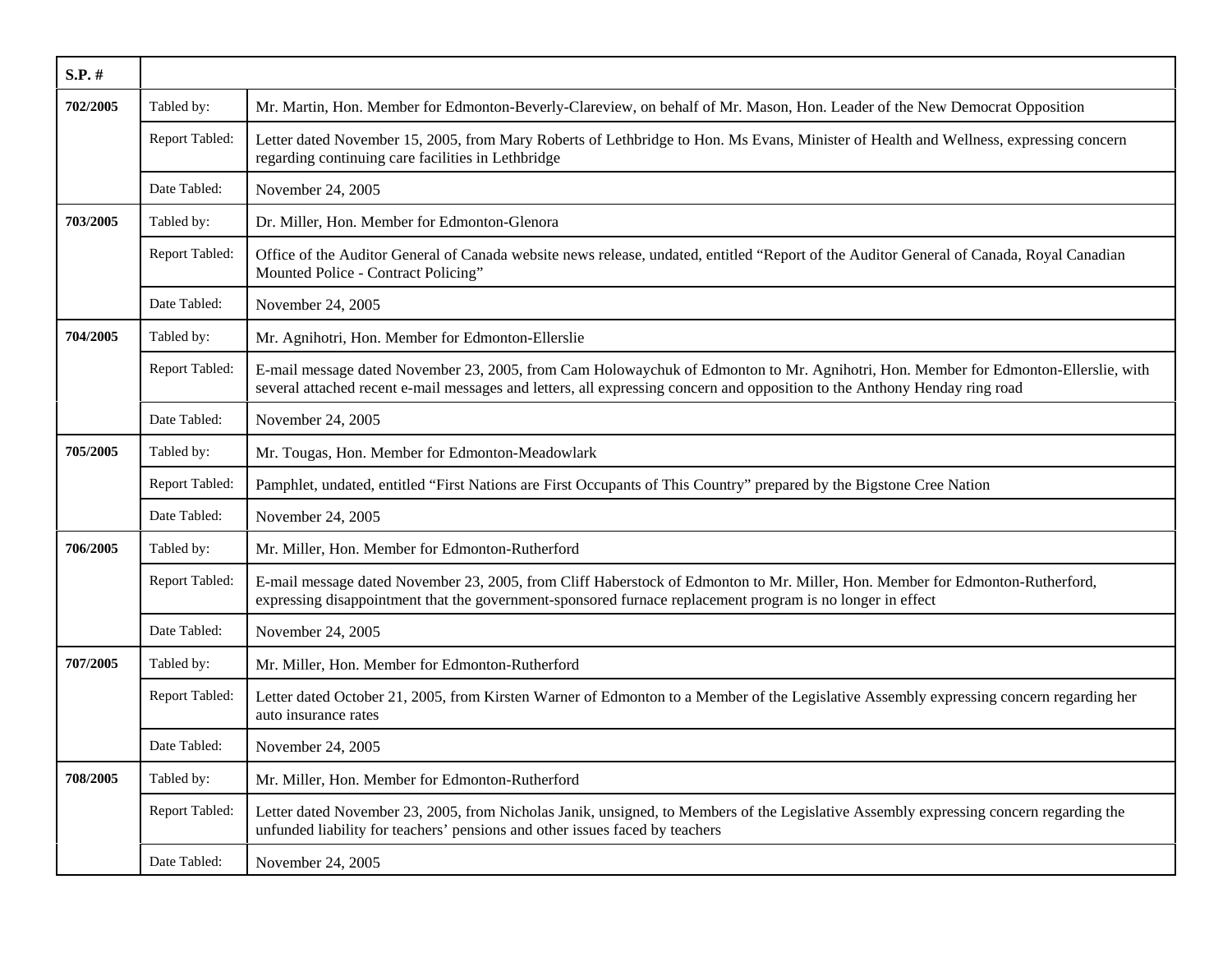| $S.P.$ # |                |                                                                                                                                                                                                                                                                                                                                 |
|----------|----------------|---------------------------------------------------------------------------------------------------------------------------------------------------------------------------------------------------------------------------------------------------------------------------------------------------------------------------------|
| 709/2005 | Tabled by:     | Mr. Miller, Hon. Member for Edmonton-Rutherford                                                                                                                                                                                                                                                                                 |
|          | Report Tabled: | Letter dated November 23, 2005, from Mariola Adamowska, unsigned, to Mr. Miller, Hon. Member for Edmonton-Rutherford, with attached<br>letter dated May 2003 to Hon. Mr. Klein, Premier, expressing concern regarding the unfunded liability for teachers' pensions and other issues and<br>financial burdens faced by teachers |
|          | Date Tabled:   | November 24, 2005                                                                                                                                                                                                                                                                                                               |
| 710/2005 | Tabled by:     | Mr. Miller, Hon. Member for Edmonton-Rutherford                                                                                                                                                                                                                                                                                 |
|          | Report Tabled: | 2 e-mail messages dated November 23, 2005, from Janice Hrdlicka and Ed Harasem to Mr. Miller, Hon. Member for Edmonton-Rutherford,<br>expressing opposition to the unfunded liability for teachers' pensions                                                                                                                    |
|          | Date Tabled:   | November 24, 2005                                                                                                                                                                                                                                                                                                               |
| 711/2005 | Tabled by:     | Mr. Flaherty, Hon. Member for St. Albert                                                                                                                                                                                                                                                                                        |
|          | Report Tabled: | Letter dated November 23, 2005, from Dr. Taft, Hon. Leader of the Official Opposition, to Hugh Campbell, President and Chief Executive<br>Officer, Edmonton Eskimos Football Club, congratulating the organization on a tremendous season                                                                                       |
|          | Date Tabled:   | November 24, 2005                                                                                                                                                                                                                                                                                                               |
| 712/2005 | Tabled by:     | Mr. Oberle, Hon. Member for Peace River                                                                                                                                                                                                                                                                                         |
|          | Report Tabled: | Report dated October 2005 entitled "Time for Action, Hunger Count 2005" prepared by the Canadian Association of Food Banks                                                                                                                                                                                                      |
|          | Date Tabled:   | November 24, 2005                                                                                                                                                                                                                                                                                                               |
| 713/2005 | Tabled by:     | Clerk of the Assembly on behalf of Hon. Dr. Oberg, Minister of Infrastructure and Transportation                                                                                                                                                                                                                                |
|          | Report Tabled: | Return to Order of the Assembly MR48, asked for by Mr. Elsalhy on behalf of Mr. Chase on November 21, 2005                                                                                                                                                                                                                      |
|          | Date Tabled:   | November 24, 2005                                                                                                                                                                                                                                                                                                               |
| 714/2005 | Tabled by:     | Mr. Danyluk, Acting Chair of Committees                                                                                                                                                                                                                                                                                         |
|          | Report Tabled: | Amendment to Bill 50 (Hon. Member for Edmonton-Manning) — Defeated                                                                                                                                                                                                                                                              |
|          | Date Tabled:   | November 24, 2005                                                                                                                                                                                                                                                                                                               |
| 715/2005 | Tabled by:     | Mr. Danyluk, Acting Chair of Committees                                                                                                                                                                                                                                                                                         |
|          | Report Tabled: | Amendment to Bill 50 (Hon. Member for Edmonton-Beverly-Clareview) — Defeated                                                                                                                                                                                                                                                    |
|          | Date Tabled:   | November 24, 2005                                                                                                                                                                                                                                                                                                               |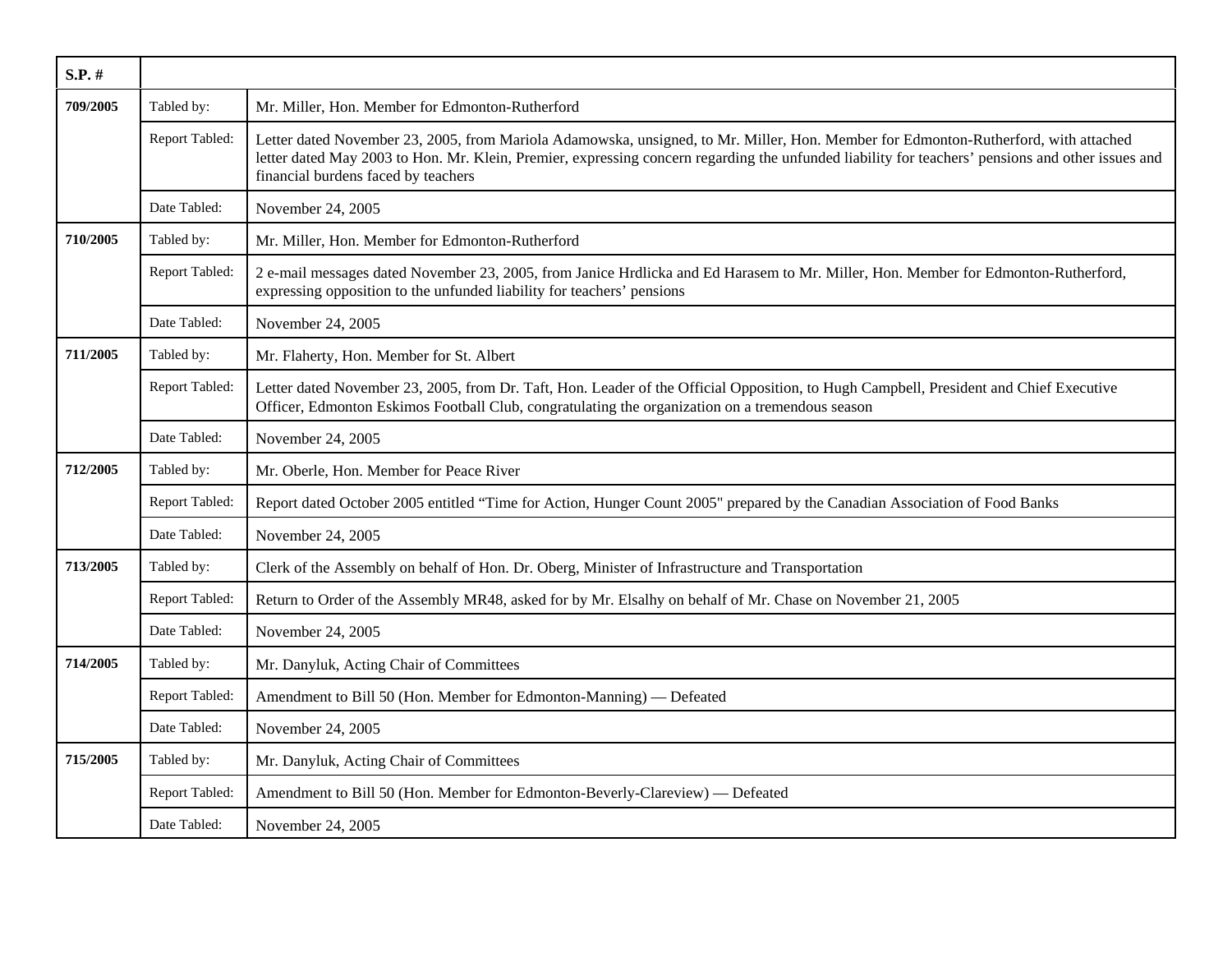| $S.P.$ # |                |                                                                                                                                                                                                                                                                                                                                                                                                                                                            |
|----------|----------------|------------------------------------------------------------------------------------------------------------------------------------------------------------------------------------------------------------------------------------------------------------------------------------------------------------------------------------------------------------------------------------------------------------------------------------------------------------|
| 716/2005 | Tabled by:     | Mr. Johnson, Acting Chair of Committees                                                                                                                                                                                                                                                                                                                                                                                                                    |
|          | Report Tabled: | Amendment to Bill 47 (Hon. Member for Edmonton-McClung) — Debate adjourned                                                                                                                                                                                                                                                                                                                                                                                 |
|          | Date Tabled:   | November 24, 2005                                                                                                                                                                                                                                                                                                                                                                                                                                          |
| 717/2005 | Tabled by:     | Hon. Mr. Zwozdesky, Minister of Education                                                                                                                                                                                                                                                                                                                                                                                                                  |
|          | Report Tabled: | Response to Written Question WQ35, asked for by Mr. Bonko on behalf of Mr. Flaherty on November 21, 2005                                                                                                                                                                                                                                                                                                                                                   |
|          | Date Tabled:   | November 28, 2005                                                                                                                                                                                                                                                                                                                                                                                                                                          |
| 718/2005 | Tabled by:     | Hon. Mr. Zwozdesky, Minister of Education                                                                                                                                                                                                                                                                                                                                                                                                                  |
|          | Report Tabled: | Return to Order of the Assembly MR17, asked for by Mr. MacDonald on behalf of Mr. Flaherty on April 18, 2005                                                                                                                                                                                                                                                                                                                                               |
|          | Date Tabled:   | November 28, 2005                                                                                                                                                                                                                                                                                                                                                                                                                                          |
| 719/2005 | Tabled by:     | Hon. Mr. Mar, Minister of Community Development                                                                                                                                                                                                                                                                                                                                                                                                            |
|          | Report Tabled: | Letter dated September 2005 from Cecile Fausak, President, 2004-2005 Alberta and Northwest Conference, United Church of Canada, and<br>Wayne Flewelling, President, 2005-2006 Alberta and Northwest Conference, United Church of Canada, to the people of the Province of Alberta<br>offering best wishes on Alberta's 100th anniversary and outlining the benefits of the 1925 merger of several church organizations into the United<br>Church of Canada |
|          | Date Tabled:   | November 28, 2005                                                                                                                                                                                                                                                                                                                                                                                                                                          |
| 720/2005 | Tabled by:     | Hon. Mr. Mar, Minister of Community Development                                                                                                                                                                                                                                                                                                                                                                                                            |
|          | Report Tabled: | Responses to questions raised by several Members of the Legislative Assembly on May 11, 2005, Department of Community Services, 2005-06<br>Main Estimates debate                                                                                                                                                                                                                                                                                           |
|          | Date Tabled:   | November 28, 2005                                                                                                                                                                                                                                                                                                                                                                                                                                          |
| 721/2005 | Tabled by:     | Ms Blakeman, Hon. Member for Edmonton-Centre, on behalf of Dr. Taft, Hon. Leader of the Official Opposition                                                                                                                                                                                                                                                                                                                                                |
|          | Report Tabled: | Letter dated November 7, 2005, from Bradley G. Nemetz, Bennett Jones LLP, to Dr. Taft, Hon. Leader of the Official Opposition, requesting that<br>Dr. Taft temper his comments concerning Stephen Sibold, Q.C., in his role as Chair of the Alberta Securities Commission                                                                                                                                                                                  |
|          | Date Tabled:   | November 28, 2005                                                                                                                                                                                                                                                                                                                                                                                                                                          |
| 722/2005 | Tabled by:     | Ms Blakeman, Hon. Member for Edmonton-Centre                                                                                                                                                                                                                                                                                                                                                                                                               |
|          | Report Tabled: | Letter dated January 12, 2004, from Alan Currie, Investigative Counsel, Alberta Securities Commission, with addressee struck out, regarding an<br>investigation into the Zi Corporation                                                                                                                                                                                                                                                                    |
|          | Date Tabled:   | November 28, 2005                                                                                                                                                                                                                                                                                                                                                                                                                                          |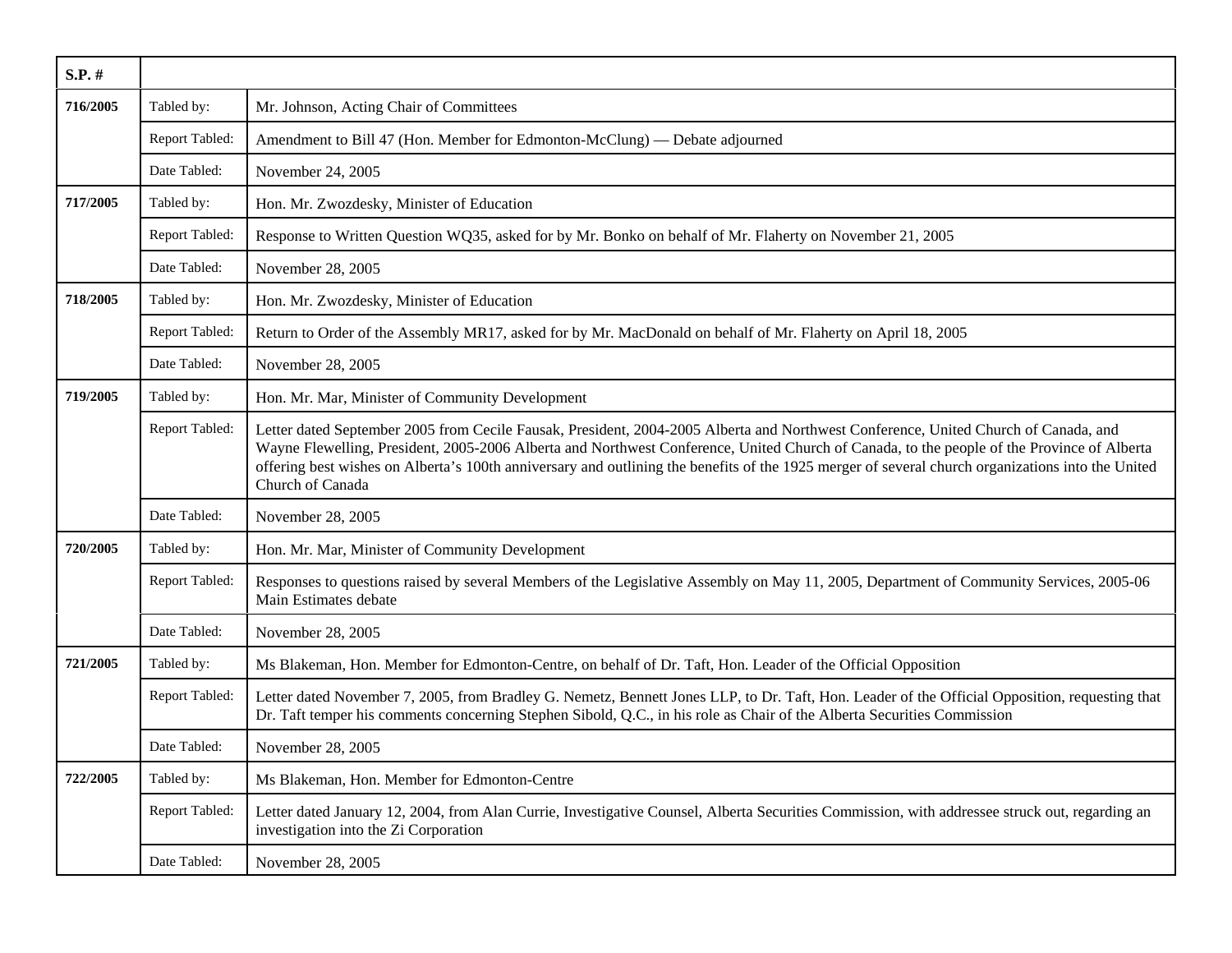| $S.P.$ # |                |                                                                                                                                                                                                                                                                                                                                                                                                                                                            |
|----------|----------------|------------------------------------------------------------------------------------------------------------------------------------------------------------------------------------------------------------------------------------------------------------------------------------------------------------------------------------------------------------------------------------------------------------------------------------------------------------|
| 723/2005 | Tabled by:     | Ms Blakeman, Hon. Member for Edmonton-Centre                                                                                                                                                                                                                                                                                                                                                                                                               |
|          | Report Tabled: | E-mail message dated September 23, 2005, from Shawn Pinchbeck of Edmonton to Ms Blakeman, Hon. Member for Edmonton-Centre,<br>expressing opposition to the Government's 2005 resource rebate program and suggesting that the money be invested in health, education, and<br>infrastructure spending                                                                                                                                                        |
|          | Date Tabled:   | November 28, 2005                                                                                                                                                                                                                                                                                                                                                                                                                                          |
| 724/2005 | Tabled by:     | Ms Blakeman, Hon. Member for Edmonton-Centre                                                                                                                                                                                                                                                                                                                                                                                                               |
|          | Report Tabled: | Letter dated September 8, 2005, from John C. Flipsen of Edmonton to Ms Blakeman, Hon. Member for Edmonton-Centre, expressing concern<br>regarding unnecessary spending on medical tests with an attached web page detailing information on Resperate blood pressure medication                                                                                                                                                                             |
|          | Date Tabled:   | November 28, 2005                                                                                                                                                                                                                                                                                                                                                                                                                                          |
| 725/2005 | Tabled by:     | Mr. Chase, Hon. Member for Calgary-Varsity                                                                                                                                                                                                                                                                                                                                                                                                                 |
|          | Report Tabled: | Letter dated November 21, 2005, from Ramesh C. Joshi, Ph.D., P.Eng., to Hon. Dr. Oberg, Minister of Infrastructure and Transportation, with<br>associated attachments, expressing concern regarding the alleged mismanagement of funds during the extension project at the Confederation Park<br>Nifty Fifty Senior Centre in Calgary                                                                                                                      |
|          | Date Tabled:   | November 28, 2005                                                                                                                                                                                                                                                                                                                                                                                                                                          |
| 726/2005 | Tabled by:     | Mr. Chase, Hon. Member for Calgary-Varsity                                                                                                                                                                                                                                                                                                                                                                                                                 |
|          | Report Tabled: | Letter dated September 21, 2005, from Diane Newman of Edmonton to Mr. Chase, Hon. Member for Calgary-Varsity, requesting that promoters<br>and sponsors of future Grand Prix races in Edmonton educate spectators on the dangers of street racing                                                                                                                                                                                                          |
|          | Date Tabled:   | November 28, 2005                                                                                                                                                                                                                                                                                                                                                                                                                                          |
| 727/2005 | Tabled by:     | Dr. Miller, Hon. Member for Edmonton-Glenora                                                                                                                                                                                                                                                                                                                                                                                                               |
|          | Report Tabled: | Letter dated September 2005 from Cecile Fausak, President, 2004-2005 Alberta and Northwest Conference, United Church of Canada, and<br>Wayne Flewelling, President, 2005-2006 Alberta and Northwest Conference, United Church of Canada, to the people of the Province of Alberta<br>offering best wishes on Alberta's 100th anniversary and outlining the benefits of the 1925 merger of several church organizations into the United<br>Church of Canada |
|          | Date Tabled:   | November 28, 2005                                                                                                                                                                                                                                                                                                                                                                                                                                          |
| 728/2005 | Tabled by:     | Mr. Agnihotri, Hon. Member for Edmonton-Ellerslie                                                                                                                                                                                                                                                                                                                                                                                                          |
|          | Report Tabled: | E-mail message dated October 10, 2005, from James and Lucille Adamson of Edmonton to Mr. Agnihotri, Hon. Member for Edmonton-Ellerslie,<br>urging the Government to eliminate Alberta health care premiums                                                                                                                                                                                                                                                 |
|          | Date Tabled:   | November 28, 2005                                                                                                                                                                                                                                                                                                                                                                                                                                          |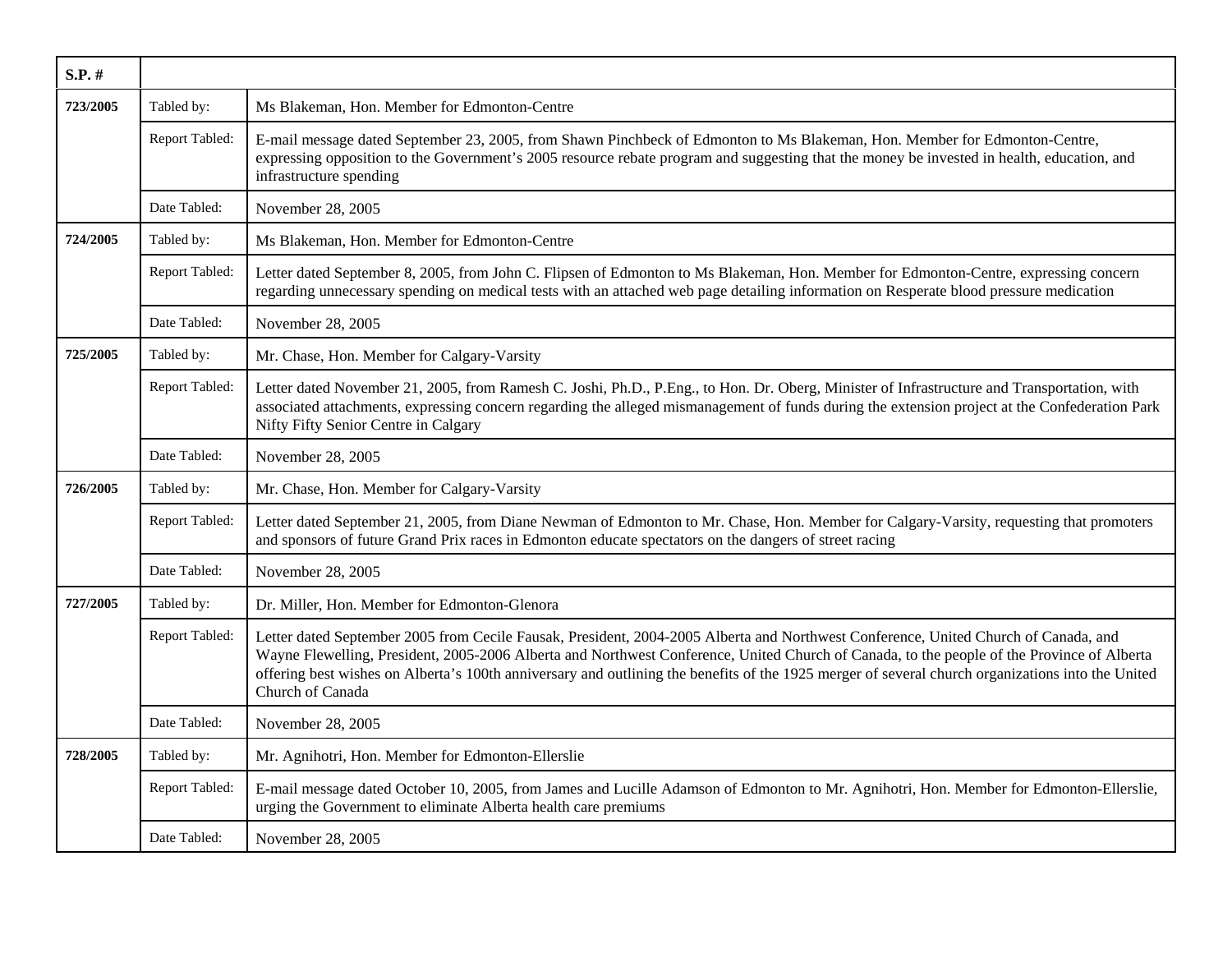| $S.P.$ # |                |                                                                                                                                                                                                                                                                                                          |
|----------|----------------|----------------------------------------------------------------------------------------------------------------------------------------------------------------------------------------------------------------------------------------------------------------------------------------------------------|
| 729/2005 | Tabled by:     | Mr. Mason, Hon. Leader of the New Democrat Opposition                                                                                                                                                                                                                                                    |
|          | Report Tabled: | Letter dated November 24, 2005, from Hon. Mrs. McClellan, Minister of Finance, to Mr. Mason, Hon. Leader of the New Democrat Opposition,<br>in response to Mr. Mason's comments during Oral Question Period on November 23, 2005, regarding a settlement between West Edmonton Mall<br>and ATB Financial |
|          | Date Tabled:   | November 28, 2005                                                                                                                                                                                                                                                                                        |
| 730/2005 | Tabled by:     | Mr. Miller, Hon. Member for Edmonton-Rutherford                                                                                                                                                                                                                                                          |
|          | Report Tabled: | 4 e-mail messages dated November 24, 2005, from Deen Khan, Doug Johnson, Phil Mark, and Warren Marcotte to Mr. Miller, Hon. Member for<br>Edmonton-Rutherford, urging the Government to pay the Alberta teachers' unfunded pension liability                                                             |
|          | Date Tabled:   | November 28, 2005                                                                                                                                                                                                                                                                                        |
| 731/2005 | Tabled by:     | Mr. Miller, Hon. Member for Edmonton-Rutherford                                                                                                                                                                                                                                                          |
|          | Report Tabled: | Copies of 100 recent letters from Albertans to Members of the Legislative Assembly urging the Government to pay the Alberta teachers'<br>unfunded pension liability                                                                                                                                      |
|          | Date Tabled:   | November 28, 2005                                                                                                                                                                                                                                                                                        |
| 732/2005 | Tabled by:     | Clerk of the Assembly on behalf of Hon. Mr. Hancock, Minister of Advanced Education                                                                                                                                                                                                                      |
|          | Report Tabled: | Public Post-Secondary Institutions, Audited Financial Statements, Public Colleges and Technical Institutes for the Year Ended June 30, 2004,<br>Universities and Banff Centre for Continuing Education for the Year Ended March 31, 2005                                                                 |
|          | Date Tabled:   | November 28, 2005                                                                                                                                                                                                                                                                                        |
| 733/2005 | Tabled by:     | Clerk of the Assembly on behalf of Hon. Mr. Hancock, Minister of Advanced Education                                                                                                                                                                                                                      |
|          | Report Tabled: | Alberta Apprenticeship and Industry Training Board, 2004-2005 Annual Report                                                                                                                                                                                                                              |
|          | Date Tabled:   | November 28, 2005                                                                                                                                                                                                                                                                                        |
| 734/2005 | Tabled by:     | Clerk of the Assembly on behalf of Hon. Mr. Melchin, Minister of Energy                                                                                                                                                                                                                                  |
|          | Report Tabled: | Responses to questions raised on April 20, 2005, Department of Energy, 2005-06 Main Estimates debate                                                                                                                                                                                                     |
|          | Date Tabled:   | November 28, 2005                                                                                                                                                                                                                                                                                        |
| 735/2005 | Tabled by:     | Clerk of the Assembly on behalf of Hon. Mr. Melchin, Minister of Energy                                                                                                                                                                                                                                  |
|          | Report Tabled: | Return to Order of the Assembly MR26, asked for by Mr. MacDonald on April 25, 2005                                                                                                                                                                                                                       |
|          | Date Tabled:   | November 28, 2005                                                                                                                                                                                                                                                                                        |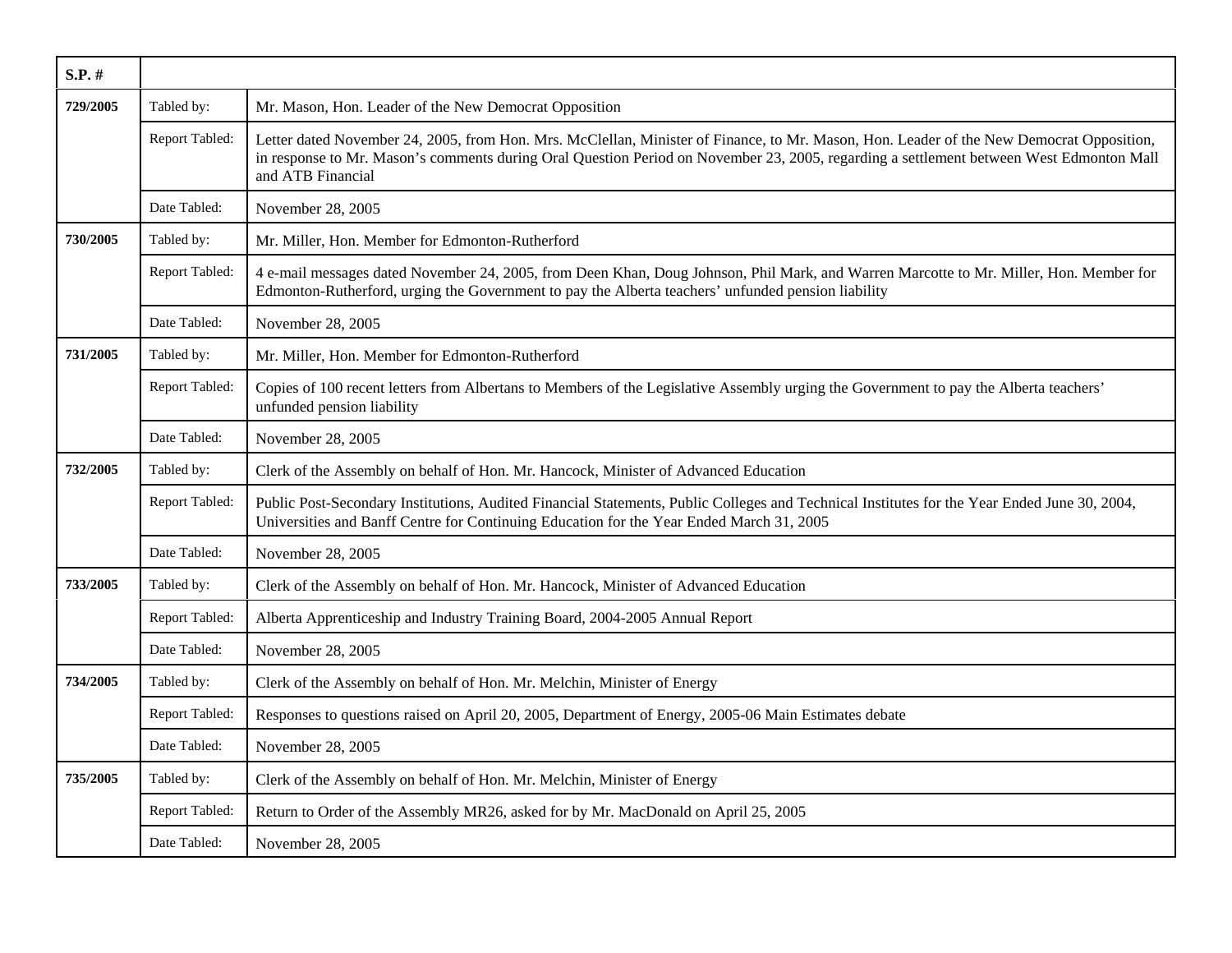| $S.P.$ # |                |                                                                                                                      |
|----------|----------------|----------------------------------------------------------------------------------------------------------------------|
| 736/2005 | Tabled by:     | Clerk of the Assembly on behalf of Hon. Mr. Coutts, Minister of Sustainable Resource Development                     |
|          | Report Tabled: | Return to Order of the Assembly MR11, asked for by Mr. Bonko on April 11, 2005                                       |
|          | Date Tabled:   | November 28, 2005                                                                                                    |
| 737/2005 | Tabled by:     | Clerk of the Assembly on behalf of Hon. Mr. Coutts, Minister of Sustainable Resource Development                     |
|          | Report Tabled: | Return to Order of the Assembly MR12, asked for by Mr. Bonko on April 11, 2005                                       |
|          | Date Tabled:   | November 28, 2005                                                                                                    |
| 738/2005 | Tabled by:     | Clerk of the Assembly on behalf of Hon. Mr. Coutts, Minister of Sustainable Resource Development                     |
|          | Report Tabled: | Return to Order of the Assembly MR13, asked for by Mr. Bonko on April 11, 2005                                       |
|          | Date Tabled:   | November 28, 2005                                                                                                    |
| 739/2005 | Tabled by:     | Clerk of the Assembly on behalf of Mr. Liepert, Chair, Standing Committee on the Alberta Heritage Savings Trust Fund |
|          | Report Tabled: | 2004 Report of the Select Standing Committee on the Alberta Heritage Savings Trust Fund                              |
|          | Date Tabled:   | November 28, 2005                                                                                                    |
| 740/2005 | Tabled by:     | Clerk of the Assembly on behalf of Mr. Liepert, Chair, Standing Committee on the Alberta Heritage Savings Trust Fund |
|          | Report Tabled: | 2005 Report of the Select Standing Committee on the Alberta Heritage Savings Trust Fund                              |
|          | Date Tabled:   | November 28, 2005                                                                                                    |
| 741/2005 | Tabled by:     | Mr. Marz, Chair of Committees                                                                                        |
|          | Report Tabled: | Amendment to Bill 204 (Hon. Member for West Yellowhead) — Agreed to                                                  |
|          | Date Tabled:   | November 28, 2005                                                                                                    |
| 742/2005 | Tabled by:     | Mr. Johnson, Acting Chair of Committees                                                                              |
|          | Report Tabled: | Amendment to Bill Pr4 (Hon. Member for Peace River) — Agreed to                                                      |
|          | Date Tabled:   | November 28, 2005                                                                                                    |
| 743/2005 | Tabled by:     | Hon. Mr. Stelmach, Minister of International and Intergovernmental Relations                                         |
|          | Report Tabled: | Response to Written Question WQ17, asked for by Ms Pastoor on April 18, 2005                                         |
|          | Date Tabled:   | November 29, 2005                                                                                                    |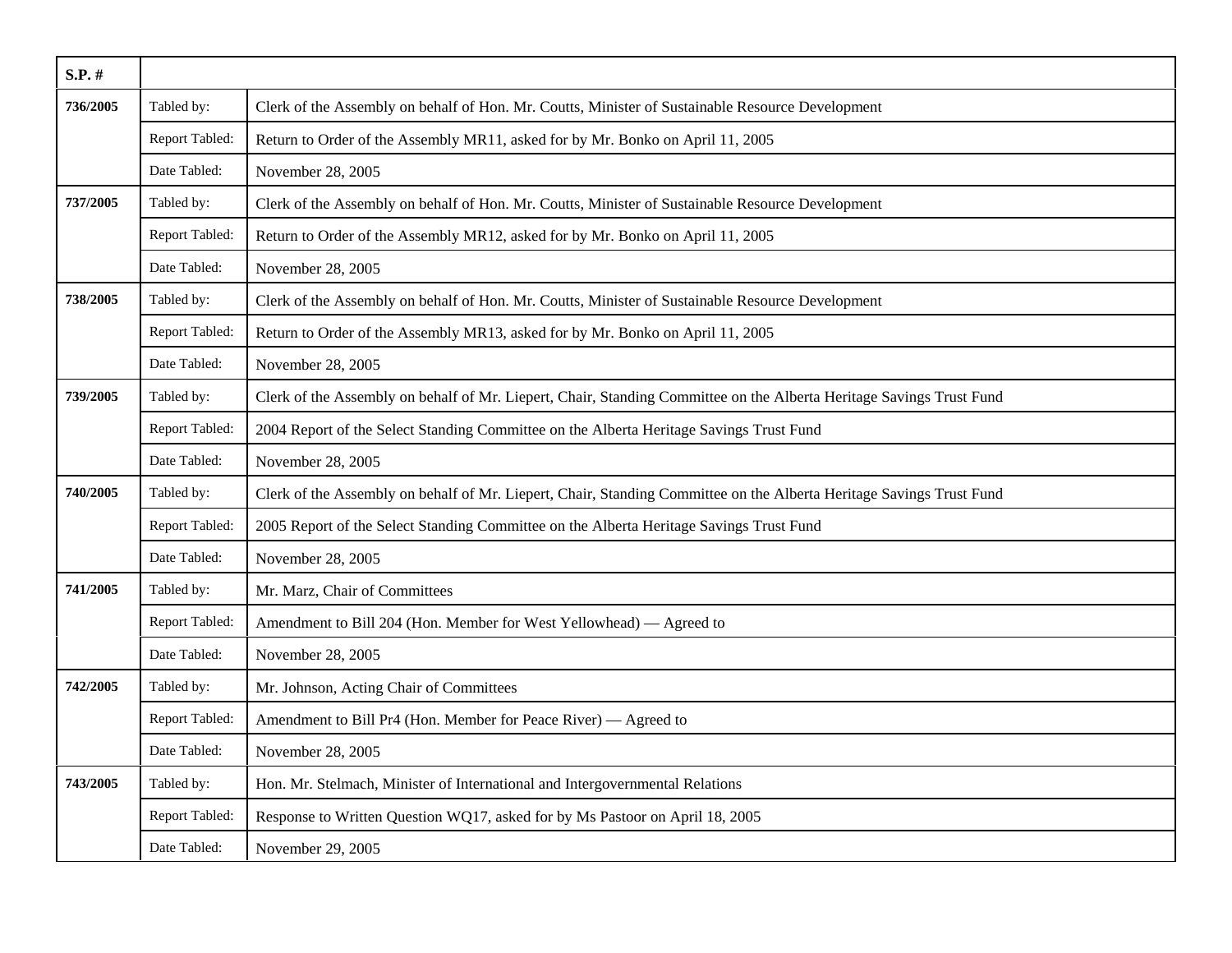| $S.P.$ # |                |                                                                                                                                                                                                                       |
|----------|----------------|-----------------------------------------------------------------------------------------------------------------------------------------------------------------------------------------------------------------------|
| 744/2005 | Tabled by:     | Hon. Mr. Stelmach, Minister of International and Intergovernmental Relations                                                                                                                                          |
|          | Report Tabled: | Return to Order of the Assembly MR20, asked for by Mr. Elsalhy on behalf of Mr. Bonko on April 18, 2005                                                                                                               |
|          | Date Tabled:   | November 29, 2005                                                                                                                                                                                                     |
| 745/2005 | Tabled by:     | Hon. Mr. Stelmach, Minister of International and Intergovernmental Relations                                                                                                                                          |
|          | Report Tabled: | Return to Order of the Assembly MR21, asked for by Ms Pastoor on April 18, 2005                                                                                                                                       |
|          | Date Tabled:   | November 29, 2005                                                                                                                                                                                                     |
| 746/2005 | Tabled by:     | Hon. Mr. Stelmach, Minister of International and Intergovernmental Relations                                                                                                                                          |
|          | Report Tabled: | Return to Order of the Assembly MR22, asked for by Ms Pastoor on April 18, 2005                                                                                                                                       |
|          | Date Tabled:   | November 29, 2005                                                                                                                                                                                                     |
| 747/2005 | Tabled by:     | Ms Blakeman, Hon. Member for Edmonton-Centre                                                                                                                                                                          |
|          | Report Tabled: | Copy of Ontario Securities Commission By-law No. 2, effective January 18, 1998                                                                                                                                        |
|          | Date Tabled:   | November 29, 2005                                                                                                                                                                                                     |
| 748/2005 | Tabled by:     | Mr. Elsalhy, Hon. Member for Edmonton-McClung                                                                                                                                                                         |
|          | Report Tabled: | Alberta Rural Physician Action Plan website article entitled "Regional Physician Requirements as on Thursday, November 3, 2005"                                                                                       |
|          | Date Tabled:   | November 29, 2005                                                                                                                                                                                                     |
| 749/2005 | Tabled by:     | Mr. Agnihotri, Hon. Member for Edmonton-Ellerslie                                                                                                                                                                     |
|          | Report Tabled: | Letter dated October 30, 2005, from Murray Dickerson of Edmonton to Mr. Agnihotri, Hon. Member for Edmonton-Ellerslie, requesting<br>assistance with his appeal to the Government to obtain provincial disaster funds |
|          | Date Tabled:   | November 29, 2005                                                                                                                                                                                                     |
| 750/2005 | Tabled by:     | Mr. Taylor, Hon. Member for Calgary-Currie                                                                                                                                                                            |
|          | Report Tabled: | Statistics Canada research paper, undated, entitled "The Impact of Tuition Fees on University Access: Evidence From a Large-scale Price<br>Deregulation in Professional Programs"                                     |
|          | Date Tabled:   | November 29, 2005                                                                                                                                                                                                     |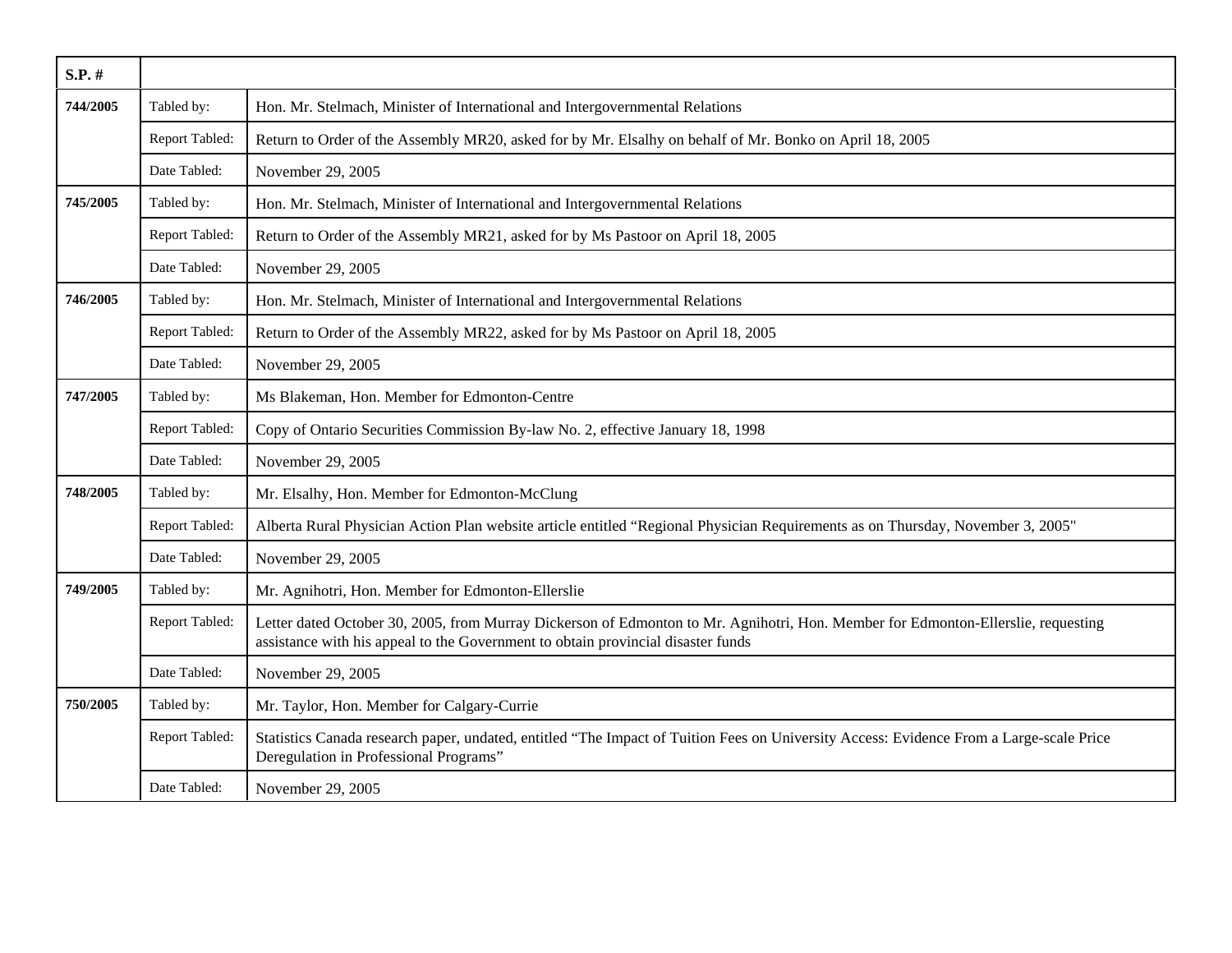| $S.P.$ # |                |                                                                                                                                                                                                                                                                              |
|----------|----------------|------------------------------------------------------------------------------------------------------------------------------------------------------------------------------------------------------------------------------------------------------------------------------|
| 751/2005 | Tabled by:     | Mr. MacDonald, Hon. Member for Edmonton-Gold Bar                                                                                                                                                                                                                             |
|          | Report Tabled: | Letter dated June 18, 2001, from John R. Davies, P.Eng., M.B.A., Secretary and Treasurer, Industrial Association of Southern Alberta, to Hon.<br>Mr. Smith, Minister of Energy, regarding Enron's power purchase arrangement strategy and the competitive market             |
|          | Date Tabled:   | November 29, 2005                                                                                                                                                                                                                                                            |
| 752/2005 | Tabled by:     | Mr. MacDonald, Hon. Member for Edmonton-Gold Bar                                                                                                                                                                                                                             |
|          | Report Tabled: | E-mail message dated September 11, 2001, from Joseph Segatto to Robert Hemstock regarding the statutory authority of a Minister or Cabinet to<br>modify the Sundance power purchase arrangement                                                                              |
|          | Date Tabled:   | November 29, 2005                                                                                                                                                                                                                                                            |
| 753/2005 | Tabled by:     | Mr. MacDonald, Hon. Member for Edmonton-Gold Bar                                                                                                                                                                                                                             |
|          | Report Tabled: | Series of e-mail messages dated October 2001 from Robert Hemstock to Joseph Segatto regarding amendments to Alberta Regulation 175/2000                                                                                                                                      |
|          | Date Tabled:   | November 29, 2005                                                                                                                                                                                                                                                            |
| 754/2005 | Tabled by:     | Mr. Miller, Hon. Member for Edmonton-Rutherford                                                                                                                                                                                                                              |
|          | Report Tabled: | Pamphlet, undated, entitled "Let's Make it Loud and Clear" regarding the replacement of outpatient residences with a private hotel at the<br>University of Alberta and Stollery Children's Hospitals prepared by the Alberta Union of Provincial Employees                   |
|          | Date Tabled:   | November 29, 2005                                                                                                                                                                                                                                                            |
| 755/2005 | Tabled by:     | Mr. Martin, Hon. Member for Edmonton-Beverly-Clareview, on behalf of Mr. Mason, Hon. Leader of the New Democrat Opposition                                                                                                                                                   |
|          | Report Tabled: | Letter dated November 23, 2005, from Nita Stein of Edmonton to Hon. Ms Evans, Minister of Health and Wellness, expressing opposition to the<br>Government's recent contract with Aon Consulting                                                                              |
|          | Date Tabled:   | November 29, 2005                                                                                                                                                                                                                                                            |
| 756/2005 | Tabled by:     | Mr. Martin, Hon. Member for Edmonton-Beverly-Clareview                                                                                                                                                                                                                       |
|          | Report Tabled: | Letter dated November 22, 2005, from Charles M. Clement, President, Alberta Division, Canadian Council of the Blind, to Hon. Mr. Zwozdesky,<br>Minister of Education, expressing concern that Braille is being taught by teacher aids rather than certified Braille teachers |
|          | Date Tabled:   | November 29, 2005                                                                                                                                                                                                                                                            |
| 757/2005 | Tabled by:     | Ms Pastoor, Hon. Member for Lethbridge-East                                                                                                                                                                                                                                  |
|          | Report Tabled: | Copy of a fax, undated, from Sylvia Scarfe of Edmonton to Ms Pastoor, Hon. Member for Lethbridge-East, expressing concern regarding the<br>length of time it took for approval to receive Alberta Seniors Benefits                                                           |
|          | Date Tabled:   | November 29, 2005                                                                                                                                                                                                                                                            |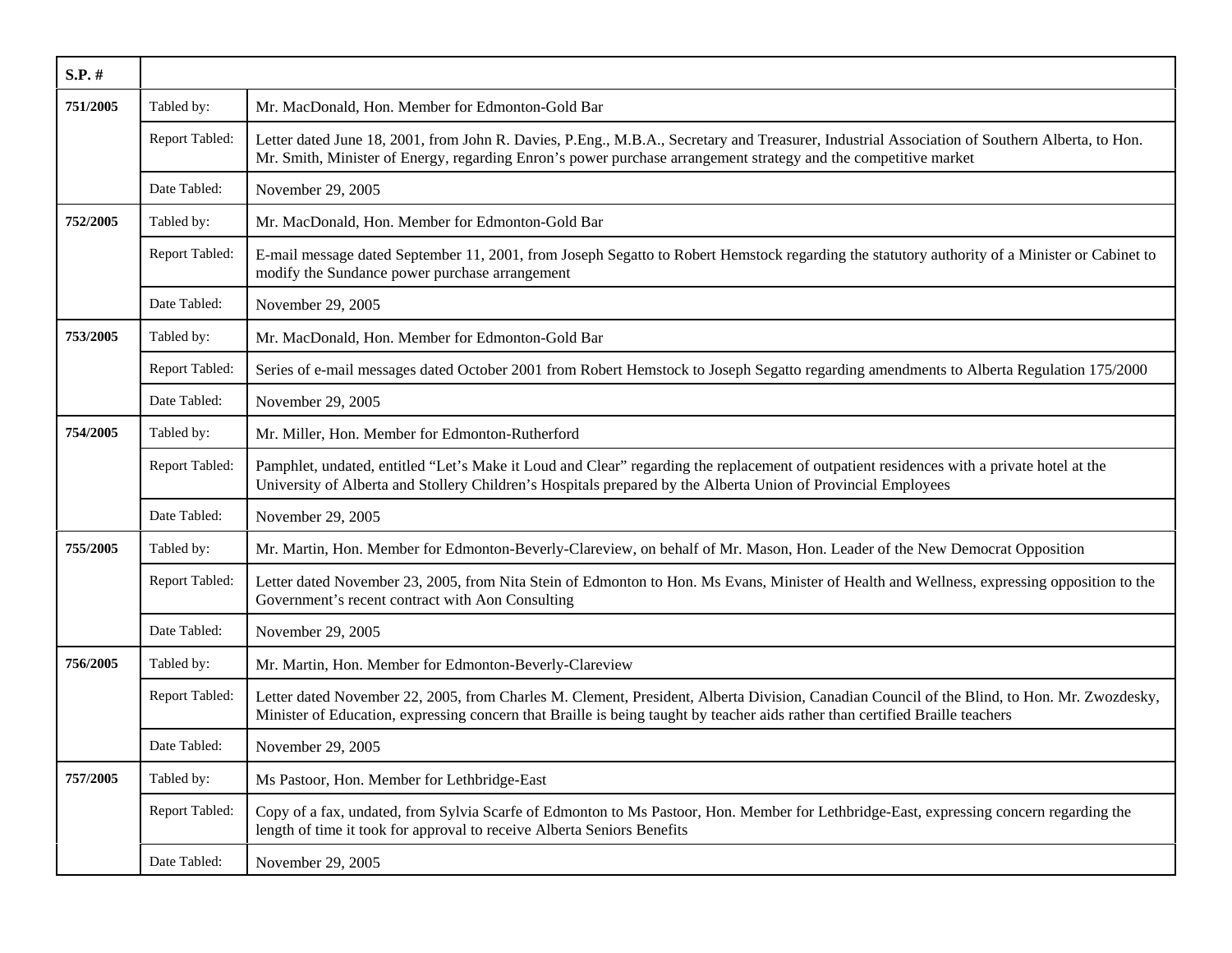| $S.P.$ # |                |                                                                                                                                                                                                                                                                                                                                                                                                                                                              |
|----------|----------------|--------------------------------------------------------------------------------------------------------------------------------------------------------------------------------------------------------------------------------------------------------------------------------------------------------------------------------------------------------------------------------------------------------------------------------------------------------------|
| 758/2005 | Tabled by:     | Ms Pastoor, Hon. Member for Lethbridge-East                                                                                                                                                                                                                                                                                                                                                                                                                  |
|          | Report Tabled: | Fax dated November 24, 2005, from Mark Busch of Lethbridge to Ms Pastoor, Hon. Member for Lethbridge-East, with attached letter dated<br>November 24, 2005, from Mark Busch to Pam Whitnack, Chinook Regional Health Authority, expressing opposition to the reclassification of<br>patients from long-term care to assisted living, also with attached Lethbridge Herald article dated September 30, 2005, entitled "Extendicare may<br>close in two years" |
|          | Date Tabled:   | November 29, 2005                                                                                                                                                                                                                                                                                                                                                                                                                                            |
| 759/2005 | Tabled by:     | Ms Pastoor, Hon. Member for Lethbridge-East                                                                                                                                                                                                                                                                                                                                                                                                                  |
|          | Report Tabled: | Letter dated September 21, 2005, from Glen Simington and 144 other residents of a seniors lodge in Lethbridge to Ms Pastoor, Hon. Member for<br>Lethbridge-East, expressing concern regarding their increased rent costs and lack of funds for purchasing necessities                                                                                                                                                                                        |
|          | Date Tabled:   | November 29, 2005                                                                                                                                                                                                                                                                                                                                                                                                                                            |
| 760/2005 | Tabled by:     | Mr. Eggen, Hon. Member for Edmonton-Calder                                                                                                                                                                                                                                                                                                                                                                                                                   |
|          | Report Tabled: | Letter dated November 23, 2005, from Shirley Bray, Alberta Wilderness Association, to Hon. Mr. Coutts, Minister of Sustainable Resource<br>Development, expressing concern regarding the management directive for the Rumsey Natural Area and requesting that no new industrial activity<br>be allowed in Alberta's protected areas                                                                                                                          |
|          | Date Tabled:   | November 29, 2005                                                                                                                                                                                                                                                                                                                                                                                                                                            |
| 761/2005 | Tabled by:     | Clerk of the Assembly on behalf of Hon. Ms Evans, Minister of Health and Wellness                                                                                                                                                                                                                                                                                                                                                                            |
|          | Report Tabled: | Alberta Dental Assistants Association, 2003 Annual Report                                                                                                                                                                                                                                                                                                                                                                                                    |
|          | Date Tabled:   | November 29, 2005                                                                                                                                                                                                                                                                                                                                                                                                                                            |
| 762/2005 | Tabled by:     | Clerk of the Assembly on behalf of Hon. Ms Evans, Minister of Health and Wellness                                                                                                                                                                                                                                                                                                                                                                            |
|          | Report Tabled: | Alberta Dental Assistants Association, 2004 Annual Report                                                                                                                                                                                                                                                                                                                                                                                                    |
|          | Date Tabled:   | November 29, 2005                                                                                                                                                                                                                                                                                                                                                                                                                                            |
| 763/2005 | Tabled by:     | Clerk of the Assembly on behalf of Hon. Ms Evans, Minister of Health and Wellness                                                                                                                                                                                                                                                                                                                                                                            |
|          | Report Tabled: | Alberta Association of Registered Occupational Therapists, 2004-2005 Annual Report                                                                                                                                                                                                                                                                                                                                                                           |
|          | Date Tabled:   | November 29, 2005                                                                                                                                                                                                                                                                                                                                                                                                                                            |
| 764/2005 | Tabled by:     | Clerk of the Assembly on behalf of Hon. Ms Evans, Minister of Health and Wellness                                                                                                                                                                                                                                                                                                                                                                            |
|          | Report Tabled: | Alberta College of Medical Laboratory Technologists, 2004 Annual Report                                                                                                                                                                                                                                                                                                                                                                                      |
|          | Date Tabled:   | November 29, 2005                                                                                                                                                                                                                                                                                                                                                                                                                                            |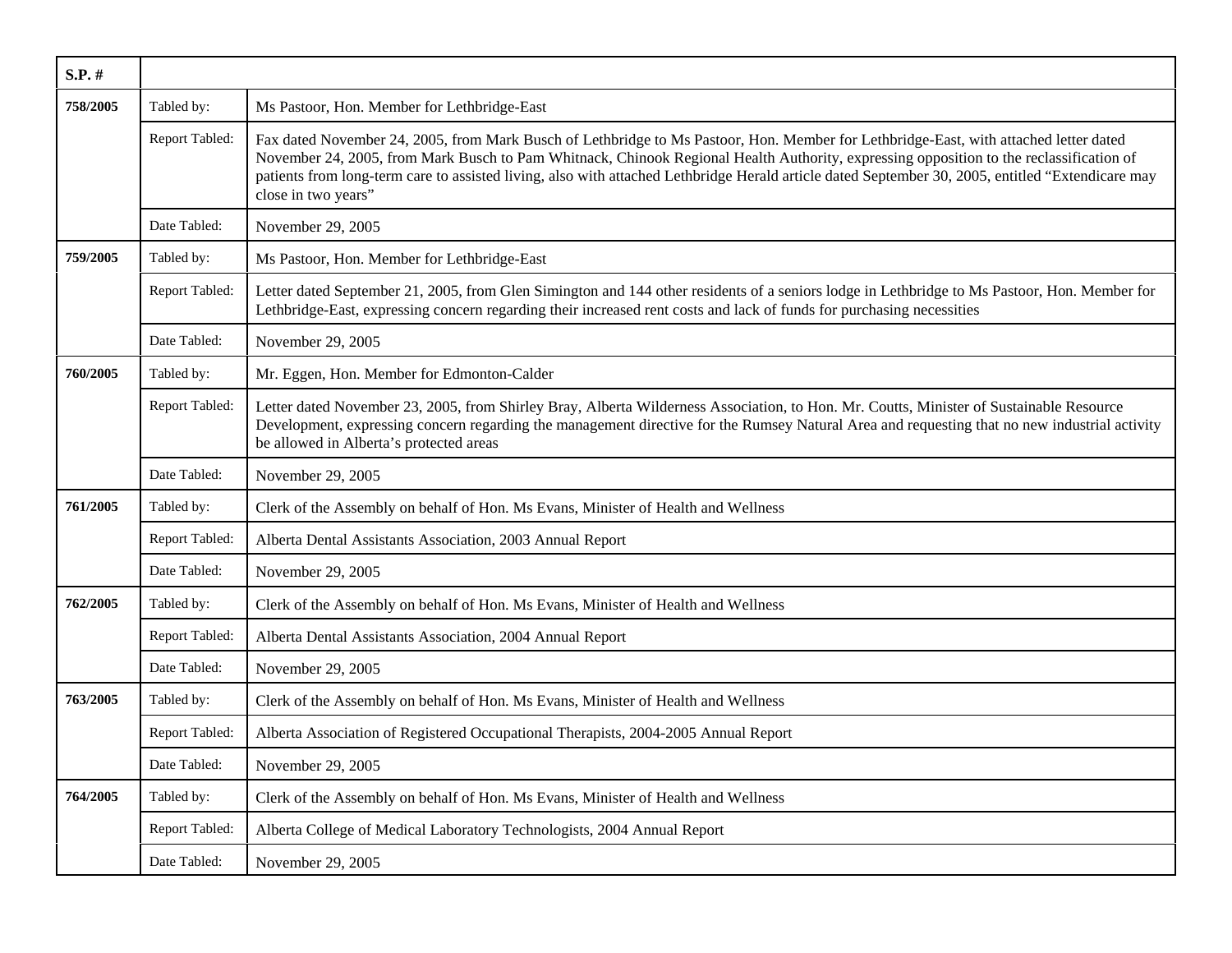| $S.P.$ # |                |                                                                                                                 |
|----------|----------------|-----------------------------------------------------------------------------------------------------------------|
| 765/2005 | Tabled by:     | Clerk of the Assembly on behalf of Hon. Ms Evans, Minister of Health and Wellness                               |
|          | Report Tabled: | College of Dental Technologists of Alberta, 2004 Annual Report                                                  |
|          | Date Tabled:   | November 29, 2005                                                                                               |
| 766/2005 | Tabled by:     | Clerk of the Assembly on behalf of Hon. Ms Evans, Minister of Health and Wellness                               |
|          | Report Tabled: | College of Chiropractors of Alberta, Annual Review 2004/2005                                                    |
|          | Date Tabled:   | November 29, 2005                                                                                               |
| 767/2005 | Tabled by:     | Ms Haley, Acting Chair of Committees                                                                            |
|          | Report Tabled: | Amendment to Bill 47 (introduced by the Hon. Member for Edmonton-McClung on November 24, 2005) — Defeated       |
|          | Date Tabled:   | November 29, 2005                                                                                               |
| 768/2005 | Tabled by:     | Ms Haley, Acting Chair of Committees                                                                            |
|          | Report Tabled: | Amendment to Bill 47 (Hon. Member for Calgary-Mountain View) — Defeated                                         |
|          | Date Tabled:   | November 29, 2005                                                                                               |
| 769/2005 | Tabled by:     | Ms Haley, Acting Chair of Committees                                                                            |
|          | Report Tabled: | Amendment to Bill 47 (Hon. Member for Calgary-Mountain View) — Agreed to on division                            |
|          | Date Tabled:   | November 29, 2005                                                                                               |
| 770/2005 | Tabled by:     | Ms Haley, Acting Chair of Committees                                                                            |
|          | Report Tabled: | Amendment to Bill 47 (Hon. Member for Lethbridge-East) — Defeated                                               |
|          | Date Tabled:   | November 29, 2005                                                                                               |
| 771/2005 | Tabled by:     | Ms Haley, Acting Chair of Committees                                                                            |
|          | Report Tabled: | Amendment to Bill 47 (Hon. Member for Calgary-Varsity on behalf of Hon. Member for Edmonton-McClung) - Defeated |
|          | Date Tabled:   | November 29, 2005                                                                                               |
| 772/2005 | Tabled by:     | Hon. Mr. Doerksen, Minister of Innovation and Science                                                           |
|          | Report Tabled: | Return to Order of the Assembly MR18, asked for by Mr. Elsalhy on April 18, 2005                                |
|          | Date Tabled:   | November 30, 2005                                                                                               |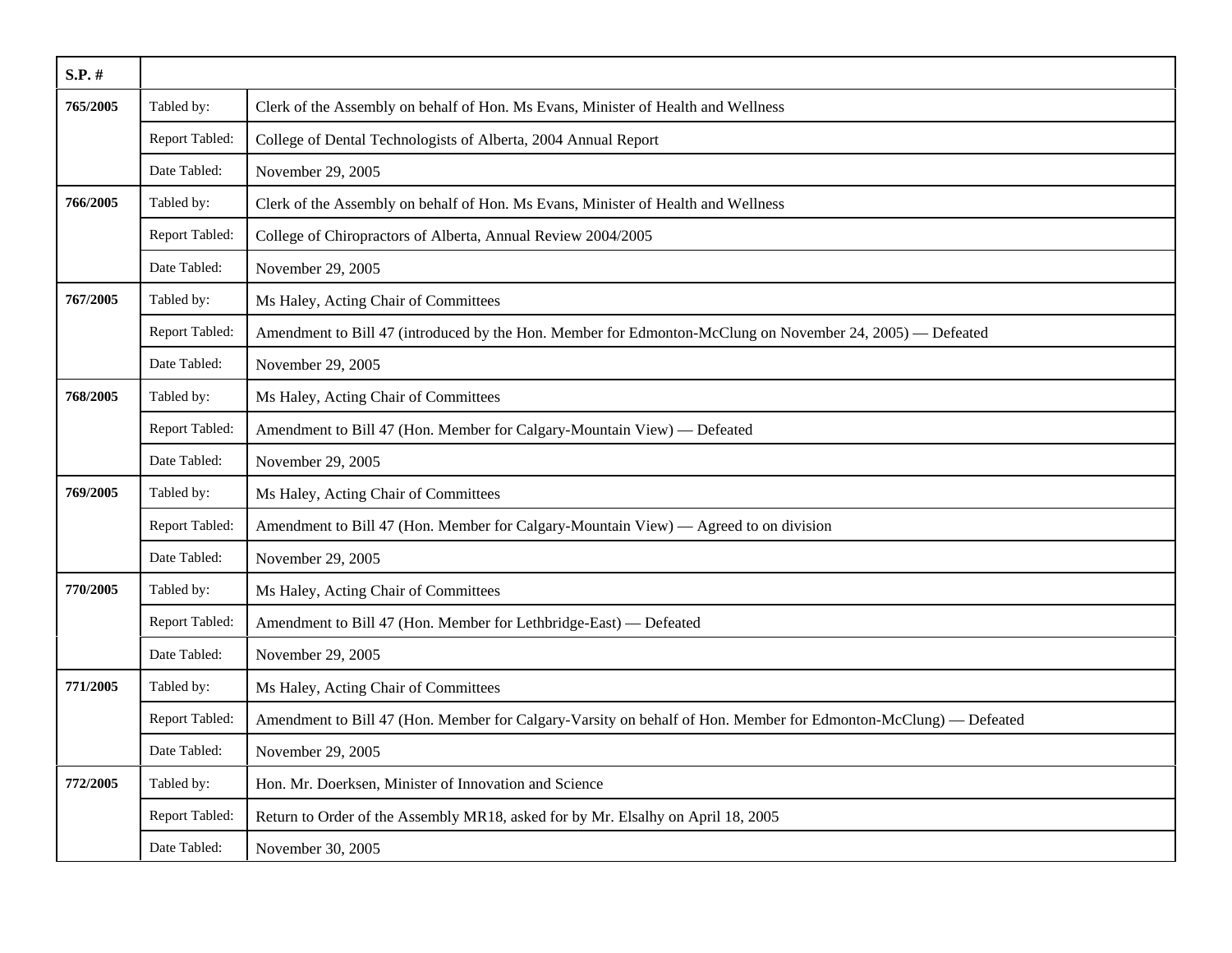| S.P. #   |                |                                                                                                                                                                                                                                                                                                                                                                                            |
|----------|----------------|--------------------------------------------------------------------------------------------------------------------------------------------------------------------------------------------------------------------------------------------------------------------------------------------------------------------------------------------------------------------------------------------|
| 773/2005 | Tabled by:     | Hon. Mr. Doerksen, Minister of Innovation and Science                                                                                                                                                                                                                                                                                                                                      |
|          | Report Tabled: | Alberta Heritage Foundation for Medical Research (AHFMR), Programs and Financial Highlights, April 1, 2004-March 31, 2005 and Triennial<br>Highlights 2002-2005, with attached AHFMR 2006 calendar                                                                                                                                                                                         |
|          | Date Tabled:   | November 30, 2005                                                                                                                                                                                                                                                                                                                                                                          |
| 774/2005 | Tabled by:     | Hon. Mr. Doerksen, Minister of Innovation and Science                                                                                                                                                                                                                                                                                                                                      |
|          | Report Tabled: | iCORE (Informatics Circle of Research Excellence) Year In Review, 2004-2005                                                                                                                                                                                                                                                                                                                |
|          | Date Tabled:   | November 30, 2005                                                                                                                                                                                                                                                                                                                                                                          |
| 775/2005 | Tabled by:     | Hon. Mr. Coutts, Minister of Sustainable Resource Development                                                                                                                                                                                                                                                                                                                              |
|          | Report Tabled: | Response to Written Question WQ19, asked for by Mr. Elsalhy on behalf of Mr. Bonko on April 18, 2005                                                                                                                                                                                                                                                                                       |
|          | Date Tabled:   | November 30, 2005                                                                                                                                                                                                                                                                                                                                                                          |
| 776/2005 | Tabled by:     | Hon. Mr. Coutts, Minister of Sustainable Resource Development                                                                                                                                                                                                                                                                                                                              |
|          | Report Tabled: | Response to Written Question WQ28, asked for by Mr. Miller on behalf of Mr. Bonko on May 2, 2005                                                                                                                                                                                                                                                                                           |
|          | Date Tabled:   | November 30, 2005                                                                                                                                                                                                                                                                                                                                                                          |
| 777/2005 | Tabled by:     | Hon. Mr. Zwozdesky, Minister of Education                                                                                                                                                                                                                                                                                                                                                  |
|          | Report Tabled: | 4 letters dated November 30, 2005, from Hon. Mr. Zwozdesky, Minister of Education, to Alberta teachers Jean-François Bélanger, King George<br>Elementary School, Linda-Rae Carson, Harry Ainlay High School, and Loretta Stabler and Patti Thorn, both of Millarville Community School,<br>congratulating them on being awarded the Governor General's Award for Teaching Canadian History |
|          | Date Tabled:   | November 30, 2005                                                                                                                                                                                                                                                                                                                                                                          |
| 778/2005 | Tabled by:     | Mr. Johnson, Hon. Member for Wetaskiwin-Camrose                                                                                                                                                                                                                                                                                                                                            |
|          | Report Tabled: | Alberta Research Council, 2005 Annual Report                                                                                                                                                                                                                                                                                                                                               |
|          | Date Tabled:   | November 30, 2005                                                                                                                                                                                                                                                                                                                                                                          |
| 779/2005 | Tabled by:     | Mr. Taylor, Hon. Member for Calgary-Currie, on behalf of Dr. Taft, Hon. Leader of the Official Opposition                                                                                                                                                                                                                                                                                  |
|          | Report Tabled: | FP (Financial Post) Infomart website article, undated, entitled "Alta. government denies labour relations board had input into legislation" prepared<br>by the Edmonton Sun                                                                                                                                                                                                                |
|          | Date Tabled:   | November 30, 2005                                                                                                                                                                                                                                                                                                                                                                          |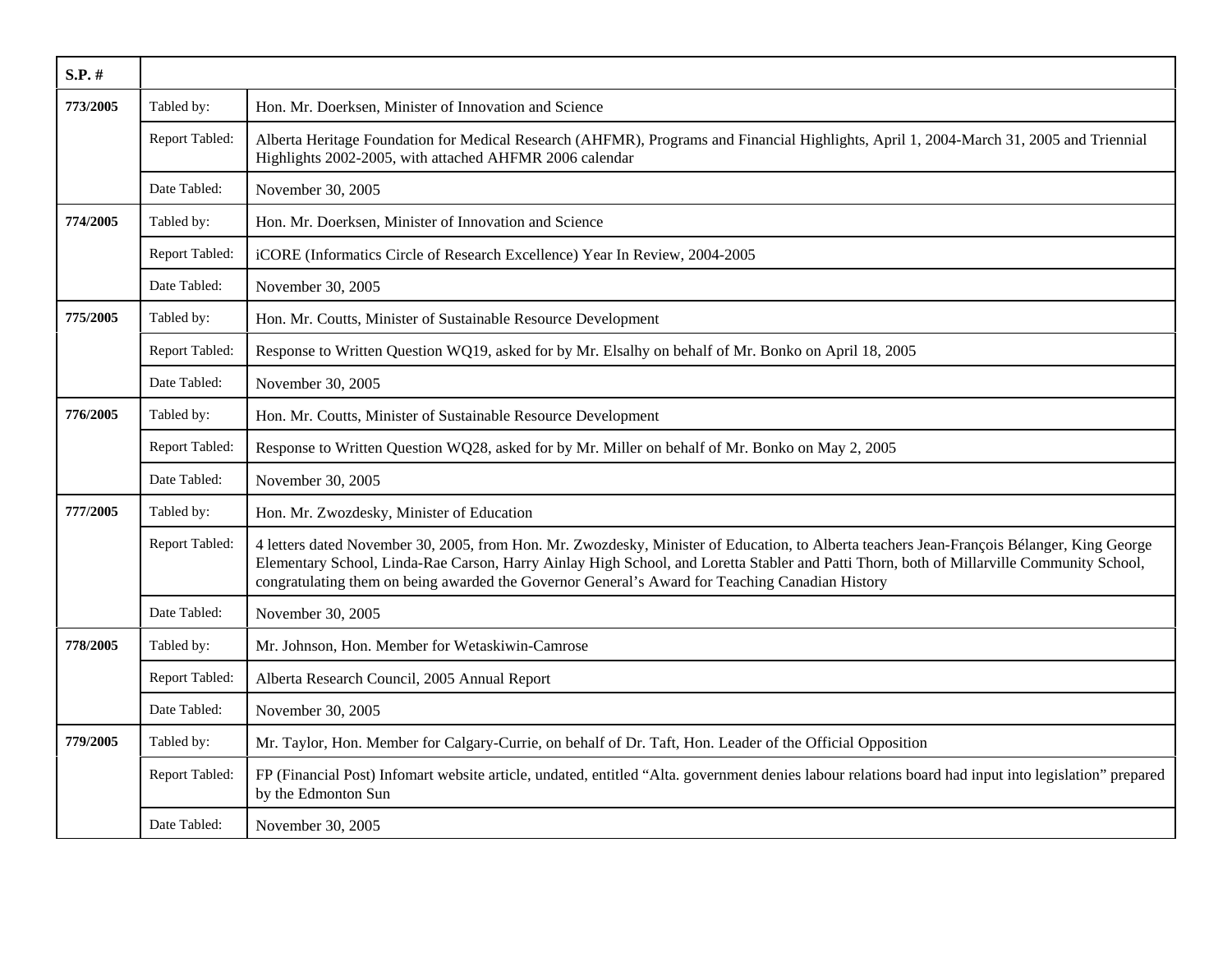| $S.P.$ # |                |                                                                                                                                                                                                                                                                |
|----------|----------------|----------------------------------------------------------------------------------------------------------------------------------------------------------------------------------------------------------------------------------------------------------------|
| 780/2005 | Tabled by:     | Mr. Taylor, Hon. Member for Calgary-Currie, on behalf of Dr. Taft, Hon. Leader of the Official Opposition                                                                                                                                                      |
|          | Report Tabled: | 2 e-mail messages, dated March 2003 between Les Wallace, Eleanor Richardson, Bruce Baugh, Tim Thompson, Paul Workman, and Tim<br>Hurlburt, regarding an outline for a proposed Labour Relations Code Amendment Act                                             |
|          | Date Tabled:   | November 30, 2005                                                                                                                                                                                                                                              |
| 781/2005 | Tabled by:     | Mr. Taylor, Hon. Member for Calgary-Currie, on behalf of Dr. Taft, Hon. Leader of the Official Opposition                                                                                                                                                      |
|          | Report Tabled: | Canada NewsWire news release dated November 30, 2005, entitled "LRB (Alberta Labour Relations Board) 'Biased and Compromised' says<br>AFL (Alberta Federation of Labour)" prepared by the Alberta Federation of Labour                                         |
|          | Date Tabled:   | November 30, 2005                                                                                                                                                                                                                                              |
| 782/2005 | Tabled by:     | Ms Blakeman, Hon. Member for Edmonton-Centre                                                                                                                                                                                                                   |
|          | Report Tabled: | Document, undated, entitled "Schedule A, Walton Leveraged Bundle Investment Scenario" prepared by Walton International Group Incorporated                                                                                                                      |
|          | Date Tabled:   | November 30, 2005                                                                                                                                                                                                                                              |
| 783/2005 | Tabled by:     | Ms Blakeman, Hon. Member for Edmonton-Centre                                                                                                                                                                                                                   |
|          | Report Tabled: | Application for Separation or Consolidation of Title(s) dated January 22, 2003, and Alberta Registries Land Title Certificate, both registered by<br>the Alberta Attorney General Land Titles Office, and Affidavit of Transferee signed by Roderick J. McLeod |
|          | Date Tabled:   | November 30, 2005                                                                                                                                                                                                                                              |
| 784/2005 | Tabled by:     | Ms Blakeman, Hon. Member for Edmonton-Centre                                                                                                                                                                                                                   |
|          | Report Tabled: | Information sheet entitled "Frequently Asked Questions for Purchasers of Undivided Interests"                                                                                                                                                                  |
|          | Date Tabled:   | November 30, 2005                                                                                                                                                                                                                                              |
| 785/2005 | Tabled by:     | Ms Blakeman, Hon. Member for Edmonton-Centre                                                                                                                                                                                                                   |
|          | Report Tabled: | Letter dated February 24, 2004, from Phil Archer, President, The Land Development Company, to Bill Doherty, Walton International Group<br>Incorporated, regarding comments allegedly made by Mr. Doherty concerning Mr. Archer's reputation                    |
|          | Date Tabled:   | November 30, 2005                                                                                                                                                                                                                                              |
| 786/2005 | Tabled by:     | Dr. Swann, Hon. Member for Calgary-Mountain View                                                                                                                                                                                                               |
|          | Report Tabled: | Document providing biographical information of executives at Walton International Group Incorporated                                                                                                                                                           |
|          | Date Tabled:   | November 30, 2005                                                                                                                                                                                                                                              |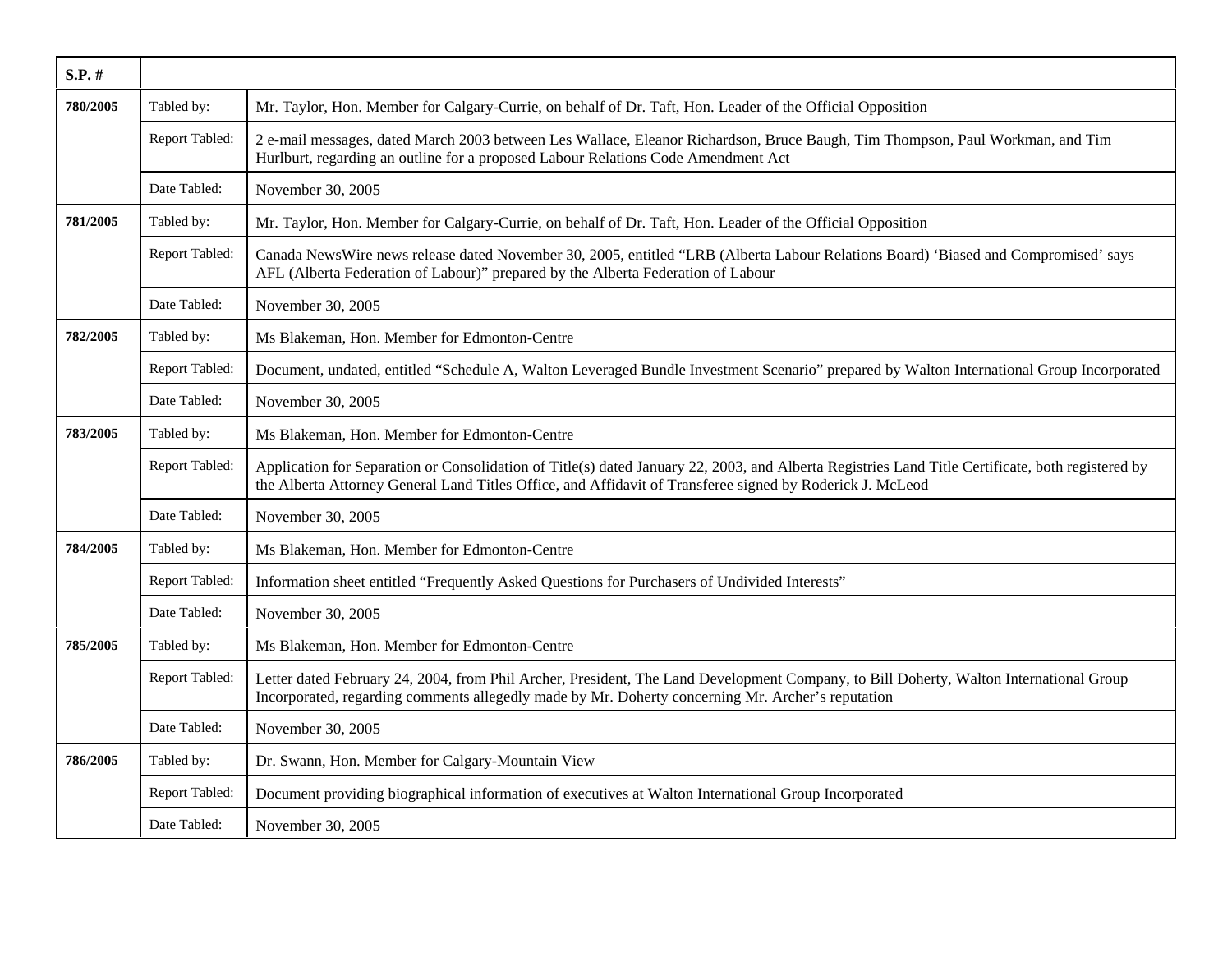| $S.P.$ # |                |                                                                                                                                                                                                                                                                                                                                                                                                                                                                                                                                                                                           |
|----------|----------------|-------------------------------------------------------------------------------------------------------------------------------------------------------------------------------------------------------------------------------------------------------------------------------------------------------------------------------------------------------------------------------------------------------------------------------------------------------------------------------------------------------------------------------------------------------------------------------------------|
| 787/2005 | Tabled by:     | Dr. Swann, Hon. Member for Calgary-Mountain View                                                                                                                                                                                                                                                                                                                                                                                                                                                                                                                                          |
|          | Report Tabled: | Alberta Corporate Registration System search dated July 4, 2005, concerning Walton International Group Incorporated                                                                                                                                                                                                                                                                                                                                                                                                                                                                       |
|          | Date Tabled:   | November 30, 2005                                                                                                                                                                                                                                                                                                                                                                                                                                                                                                                                                                         |
| 788/2005 | Tabled by:     | Dr. Swann, Hon. Member for Calgary-Mountain View                                                                                                                                                                                                                                                                                                                                                                                                                                                                                                                                          |
|          | Report Tabled: | Copies of forms entitled "Political Party Annual Financial Statements" completed for the Progressive Conservative Association of Alberta for the<br>years 1995-1996 and 1998-2002, and copies of forms entitled "Candidate's Campaign Period Financial Statements" completed for Mrs. Tarchuk,<br>Hon. Member for Banff-Cochrane, Hon. Mr. Melchin, Minister of Energy, and Dr. Morton, Hon. Member for Foothills-Rocky View, for the<br>period October 25, 2004 to January 24, 2005, and for Mrs. Tarchuk, Hon. Member for Banff-Cochrane, for the period February 12 to May 12,<br>2001 |
|          | Date Tabled:   | November 30, 2005                                                                                                                                                                                                                                                                                                                                                                                                                                                                                                                                                                         |
| 789/2005 | Tabled by:     | Dr. Miller, Hon. Member for Edmonton-Glenora                                                                                                                                                                                                                                                                                                                                                                                                                                                                                                                                              |
|          | Report Tabled: | Document dated April 17, 2002, entitled "Alberta Securities Commission Staff Notice, Sale of Undivided Interests in Land" prepared by David C.<br>Linder, Executive Director, Alberta Securities Commission                                                                                                                                                                                                                                                                                                                                                                               |
|          | Date Tabled:   | November 30, 2005                                                                                                                                                                                                                                                                                                                                                                                                                                                                                                                                                                         |
| 790/2005 | Tabled by:     | Dr. Miller, Hon. Member for Edmonton-Glenora                                                                                                                                                                                                                                                                                                                                                                                                                                                                                                                                              |
|          | Report Tabled: | Reasons for Decision of the Alberta Securities Commission dated March 26, 2002, in the matter of the Securities Act and The Land Development<br>Company Incorporated and Phil Archer                                                                                                                                                                                                                                                                                                                                                                                                      |
|          | Date Tabled:   | November 30, 2005                                                                                                                                                                                                                                                                                                                                                                                                                                                                                                                                                                         |
| 791/2005 | Tabled by:     | Dr. Miller, Hon. Member for Edmonton-Glenora                                                                                                                                                                                                                                                                                                                                                                                                                                                                                                                                              |
|          | Report Tabled: | Alberta Securities Commission Notice of Hearing dated May 3, 2001, in the matter of the Securities Act and The Land Development Company<br>Incorporated and Phil Archer                                                                                                                                                                                                                                                                                                                                                                                                                   |
|          | Date Tabled:   | November 30, 2005                                                                                                                                                                                                                                                                                                                                                                                                                                                                                                                                                                         |
| 792/2005 | Tabled by:     | Dr. Miller, Hon. Member for Edmonton-Glenora                                                                                                                                                                                                                                                                                                                                                                                                                                                                                                                                              |
|          | Report Tabled: | Alberta Securities Commission (ASC) news release dated March 28, 2002, entitled "Securities can include Interests in Land, Says ASC"                                                                                                                                                                                                                                                                                                                                                                                                                                                      |
|          | Date Tabled:   | November 30, 2005                                                                                                                                                                                                                                                                                                                                                                                                                                                                                                                                                                         |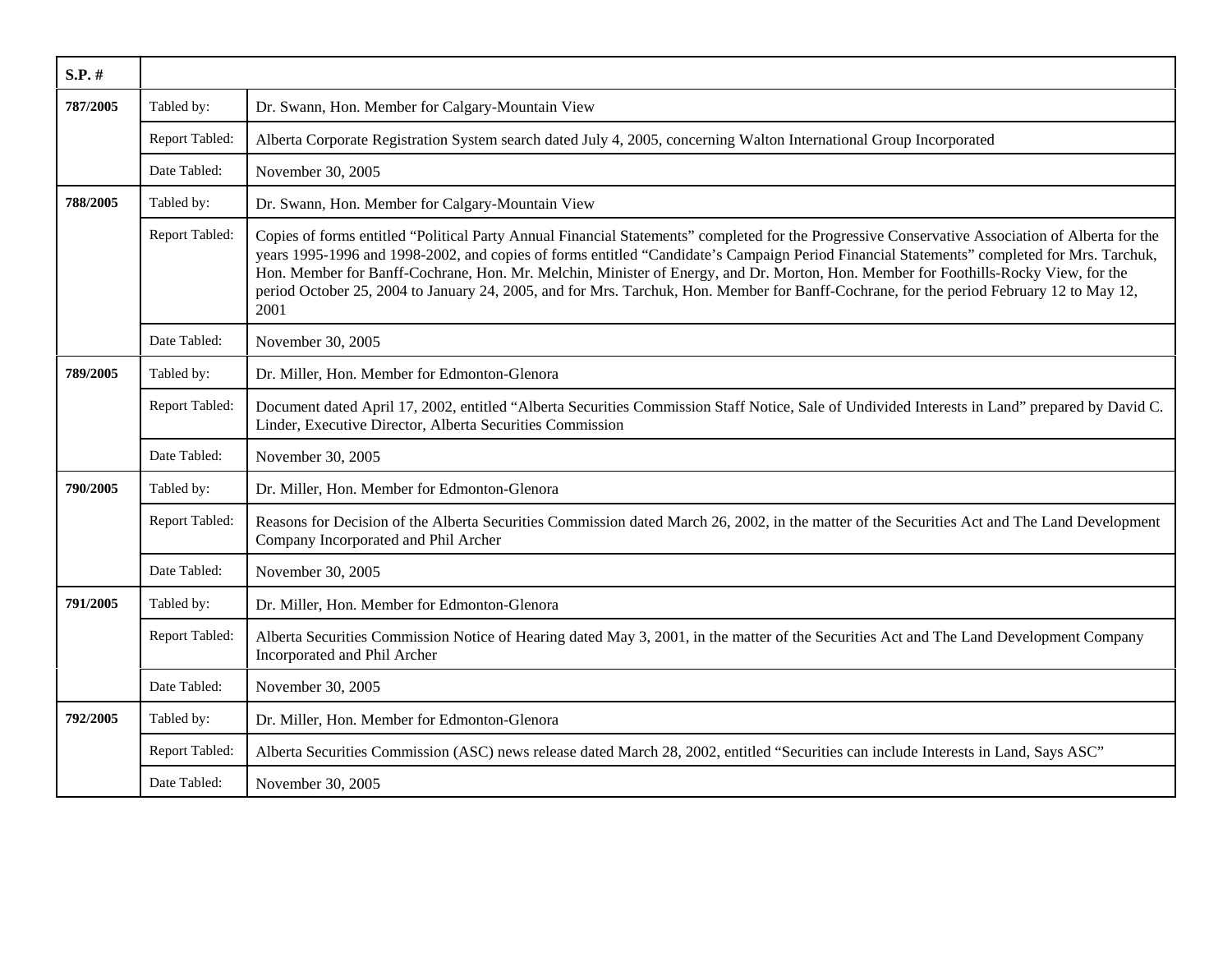| S.P. #   |                |                                                                                                                                                                                                                                                                                                                       |
|----------|----------------|-----------------------------------------------------------------------------------------------------------------------------------------------------------------------------------------------------------------------------------------------------------------------------------------------------------------------|
| 793/2005 | Tabled by:     | Mr. Miller, Hon. Member for Edmonton-Rutherford                                                                                                                                                                                                                                                                       |
|          | Report Tabled: | E-mail message dated November 29, 2005, from Maxine Girard of Edmonton to Mr. Miller, Hon. Member for Edmonton-Rutherford, expressing<br>concern regarding the amount of social assistance she is eligible to receive and requesting an increase in that amount                                                       |
|          | Date Tabled:   | November 30, 2005                                                                                                                                                                                                                                                                                                     |
| 794/2005 | Tabled by:     | Mr. Miller, Hon. Member for Edmonton-Rutherford                                                                                                                                                                                                                                                                       |
|          | Report Tabled: | Letter dated July 9, 2002, from Donald M. Boykiw, Bennett Jones LLP, to Bill Doherty, President, Walton International Group Incorporated,<br>informing Mr. Doherty of the results of the Alberta Securities Commission's review of certain business practices by Walton International Group<br>Incorporated           |
|          | Date Tabled:   | November 30, 2005                                                                                                                                                                                                                                                                                                     |
| 795/2005 | Tabled by:     | Mr. Miller, Hon. Member for Edmonton-Rutherford                                                                                                                                                                                                                                                                       |
|          | Report Tabled: | Invitation by Walton International Group Incorporated to a presentation at the Calgary Petroleum Club on November 4, 2002                                                                                                                                                                                             |
|          | Date Tabled:   | November 30, 2005                                                                                                                                                                                                                                                                                                     |
| 796/2005 | Tabled by:     | Mr. Miller, Hon. Member for Edmonton-Rutherford                                                                                                                                                                                                                                                                       |
|          | Report Tabled: | Letter dated February 24, 2004, from Phil Archer, President, The Land Development Company Incorporated, to the Alberta Securities<br>Commission, concerning certain Walton International Group Incorporated business practices                                                                                        |
|          | Date Tabled:   | November 30, 2005                                                                                                                                                                                                                                                                                                     |
| 797/2005 | Tabled by:     | Mr. Tougas, Hon. Member for Edmonton-Meadowlark                                                                                                                                                                                                                                                                       |
|          | Report Tabled: | Copy of a petition signed by 4,435 Albertans urging the Government to stop the Alberta Métis Interim Harvesting Agreement                                                                                                                                                                                             |
|          | Date Tabled:   | November 30, 2005                                                                                                                                                                                                                                                                                                     |
| 798/2005 | Tabled by:     | Mr. Mason, Hon. Leader of the New Democrat Opposition                                                                                                                                                                                                                                                                 |
|          | Report Tabled: | 3 recent letters from Michelle Draper, Peter Williams, and Colleen Kullman, all from Lethbridge, to Hon. Mrs. Fritz, Minister of Seniors and<br>Community Supports, expressing concern regarding the wages they earn working with adults with developmental disabilities and requesting an<br>increase in those wages |
|          | Date Tabled:   | November 30, 2005                                                                                                                                                                                                                                                                                                     |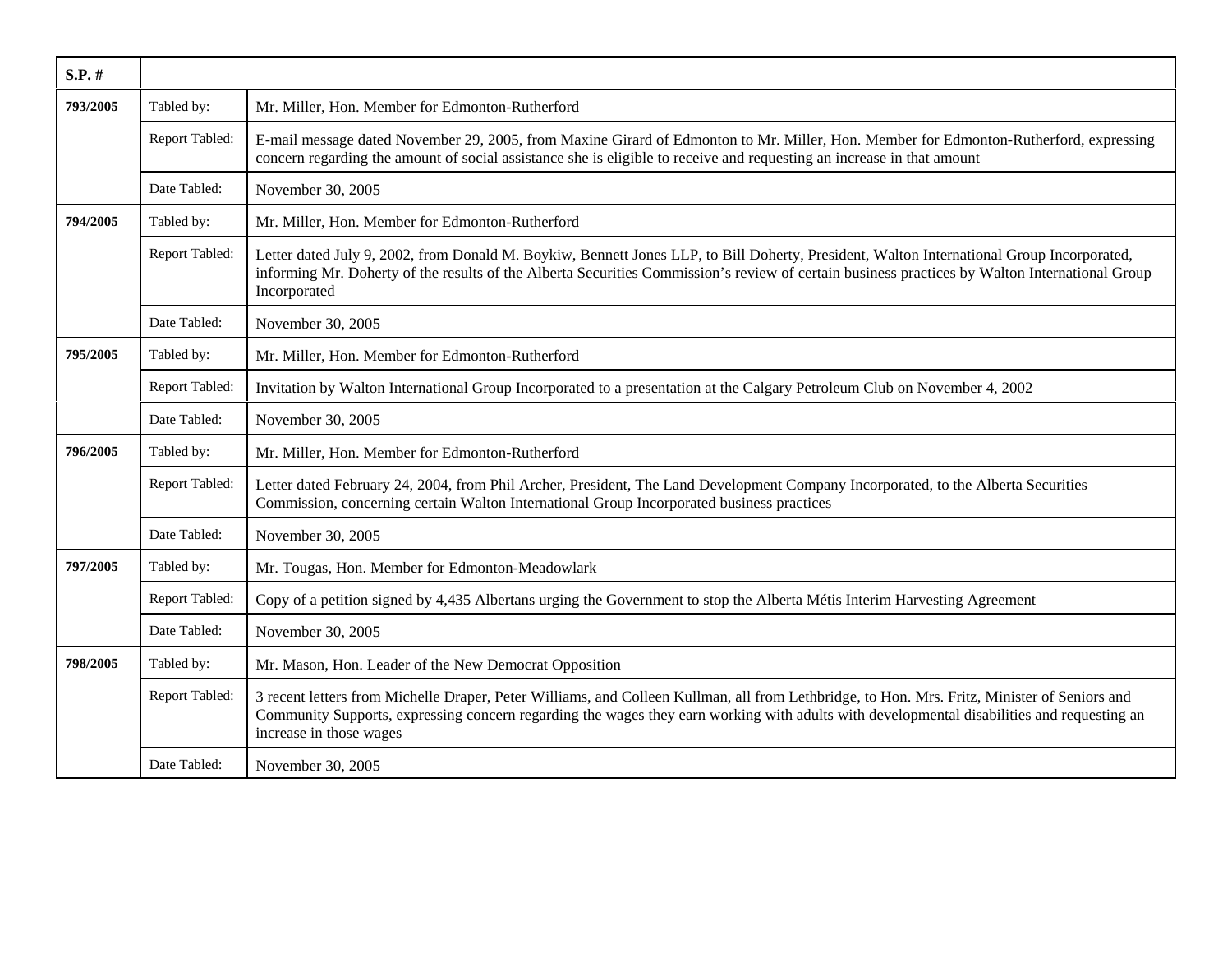| S.P. #   |                |                                                                                                                                                                                                                                                                                                                                                                                                                                                                              |
|----------|----------------|------------------------------------------------------------------------------------------------------------------------------------------------------------------------------------------------------------------------------------------------------------------------------------------------------------------------------------------------------------------------------------------------------------------------------------------------------------------------------|
| 799/2005 | Tabled by:     | Mr. Mason, Hon. Leader of the New Democrat Opposition                                                                                                                                                                                                                                                                                                                                                                                                                        |
|          | Report Tabled: | Progressive Contractors Association of Canada website article concerning a golf tournament held on June 6, 2005, and Alberta Labour Relations<br>Board Decision dated June 7, 2005, in the matter of the Labour Relations Code and Finning International Incorporated, Finning (Canada) Division<br>of Finning International Incorporated, and O.E.M. Remanufacturing Company Limited, and International Association of Machinists and Allied<br>Workers, Local Lodge No. 99 |
|          | Date Tabled:   | November 30, 2005                                                                                                                                                                                                                                                                                                                                                                                                                                                            |
| 800/2005 | Tabled by:     | Mr. Martin, Hon. Member for Edmonton-Beverly-Clareview                                                                                                                                                                                                                                                                                                                                                                                                                       |
|          | Report Tabled: | Letter dated November 22, 2005, from His Worship Paul Chalifoux, Mayor, City of St. Albert, to Hon. Mr. Renner, Minister of Municipal<br>Affairs, concerning provincial education property taxes                                                                                                                                                                                                                                                                             |
|          | Date Tabled:   | November 30, 2005                                                                                                                                                                                                                                                                                                                                                                                                                                                            |
| 801/2005 | Tabled by:     | Mr. Martin, Hon. Member for Edmonton-Beverly-Clareview                                                                                                                                                                                                                                                                                                                                                                                                                       |
|          | Report Tabled: | Letter dated February 11, 2003, from Mark Asbell, Chair, Alberta Labour Relations Board, to Shelley Ewart-Johnson, Deputy Minister, Human<br>Resources and Employment, commenting on draft six of a Government proposal to reform Alberta's health care system                                                                                                                                                                                                               |
|          | Date Tabled:   | November 30, 2005                                                                                                                                                                                                                                                                                                                                                                                                                                                            |
| 802/2005 | Tabled by:     | Dr. Pannu, Hon. Member for Edmonton-Strathcona                                                                                                                                                                                                                                                                                                                                                                                                                               |
|          | Report Tabled: | Alberta Health and Wellness website chart dated November 29, 2005, entitled "Cataract Surgery Wait Times"                                                                                                                                                                                                                                                                                                                                                                    |
|          | Date Tabled:   | November 30, 2005                                                                                                                                                                                                                                                                                                                                                                                                                                                            |
| 803/2005 | Tabled by:     | Mr. Eggen, Hon. Member for Edmonton-Calder                                                                                                                                                                                                                                                                                                                                                                                                                                   |
|          | Report Tabled: | Letter dated November 21, 2005, from Vivian Pharis, Alberta Wilderness Association Board of Directors, to Hon. Mr. Klein, Premier, requesting<br>a moratorium on further development in the Kakwa-Narraway watersheds until full assessments and integrated planning are completed, with<br>attached document dated November 21, 2005, entitled "Condition Critical - Caribou in the Kakwa" prepared by the Alberta Wilderness<br>Association                                |
|          | Date Tabled:   | November 30, 2005                                                                                                                                                                                                                                                                                                                                                                                                                                                            |
| 804/2005 | Tabled by:     | Mr. Eggen, Hon. Member for Edmonton-Calder                                                                                                                                                                                                                                                                                                                                                                                                                                   |
|          | Report Tabled: | Invitation and ticket order form to meet Dr. Taft, Hon. Leader of the Official Opposition, and Hon. Mr. McGuinty, Premier of Ontario, at The<br>National Club in Toronto, Ontario on September 27, 2005, issued by Jeff Angel, Co-chair, True Grits Fundraising Event and President, GCI<br>Canada                                                                                                                                                                           |
|          | Date Tabled:   | November 30, 2005                                                                                                                                                                                                                                                                                                                                                                                                                                                            |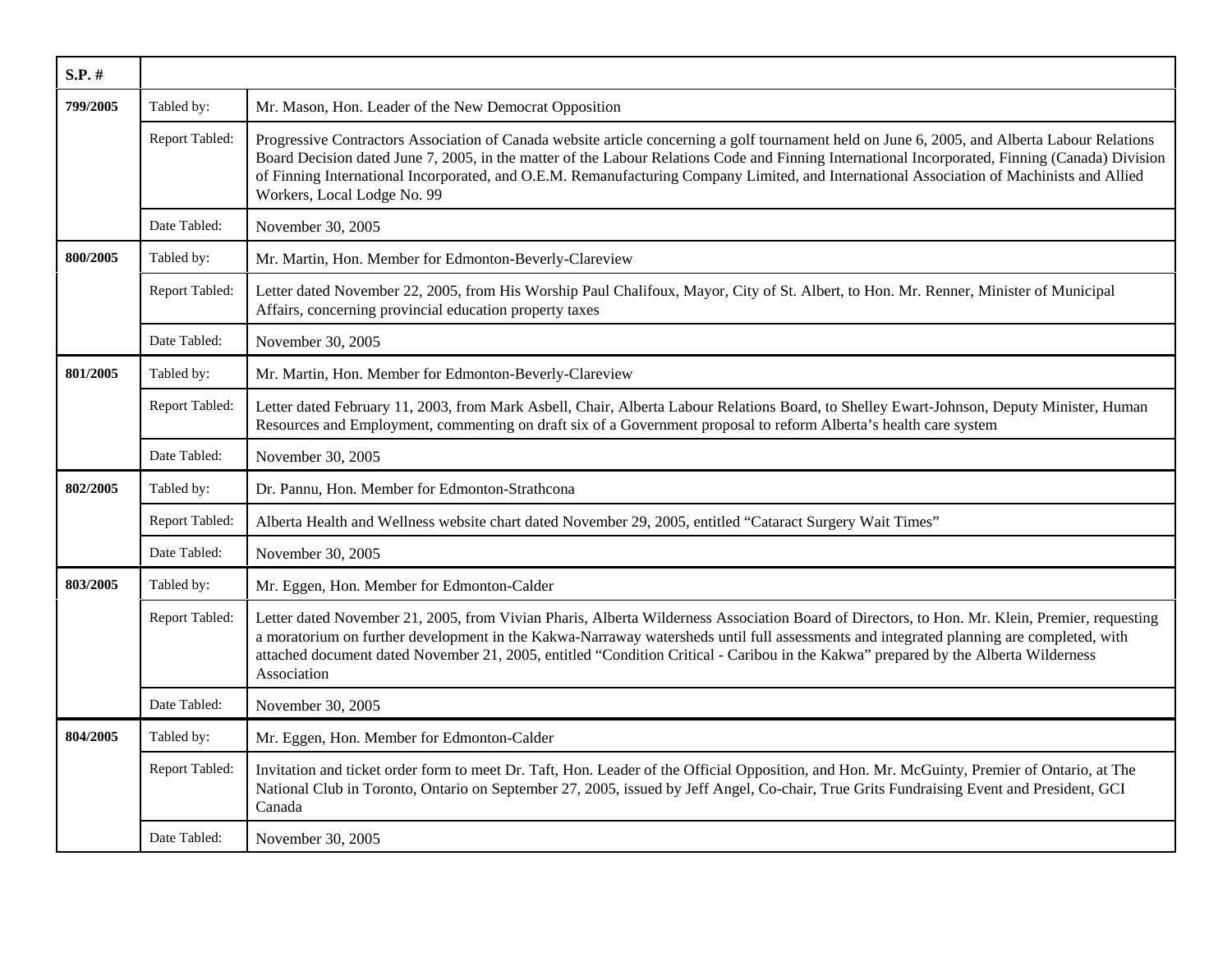| 805/2005 | Tabled by:            | Clerk of the Assembly on behalf of Hon. Mr. Cardinal, Minister of Human Resources and Employment                                                                                                                                  |
|----------|-----------------------|-----------------------------------------------------------------------------------------------------------------------------------------------------------------------------------------------------------------------------------|
|          | Report Tabled:        | Response to Written Question WQ42, asked for by Mr. Elsalhy on behalf of Mr. Chase on November 21, 2005                                                                                                                           |
|          | Date Tabled:          | November 30, 2005                                                                                                                                                                                                                 |
| 806/2005 | Tabled by:            | Clerk of the Assembly on behalf of Hon. Mr. Renner, Minister of Municipal Affairs                                                                                                                                                 |
|          | Report Tabled:        | Response to Written Question WQ30, asked for by Mr. Flaherty on behalf of Dr. Taft on May 2, 2005                                                                                                                                 |
|          | Date Tabled:          | November 30, 2005                                                                                                                                                                                                                 |
| 807/2005 | Tabled by:            | Clerk of the Assembly on behalf of Hon. Mr. Renner, Minister of Municipal Affairs                                                                                                                                                 |
|          | Report Tabled:        | Return to Order of the Assembly MR19, asked for by Mr. MacDonald on behalf of Dr. Taft on April 18, 2005                                                                                                                          |
|          | Date Tabled:          | November 30, 2005                                                                                                                                                                                                                 |
| 808/2005 | Tabled by:            | Clerk of the Assembly on behalf of Hon. Mr. Melchin, Minister of Energy                                                                                                                                                           |
|          | <b>Report Tabled:</b> | Return to Order of the Assembly MR25, asked for by Mr. MacDonald on April 25, 2005                                                                                                                                                |
|          | Date Tabled:          | November 30, 2005                                                                                                                                                                                                                 |
| 809/2005 | Tabled by:            | Clerk of the Assembly on behalf of Hon. Mrs. Forsyth, Minister of Children's Services                                                                                                                                             |
|          | Report Tabled:        | Social Care Facilities Review Committee, Annual Report 2004/2005                                                                                                                                                                  |
|          | Date Tabled:          | November 30, 2005                                                                                                                                                                                                                 |
| 810/2005 | Tabled by:            | Clerk of the Assembly on behalf of Hon. Mr. Boutilier, Minister of Environment                                                                                                                                                    |
|          | Report Tabled:        | Environmental Protection Security Fund, Annual Report, April 1, 2004 - March 31, 2005                                                                                                                                             |
|          | Date Tabled:          | November 30, 2005                                                                                                                                                                                                                 |
| 811/2005 | Tabled by:            | Ms Blakeman, Hon. Member for Edmonton-Centre on behalf of Dr. Taft, Hon. Leader of the Official Opposition                                                                                                                        |
|          | Report Tabled:        | Memorandum dated June 17, 1998, from William E. Code to James T. Eamon regarding an interview with Stan Swerhun, former Manager of<br>Investigations, Alberta Securities Commission, concerning an investigation of Larry Ryckman |
|          | Date Tabled:          | December 1, 2005                                                                                                                                                                                                                  |
| 812/2005 | Tabled by:            | Ms Blakeman, Hon. Member for Edmonton-Centre on behalf of Dr. Taft, Hon. Leader of the Official Opposition                                                                                                                        |
|          | Report Tabled:        | State of Arizona Court of Appeals document, undated and unsigned, regarding the Alberta Securities Commission versus Lawrence G. Ryckman<br>and Elaine Ryckman                                                                    |
|          | Date Tabled:          | December 1, 2005                                                                                                                                                                                                                  |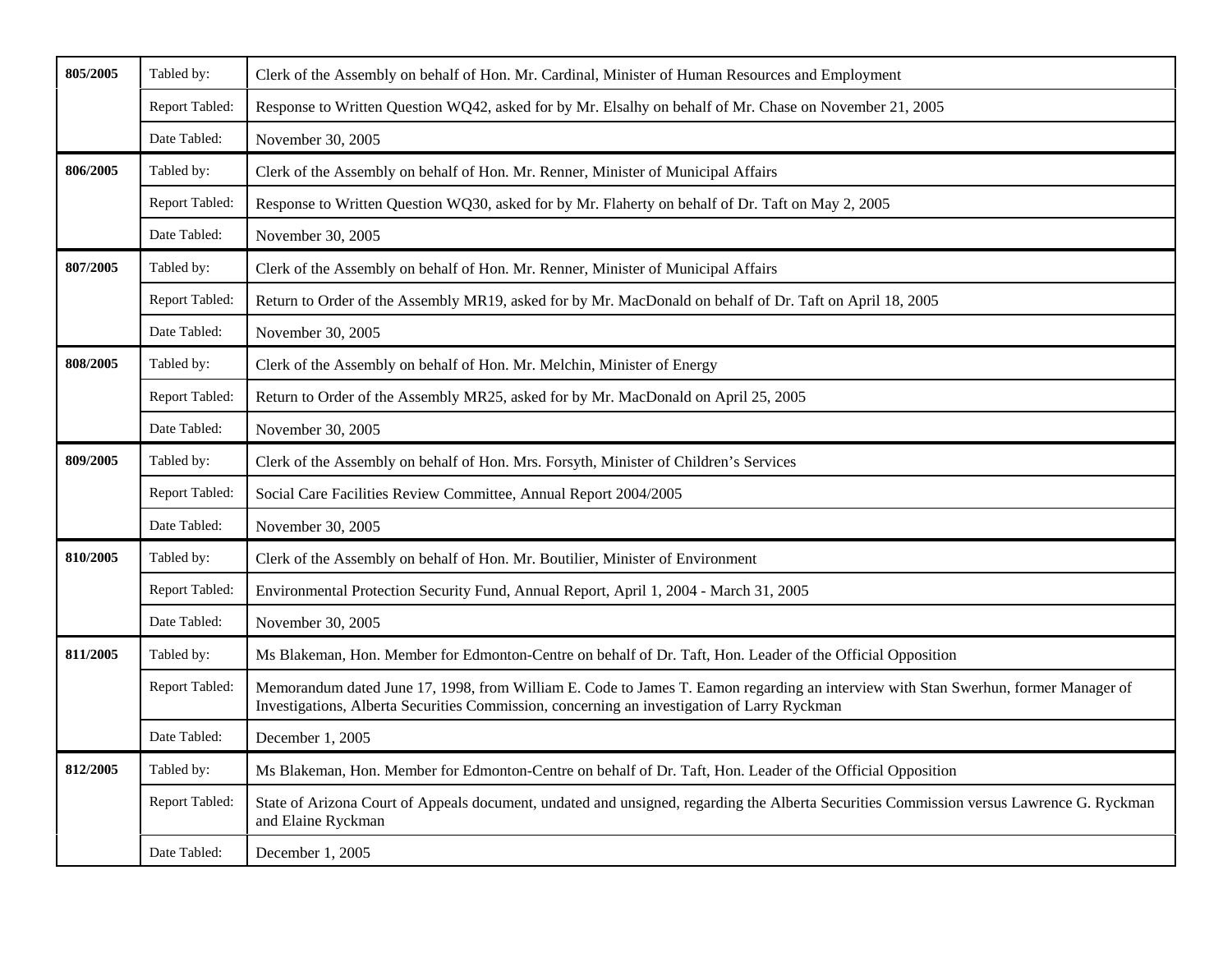| 813/2005 | Tabled by:     | Mr. Taylor, Hon. Member for Calgary-Currie on behalf of Dr. Taft, Hon. Leader of the Official Opposition                                                                                                                                                                                                                                                     |
|----------|----------------|--------------------------------------------------------------------------------------------------------------------------------------------------------------------------------------------------------------------------------------------------------------------------------------------------------------------------------------------------------------|
|          | Report Tabled: | Letter dated December 1, 2005, from Dr. Taft, Hon. Leader of the Official Opposition, to Hon. Mrs. Fritz, Minister of Seniors and Community<br>Supports, Hon. Mr. Zwozdesky, Minister of Education, and Hon. Ms Evans, Minister of Health and Wellness, requesting that funding for an<br>elementary school meal program be included in the 2006-2007 budget |
|          | Date Tabled:   | December 1, 2005                                                                                                                                                                                                                                                                                                                                             |
| 814/2005 | Tabled by:     | Dr. Swann, Hon. Member for Calgary-Mountain View                                                                                                                                                                                                                                                                                                             |
|          | Report Tabled: | Copy of a petition signed by 59 Calgary residents requesting the Government of Alberta collaborate with the Federal Government on a land claim<br>settlement for the Lubicon and Cree of Alberta                                                                                                                                                             |
|          | Date Tabled:   | December 1, 2005                                                                                                                                                                                                                                                                                                                                             |
| 815/2005 | Tabled by:     | Dr. Swann, Hon. Member for Calgary-Mountain View                                                                                                                                                                                                                                                                                                             |
|          | Report Tabled: | Letter dated November 24, 2005, from Lorraine Flodberg of Calgary to Dr. Swann, Hon. Member for Calgary-Mountain View, expressing<br>concern regarding seniors' incomes and requesting that seniors be exempt from paying provincial education taxes                                                                                                         |
|          | Date Tabled:   | December 1, 2005                                                                                                                                                                                                                                                                                                                                             |
| 816/2005 | Tabled by:     | Mrs. Mather, Hon. Member for Edmonton-Mill Woods                                                                                                                                                                                                                                                                                                             |
|          | Report Tabled: | Document, undated and unsigned, from Terry Cruikshank of Edmonton requesting the Government pay the Alberta teachers' unfunded pension<br>liability                                                                                                                                                                                                          |
|          | Date Tabled:   | December 1, 2005                                                                                                                                                                                                                                                                                                                                             |
| 817/2005 | Tabled by:     | Mr. Martin, Hon. Member for Edmonton-Beverly-Clareview                                                                                                                                                                                                                                                                                                       |
|          | Report Tabled: | 13 recent letters from Alberta teachers to Mr. Strang, Hon. Member for West Yellowhead, and Mr. Martin, Hon. Member for Edmonton-Beverly-<br>Clareview, expressing concern regarding the Alberta teachers' unfunded pension liability                                                                                                                        |
|          | Date Tabled:   | December 1, 2005                                                                                                                                                                                                                                                                                                                                             |
| 818/2005 | Tabled by:     | Mr. Martin, Hon. Member for Edmonton-Beverly-Clareview                                                                                                                                                                                                                                                                                                       |
|          | Report Tabled: | Copy of a fax, undated, from Sylvia Scarfe of Edmonton to Ms Pastoor, Hon. Member for Lethbridge-East, expressing concern regarding the<br>length of time it took for approval to receive Alberta Seniors Benefits                                                                                                                                           |
|          | Date Tabled:   | December $1, 2005$                                                                                                                                                                                                                                                                                                                                           |
| 819/2005 | Tabled by:     | Mr. Eggen, Hon. Member for Edmonton-Calder                                                                                                                                                                                                                                                                                                                   |
|          | Report Tabled: | Letter dated November 23, 2005, from Connie Kaldor, James Keelaghan, Mike Robinson, John Russell, and Ian Tyson to Mr. Eggen, Hon.<br>Member for Edmonton-Calder, requesting the Government establish the Andy Russell - I'tai sah kòp Park in memory of Andy and Kay Russell                                                                                |
|          | Date Tabled:   | December 1, 2005                                                                                                                                                                                                                                                                                                                                             |